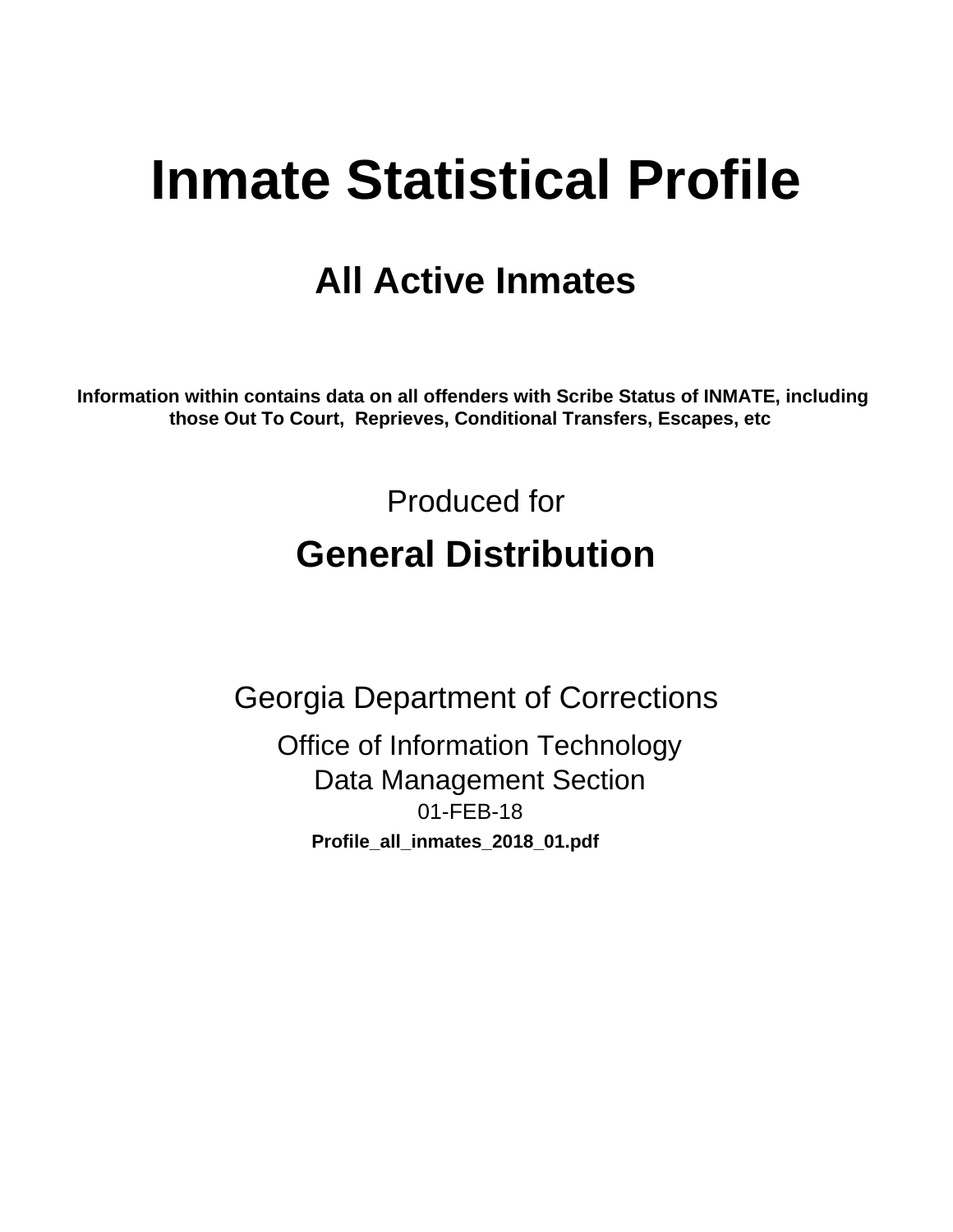#### **Inmate Statistical Profile 01-FEB-18** Contents

**All Active Inmates** 

Produced for General Distribution

## **Table of Contents**

|    | <b>Demographic information</b>                                        |
|----|-----------------------------------------------------------------------|
|    | 4 Current age, broken out in ten year age groups                      |
|    | 5 Race group                                                          |
|    | 6 Marital status, self-reported at entry to prison                    |
|    | 7 Number of Inmates with Dependents, self-reported at entry to prison |
|    | 8 Religious affiliation, self-reported at entry to prison             |
|    | 9 Home county - self-reported at entry to prison                      |
|    | 14 Employment status before prison, self-reported at entry to prison  |
|    | 15 Age at admission                                                   |
|    | 17 Age at admission                                                   |
|    | 20 Height, measured at entry to prison                                |
|    | 21 Height, measured at entry to prison                                |
|    | 23 Weight, measured at entry to prison                                |
|    | 24 Military service                                                   |
|    | <b>Correctional information</b>                                       |
|    | 25 Type of admission to prison                                        |
|    | 26 Current / last supervision level                                   |
|    | 27 Current / last institution type                                    |
|    | 28 Institution type - transitional centers                            |
|    | 29 Institution type - county prisons                                  |
| 31 | Institution type - state prisons                                      |
|    | 33 Institution type - private prisons                                 |
|    | 34 Institution type - inmate boot camp                                |
|    | 35 Number of disciplinary reports                                     |
|    | 36 Number of transfers                                                |
|    | 37 Number of escapes                                                  |
|    | 38 Split sentence - Probation to follow                               |
|    | 39 Probable future release type of still active inmates               |
|    | 40 Time served in current (or last) institution                       |
|    | <b>Educational, psychological and physical information</b>            |
|    | 41 Highest grade level attained                                       |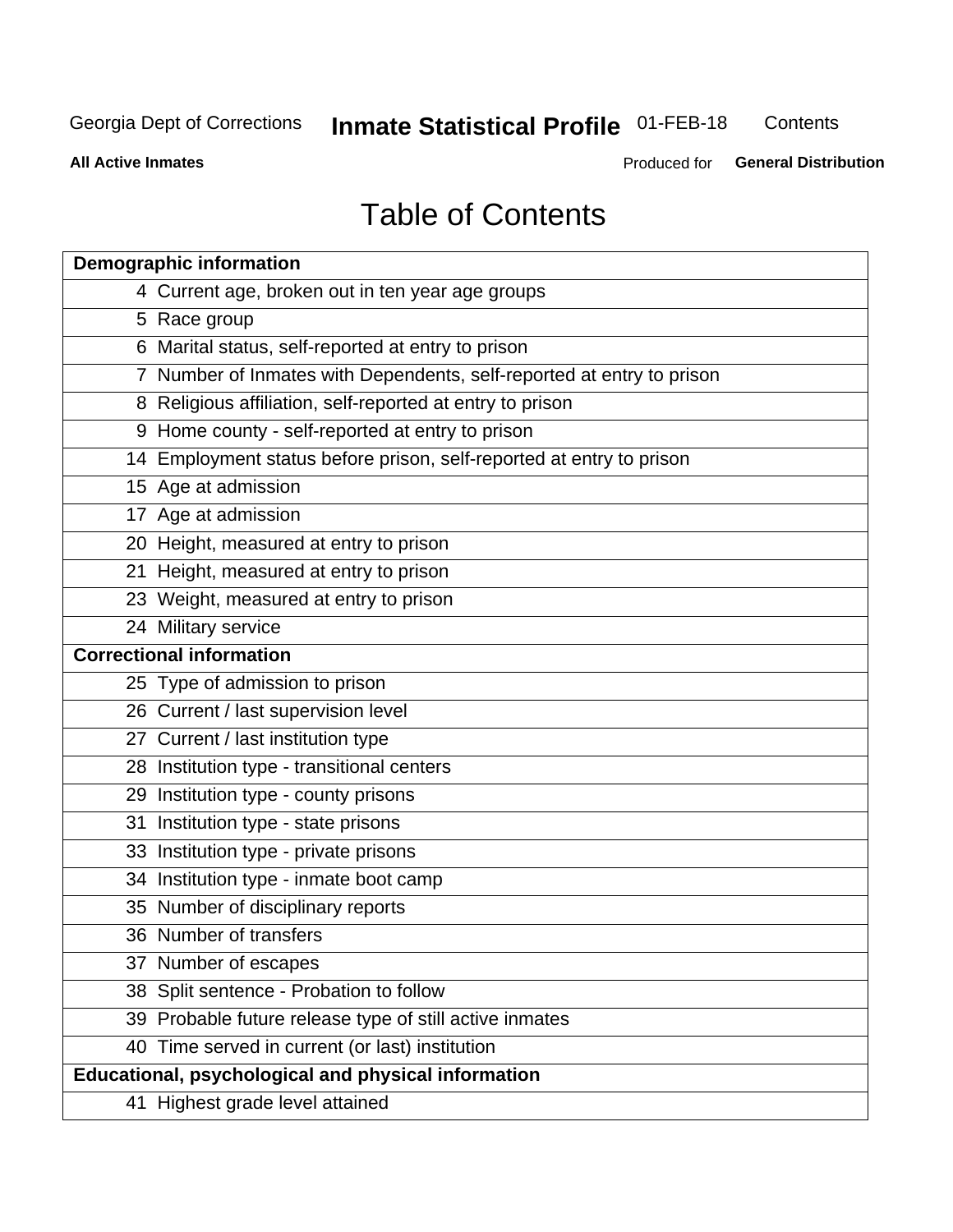## **Inmate Statistical Profile 01-FEB-18**

Contents

**All Active Inmates** 

Produced for General Distribution

## **Table of Contents**

| <b>Educational, psychological and physical information</b>       |
|------------------------------------------------------------------|
| 42 Culture fair IQ scores                                        |
| 43 Wide Range Achievement Test (WRAT) reading score              |
| 44 Wide Range Achievement Test (WRAT) math score                 |
| 45 Wide Range Achievement Test (WRAT) spelling score             |
| 46 Current / last mental health treatment level                  |
| 47 PULHESDWIT medical scale - 'P' overall condition ('P'hysical) |
| 48 PULHESDWIT medical scale - 'U' upper body                     |
| 49 PULHESDWIT medical scale - 'L' lower body                     |
| 50 PULHESDWIT medical scale - 'H' hearing                        |
| 51 PULHESDWIT medical scale - 'E' vision                         |
| 52 PULHESDWIT medical scale -'S' psychiatric                     |
| 53 PULHESDWIT medical scale - 'D' dental                         |
| 54 PULHESDWIT medical scale - 'W' work ability                   |
| 55 PULHESDWIT medical scale - 'I' impairment                     |
| 56 PULHESDWIT medical scale - 'T' transportability               |
| <b>Crimes and criminal history information</b>                   |
| 57 Number of prior Georgia incarcerations                        |
| 58 Prison sentence in years                                      |
| 59 Primary offense, broken out into felonies vs misdemeanors     |
| 60 Primary offense, broken out into six broad crime categories   |
| 61 Primary offense, detailed offense code                        |
| 69 County of conviction of primary offense                       |
| 74 Circuit of conviction of primary offense                      |
| 76 Years served (jail + prison) in this incarceration            |
| <b>Medical information</b>                                       |
| 77 Results of most recent HIV test                               |
| 78 Results of most recent tuberculosis test                      |
| 79 Results of most recent syphilis test                          |
| 80 Results of most recent Hepatitis-C test                       |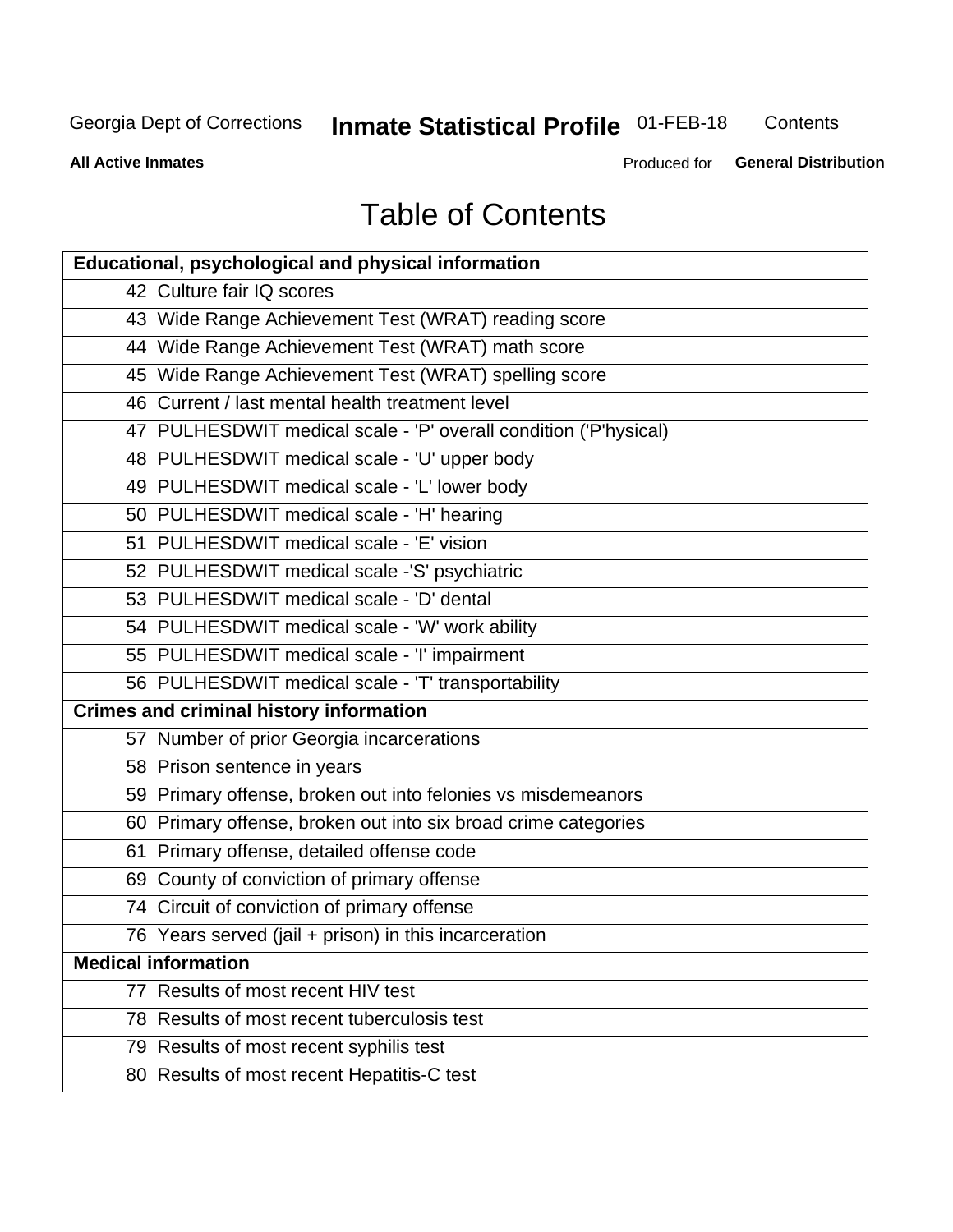#### **All Active Inmates**

#### Produced for General Distribution

### Current age, broken out in ten-year age groups

COL % - percent each COUNT is of its particular column

|                          | <b>Male</b>  |          |        | <b>Female</b> |        |          | <b>Total</b> |        |
|--------------------------|--------------|----------|--------|---------------|--------|----------|--------------|--------|
| <b>Current Age</b>       | <b>Count</b> | Col %    | Row %  | <b>Count</b>  | Col %  | Row %    | <b>Total</b> | Col %  |
| <b>Teens (1-19)</b>      | 725          | 1.45%    | 95.90% | 31            | 0.82%  | 4.10%    | 756          | 1.40%  |
| <b>Twenties (20-29)</b>  | 13,977       | 27.88%   | 93.34% | 997           | 26.33% | 6.66%    | 14,974       | 27.77% |
| Thirties (30-39)         | 15,213       | 30.34%   | 91.87% | 1,347         | 35.57% | $8.13\%$ | 16,560       | 30.71% |
| <b>Forties (40-49)</b>   | 10,272       | 20.49%   | 92.34% | 852           | 22.50% | 7.66%    | 11,124       | 20.63% |
| <b>Fifties (50-59)</b>   | 6,894        | 13.75%   | 94.03% | 438           | 11.57% | 5.97%    | 7,332        | 13.60% |
| <b>Sixties (60-69)</b>   | 2,405        | 4.80%    | 95.85% | 104           | 2.75%  | 4.15%    | 2.509        | 4.65%  |
| Seventy + (70 and above) | 652          | $1.30\%$ | 97.31% | 18            | 0.48%  | $2.69\%$ | 670          | 1.24%  |
| <b>Total Reported</b>    | 50,138       | 100%     | 92.98% | 3,787         | 100%   | 7.02%    | 53,925       | 100%   |

| <b>NOT</b>        | ימה    |       | י הה   |
|-------------------|--------|-------|--------|
| τeα               | 44 I   |       | 44 I   |
| $T \cap A \cap T$ | 50,359 | דסד נ | 54,146 |

| <b>Mean</b><br>(average) | 38.25 | 37.33 | 38.18 |
|--------------------------|-------|-------|-------|
| Median (middle)          | 36    | 36    | 36    |
| Mode<br>(most frequent)  | 28    | ◡▵    | 28    |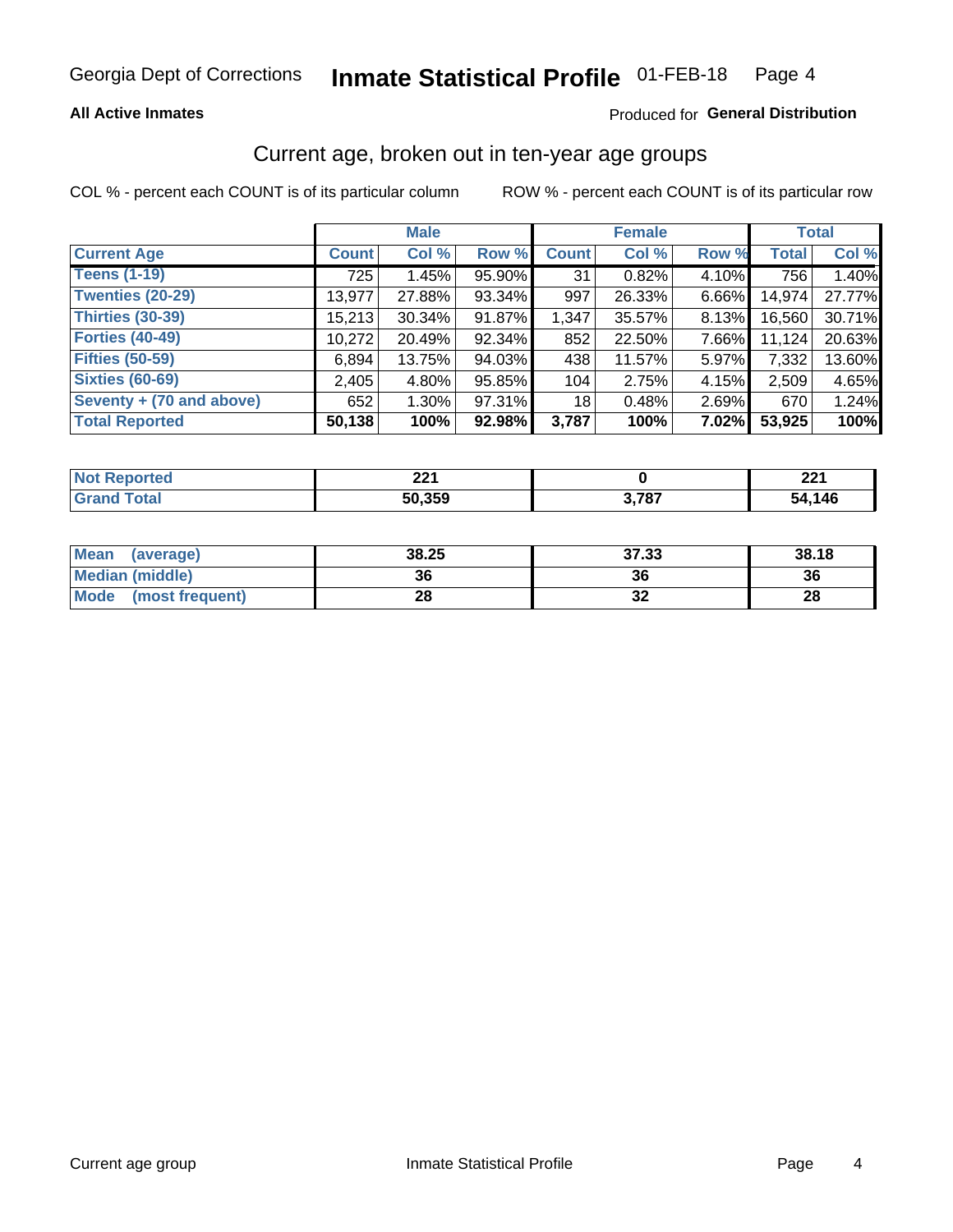#### Inmate Statistical Profile 01-FEB-18 Page 5

#### **All Active Inmates**

#### **Produced for General Distribution**

#### Race group

COL % - percent each COUNT is of its particular column

|              |                        |                 | <b>Male</b> |           |             | <b>Female</b> |        |              | <b>Total</b> |  |
|--------------|------------------------|-----------------|-------------|-----------|-------------|---------------|--------|--------------|--------------|--|
|              | <b>Race Group</b>      | <b>Count</b>    | Col %       |           | Row % Count | Col %         | Row %  | <b>Total</b> | Col %        |  |
|              | <b>White</b>           | 17,136          | 34.03%      | 88.64%    | 2,196       | 57.99%        | 11.36% | 19,332       | 35.70%       |  |
| $\mathbf{2}$ | <b>Black</b>           | 31,020          | 61.60%      | 95.33%    | 1,520       | 40.14%        | 4.67%  | 32,540       | 60.10%       |  |
| 5.           | <b>Other</b>           | 55              | .11%        | 88.71%    |             | .18%          | 11.29% | 62           | .11%         |  |
| 6            | <b>Asian</b>           | 175             | .35%        | 96.15%    |             | .18%          | 3.85%  | 182          | .34%         |  |
| 9            | <b>Unknown</b>         | 12 <sub>1</sub> | $.02\%$     | 80.00%    | 3           | .08%          | 20.00% | 15           | .03%         |  |
| 10           | <b>Hispanic</b>        | .938            | 3.85%       | 97.34%    | 53          | $1.40\%$      | 2.66%  | 1,991        | 3.68%        |  |
| $12 \,$      | <b>Native American</b> | 22              | .04%        | 95.65%    |             | $.03\%$       | 4.35%  | 23           | .04%         |  |
| 13           | <b>Native Hawaiian</b> |                 | $.01\%$     | 100.00%   |             |               |        |              | .01%         |  |
|              | <b>Total Reported</b>  | 50,359          | 100%        | $93.01\%$ | 3,787       | 100%          | 6.99%  | 54,146       | 100%         |  |

| <b>orted</b><br>w |        |       |             |
|-------------------|--------|-------|-------------|
| <b>otal</b>       | 50,359 | 3,787 | ,146<br>54. |

| <b>Mode</b><br>---<br>most frequent) | Black | White | <b>Black</b> |
|--------------------------------------|-------|-------|--------------|
|                                      |       |       |              |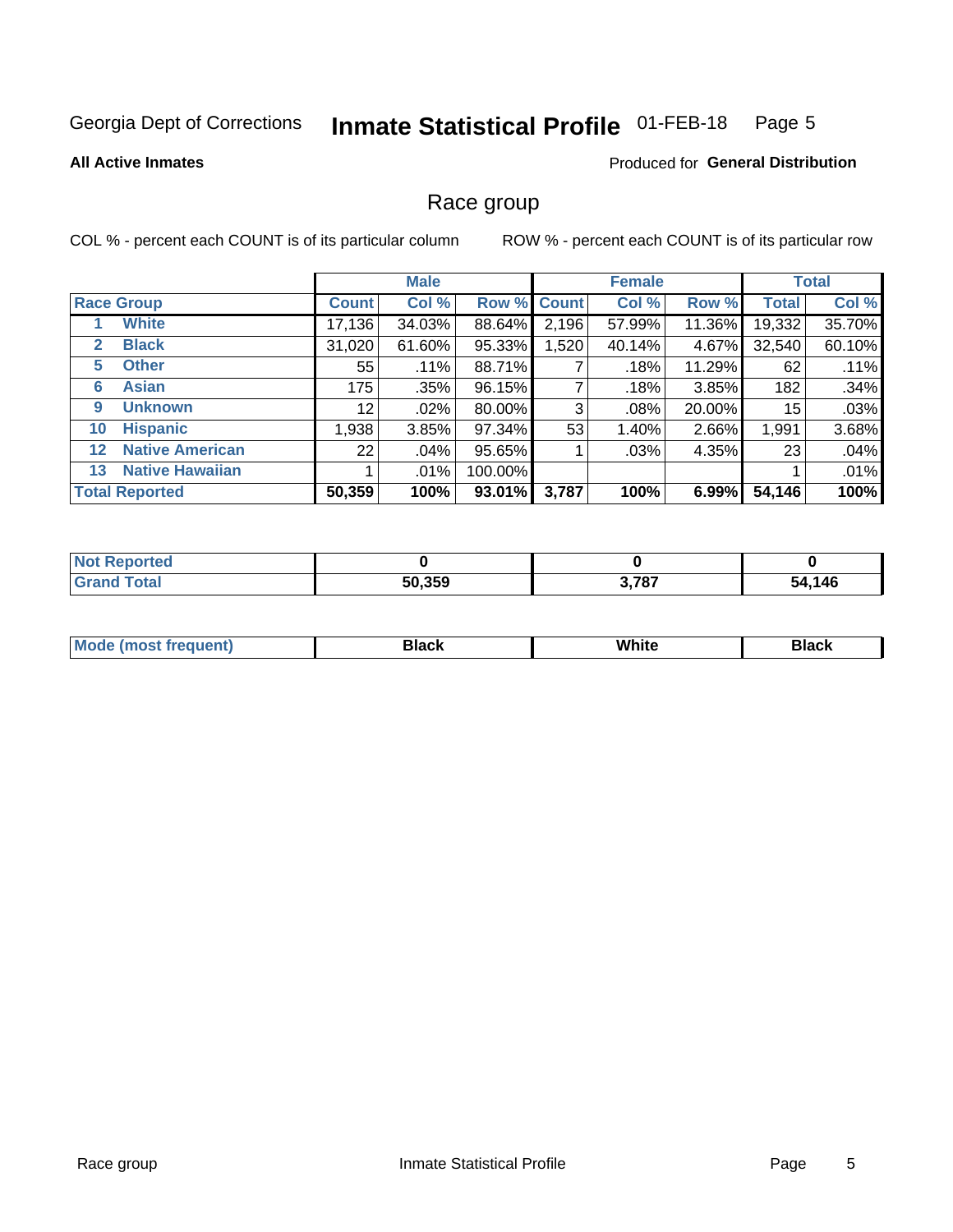#### **Inmate Statistical Profile 01-FEB-18** Page 6

**All Active Inmates** 

#### Produced for General Distribution

### Marital status, self-reported at entry to prison

COL % - percent each COUNT is of its particular column

|                            | <b>Male</b>  |        |           |              | <b>Female</b> | <b>Total</b> |              |        |
|----------------------------|--------------|--------|-----------|--------------|---------------|--------------|--------------|--------|
| <b>Marital Status</b>      | <b>Count</b> | Col %  | Row %     | <b>Count</b> | Col %         | Row %        | <b>Total</b> | Col %  |
| <b>Unknown</b><br>$\bf{0}$ | 929          | 1.84%  | $91.71\%$ | 84           | 2.22%         | 8.29%        | 1,013        | 1.87%  |
| <b>Divorced</b><br>D       | 4,855        | 9.64%  | 89.77%    | 553          | 14.60%        | 10.23%       | 5,408        | 9.99%  |
| <b>Married</b><br>М        | 6,658        | 13.22% | 91.07%    | 653          | 17.24%        | 8.93%        | 7,311        | 13.50% |
| <b>Separated</b><br>S.     | 1,797        | 3.57%  | 85.13%    | 314          | 8.29%         | 14.87%       | 2,111        | 3.90%  |
| <b>Unmarried</b><br>U      | 35,556       | 70.61% | 94.55%    | 2,050        | 54.13%        | 5.45%        | 37,606       | 69.45% |
| <b>Widow</b><br>W          | 564          | 1.12%  | 80.92%    | 133          | 3.51%         | 19.08%       | 697          | 1.29%  |
| <b>Total Reported</b>      | 50,359       | 100%   | 93.01%    | 3,787        | 100%          | 6.99%        | 54,146       | 100%   |

| ----<br>A CHO<br>NO |        |                        |             |
|---------------------|--------|------------------------|-------------|
| $\sim$ 100          | 50,359 | - 2070<br>$J, I$ O $I$ | .146<br>-54 |

|--|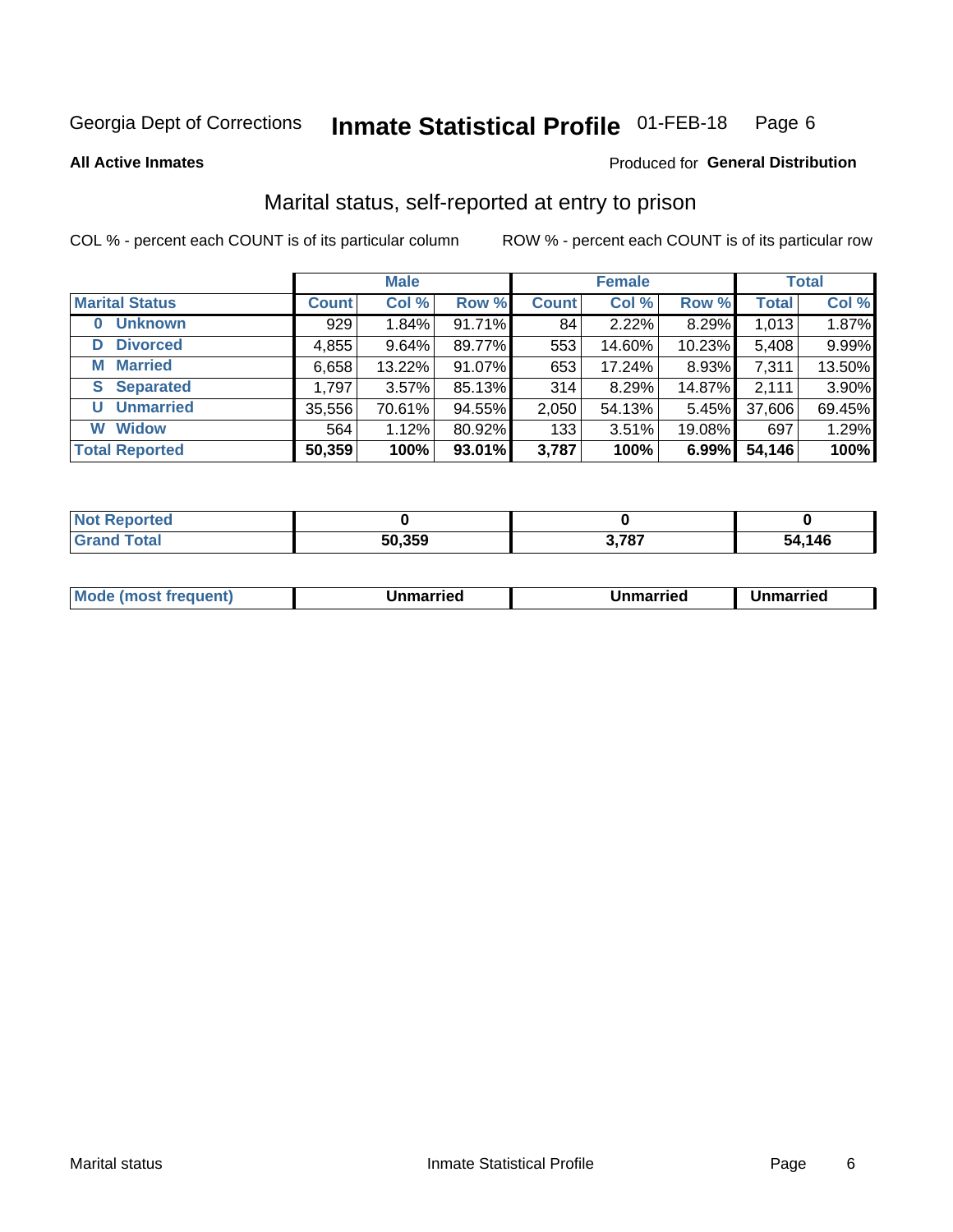#### **Inmate Statistical Profile 01-FEB-18** Page 7

#### **All Active Inmates**

#### Produced for General Distribution

### Number of Inmates with Dependents, Self-Reported at Entry to Prison

COL % - percent each COUNT is of its particular column

|                             |              | <b>Male</b> |        |              | <b>Female</b> |       |              | <b>Total</b> |
|-----------------------------|--------------|-------------|--------|--------------|---------------|-------|--------------|--------------|
| <b>Number of dependents</b> | <b>Count</b> | Col %       | Row %  | <b>Count</b> | Col %         | Row % | <b>Total</b> | Col %        |
| l 0                         | 15,637       | 37.76%      | 93.89% | 1,018        | 32.66%        | 6.11% | 16,655       | 37.40%       |
|                             | 9,641        | 23.28%      | 93.86% | 631          | 20.24%        | 6.14% | 10,272       | 23.07%       |
| $\overline{2}$              | 7,205        | 17.40%      | 91.87% | 638          | 20.47%        | 8.13% | 7,843        | 17.61%       |
| $\overline{\mathbf{3}}$     | 4,302        | 10.39%      | 90.38% | 458          | 14.69%        | 9.62% | 4,760        | 10.69%       |
| 4                           | 2,220        | 5.36%       | 91.36% | 210          | 6.74%         | 8.64% | 2,430        | 5.46%        |
| $\overline{\mathbf{5}}$     | 1,126        | 2.72%       | 93.06% | 84           | 2.69%         | 6.94% | 1,210        | 2.72%        |
| 6                           | 576          | 1.39%       | 92.90% | 44           | 1.41%         | 7.10% | 620          | 1.39%        |
| 7                           | 292          | 0.71%       | 94.81% | 16           | 0.51%         | 5.19% | 308          | 0.69%        |
| $\overline{\mathbf{8}}$     | 144          | 0.35%       | 96.00% | 6            | 0.19%         | 4.00% | 150          | 0.34%        |
| 9                           | 94           | 0.23%       | 94.95% | 5            | 0.16%         | 5.05% | 99           | 0.22%        |
| 10                          | 77           | 0.19%       | 92.77% | 6            | 0.19%         | 7.23% | 83           | 0.19%        |
| Over 10                     | 100          | 0.24%       | 99.01% |              | 0.03%         | 0.99% | 101          | 0.23%        |
| <b>Total Reported</b>       | 41,414       | 100%        | 93.00% | 3,117        | 100%          | 7.00% | 44,531       | 100.0%       |

| N | 3,945  | 670<br>97 U | 615<br>.o 13 |
|---|--------|-------------|--------------|
|   | 50.359 | 707         | 146<br>54    |

| Mean (average)         | 1.64 | 1.49 |
|------------------------|------|------|
| <b>Median (middle)</b> |      |      |
| Mode (most frequent)   |      |      |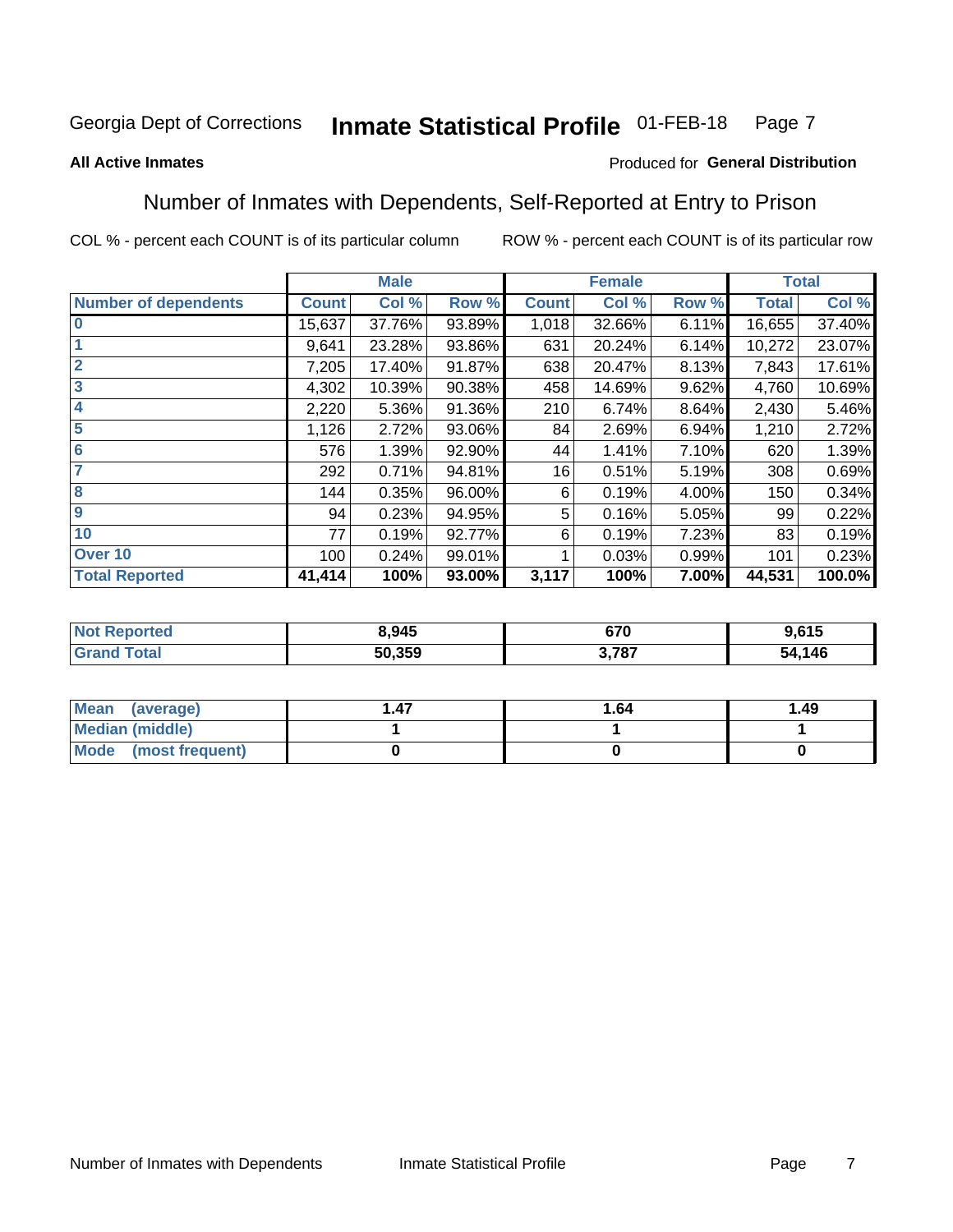#### Inmate Statistical Profile 01-FEB-18 Page 8

#### **All Active Inmates**

#### Produced for General Distribution

### Religious affiliation, self-reported at entry to prison

COL % - percent each COUNT is of its particular column

|                |                              |                | <b>Male</b> |         |              | <b>Female</b> |        |                     | <b>Total</b> |
|----------------|------------------------------|----------------|-------------|---------|--------------|---------------|--------|---------------------|--------------|
|                | <b>Religious Affiliation</b> | <b>Count</b>   | Col %       | Row %   | <b>Count</b> | Col %         | Row %  | <b>Total</b>        | Col %        |
| 1              | <b>Islam</b>                 | 1,310          | 5.95%       | 97.40%  | 35           | 1.55%         | 2.60%  | 1,345               | 5.54%        |
| $\overline{2}$ | <b>Catholic</b>              | 1,118          | 5.08%       | 89.66%  | 129          | 5.70%         | 10.34% | 1,247               | 5.13%        |
| 3              | <b>Baptist</b>               | 13,773         | 62.54%      | 89.27%  | 1,655        | 73.13%        | 10.73% | 15,428              | 63.53%       |
| 4              | <b>Methodist</b>             | 392            | 1.78%       | 88.69%  | 50           | 2.21%         | 11.31% | 442                 | 1.82%        |
| 5              | <b>EpiscopIn</b>             | 45             | .20%        | 90.00%  | 5            | .22%          | 10.00% | 50                  | .21%         |
| 6              | <b>Presbytrn</b>             | 74             | .34%        | 90.24%  | 8            | .35%          | 9.76%  | 82                  | .34%         |
| 7              | <b>Chc Of God</b>            | 436            | 1.98%       | 89.34%  | 52           | 2.30%         | 10.66% | 488                 | 2.01%        |
| 8              | <b>Holiness</b>              | 569            | 2.58%       | 82.94%  | 117          | 5.17%         | 17.06% | 686                 | 2.82%        |
| 9              | <b>Jewish</b>                | 63             | .29%        | 81.82%  | 14           | .62%          | 18.18% | 77                  | .32%         |
| 10             | <b>Anglican</b>              | 38             | .17%        | 92.68%  | 3            | .13%          | 7.32%  | 41                  | .17%         |
| 11             | <b>Grk Orthdx</b>            | 4              | .02%        | 57.14%  | 3            | .13%          | 42.86% | 7                   | .03%         |
| 12             | <b>Hindu</b>                 | 10             | .05%        | 100.00% |              |               |        | 10                  | .04%         |
| 13             | <b>Buddhist</b>              | 44             | .20%        | 88.00%  | 6            | .27%          | 12.00% | 50                  | .21%         |
| 14             | <b>Taoist</b>                | 5              | .02%        | 83.33%  | 1            | .04%          | 16.67% | 6                   | .02%         |
| 15             | <b>Shintoist</b>             | 4              | .02%        | 100.00% |              |               |        | 4                   | .02%         |
| 16             | <b>Seven D Ad</b>            | 62             | .28%        | 87.32%  | 9            | .40%          | 12.68% | 71                  | .29%         |
| 17             | <b>Jehovah Wt</b>            | 276            | 1.25%       | 89.32%  | 33           | 1.46%         | 10.68% | 309                 | 1.27%        |
| 18             | <b>Latr Day S</b>            | 28             | .13%        | 87.50%  | 4            | .18%          | 12.50% | 32                  | .13%         |
| 19             | Quaker                       | $\overline{2}$ | .01%        | 100.00% |              |               |        | 2                   | .01%         |
| 20             | <b>Other Prot</b>            | 2,034          | 9.24%       | 94.25%  | 124          | 5.48%         | 5.75%  | 2,158               | 8.89%        |
| 21             | <b>Messianic Judaism</b>     | 9              | .04%        | 100.00% |              |               |        | 9                   | .04%         |
| 96             | <b>None</b>                  | 1,726          | 7.84%       | 99.14%  | 15           | .66%          | .86%   | 1,741               | 7.17%        |
|                | <b>Total Reported</b>        | 22,022         | 100%        | 90.68%  | 2,263        | 100%          | 9.32%  | $\overline{24,}285$ | 100%         |

| 28,337 | ,524  | 29,861      |
|--------|-------|-------------|
| 50,359 | 3,787 | 4,146<br>54 |

| Baptist<br>Japtist<br>Baptist | <b>Mode (most frequent)</b> |  |  |  |
|-------------------------------|-----------------------------|--|--|--|
|-------------------------------|-----------------------------|--|--|--|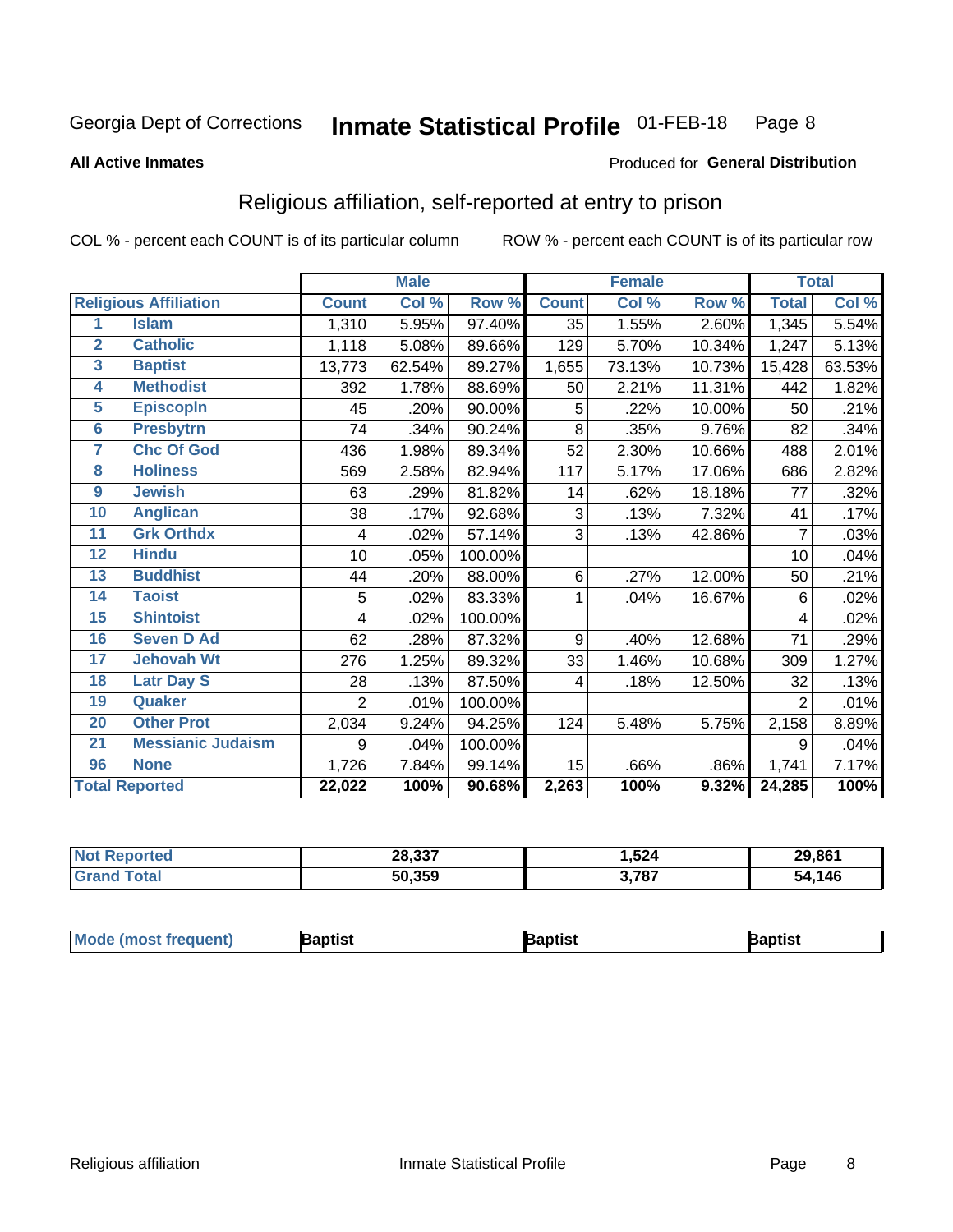#### Inmate Statistical Profile 01-FEB-18 Page 9

#### **All Active Inmates**

#### Produced for General Distribution

### Home county, self-reported at entry to prison

COL % - percent each COUNT is of its particular column

|     |                             |              | <b>Male</b> |                  |                  | <b>Female</b> |        | <b>Total</b> |        |
|-----|-----------------------------|--------------|-------------|------------------|------------------|---------------|--------|--------------|--------|
|     | <b>Home County</b>          | <b>Count</b> | Col %       | Row <sup>%</sup> | <b>Count</b>     | Col %         | Row %  | <b>Total</b> | Col %  |
| 000 | <b>Unknown</b>              | 6,668        | 13.24%      | 92.51%           | 540              | 14.26%        | 7.49%  | 7,208        | 13.31% |
| 001 | <b>Appling County</b>       | 132          | .26%        | 94.96%           | 7                | .18%          | 5.04%  | 139          | .26%   |
| 002 | <b>Atkinson County</b>      | 35           | .07%        | 92.11%           | 3                | .08%          | 7.89%  | 38           | .07%   |
| 003 | <b>Bacon County</b>         | 65           | .13%        | 94.20%           | 4                | .11%          | 5.80%  | 69           | .13%   |
| 004 | <b>Baker County</b>         | 19           | .04%        | 95.00%           | $\mathbf{1}$     | .03%          | 5.00%  | 20           | .04%   |
| 005 | <b>Baldwin County</b>       | 256          | .51%        | 90.78%           | 26               | .69%          | 9.22%  | 282          | .52%   |
| 006 | <b>Banks County</b>         | 64           | .13%        | 86.49%           | 10               | .26%          | 13.51% | 74           | .14%   |
| 007 | <b>Barrow County</b>        | 305          | .61%        | 90.24%           | 33               | .87%          | 9.76%  | 338          | .62%   |
| 008 | <b>Bartow County</b>        | 548          | 1.09%       | 86.57%           | 85               | 2.24%         | 13.43% | 633          | 1.17%  |
| 009 | <b>Ben Hill County</b>      | 198          | .39%        | 92.52%           | 16               | .42%          | 7.48%  | 214          | .40%   |
| 010 | <b>Berrien County</b>       | 76           | .15%        | 95.00%           | 4                | .11%          | 5.00%  | 80           | .15%   |
| 011 | <b>Bibb County</b>          | 1,133        | 2.25%       | 95.77%           | 50               | 1.32%         | 4.23%  | 1,183        | 2.18%  |
| 012 | <b>Bleckley County</b>      | 69           | .14%        | 89.61%           | 8                | .21%          | 10.39% | 77           | .14%   |
| 013 | <b>Brantley County</b>      | 69           | .14%        | 85.19%           | 12               | .32%          | 14.81% | 81           | .15%   |
| 014 | <b>Brooks County</b>        | 212          | .42%        | 98.15%           | $\overline{4}$   | .11%          | 1.85%  | 216          | .40%   |
| 015 | <b>Bryan County</b>         | 82           | .16%        | 90.11%           | $\boldsymbol{9}$ | .24%          | 9.89%  | 91           | .17%   |
| 016 | <b>Bulloch County</b>       | 363          | .72%        | 94.78%           | 20               | .53%          | 5.22%  | 383          | .71%   |
| 017 | <b>Burke County</b>         | 220          | .44%        | 96.49%           | 8                | .21%          | 3.51%  | 228          | .42%   |
| 018 | <b>Butts County</b>         | 132          | .26%        | 92.96%           | 10               | .26%          | 7.04%  | 142          | .26%   |
| 019 | <b>Calhoun County</b>       | 61           | .12%        | 89.71%           | $\overline{7}$   | .18%          | 10.29% | 68           | .13%   |
| 020 | <b>Camden County</b>        | 134          | .27%        | 89.93%           | 15               | .40%          | 10.07% | 149          | .28%   |
| 021 | <b>Candler County</b>       | 102          | .20%        | 92.73%           | 8                | .21%          | 7.27%  | 110          | .20%   |
| 022 | <b>Carroll County</b>       | 549          | 1.09%       | 90.89%           | 55               | 1.45%         | 9.11%  | 604          | 1.12%  |
| 023 | <b>Catoosa County</b>       | 227          | .45%        | 90.08%           | 25               | .66%          | 9.92%  | 252          | .47%   |
| 024 | <b>Charlton County</b>      | 48           | .10%        | 92.31%           | 4                | .11%          | 7.69%  | 52           | .10%   |
| 025 | <b>Chatham County</b>       | 1,663        | 3.30%       | 96.13%           | 67               | 1.77%         | 3.87%  | 1,730        | 3.20%  |
| 026 | <b>Chattahoochee County</b> | 25           | .05%        | 100.00%          |                  |               |        | 25           | .05%   |
| 027 | <b>Chattooga County</b>     | 223          | .44%        | 89.92%           | 25               | .66%          | 10.08% | 248          | .46%   |
| 028 | <b>Cherokee County</b>      | 376          | .75%        | 88.47%           | 49               | 1.29%         | 11.53% | 425          | .78%   |
| 029 | <b>Clarke County</b>        | 505          | 1.00%       | 93.87%           | 33               | .87%          | 6.13%  | 538          | .99%   |
| 030 | <b>Clay County</b>          | 42           | .08%        | 93.33%           | $\overline{3}$   | .08%          | 6.67%  | 45           | .08%   |
| 031 | <b>Clayton County</b>       | 1,453        | 2.89%       | 93.62%           | 99               | 2.61%         | 6.38%  | 1,552        | 2.87%  |
| 032 | <b>Clinch County</b>        | 56           | .11%        | 94.92%           | 3                | .08%          | 5.08%  | 59           | .11%   |
| 033 | <b>Cobb County</b>          | 1,763        | 3.50%       | 91.49%           | 164              | 4.33%         | 8.51%  | 1,927        | 3.56%  |
| 034 | <b>Coffee County</b>        | 257          | .51%        | 92.45%           | 21               | .55%          | 7.55%  | 278          | .51%   |
| 035 | <b>Colquitt County</b>      | 201          | .40%        | 95.26%           | 10               | .26%          | 4.74%  | 211          | .39%   |
| 036 | <b>Columbia County</b>      | 297          | .59%        | 92.52%           | 24               | .63%          | 7.48%  | 321          | .59%   |
| 037 | <b>Cook County</b>          | 128          | .25%        | 94.12%           | $\bf 8$          | .21%          | 5.88%  | 136          | .25%   |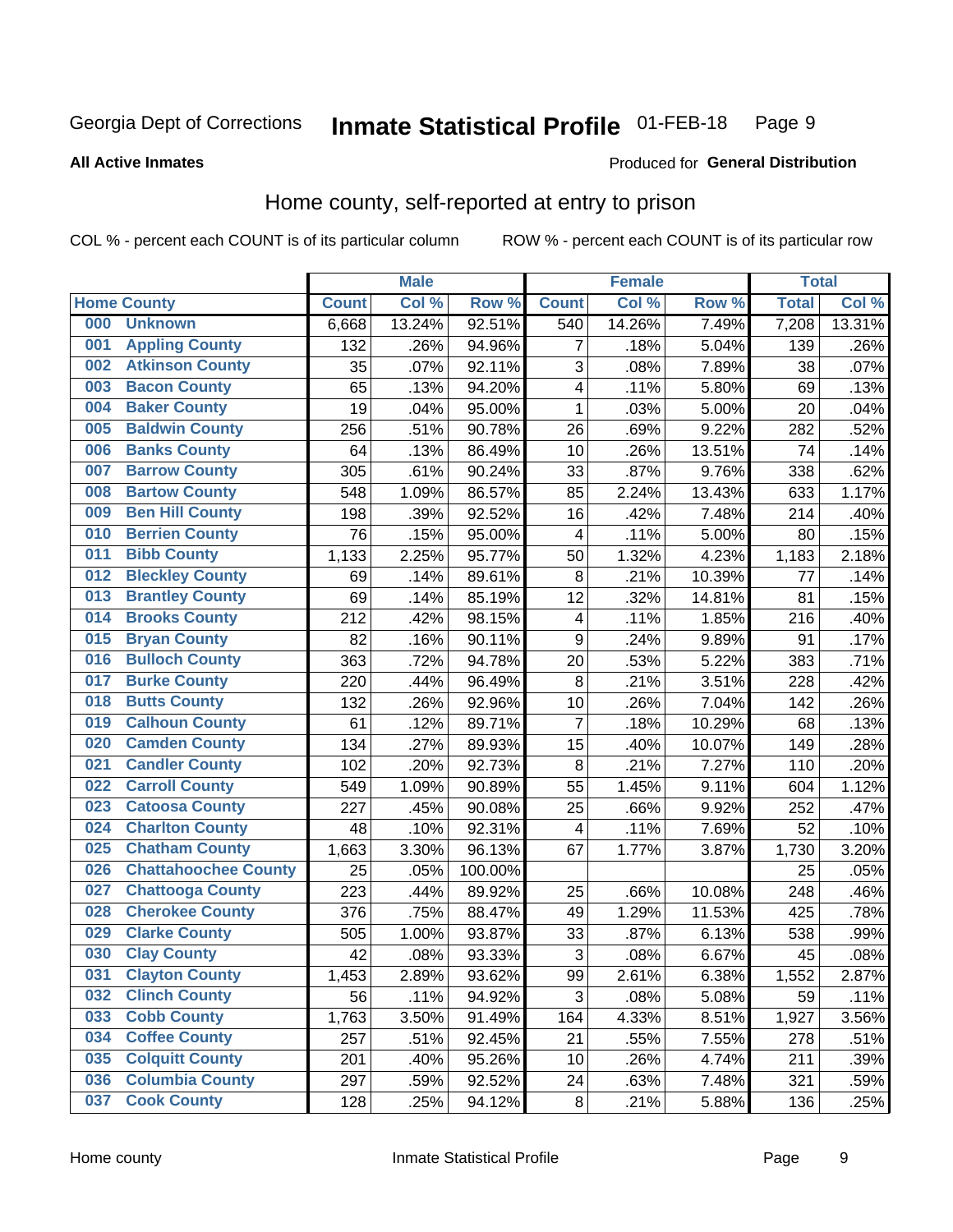#### Inmate Statistical Profile 01-FEB-18 Page 10

**All Active Inmates** 

#### Produced for General Distribution

### Home county, self-reported at entry to prison

COL % - percent each COUNT is of its particular column

|     |                         |              | <b>Male</b> |         |                  | <b>Female</b> |        | <b>Total</b>     |       |
|-----|-------------------------|--------------|-------------|---------|------------------|---------------|--------|------------------|-------|
|     | <b>Home County</b>      | <b>Count</b> | Col %       | Row %   | <b>Count</b>     | Col %         | Row %  | <b>Total</b>     | Col % |
| 038 | <b>Coweta County</b>    | 488          | .97%        | 94.39%  | 29               | .77%          | 5.61%  | $\overline{517}$ | .95%  |
| 039 | <b>Crawford County</b>  | 41           | .08%        | 80.39%  | 10               | .26%          | 19.61% | 51               | .09%  |
| 040 | <b>Crisp County</b>     | 219          | .43%        | 95.22%  | 11               | .29%          | 4.78%  | 230              | .42%  |
| 041 | <b>Dade County</b>      | 63           | .13%        | 87.50%  | $\boldsymbol{9}$ | .24%          | 12.50% | 72               | .13%  |
| 042 | <b>Dawson County</b>    | 71           | .14%        | 87.65%  | 10               | .26%          | 12.35% | 81               | .15%  |
| 043 | <b>Decatur County</b>   | 215          | .43%        | 95.13%  | 11               | .29%          | 4.87%  | 226              | .42%  |
| 044 | <b>Dekalb County</b>    | 2,890        | 5.74%       | 94.94%  | 154              | 4.07%         | 5.06%  | 3,044            | 5.62% |
| 045 | <b>Dodge County</b>     | 135          | .27%        | 92.47%  | 11               | .29%          | 7.53%  | 146              | .27%  |
| 046 | <b>Dooly County</b>     | 93           | .18%        | 94.90%  | 5                | .13%          | 5.10%  | 98               | .18%  |
| 047 | <b>Dougherty County</b> | 815          | 1.62%       | 94.88%  | 44               | 1.16%         | 5.12%  | 859              | 1.59% |
| 048 | <b>Douglas County</b>   | 547          | 1.09%       | 93.34%  | 39               | 1.03%         | 6.66%  | 586              | 1.08% |
| 049 | <b>Early County</b>     | 71           | .14%        | 87.65%  | 10               | .26%          | 12.35% | 81               | .15%  |
| 050 | <b>Echols County</b>    | 7            | .01%        | 100.00% |                  |               |        | $\overline{7}$   | .01%  |
| 051 | <b>Effingham County</b> | 213          | .42%        | 92.61%  | 17               | .45%          | 7.39%  | 230              | .42%  |
| 052 | <b>Elbert County</b>    | 115          | .23%        | 90.55%  | 12               | .32%          | 9.45%  | 127              | .23%  |
| 053 | <b>Emanuel County</b>   | 160          | .32%        | 93.02%  | 12               | .32%          | 6.98%  | 172              | .32%  |
| 054 | <b>Evans County</b>     | 65           | .13%        | 94.20%  | 4                | .11%          | 5.80%  | 69               | .13%  |
| 055 | <b>Fannin County</b>    | 100          | .20%        | 92.59%  | 8                | .21%          | 7.41%  | 108              | .20%  |
| 056 | <b>Fayette County</b>   | 176          | .35%        | 92.63%  | 14               | .37%          | 7.37%  | 190              | .35%  |
| 057 | <b>Floyd County</b>     | 735          | 1.46%       | 89.09%  | 90               | 2.38%         | 10.91% | 825              | 1.52% |
| 058 | <b>Forsyth County</b>   | 223          | .44%        | 89.92%  | 25               | .66%          | 10.08% | 248              | .46%  |
| 059 | <b>Franklin County</b>  | 130          | .26%        | 88.44%  | 17               | .45%          | 11.56% | 147              | .27%  |
| 060 | <b>Fulton County</b>    | 4,872        | 9.67%       | 95.62%  | 223              | 5.89%         | 4.38%  | 5,095            | 9.41% |
| 061 | <b>Gilmer County</b>    | 76           | .15%        | 86.36%  | 12               | .32%          | 13.64% | 88               | .16%  |
| 062 | <b>Glascock County</b>  | 9            | .02%        | 81.82%  | $\overline{2}$   | .05%          | 18.18% | 11               | .02%  |
| 063 | <b>Glynn County</b>     | 406          | .81%        | 94.20%  | 25               | .66%          | 5.80%  | 431              | .80%  |
| 064 | <b>Gordon County</b>    | 284          | .56%        | 88.20%  | 38               | 1.00%         | 11.80% | 322              | .59%  |
| 065 | <b>Grady County</b>     | 109          | .22%        | 93.97%  | $\overline{7}$   | .18%          | 6.03%  | 116              | .21%  |
| 066 | <b>Greene County</b>    | 93           | .18%        | 93.94%  | $\,6$            | .16%          | 6.06%  | 99               | .18%  |
| 067 | <b>Gwinnett County</b>  | 1,790        | 3.55%       | 93.18%  | 131              | 3.46%         | 6.82%  | 1,921            | 3.55% |
| 068 | <b>Habersham County</b> | 109          | .22%        | 91.60%  | 10               | .26%          | 8.40%  | 119              | .22%  |
| 069 | <b>Hall County</b>      | 631          | 1.25%       | 91.45%  | 59               | 1.56%         | 8.55%  | 690              | 1.27% |
| 070 | <b>Hancock County</b>   | 49           | .10%        | 96.08%  | $\mathbf 2$      | .05%          | 3.92%  | 51               | .09%  |
| 071 | <b>Haralson County</b>  | 126          | .25%        | 94.03%  | $\bf 8$          | .21%          | 5.97%  | 134              | .25%  |
| 072 | <b>Harris County</b>    | 99           | .20%        | 92.52%  | $\bf 8$          | .21%          | 7.48%  | 107              | .20%  |
| 073 | <b>Hart County</b>      | 149          | .30%        | 92.55%  | 12               | .32%          | 7.45%  | 161              | .30%  |
| 074 | <b>Heard County</b>     | 53           | .11%        | 89.83%  | 6                | .16%          | 10.17% | 59               | .11%  |
| 075 | <b>Henry County</b>     | 556          | 1.10%       | 91.75%  | 50               | 1.32%         | 8.25%  | 606              | 1.12% |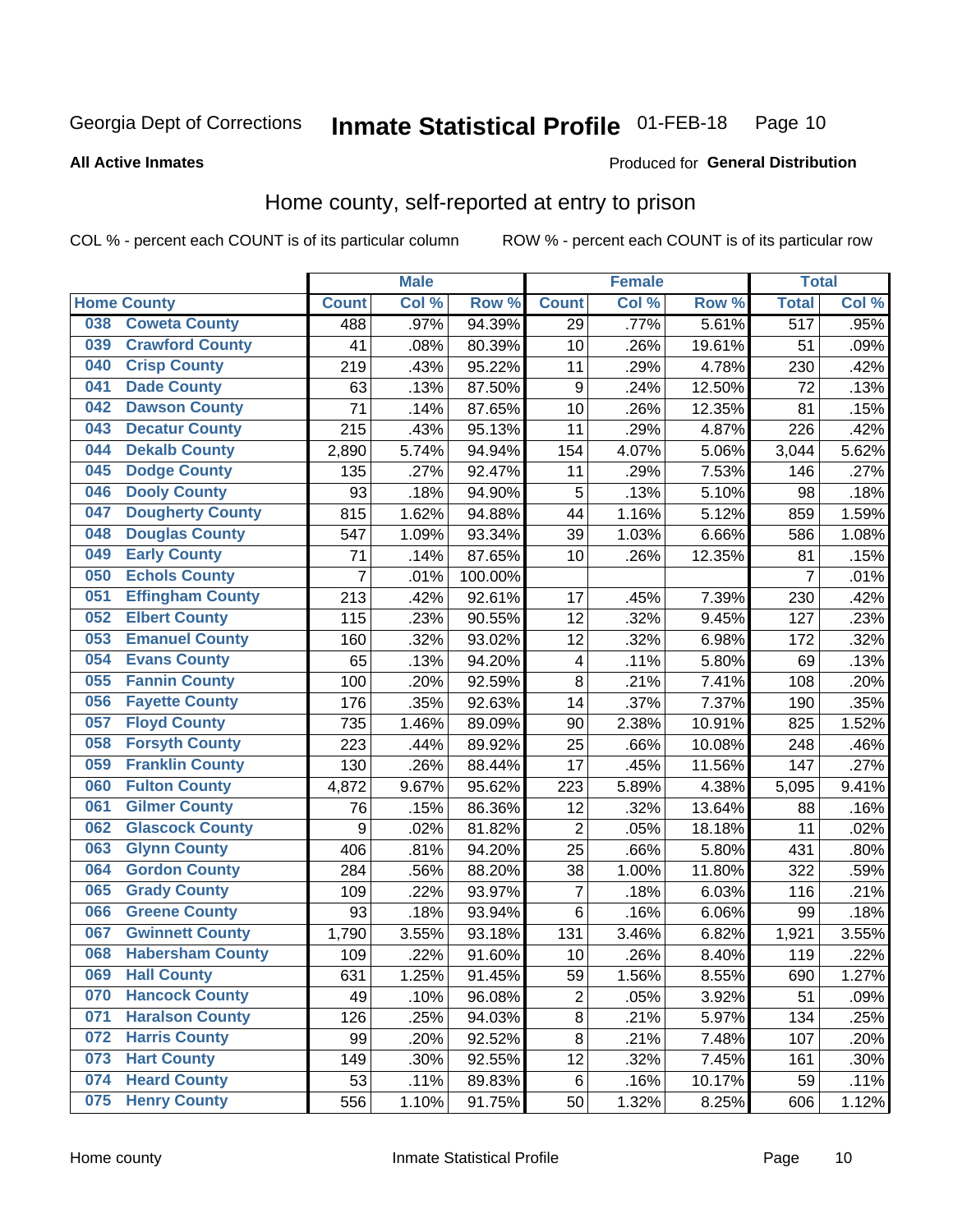#### **Inmate Statistical Profile 01-FEB-18** Page 11

Produced for General Distribution

#### **All Active Inmates**

### Home county, self-reported at entry to prison

COL % - percent each COUNT is of its particular column

|     |                          |              | <b>Male</b> |        |                | <b>Female</b> |        | <b>Total</b>     |       |
|-----|--------------------------|--------------|-------------|--------|----------------|---------------|--------|------------------|-------|
|     | <b>Home County</b>       | <b>Count</b> | Col %       | Row %  | <b>Count</b>   | Col %         | Row %  | <b>Total</b>     | Col%  |
| 076 | <b>Houston County</b>    | 489          | .97%        | 91.06% | 48             | 1.27%         | 8.94%  | $\overline{537}$ | .99%  |
| 077 | <b>Irwin County</b>      | 64           | .13%        | 94.12% | 4              | .11%          | 5.88%  | 68               | .13%  |
| 078 | <b>Jackson County</b>    | 247          | .49%        | 93.92% | 16             | .42%          | 6.08%  | 263              | .49%  |
| 079 | <b>Jasper County</b>     | 89           | .18%        | 97.80% | $\mathbf 2$    | .05%          | 2.20%  | 91               | .17%  |
| 080 | <b>Jeff Davis County</b> | 72           | .14%        | 97.30% | $\overline{2}$ | .05%          | 2.70%  | 74               | .14%  |
| 081 | <b>Jefferson County</b>  | 170          | .34%        | 95.51% | 8              | .21%          | 4.49%  | 178              | .33%  |
| 082 | <b>Jenkins County</b>    | 60           | .12%        | 96.77% | $\overline{2}$ | .05%          | 3.23%  | 62               | .11%  |
| 083 | <b>Johnson County</b>    | 33           | .07%        | 86.84% | 5              | .13%          | 13.16% | 38               | .07%  |
| 084 | <b>Jones County</b>      | 116          | .23%        | 88.55% | 15             | .40%          | 11.45% | 131              | .24%  |
| 085 | <b>Lamar County</b>      | 70           | .14%        | 86.42% | 11             | .29%          | 13.58% | 81               | .15%  |
| 086 | <b>Lanier County</b>     | 41           | .08%        | 95.35% | $\mathbf 2$    | .05%          | 4.65%  | 43               | .08%  |
| 087 | <b>Laurens County</b>    | 243          | .48%        | 92.05% | 21             | .55%          | 7.95%  | 264              | .49%  |
| 088 | <b>Lee County</b>        | 95           | .19%        | 95.00% | 5              | .13%          | 5.00%  | 100              | .18%  |
| 089 | <b>Liberty County</b>    | 231          | .46%        | 95.45% | 11             | .29%          | 4.55%  | 242              | .45%  |
| 090 | <b>Lincoln County</b>    | 30           | .06%        | 88.24% | 4              | .11%          | 11.76% | 34               | .06%  |
| 091 | <b>Long County</b>       | 49           | .10%        | 90.74% | 5              | .13%          | 9.26%  | 54               | .10%  |
| 092 | <b>Lowndes County</b>    | 412          | .82%        | 96.94% | 13             | .34%          | 3.06%  | 425              | .78%  |
| 093 | <b>Lumpkin County</b>    | 85           | .17%        | 94.44% | 5              | .13%          | 5.56%  | 90               | .17%  |
| 094 | <b>Macon County</b>      | 64           | .13%        | 88.89% | 8              | .21%          | 11.11% | $\overline{72}$  | .13%  |
| 095 | <b>Madison County</b>    | 188          | .37%        | 91.71% | 17             | .45%          | 8.29%  | 205              | .38%  |
| 096 | <b>Marion County</b>     | 51           | .10%        | 89.47% | 6              | .16%          | 10.53% | 57               | .11%  |
| 097 | <b>Mcduffie County</b>   | 157          | .31%        | 95.73% | 7              | .18%          | 4.27%  | 164              | .30%  |
| 098 | <b>Mcintosh County</b>   | 49           | .10%        | 98.00% | $\mathbf{1}$   | .03%          | 2.00%  | 50               | .09%  |
| 099 | <b>Meriwether County</b> | 164          | .33%        | 93.71% | 11             | .29%          | 6.29%  | 175              | .32%  |
| 100 | <b>Miller County</b>     | 28           | .06%        | 93.33% | $\overline{2}$ | .05%          | 6.67%  | 30               | .06%  |
| 101 | <b>Mitchell County</b>   | 145          | .29%        | 92.95% | 11             | .29%          | 7.05%  | 156              | .29%  |
| 102 | <b>Monroe County</b>     | 106          | .21%        | 95.50% | 5              | .13%          | 4.50%  | 111              | .21%  |
| 103 | <b>Montgomery County</b> | 86           | .17%        | 87.76% | 12             | .32%          | 12.24% | 98               | .18%  |
| 104 | <b>Morgan County</b>     | 102          | .20%        | 94.44% | $\,6$          | .16%          | 5.56%  | 108              | .20%  |
| 105 | <b>Murray County</b>     | 204          | .41%        | 91.89% | 18             | .48%          | 8.11%  | 222              | .41%  |
| 106 | <b>Muscogee County</b>   | 997          | 1.98%       | 94.23% | 61             | 1.61%         | 5.77%  | 1,058            | 1.95% |
| 107 | <b>Newton County</b>     | 566          | 1.12%       | 90.13% | 62             | 1.64%         | 9.87%  | 628              | 1.16% |
| 108 | <b>Oconee County</b>     | 52           | .10%        | 83.87% | 10             | .26%          | 16.13% | 62               | .11%  |
| 109 | <b>Oglethorpe County</b> | 64           | .13%        | 91.43% | 6              | .16%          | 8.57%  | 70               | .13%  |
| 110 | <b>Paulding County</b>   | 326          | .65%        | 89.81% | 37             | .98%          | 10.19% | 363              | .67%  |
| 111 | <b>Peach County</b>      | 111          | .22%        | 95.69% | 5              | .13%          | 4.31%  | 116              | .21%  |
| 112 | <b>Pickens County</b>    | 113          | .22%        | 94.17% | $\overline{7}$ | .18%          | 5.83%  | 120              | .22%  |
| 113 | <b>Pierce County</b>     | 94           | .19%        | 92.16% | $\bf 8$        | .21%          | 7.84%  | 102              | .19%  |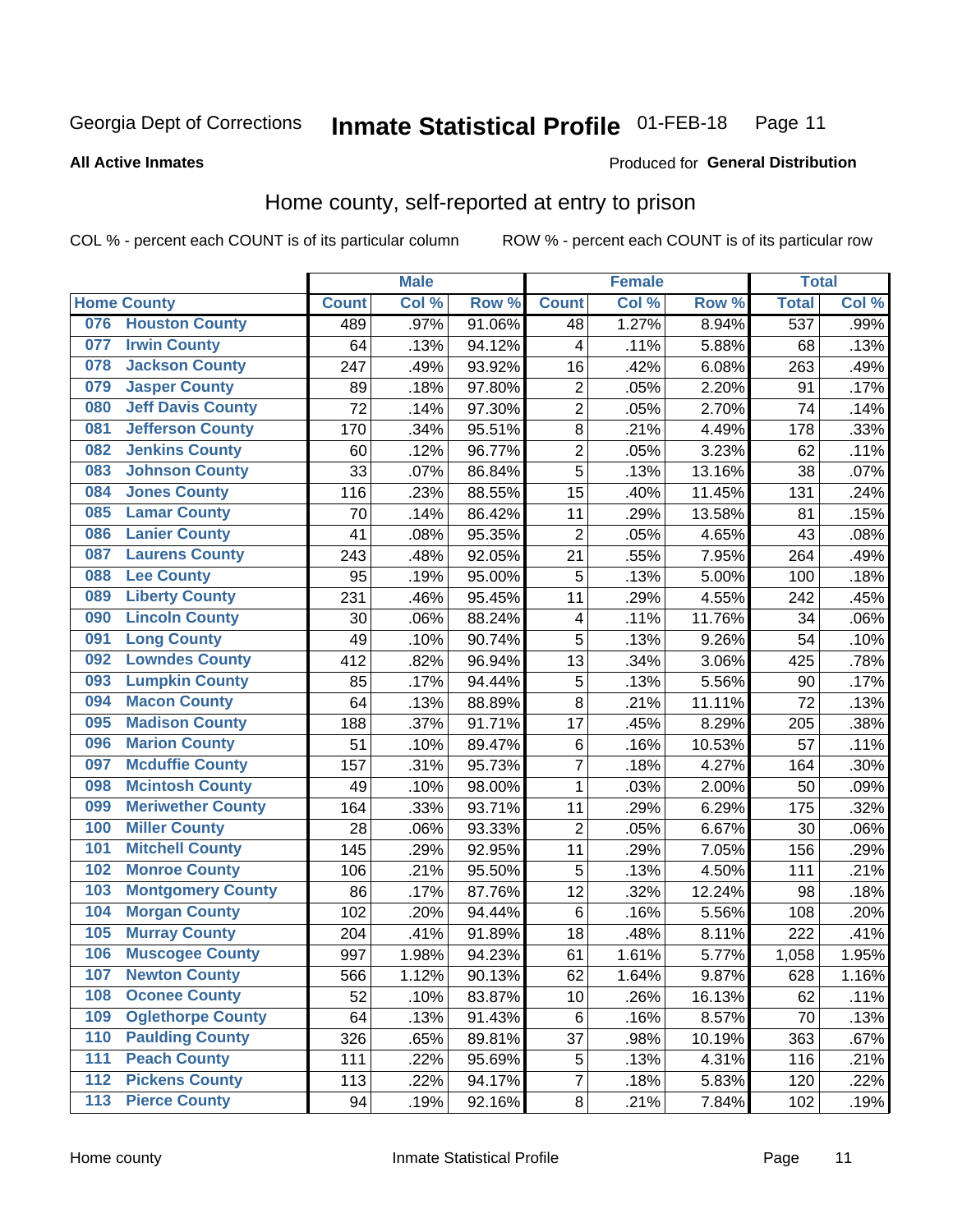#### Inmate Statistical Profile 01-FEB-18 Page 12

Produced for General Distribution

#### **All Active Inmates**

### Home county, self-reported at entry to prison

COL % - percent each COUNT is of its particular column

|                    |                          |              | <b>Male</b> |         |                         | <b>Female</b> |        | <b>Total</b> |         |
|--------------------|--------------------------|--------------|-------------|---------|-------------------------|---------------|--------|--------------|---------|
| <b>Home County</b> |                          | <b>Count</b> | Col %       | Row %   | <b>Count</b>            | Col %         | Row %  | <b>Total</b> | Col %   |
| 114                | <b>Pike County</b>       | 40           | .08%        | 95.24%  | 2                       | .05%          | 4.76%  | 42           | .08%    |
| 115                | <b>Polk County</b>       | 238          | .47%        | 89.81%  | 27                      | .71%          | 10.19% | 265          | .49%    |
| 116                | <b>Pulaski County</b>    | 61           | .12%        | 91.04%  | $\,6$                   | .16%          | 8.96%  | 67           | .12%    |
| 117                | <b>Putnam County</b>     | 135          | .27%        | 90.60%  | 14                      | .37%          | 9.40%  | 149          | .28%    |
| 118                | <b>Quitman County</b>    | 17           | .03%        | 100.00% |                         |               |        | 17           | .03%    |
| 119                | <b>Rabun County</b>      | 42           | .08%        | 84.00%  | 8                       | .21%          | 16.00% | 50           | .09%    |
| 120                | <b>Randolph County</b>   | 72           | .14%        | 94.74%  | 4                       | .11%          | 5.26%  | 76           | .14%    |
| 121                | <b>Richmond County</b>   | 1,723        | 3.42%       | 93.69%  | 116                     | 3.06%         | 6.31%  | 1,839        | 3.40%   |
| 122                | <b>Rockdale County</b>   | 354          | .70%        | 93.40%  | 25                      | .66%          | 6.60%  | 379          | .70%    |
| 123                | <b>Schley County</b>     | 16           | .03%        | 84.21%  | 3                       | .08%          | 15.79% | 19           | .04%    |
| 124                | <b>Screven County</b>    | 107          | .21%        | 96.40%  | 4                       | .11%          | 3.60%  | 111          | .21%    |
| 125                | <b>Seminole County</b>   | 65           | .13%        | 85.53%  | 11                      | .29%          | 14.47% | 76           | .14%    |
| 126                | <b>Spalding County</b>   | 454          | .90%        | 94.39%  | 27                      | .71%          | 5.61%  | 481          | .89%    |
| 127                | <b>Stephens County</b>   | 128          | .25%        | 86.49%  | 20                      | .53%          | 13.51% | 148          | .27%    |
| 128                | <b>Stewart County</b>    | 34           | .07%        | 100.00% |                         |               |        | 34           | .06%    |
| 129                | <b>Sumter County</b>     | 175          | .35%        | 95.11%  | 9                       | .24%          | 4.89%  | 184          | .34%    |
| 130                | <b>Talbot County</b>     | 36           | .07%        | 87.80%  | 5                       | .13%          | 12.20% | 41           | .08%    |
| 131                | <b>Taliaferro County</b> | 11           | .02%        | 100.00% |                         |               |        | 11           | .02%    |
| 132                | <b>Tattnall County</b>   | 151          | .30%        | 94.38%  | 9                       | .24%          | 5.63%  | 160          | .30%    |
| 133                | <b>Taylor County</b>     | 55           | .11%        | 85.94%  | $\boldsymbol{9}$        | .24%          | 14.06% | 64           | .12%    |
| 134                | <b>Telfair County</b>    | 105          | .21%        | 93.75%  | $\overline{7}$          | .18%          | 6.25%  | 112          | .21%    |
| 135                | <b>Terrell County</b>    | 77           | .15%        | 93.90%  | 5                       | .13%          | 6.10%  | 82           | .15%    |
| 136                | <b>Thomas County</b>     | 178          | .35%        | 95.19%  | $\overline{9}$          | .24%          | 4.81%  | 187          | .35%    |
| 137                | <b>Tift County</b>       | 283          | .56%        | 97.59%  | $\overline{7}$          | .18%          | 2.41%  | 290          | .54%    |
| 138                | <b>Toombs County</b>     | 277          | .55%        | 90.82%  | 28                      | .74%          | 9.18%  | 305          | .56%    |
| 139                | <b>Towns County</b>      | 21           | .04%        | 72.41%  | 8                       | .21%          | 27.59% | 29           | .05%    |
| 140                | <b>Treutlen County</b>   | 50           | .10%        | 94.34%  | 3                       | .08%          | 5.66%  | 53           | .10%    |
| 141                | <b>Troup County</b>      | 530          | 1.05%       | 92.01%  | 46                      | 1.21%         | 7.99%  | 576          | 1.06%   |
| $\overline{142}$   | <b>Turner County</b>     | 67           | .13%        | 97.10%  | $\overline{\mathbf{c}}$ | .05%          | 2.90%  | 69           | .13%    |
| 143                | <b>Twiggs County</b>     | 45           | .09%        | 88.24%  | $\overline{6}$          | .16%          | 11.76% | 51           | .09%    |
| 144                | <b>Union County</b>      | 69           | .14%        | 83.13%  | 14                      | .37%          | 16.87% | 83           | .15%    |
| 145                | <b>Upson County</b>      | 150          | .30%        | 94.94%  | 8                       | .21%          | 5.06%  | 158          | .29%    |
| 146                | <b>Walker County</b>     | 361          | .72%        | 88.70%  | 46                      | 1.21%         | 11.30% | 407          | .75%    |
| 147                | <b>Walton County</b>     | 441          | .88%        | 91.12%  | 43                      | 1.14%         | 8.88%  | 484          | .89%    |
| 148                | <b>Ware County</b>       | 289          | .57%        | 93.23%  | 21                      | .55%          | 6.77%  | 310          | .57%    |
| 149                | <b>Warren County</b>     | 34           | .07%        | 94.44%  | $\overline{2}$          | .05%          | 5.56%  | 36           | .07%    |
| 150                | <b>Washington County</b> | 176          | .35%        | 92.63%  | 14                      | .37%          | 7.37%  | 190          | .35%    |
| 151                | <b>Wayne County</b>      | 183          | .36%        | 93.37%  | 13                      | .34%          | 6.63%  | 196          | $.36\%$ |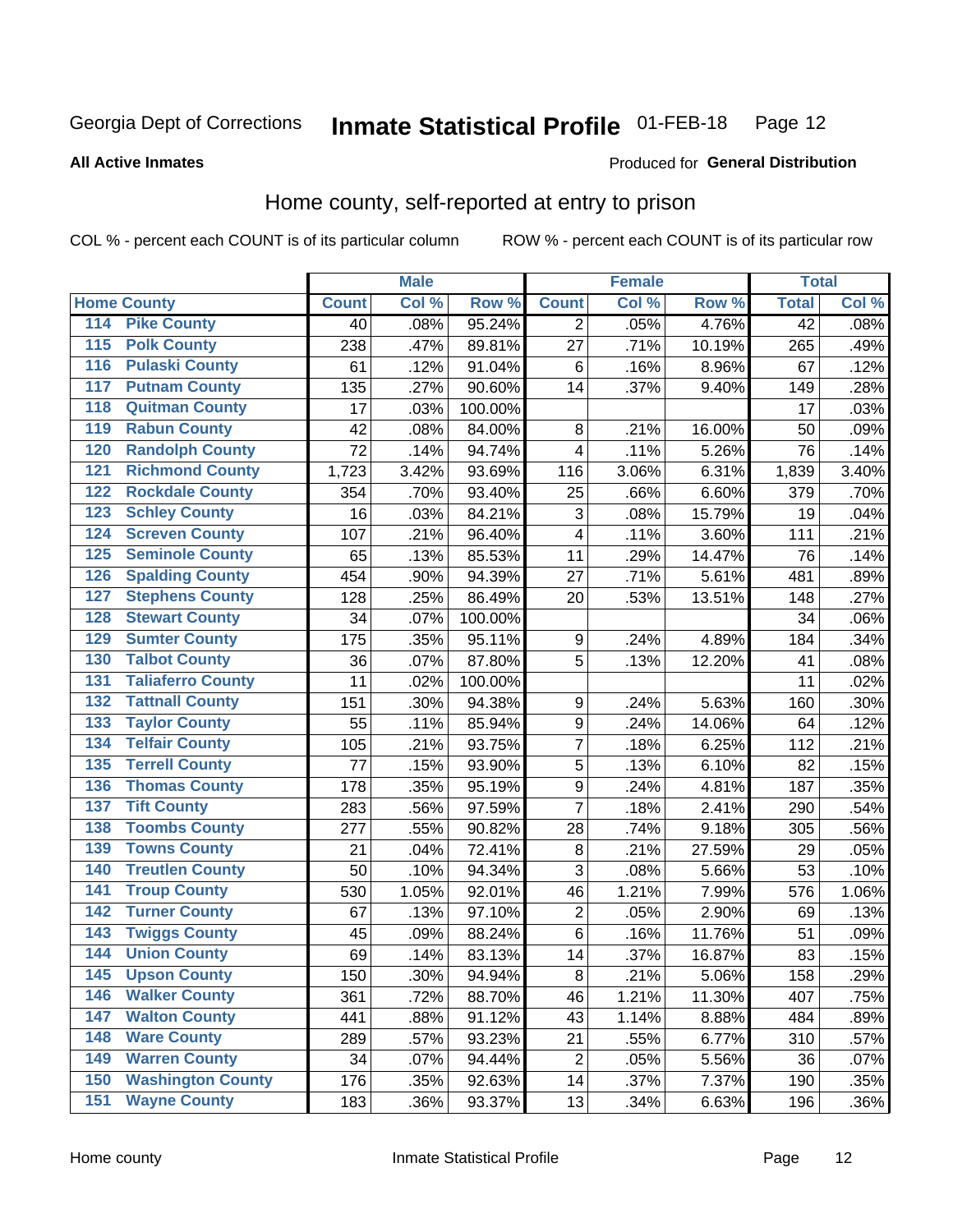#### Inmate Statistical Profile 01-FEB-18 Page 13

**All Active Inmates** 

#### Produced for General Distribution

### Home county, self-reported at entry to prison

COL % - percent each COUNT is of its particular column

|     |                             |              | <b>Male</b> |        |                | <b>Female</b> |        | <b>Total</b> |       |
|-----|-----------------------------|--------------|-------------|--------|----------------|---------------|--------|--------------|-------|
|     | <b>Home County</b>          | <b>Count</b> | Col %       | Row %  | <b>Count</b>   | Col %         | Row %  | <b>Total</b> | Col % |
| 152 | <b>Webster County</b>       | 11           | .02%        | 84.62% | $\overline{2}$ | .05%          | 15.38% | 13           | .02%  |
| 153 | <b>Wheeler County</b>       | 56           | .11%        | 96.55% | $\overline{2}$ | .05%          | 3.45%  | 58           | .11%  |
| 154 | <b>White County</b>         | 95           | .19%        | 91.35% | 9              | .24%          | 8.65%  | 104          | .19%  |
| 155 | <b>Whitfield County</b>     | 534          | 1.06%       | 88.70% | 68             | 1.80%         | 11.30% | 602          | 1.11% |
| 156 | <b>Wilcox County</b>        | 49           | .10%        | 87.50% | 7              | .18%          | 12.50% | 56           | .10%  |
| 157 | <b>Wilkes County</b>        | 72           | .14%        | 91.14% | 7              | .18%          | 8.86%  | 79           | .15%  |
| 158 | <b>Wilkinson County</b>     | 50           | .10%        | 94.34% | 3              | .08%          | 5.66%  | 53           | .10%  |
| 159 | <b>Worth County</b>         | 109          | .22%        | 90.83% | 11             | .29%          | 9.17%  | 120          | .22%  |
| 999 | <b>Other Custody/Out Of</b> | 131          | .26%        | 94.93% | 7              | .18%          | 5.07%  | 138          | .25%  |
|     | <b>State</b>                |              |             |        |                |               |        |              |       |
|     | <b>Total Rported</b>        | 50,359       | 100%        | 93.01% | 3,787          | 100%          | 6.99%  | 54,146       | 100%  |

| <b>Not</b><br>Reported |        |              |      |
|------------------------|--------|--------------|------|
| Total                  | 50,359 | <b>2.707</b> | ,146 |
| <b>Grand</b>           |        | 10.          | -54  |

| Mode (most frequent) | <b>Fulton County</b> | <b>Fulton County</b> | <b>Fulton County</b> |
|----------------------|----------------------|----------------------|----------------------|
|                      |                      |                      |                      |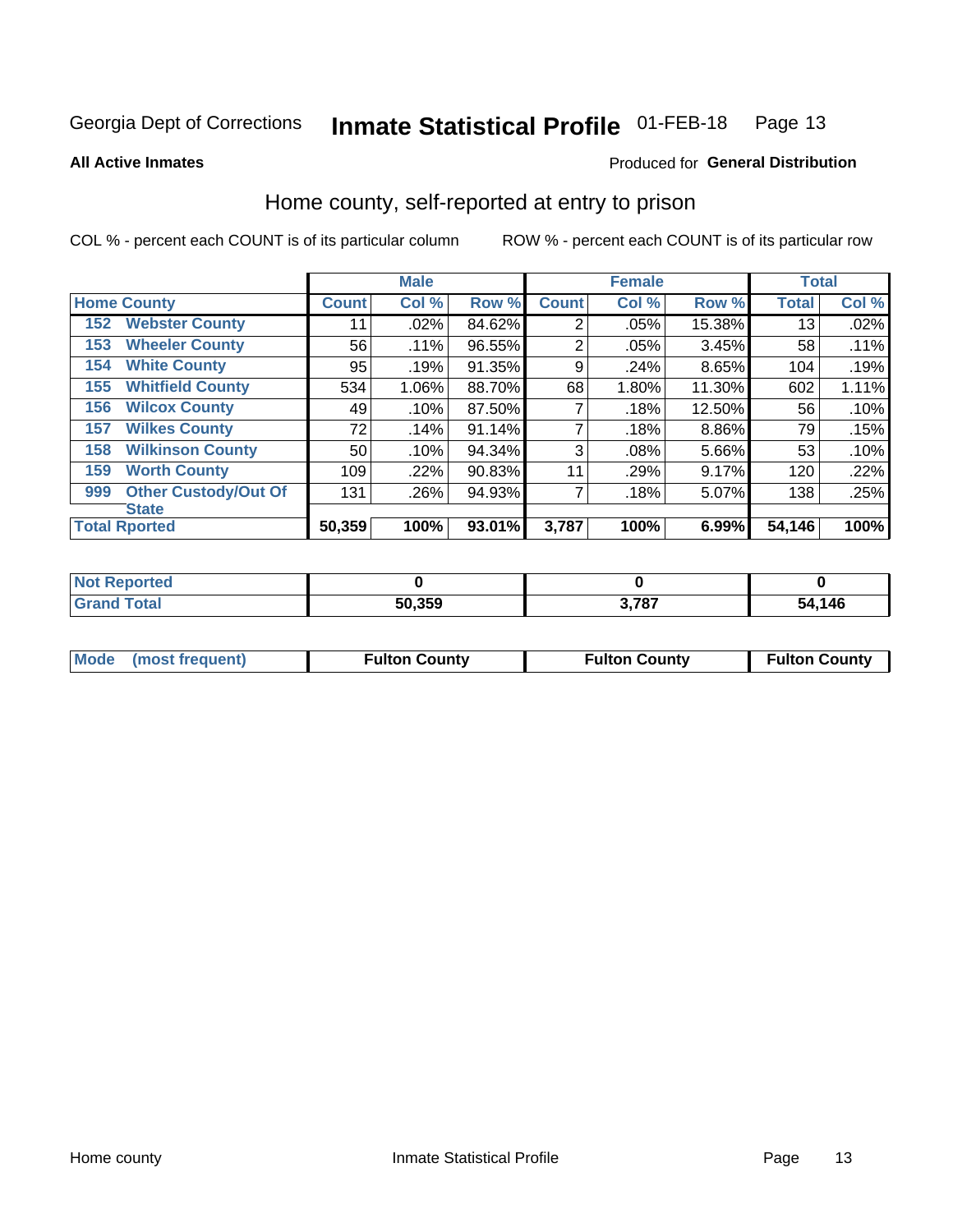#### **Inmate Statistical Profile 01-FEB-18** Page 14

#### **All Active Inmates**

#### Produced for General Distribution

### Employment status before prison, self-reported at entry to prison

COL % - percent each COUNT is of its particular column

|                           | <b>Male</b>  |        |         |              | <b>Female</b> | <b>Total</b> |        |        |
|---------------------------|--------------|--------|---------|--------------|---------------|--------------|--------|--------|
| <b>Employment Status</b>  | <b>Count</b> | Col %  | Row %   | <b>Count</b> | Col %         | Row %        | Total  | Col %  |
| <b>Full Time</b><br>01    | 18,392       | 46.60% | 93.32%  | 1,316        | 38.46%        | 6.68%        | 19,708 | 45.95% |
| <b>Part Time</b><br>02    | 2,428        | 6.15%  | 89.07%  | 298          | 8.71%         | 10.93%       | 2,726  | 6.36%  |
| Unempl $<$ 6M<br>03       | 2,248        | 5.70%  | 98.08%  | 44           | 1.29%         | 1.92%        | 2,292  | 5.34%  |
| Unempl > 6M<br>04         | 9,595        | 24.31% | 89.74%  | 1,097        | 32.06%        | 10.26%       | 10,692 | 24.93% |
| <b>Never Worked</b><br>05 | 3,821        | 9.68%  | 94.39%  | 227          | 6.63%         | 5.61%        | 4,048  | 9.44%  |
| <b>Student</b><br>06      | 1,013        | 2.57%  | 96.66%  | 35           | 1.02%         | 3.34%        | 1,048  | 2.44%  |
| <b>Incapable</b><br>07    | 1,973        | 5.00%  | 82.97%  | 405          | 11.84%        | 17.03%       | 2,378  | 5.54%  |
| <b>UNKNOWN</b><br>20      | 2            | .01%   | 100.00% |              |               |              | 2      | .01%   |
| <b>Total Reported</b>     | 39,472       | 100%   | 92.02%  | 3,422        | 100%          | 7.98%        | 42,894 | 100%   |

| <b>Not Reported</b> | 10,889 | 365   | 1,254<br>44 |
|---------------------|--------|-------|-------------|
| <b>Grand Total</b>  | 50,361 | 3,787 | 54,148      |

| <b>Mode (most frequent)</b> | $^{\prime\prime}$ Time | <b>Time</b><br>rull i |
|-----------------------------|------------------------|-----------------------|
|                             |                        |                       |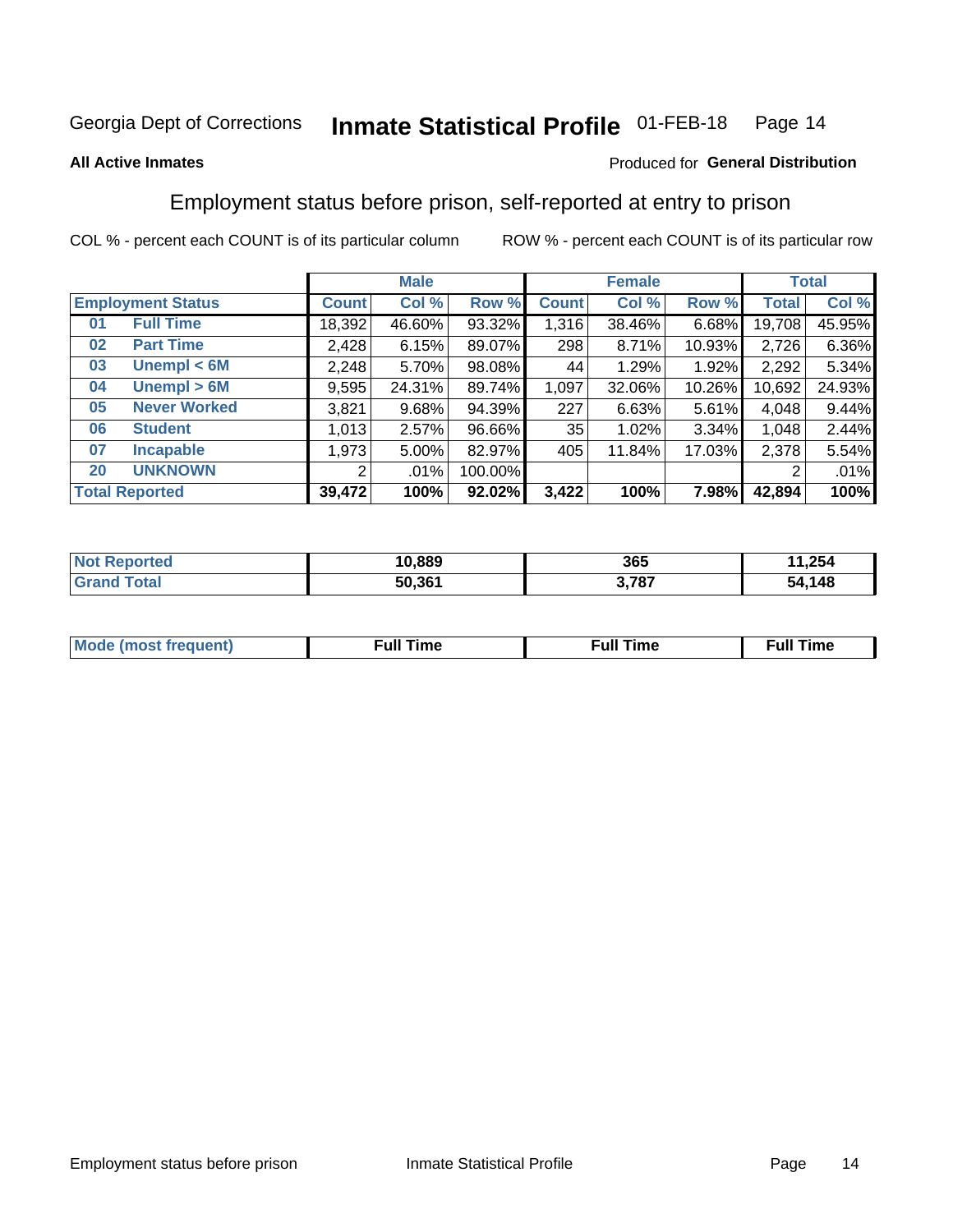#### **All Active Inmates**

Produced for General Distribution

### Age at admission

COL % - percent each COUNT is of its particular column

|                         |              | <b>Male</b> |         |                | <b>Female</b> |        |              | <b>Total</b> |
|-------------------------|--------------|-------------|---------|----------------|---------------|--------|--------------|--------------|
| <b>Age At Admission</b> | <b>Count</b> | Col %       | Row %   | <b>Count</b>   | Col %         | Row %  | <b>Total</b> | Col %        |
| 14                      | 16           | 0.03%       | 88.89%  | $\overline{2}$ | 0.05%         | 11.11% | 18           | 0.03%        |
| $\overline{15}$         | 54           | 0.11%       | 100.00% |                |               |        | 54           | 0.10%        |
| 16                      | 143          | 0.28%       | 98.62%  | $\overline{2}$ | 0.05%         | 1.38%  | 145          | 0.27%        |
| $\overline{17}$         | 705          | 1.40%       | 95.92%  | 30             | 0.79%         | 4.08%  | 735          | 1.36%        |
| $\overline{18}$         | 1,287        | 2.56%       | 96.91%  | 41             | 1.08%         | 3.09%  | 1,328        | 2.45%        |
| 19                      | 1,828        | 3.63%       | 96.92%  | 58             | 1.53%         | 3.08%  | 1,886        | 3.48%        |
| 20                      | 2,089        | 4.15%       | 95.78%  | 92             | 2.43%         | 4.22%  | 2,181        | 4.03%        |
| $\overline{21}$         | 2,100        | 4.17%       | 95.80%  | 92             | 2.43%         | 4.20%  | 2,192        | 4.05%        |
| $\overline{22}$         | 2,163        | 4.30%       | 94.79%  | 119            | 3.14%         | 5.21%  | 2,282        | 4.21%        |
| 23                      | 2,006        | 3.98%       | 93.56%  | 138            | 3.64%         | 6.44%  | 2,144        | 3.96%        |
| 24                      | 2,045        | 4.06%       | 93.04%  | 153            | 4.04%         | 6.96%  | 2,198        | 4.06%        |
| $\overline{25}$         | 1,931        | 3.83%       | 93.19%  | 141            | 3.72%         | 6.81%  | 2,072        | 3.83%        |
| $\overline{26}$         | 1,935        | 3.84%       | 93.03%  | 145            | 3.83%         | 6.97%  | 2,080        | 3.84%        |
| $\overline{27}$         | 1,844        | 3.66%       | 92.85%  | 142            | 3.75%         | 7.15%  | 1,986        | 3.67%        |
| 28                      | 1,808        | 3.59%       | 92.86%  | 139            | 3.67%         | 7.14%  | 1,947        | 3.60%        |
| 29                      | 1,682        | 3.34%       | 92.16%  | 143            | 3.78%         | 7.84%  | 1,825        | 3.37%        |
| 30                      | 1,699        | 3.37%       | 92.19%  | 144            | 3.80%         | 7.81%  | 1,843        | 3.40%        |
| 31                      | 1,552        | 3.08%       | 91.67%  | 141            | 3.72%         | 8.33%  | 1,693        | 3.13%        |
| 32                      | 1,463        | 2.91%       | 90.76%  | 149            | 3.93%         | 9.24%  | 1,612        | 2.98%        |
| 33                      | 1,472        | 2.92%       | 90.98%  | 146            | 3.86%         | 9.02%  | 1,618        | 2.99%        |
| 34                      | 1,378        | 2.74%       | 90.07%  | 152            | 4.01%         | 9.93%  | 1,530        | 2.83%        |
| 35                      | 1,422        | 2.82%       | 92.58%  | 114            | 3.01%         | 7.42%  | 1,536        | 2.84%        |
| 36                      | 1,335        | 2.65%       | 92.58%  | 107            | 2.83%         | 7.42%  | 1,442        | 2.66%        |
| $\overline{37}$         | 1,308        | 2.60%       | 92.70%  | 103            | 2.72%         | 7.30%  | 1,411        | 2.61%        |
| 38                      | 1,188        | 2.36%       | 91.53%  | 110            | 2.90%         | 8.47%  | 1,298        | 2.40%        |
| 39                      | 1,078        | 2.14%       | 91.82%  | 96             | 2.53%         | 8.18%  | 1,174        | 2.17%        |
| 40                      | 1,024        | 2.03%       | 90.62%  | 106            | 2.80%         | 9.38%  | 1,130        | 2.09%        |
| 41                      | 968          | 1.92%       | 92.99%  | 73             | 1.93%         | 7.01%  | 1,041        | 1.92%        |
| 42                      | 892          | 1.77%       | 92.44%  | 73             | 1.93%         | 7.56%  | 965          | 1.78%        |
| 43                      | 888          | 1.76%       | 92.31%  | 74             | 1.95%         | 7.69%  | 962          | 1.78%        |
| 44                      | 769          | 1.53%       | 91.01%  | 76             | 2.01%         | 8.99%  | 845          | 1.56%        |
| 45                      | 722          | 1.43%       | 90.25%  | 78             | 2.06%         | 9.75%  | 800          | 1.48%        |
| 46                      | 733          | 1.46%       | 90.94%  | 73             | 1.93%         | 9.06%  | 806          | 1.49%        |
| 47                      | 665          | 1.32%       | 89.14%  | 81             | 2.14%         | 10.86% | 746          | 1.38%        |
| 48                      | 647          | 1.28%       | 90.11%  | 71             | 1.87%         | 9.89%  | 718          | 1.33%        |
| 49                      | 624          | 1.24%       | 92.44%  | 51             | 1.35%         | 7.56%  | 675          | 1.25%        |
| 50                      | 577          | 1.15%       | 92.03%  | 50             | 1.32%         | 7.97%  | 627          | 1.16%        |
| 51                      | 471          | 0.94%       | 92.72%  | 37             | 0.98%         | 7.28%  | 508          | 0.94%        |
| 52                      | 511          | 1.01%       | 91.58%  | 47             | 1.24%         | 8.42%  | 558          | 1.03%        |
| 53                      | 479          | 0.95%       | 92.65%  | 38             | 1.00%         | 7.35%  | 517          | 0.95%        |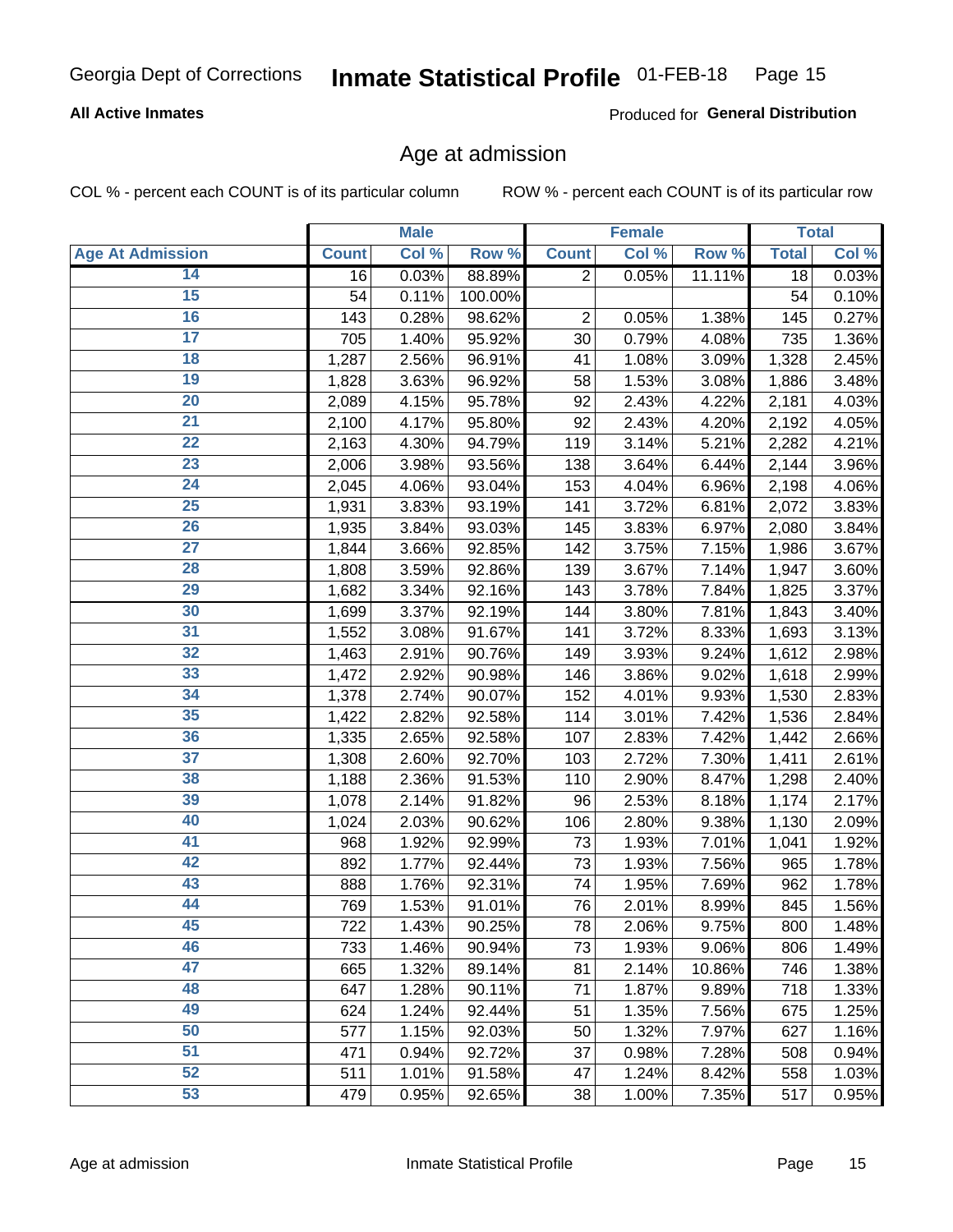#### **All Active Inmates**

Produced for General Distribution

### Age at admission

COL % - percent each COUNT is of its particular column

|                         |                | <b>Male</b> |         |                 | <b>Female</b> |         |                | <b>Total</b> |
|-------------------------|----------------|-------------|---------|-----------------|---------------|---------|----------------|--------------|
| <b>Age At Admission</b> | <b>Count</b>   | Col %       | Row %   | <b>Count</b>    | Col %         | Row %   | <b>Total</b>   | Col %        |
| 54                      | 422            | 0.84%       | 92.95%  | $\overline{32}$ | 0.84%         | 7.05%   | 454            | 0.84%        |
| 55                      | 358            | 0.71%       | 94.96%  | 19              | 0.50%         | 5.04%   | 377            | 0.70%        |
| 56                      | 324            | 0.64%       | 93.64%  | 22              | 0.58%         | 6.36%   | 346            | 0.64%        |
| 57                      | 270            | 0.54%       | 95.07%  | 14              | 0.37%         | 4.93%   | 284            | 0.52%        |
| 58                      | 252            | 0.50%       | 95.09%  | 13              | 0.34%         | 4.91%   | 265            | 0.49%        |
| 59                      | 196            | 0.39%       | 93.78%  | 13              | 0.34%         | 6.22%   | 209            | 0.39%        |
| 60                      | 170            | 0.34%       | 93.92%  | 11              | 0.29%         | 6.08%   | 181            | 0.33%        |
| 61                      | 149            | 0.30%       | 98.03%  | 3               | 0.08%         | 1.97%   | 152            | 0.28%        |
| 62                      | 123            | 0.24%       | 91.79%  | 11              | 0.29%         | 8.21%   | 134            | 0.25%        |
| 63                      | 98             | 0.19%       | 97.03%  | $\mathbf{3}$    | 0.08%         | 2.97%   | 101            | 0.19%        |
| 64                      | 107            | 0.21%       | 94.69%  | 6               | 0.16%         | 5.31%   | 113            | 0.21%        |
| 65                      | 64             | 0.13%       | 95.52%  | 3               | 0.08%         | 4.48%   | 67             | 0.12%        |
| 66                      | 46             | 0.09%       | 95.83%  | $\overline{2}$  | 0.05%         | 4.17%   | 48             | 0.09%        |
| 67                      | 50             | 0.10%       | 96.15%  | $\overline{2}$  | 0.05%         | 3.85%   | 52             | 0.10%        |
| 68                      | 39             | 0.08%       | 97.50%  | $\mathbf 1$     | 0.03%         | 2.50%   | 40             | 0.07%        |
| 69                      | 39             | 0.08%       | 97.50%  | $\mathbf{1}$    | 0.03%         | 2.50%   | 40             | 0.07%        |
| 70                      | 32             | 0.06%       | 96.97%  | 1               | 0.03%         | 3.03%   | 33             | 0.06%        |
| $\overline{71}$         | 18             | 0.04%       | 100.00% |                 |               |         | 18             | 0.03%        |
| $\overline{72}$         | 17             | 0.03%       | 94.44%  | 1               | 0.03%         | 5.56%   | 18             | 0.03%        |
| $\overline{73}$         | 17             | 0.03%       | 100.00% |                 |               |         | 17             | 0.03%        |
| $\overline{74}$         | 15             | 0.03%       | 93.75%  | $\mathbf{1}$    | 0.03%         | 6.25%   | 16             | 0.03%        |
| 75                      | 11             | 0.02%       | 100.00% |                 |               |         | 11             | 0.02%        |
| 76                      | 12             | 0.02%       | 100.00% |                 |               |         | 12             | 0.02%        |
| $\overline{77}$         | $\,6$          | 0.01%       | 100.00% |                 |               |         | 6              | 0.01%        |
| 78                      | $\mathbf{3}$   | 0.01%       | 100.00% |                 |               |         | 3              | 0.01%        |
| 79                      | 3              | 0.01%       | 100.00% |                 |               |         | 3              | 0.01%        |
| 80                      |                |             |         | 1               | 0.03%         | 100.00% | 1              | 0.01%        |
| 81                      | 3              | 0.01%       | 100.00% |                 |               |         | 3              | 0.01%        |
| $\overline{82}$         | 5              | 0.01%       | 100.00% |                 |               |         | 5              | 0.01%        |
| 83                      | $\overline{2}$ | 0.01%       | 100.00% |                 |               |         | $\overline{2}$ | 0.01%        |
| 84                      | 3              | 0.01%       | 100.00% |                 |               |         | 3              | 0.01%        |
| 85                      | $\mathbf{1}$   | 0.01%       | 100.00% |                 |               |         | 1              | 0.01%        |
| 86                      | $\mathbf 1$    | 0.01%       | 100.00% |                 |               |         | 1              | 0.01%        |
| 87                      | 1              | 0.01%       | 100.00% |                 |               |         | 1              | 0.01%        |
| <b>Total Reported</b>   | 50,358         | 100%        | 93.01%  | 3,787           | 100%          | 6.99%   | 54,145         | 100%         |

| <b>Not Reported</b> |        |       |        |
|---------------------|--------|-------|--------|
| Tota.               | 50.359 | 3,787 | 54,146 |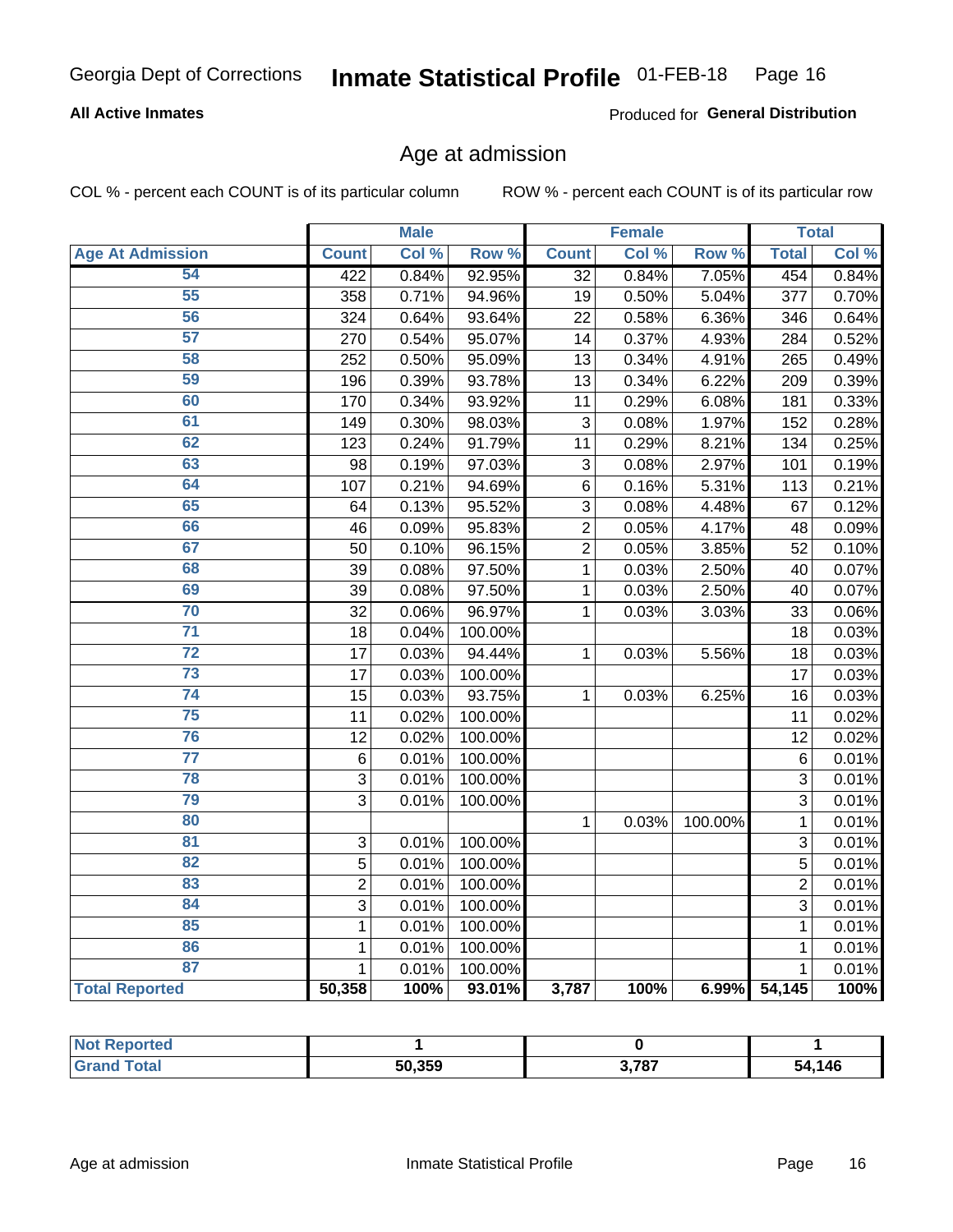#### **All Active Inmates**

Produced for General Distribution

### Age at admission

COL % - percent each COUNT is of its particular column

|                         | <b>Male</b> | <b>Female</b> | <b>Total</b> |
|-------------------------|-------------|---------------|--------------|
| MetaRep(anterage)       | 32.72       | 34.17         | 32.82        |
| <b>MeatianTotaddle)</b> | 30          | 33            | 31           |
| Mode<br>(most frequent) | 22          | 24            | 22           |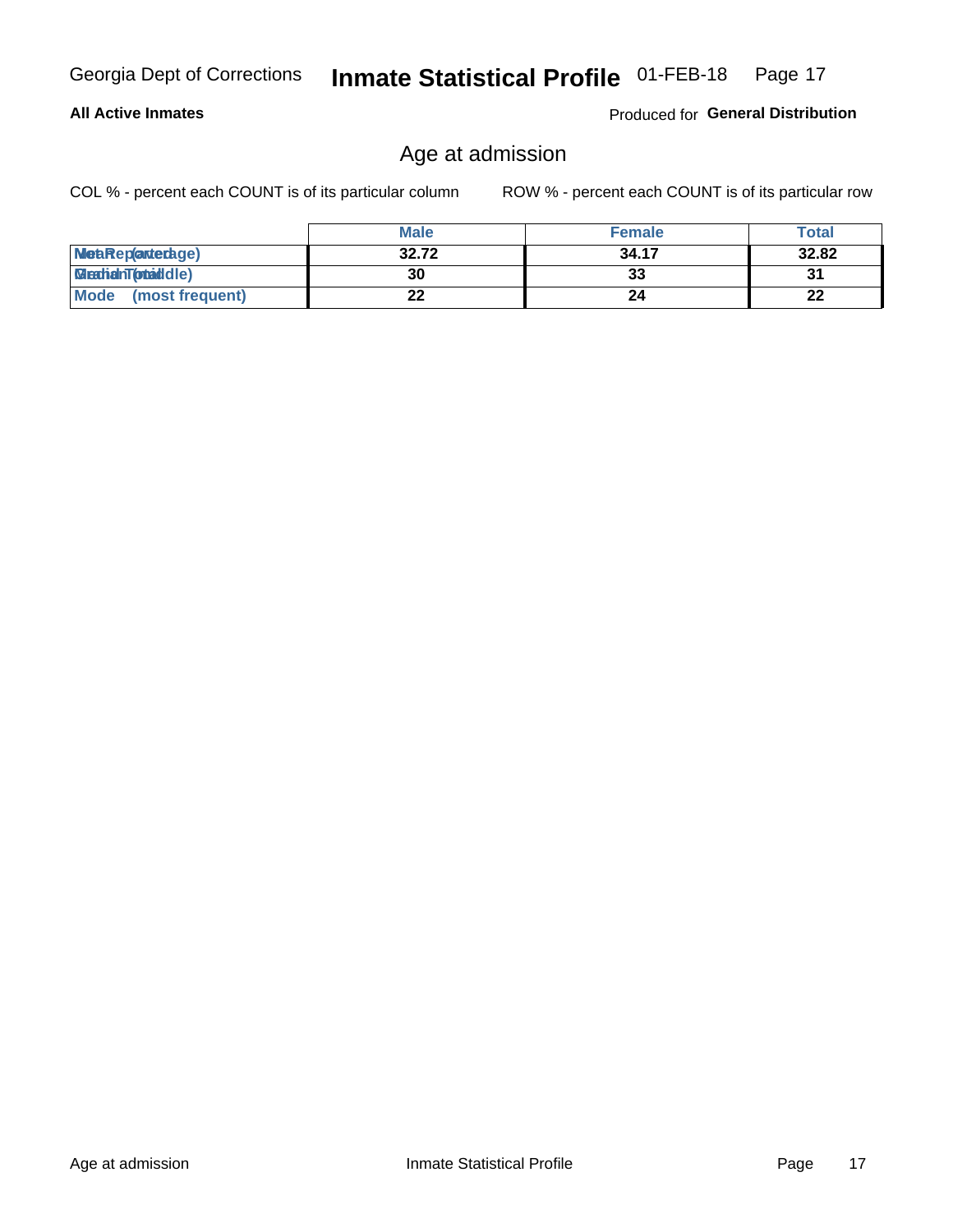#### **All Active Inmates**

#### Produced for General Distribution

### Height, measured at entry to prison

COL % - percent each COUNT is of its particular column

|                         |                | <b>Male</b> |         |              | <b>Female</b> |         |                | <b>Total</b> |
|-------------------------|----------------|-------------|---------|--------------|---------------|---------|----------------|--------------|
| <b>Height</b>           | <b>Count</b>   | Col %       | Row %   | <b>Count</b> | Col %         | Row %   | <b>Total</b>   | Col %        |
| $\overline{\mathbf{0}}$ | 582            | 1.16%       | 97.65%  | 14           | 0.37%         | 2.35%   | 596            | 1.10%        |
| 4'00''                  | 1              | 0.01%       | 100.00% |              |               |         | 1              | 0.01%        |
| 4'02"                   | 1              | 0.01%       | 33.33%  | 2            | 0.05%         | 66.67%  | 3              | 0.01%        |
| 4'03''                  | 3              | 0.01%       | 100.00% |              |               |         | 3              | 0.01%        |
| 4'04"                   | $\mathbf{1}$   | 0.01%       | 100.00% |              |               |         | 1              | 0.01%        |
| 4'05"                   |                |             |         | 1            | 0.03%         | 100.00% | $\mathbf{1}$   | 0.01%        |
| 4'06"                   | 1              | 0.01%       | 100.00% |              |               |         | $\mathbf{1}$   | 0.01%        |
| 4'07"                   | 1              | 0.01%       | 50.00%  | 1            | 0.03%         | 50.00%  | $\overline{c}$ | 0.01%        |
| 4'08"                   | 6              | 0.01%       | 54.55%  | 5            | 0.13%         | 45.45%  | 11             | 0.02%        |
| 4'09"                   | 3              | 0.01%       | 17.65%  | 14           | 0.37%         | 82.35%  | 17             | 0.03%        |
| 4'10"                   | 9              | 0.02%       | 34.62%  | 17           | 0.45%         | 65.38%  | 26             | 0.05%        |
| 4'11''                  | 14             | 0.03%       | 15.91%  | 74           | 1.95%         | 84.09%  | 88             | 0.16%        |
| 5'00''                  | 92             | 0.18%       | 37.55%  | 153          | 4.04%         | 62.45%  | 245            | 0.45%        |
| 5'01"                   | 112            | 0.22%       | 34.57%  | 212          | 5.60%         | 65.43%  | 324            | 0.60%        |
| 5'02"                   | 278            | 0.55%       | 41.43%  | 393          | 10.38%        | 58.57%  | 671            | 1.24%        |
| 5'03''                  | 377            | 0.75%       | 45.48%  | 452          | 11.94%        | 54.52%  | 829            | 1.53%        |
| 5'04"                   | 1,005          | 2.00%       | 64.18%  | 561          | 14.81%        | 35.82%  | 1,566          | 2.89%        |
| 5'05"                   | 1,717          | 3.41%       | 79.31%  | 448          | 11.83%        | 20.69%  | 2,165          | 4.00%        |
| 5'06''                  | 3,463          | 6.88%       | 87.92%  | 476          | 12.57%        | 12.08%  | 3,939          | 7.27%        |
| 5'07''                  | 4,063          | 8.07%       | 90.65%  | 419          | 11.06%        | 9.35%   | 4,482          | 8.28%        |
| 5'08''                  | 4,988          | 9.90%       | 96.11%  | 202          | 5.33%         | 3.89%   | 5,190          | 9.59%        |
| 5'09''                  | 6,393          | 12.69%      | 97.35%  | 174          | 4.59%         | 2.65%   | 6,567          | 12.13%       |
| 5'10''                  | 5,397          | 10.72%      | 98.61%  | 76           | 2.01%         | 1.39%   | 5,473          | 10.11%       |
| 5'11"                   | 6,054          | 12.02%      | 99.12%  | 54           | 1.43%         | 0.88%   | 6,108          | 11.28%       |
| 6'00''                  | 5,453          | 10.83%      | 99.63%  | 20           | 0.53%         | 0.37%   | 5,473          | 10.11%       |
| 6'01''                  | 4,059          | 8.06%       | 99.66%  | 14           | 0.37%         | 0.34%   | 4,073          | 7.52%        |
| 6'02"                   | 3,098          | 6.15%       | 99.94%  | 2            | 0.05%         | 0.06%   | 3,100          | 5.73%        |
| 6'03''                  | 1,614          | 3.20%       | 99.81%  | 3            | 0.08%         | 0.19%   | 1,617          | 2.99%        |
| 6'04"                   | 890            | 1.77%       | 100.00% |              |               |         | 890            | 1.64%        |
| 6'05"                   | 355            | 0.70%       | 100.00% |              |               |         | 355            | 0.66%        |
| 6'06''                  | 177            | 0.35%       | 100.00% |              |               |         | 177            | 0.33%        |
| 6'07"                   | 57             | 0.11%       | 100.00% |              |               |         | 57             | 0.11%        |
| 6'08''                  | 40             | 0.08%       | 100.00% |              |               |         | 40             | 0.07%        |
| 6'09''                  | 33             | 0.07%       | 100.00% |              |               |         | 33             | 0.06%        |
| 6'10''                  | 5              | 0.01%       | 100.00% |              |               |         | 5              | 0.01%        |
| 6'11''                  | 6              | 0.01%       | 100.00% |              |               |         | 6              | 0.01%        |
| 7'00"                   | 5              | 0.01%       | 100.00% |              |               |         | 5              | 0.01%        |
| 7'02"                   | 1              | 0.01%       | 100.00% |              |               |         | 1              | 0.01%        |
| 7'03''                  | $\overline{c}$ | 0.01%       | 100.00% |              |               |         | $\overline{c}$ | 0.01%        |
| 7'04"                   | $\overline{2}$ | 0.01%       | 100.00% |              |               |         | $\overline{2}$ | 0.01%        |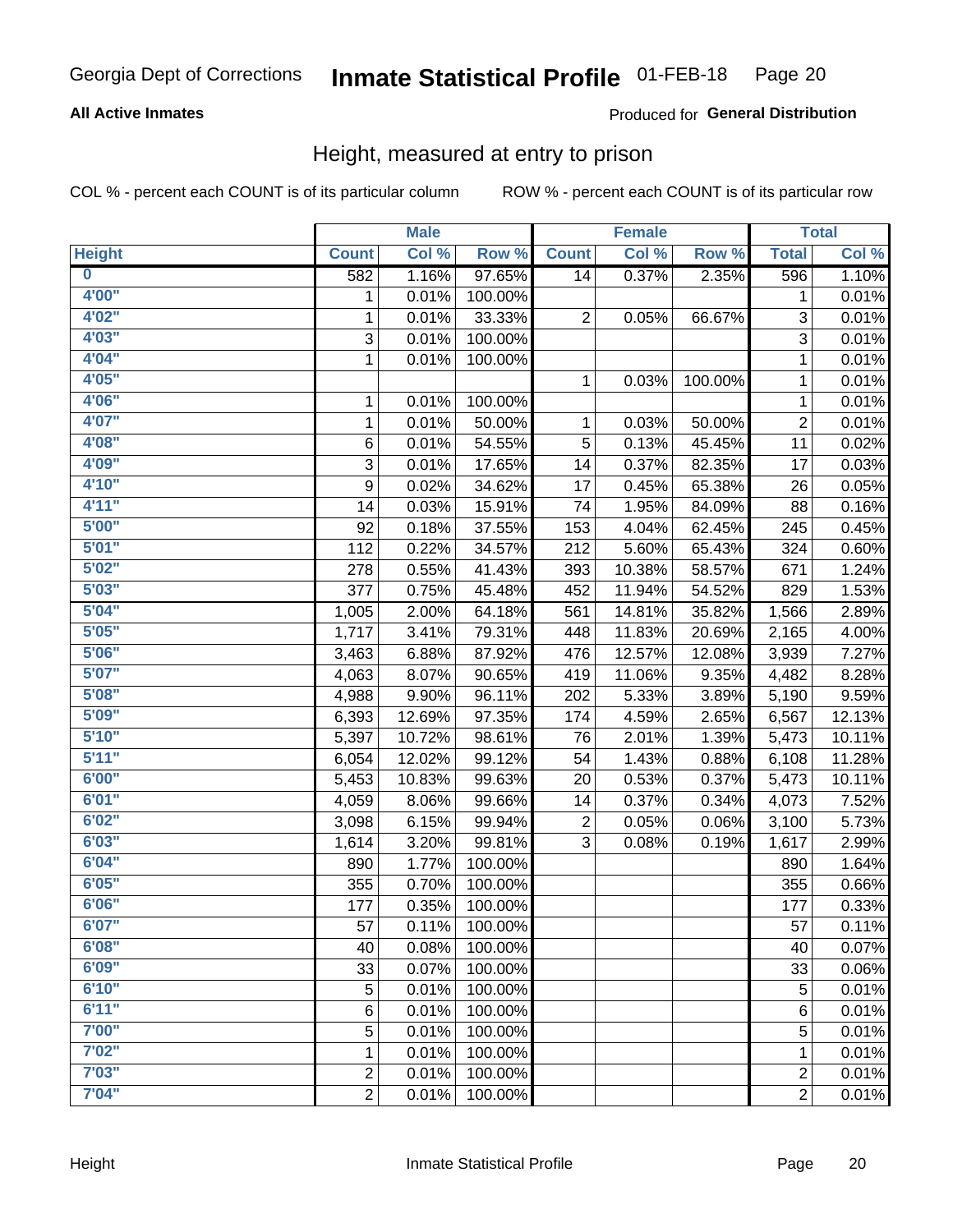#### **All Active Inmates**

#### Produced for General Distribution

### Height, measured at entry to prison

COL % - percent each COUNT is of its particular column

|                       | <b>Male</b>  |          |         | <b>Female</b> |       |       | Total           |       |
|-----------------------|--------------|----------|---------|---------------|-------|-------|-----------------|-------|
| <b>Height</b>         | <b>Count</b> | Col %    |         | Row % Count   | Col % | Row % | <b>Total</b>    | Col % |
| 7'07"                 |              | $0.01\%$ | 100.00% |               |       |       |                 | 0.01% |
| <b>Total Reported</b> | 50,359       | 100%     | 93.01%  | 3,787         | 100%  |       | $6.99\%$ 54,146 | 100%  |

| <b>Not Reported</b> |        |      |        |
|---------------------|--------|------|--------|
| <b>Grand Total</b>  | 50.359 | .787 | 54,146 |

| <b>Mean</b> | (average)       | 5'10" | 5'05" | 5'10" |
|-------------|-----------------|-------|-------|-------|
|             |                 |       |       |       |
| <b>Mode</b> | (most frequent) | 5'09" | 5'04" | 5'09" |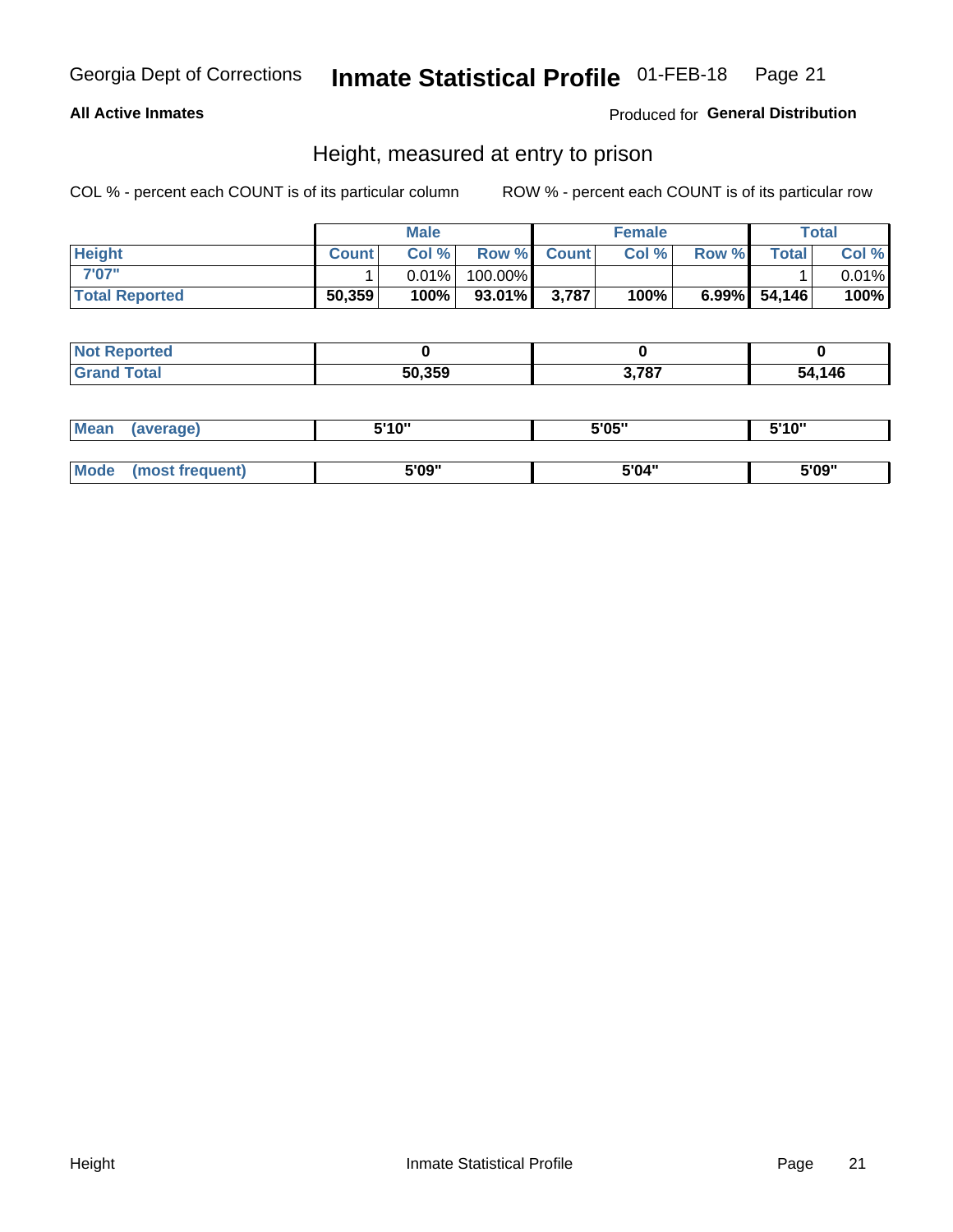**All Active Inmates** 

Produced for General Distribution

### Weight, measured at entry to prison

COL % - percent each COUNT is of its particular column ROW % - percent each COUNT is of its particular row

|                                |              | <b>Male</b>      |         |                | <b>Female</b>   |        |              | <b>Total</b> |
|--------------------------------|--------------|------------------|---------|----------------|-----------------|--------|--------------|--------------|
| Weight                         | <b>Count</b> | Col %            | Row %   | <b>Count</b>   | Col %           | Row %  | <b>Total</b> | Col %        |
| <b>Under 80 pounds</b>         | 11           | 0.02%            | 100.00% |                |                 |        | 11           | 0.02%        |
| 90 - 99 pounds                 | 4            | 0.01%            | 36.36%  | $\overline{7}$ | 0.19%           | 63.64% | 11           | 0.02%        |
| 100 - 109 pounds               | 30           | 0.06%            | 43.48%  | 39             | 1.03%           | 56.52% | 69           | 0.13%        |
| 110 - 119 pounds               | 141          | 0.28%            | 59.00%  | 98             | 2.60%           | 41.00% | 239          | 0.45%        |
| 120 - 129 pounds               | 580          | 1.16%            | 75.13%  | 192            | 5.09%           | 24.87% | 772          | 1.44%        |
| 130 - 139 pounds               | 1,741        | 3.49%            | 83.74%  | 338            | 8.95%           | 16.26% | 2,079        | 3.88%        |
| 140 - 149 pounds               | 3,538        | 7.10%            | 90.05%  | 391            | 10.36%          | 9.95%  | 3,929        | 7.33%        |
| 150 - 159 pounds               | 5,342        | 10.72%           | 92.36%  | 442            | 11.71%          | 7.64%  | 5,784        | 10.79%       |
| 160 - 169 pounds               | 6,765        | 13.57%           | 94.06%  | 427            | 11.31%          | 5.94%  | 7,192        | 13.41%       |
| 170 - 179 pounds               | 6,181        | 12.40%           | 94.24%  | 378            | 10.01%          | 5.76%  | 6,559        | 12.23%       |
| 180 - 189 pounds               | 6,503        | 13.05%           | 94.71%  | 363            | 9.62%           | 5.29%  | 6,866        | 12.81%       |
| 190 - 199 pounds               | 4,315        | 8.66%            | 94.98%  | 228            | 6.04%           | 5.02%  | 4,543        | 8.47%        |
| 200 - 209 pounds               | 3,950        | 7.92%            | 94.70%  | 221            | 5.85%           | 5.30%  | 4,171        | 7.78%        |
| 210 - 219 pounds               | 2,908        | 5.83%            | 94.82%  | 159            | 4.21%           | 5.18%  | 3,067        | 5.72%        |
| 220 - 229 pounds               | 2,353        | 4.72%            | 94.73%  | 131            | 3.47%           | 5.27%  | 2,484        | 4.63%        |
| 230 - 239 pounds               | 1,478        | 2.97%            | 93.31%  | 106            | 2.81%           | 6.69%  | 1,584        | 2.95%        |
| 240 - 249 pounds               | 1,198        | 2.40%            | 95.31%  | 59             | 1.56%           | 4.69%  | 1,257        | 2.34%        |
| 250 - 259 pounds               | 924          | 1.85%            | 93.52%  | 64             | 1.70%           | 6.48%  | 988          | 1.84%        |
| 260 - 269 pounds               | 553          | 1.11%            | 93.41%  | 39             | 1.03%           | 6.59%  | 592          | 1.10%        |
| 270 - 279 pounds               | 389          | 0.78%            | 95.58%  | 18             | 0.48%           | 4.42%  | 407          | 0.76%        |
| 280 - 289 pounds               | 288          | 0.58%            | 92.01%  | 25             | 0.66%           | 7.99%  | 313          | 0.58%        |
| 290 - 299 pounds               | 174          | 0.35%            | 94.57%  | 10             | 0.26%           | 5.43%  | 184          | 0.34%        |
| 300 - 309 pounds               | 135          | 0.27%            | 88.24%  | 18             | 0.48%           | 11.76% | 153          | 0.29%        |
| 310 - 319 pounds               | 79           | 0.16%            | 94.05%  | 5              | 0.13%           | 5.95%  | 84           | 0.16%        |
| 320 - 329 pounds               | 77           | 0.15%            | 96.25%  | 3              | 0.08%           | 3.75%  | 80           | 0.15%        |
| 330 - 339 pounds               | 45           | 0.09%            | 93.75%  | 3              | 0.08%           | 6.25%  | 48           | 0.09%        |
| 340 - 349 pounds               | 26           | 0.05%            | 96.30%  | 1              | 0.03%           | 3.70%  | 27           | 0.05%        |
| 350 - 359 pounds               | 41           | 0.08%            | 83.67%  | 8              | 0.21%           | 16.33% | 49           | 0.09%        |
| 360 - 369 pounds               | 20           | 0.04%            | 95.24%  | $\mathbf{1}$   | 0.03%           | 4.76%  | 21           | 0.04%        |
| 370 - 379 pounds               | 14           | 0.03%            | 100.00% |                |                 |        | 14           | 0.03%        |
| 380 - 389 pounds               | 8            | 0.02%            | 100.00% |                |                 |        | 8            | 0.01%        |
| 390 - 399 pounds               | 3            | 0.01%            | 75.00%  | 1              | 0.03%           | 25.00% | 4            | 0.01%        |
| 400 pounds and over            | 30           | 0.06%            | 100.00% |                |                 |        | 30           | 0.06%        |
| <b>Total Reported</b>          | 49,844       | 100%             | 92.96%  | 3,775          | 100%            | 7.04%  | 53,619       | 100%         |
|                                |              |                  |         |                |                 |        |              |              |
| <b>Not Reported</b>            |              | $\overline{515}$ |         |                | $\overline{12}$ |        |              | 527          |
| <b>Grand Total</b>             |              | 50,359           |         |                | 3,787           |        |              | 54,146       |
| <b>Mean</b><br>(average)       |              | 184              |         |                | 173             |        |              | 184          |
| <b>Median (middle)</b>         |              | 180              |         |                | 167             |        |              | 180          |
| <b>Mode</b><br>(most frequent) |              | 160              |         |                | 150             |        |              | 160          |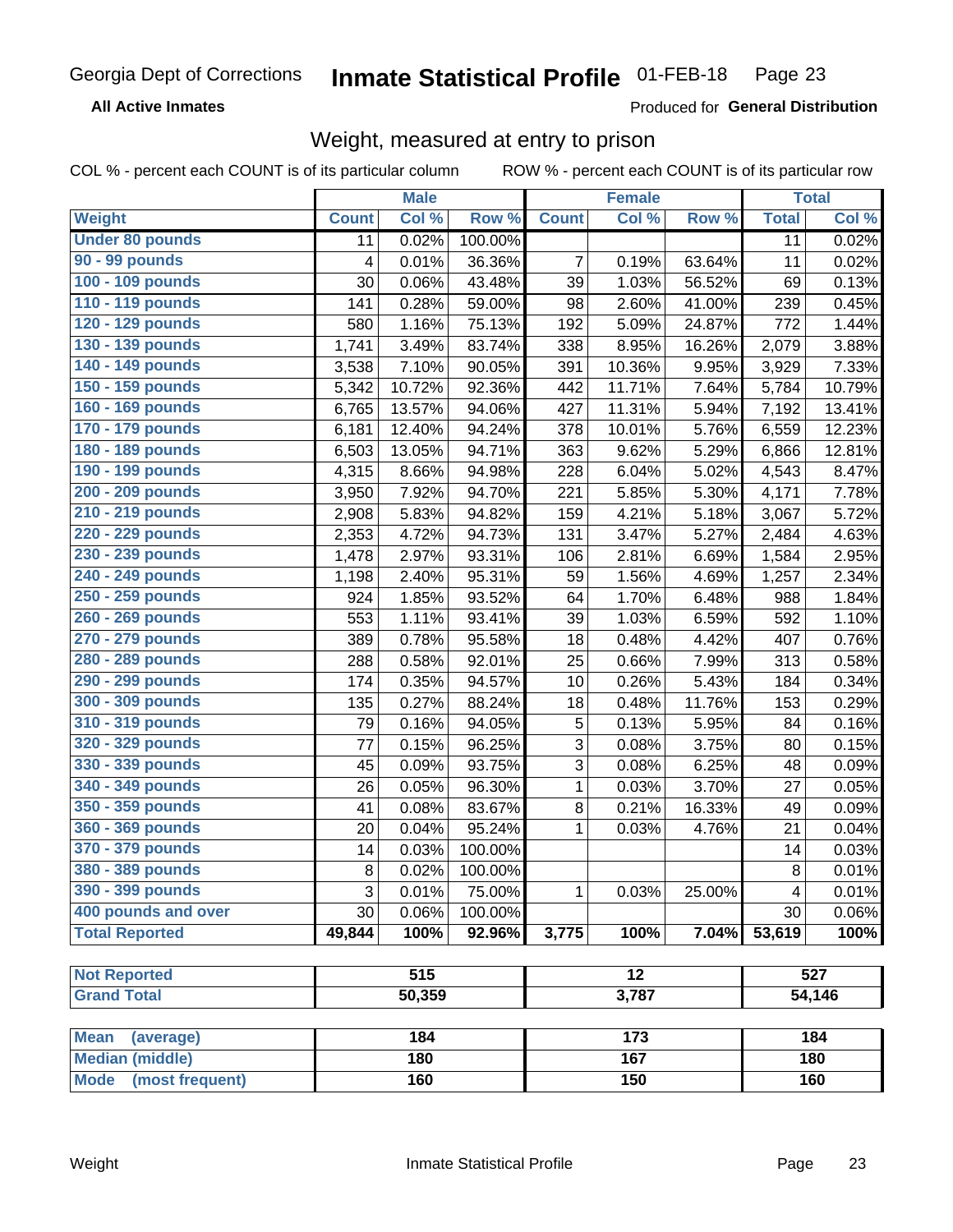#### **Inmate Statistical Profile 01-FEB-18** Page 24

**All Active Inmates** 

#### Produced for General Distribution

### Veterans validated by Veteran's Administration

COL % - percent each COUNT is of its particular column

|                             |                 | <b>Male</b> |             |    | <b>Female</b> |       |              | <b>Total</b> |
|-----------------------------|-----------------|-------------|-------------|----|---------------|-------|--------------|--------------|
| <b>Military service</b>     | <b>Count</b>    | Col %       | Row % Count |    | Col %         | Row % | <b>Total</b> | Col %        |
| <b>Others</b><br>$\bf{0}$   | 906             | 31.57%      | 97.63%      | 22 | 45.83%        | 2.37% | 928          | 31.80%       |
| <b>Air Force</b>            | 1,142           | 39.79%      | 98.45%      | 18 | 37.50%        | 1.55% | 1,160        | 39.75%       |
| $\mathbf{2}$<br><b>Army</b> | 166             | 5.78%       | 98.81%      | 2  | 4.17%         | 1.19% | 168          | 5.76%        |
| <b>Navy</b><br>3            | 386             | 13.45%      | 99.48%      | 2  | 4.17%         | .52%  | 388          | 13.30%       |
| <b>Marines</b><br>4         | 15 <sub>1</sub> | .52%        | 100.00%     |    |               |       | 15           | .51%         |
| <b>Coast Guard</b><br>5     | 255             | 8.89%       | 98.46%      | 4  | 8.33%         | 1.54% | 259          | 8.88%        |
| <b>Total Reported</b>       | 2,870           | 100%        | 98.36%      | 48 | 100%          | 1.64% | 2,918        | 100%         |

| тео | .489   | 3,739 | E4 990 |
|-----|--------|-------|--------|
| N   |        |       | 31.ZZ0 |
|     | 50.359 | 3,787 | 54.146 |

| <b>Mode (most frequent)</b> | Force<br>Aır | <b>Dthers</b> | orce |
|-----------------------------|--------------|---------------|------|
|                             |              |               |      |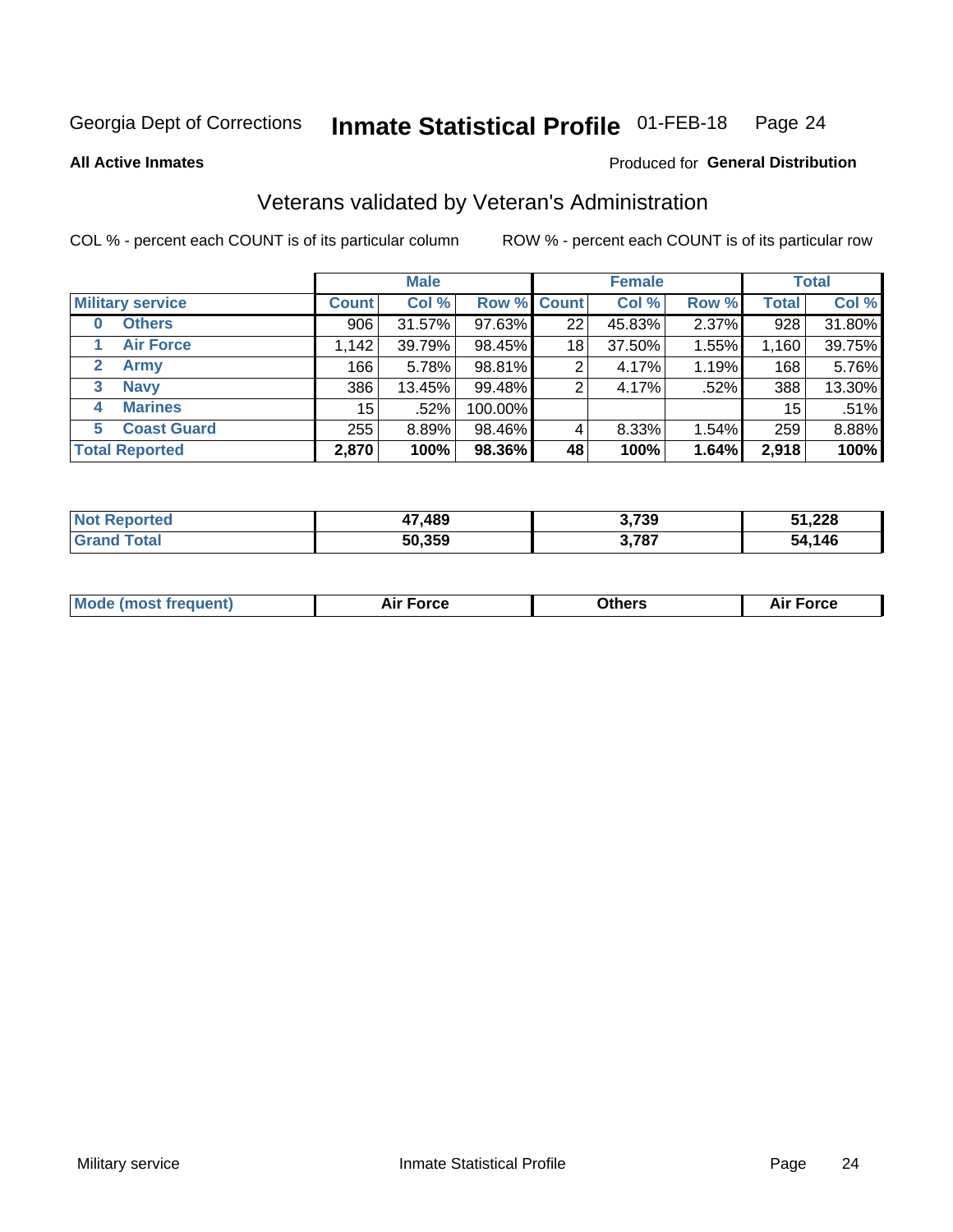#### **Inmate Statistical Profile 01-FEB-18** Page 25

**All Active Inmates** 

#### **Produced for General Distribution**

### Type of admission to prison

COL % - percent each COUNT is of its particular column

|    |                                  |                | <b>Male</b> |                    |                | <b>Female</b> |        |                | <b>Total</b> |
|----|----------------------------------|----------------|-------------|--------------------|----------------|---------------|--------|----------------|--------------|
|    | <b>Type of Admission</b>         | <b>Count</b>   | Col %       | <b>Row % Count</b> |                | Col %         | Row %  | <b>Total</b>   | Col %        |
| 16 | <b>Population Redistribution</b> | 6              | .01%        | 100.00%            |                |               |        | 6              | .01%         |
| 27 | <b>Boot Camp Plus</b>            |                | .01%        | 100.00%            |                |               |        |                | .01%         |
| 28 | <b>Initial Assignment</b>        | 11             | .02%        | 100.00%            |                |               |        | 11             | .02%         |
| 52 | <b>New Sentence</b>              | 40,203         | 79.85%      | 93.20%             | 2,934          | 77.48%        | 6.80%  | 43,137         | 79.69%       |
| 53 | <b>Probation Rev Partial</b>     | 2,154          | 4.28%       | 89.94%             | 241            | 6.36%         | 10.06% | 2,395          | 4.42%        |
| 54 | <b>Probation Rev Remainder</b>   | 3,281          | 6.52%       | 89.25%             | 395            | 10.43%        | 10.75% | 3,676          | 6.79%        |
| 55 | <b>Parole Rev New Sentence</b>   | 2,801          | 5.56%       | 95.37%             | 136            | 3.59%         | 4.63%  | 2,937          | 5.43%        |
| 56 | <b>Parole Rev No New</b>         | 1,814          | 3.60%       | 95.83%             | 79             | 2.09%         | 4.17%  | 1,893          | 3.50%        |
|    | <b>Sentence</b>                  |                |             |                    |                |               |        |                |              |
| 57 | <b>Released In Error</b>         | 15             | .03%        | 88.24%             | $\overline{2}$ | .05%          | 11.76% | 17             | .03%         |
| 65 | <b>Return Appeal/Bond</b>        | $\overline{2}$ | .01%        | 100.00%            |                |               |        | $\overline{2}$ | .01%         |
| 67 | <b>Admit Fm Other Cust</b>       | 5              | .01%        | 100.00%            |                |               |        | 5              | .01%         |
| 69 | <b>New Sent/Par Rev Pnd</b>      | 4              | .01%        | 100.00%            |                |               |        | 4              | .01%         |
| 70 | <b>Life W/O Parole</b>           | 14             | .03%        | 100.00%            |                |               |        | 14             | .03%         |
| 72 | <b>Par Rev/Rsn Unknown</b>       | 27             | .05%        | 100.00%            |                |               |        | 27             | .05%         |
| 74 | <b>Pb Parole Rescinded</b>       |                | .01%        | 100.00%            |                |               |        |                | .01%         |
| 76 | <b>Par Rev/Revoc Center</b>      |                | .01%        | 100.00%            |                |               |        |                | .01%         |
| 82 | <b>Unknown</b>                   | 6              | .01%        | 100.00%            |                |               |        | 6              | .01%         |
|    | <b>Total Reported</b>            | 50,346         | 100%        |                    | 93% 3,787      | 100%          | 7%     | 54,133         | 100%         |

| <b>Not</b><br><b>eported</b> |        |       | יי   |
|------------------------------|--------|-------|------|
| Total                        | 50.359 | 3,787 | .146 |
| Grai                         |        | .     | -54  |

| <b>Mode (most frequent)</b> | New Sentence | <b>New Sentence</b> | <b>New Sentence</b> |
|-----------------------------|--------------|---------------------|---------------------|
|                             |              |                     |                     |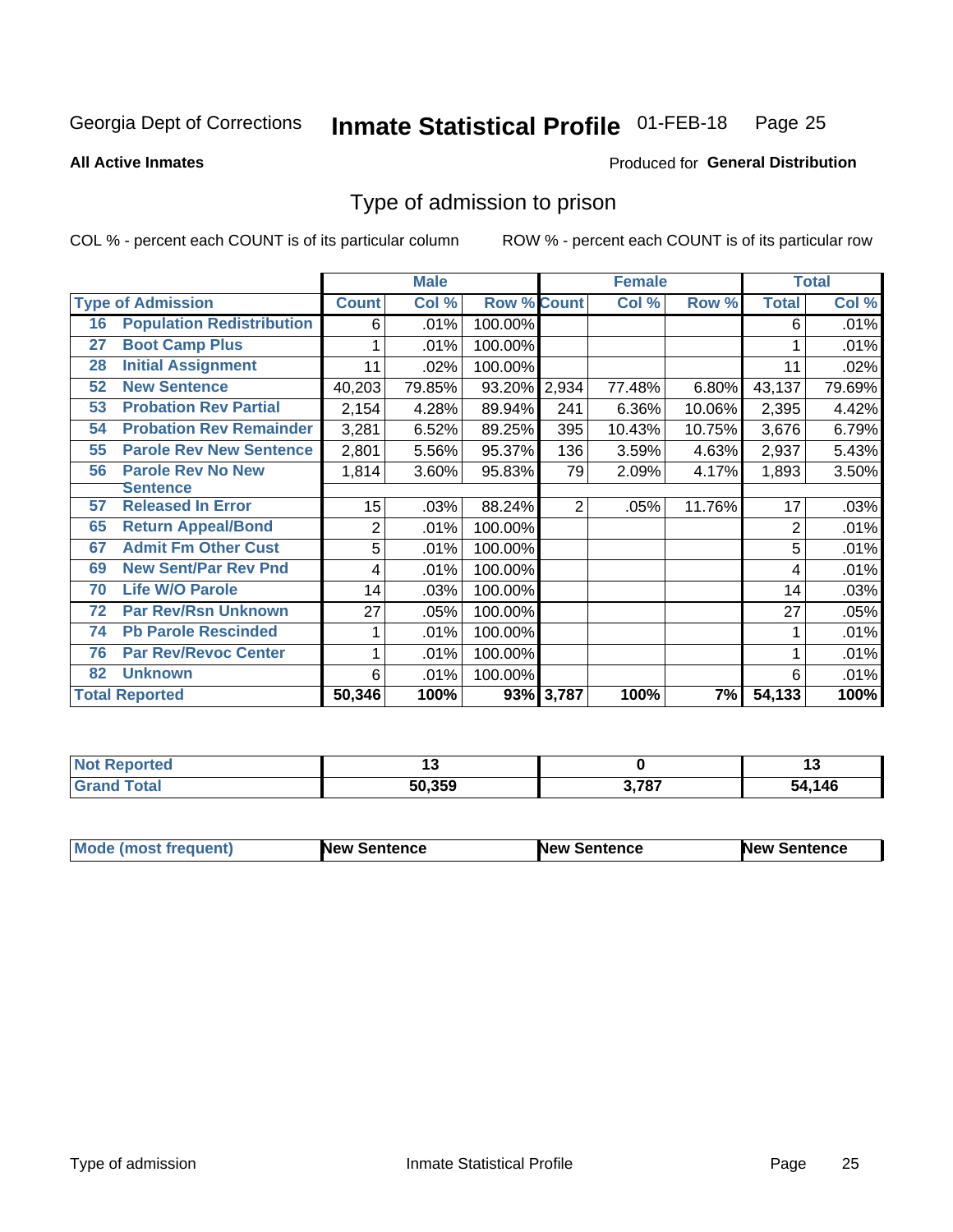## Inmate Statistical Profile 01-FEB-18 Page 26

**All Active Inmates** 

#### Produced for General Distribution

### Current / last supervision level

COL % - percent each COUNT is of its particular column

|                        |              | <b>Male</b> |                    |       | <b>Female</b> |          |        | <b>Total</b> |
|------------------------|--------------|-------------|--------------------|-------|---------------|----------|--------|--------------|
| <b>Security Status</b> | <b>Count</b> | Col %       | <b>Row % Count</b> |       | Col %         | Row %    | Total  | Col %        |
| 3 Minimum              | 4,023        | 7.99%       | 72.24%             | 1,546 | 40.83%        | 27.76%   | 5,569  | 10.29%       |
| 4 Medium               | 36,526       | 72.55%      | 94.70%             | 2,046 | 54.04%        | $5.30\%$ | 38,572 | 71.26%       |
| 5 Close                | 9,795        | 19.46%      | 98.06%             | 194   | 5.12%         | 1.94%    | 9,989  | 18.45%       |
| <b>Total Reported</b>  | 50,344       | 100%        | 93.01%             | 3,786 | 100%          | $6.99\%$ | 54,130 | 100%         |

| <b>Still being diagnosed</b> |        |       |        |
|------------------------------|--------|-------|--------|
| <b>Not Reported</b>          |        |       |        |
| <b>Grand Total</b>           | 50,359 | 3,787 | 54,146 |

| Mo | Me<br>edium<br>_____ | M۵<br>rdıum<br>_____ | <b>Medium</b> |
|----|----------------------|----------------------|---------------|
|    |                      |                      |               |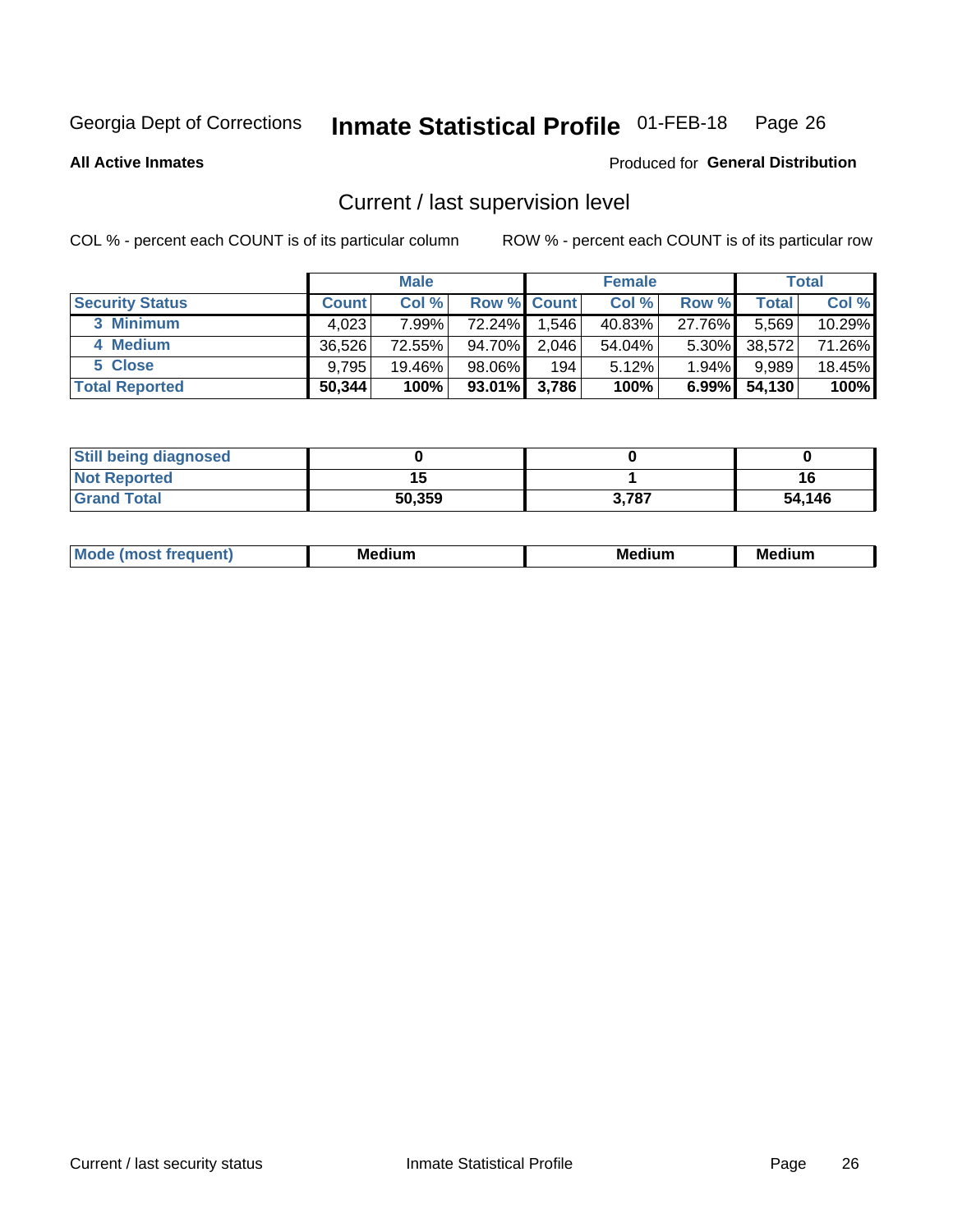#### Inmate Statistical Profile 01-FEB-18 Page 27

**All Active Inmates** 

#### **Produced for General Distribution**

### Current / last type of institution

COL % - percent each COUNT is of its particular column

|                                   |                | <b>Male</b> |             |       | <b>Female</b> |        |              | <b>Total</b> |
|-----------------------------------|----------------|-------------|-------------|-------|---------------|--------|--------------|--------------|
| <b>Type of Institution</b>        | <b>Count</b>   | Col %       | Row % Count |       | Col %         | Row %  | <b>Total</b> | Col %        |
| <b>County Ci</b>                  | 4,857          | 9.69%       | 99.98%      |       | .03%          | .02%   | 4,858        | 9.02%        |
| <b>Probation Detention Center</b> |                | .01%        | 100.00%     |       |               |        |              | .01%         |
| <b>State Prison</b>               | 35,227         | 70.31%      | 90.85%      | 3,549 | 93.72%        | 9.15%  | 38,776       | 71.96%       |
| <b>Transitional Center</b>        | 2,110          | 4.21%       | 89.94%      | 236   | 6.23%         | 10.06% | 2,346        | 4.35%        |
| <b>Private Prison</b>             | 7,892          | 15.75%      | 100.00%     |       |               |        | 7,892        | 14.65%       |
| <b>County Jail</b>                |                | .01%        | 100.00%     |       |               |        |              | .01%         |
| <b>Rsat - Center</b>              |                | $.01\%$     | 100.00%     |       |               |        |              | .01%         |
| <b>State Hospital</b>             | 3 <sup>1</sup> | $.01\%$     | 75.00%      |       | .03%          | 25.00% | 4            | .01%         |
| <b>Total Reported</b>             | 50,099         | 100%        | 92.97%      | 3,787 | 100%          | 7.03%  | 53,886       | 100%         |

| orted<br>NO |        |                        |              |
|-------------|--------|------------------------|--------------|
| `otal       | 50,099 | 2 707<br><b>J.</b> 10. | 53.886<br>55 |

| Mode (most frequent) | <b>State Prison</b> | <b>State Prison</b> | <b>State Prisonl</b> |
|----------------------|---------------------|---------------------|----------------------|
|                      |                     |                     |                      |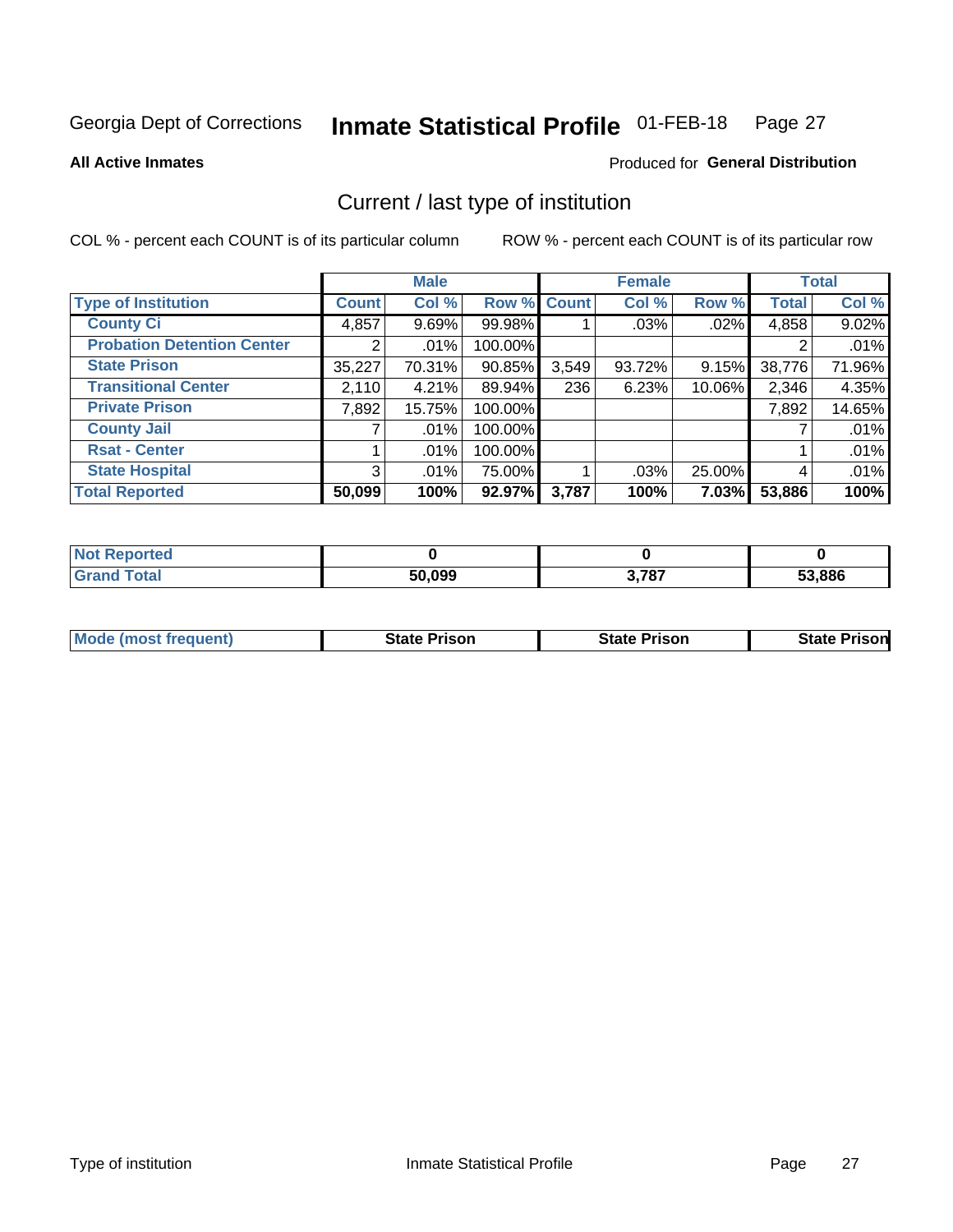#### **Inmate Statistical Profile 01-FEB-18** Page 28

Produced for General Distribution

#### **All Active Inmates**

### Institution type - transitional centers

COL % - percent each COUNT is of its particular column

|                                          |              | <b>Male</b> |         |              | <b>Female</b> |         |              | <b>Total</b> |
|------------------------------------------|--------------|-------------|---------|--------------|---------------|---------|--------------|--------------|
| <b>Institution Type - Trans. Centers</b> | <b>Count</b> | Col %       | Row %   | <b>Count</b> | Col %         | Row %   | <b>Total</b> | Col %        |
| <b>Albany Tc</b>                         | 156          | 6.77%       | 100.00% |              |               |         | 156          | 5.88%        |
| <b>Arrendale State Prison</b>            |              |             |         | 111          | 31.99%        | 100.00% | 111          | 4.19%        |
| <b>Atlanta Tc</b>                        | 281          | 12.19%      | 100.00% |              |               |         | 281          | 10.60%       |
| <b>Augusta Tc</b>                        | 227          | 9.85%       | 100.00% |              |               |         | 227          | 8.56%        |
| <b>Charles D. Hudson Tc</b>              | 154          | 6.68%       | 100.00% |              |               |         | 154          | 5.81%        |
| <b>Clayton Tc</b>                        | 367          | 15.92%      | 100.00% |              |               |         | 367          | 13.84%       |
| <b>Coastal Tc</b>                        | 260          | 11.28%      | 100.00% |              |               |         | 260          | 9.80%        |
| <b>Columbus Tc</b>                       | 135          | 5.86%       | 100.00% |              |               |         | 135          | 5.09%        |
| <b>Macon Tc</b>                          | 159          | 6.90%       | 100.00% |              |               |         | 159          | 6.00%        |
| <b>Macon Womens Tc</b>                   |              |             |         | 2            | .58%          | 100.00% | 2            | .08%         |
| <b>Metro Tc</b>                          |              |             |         | 234          | 67.44%        | 100.00% | 234          | 8.82%        |
| <b>Phillips State Prison</b>             | 195          | 8.46%       | 100.00% |              |               |         | 195          | 7.35%        |
| <b>Savannah Mens Tc</b>                  |              | .04%        | 100.00% |              |               |         |              | .04%         |
| <b>Smith Tc</b>                          | 207          | 8.98%       | 100.00% |              |               |         | 207          | 7.81%        |
| <b>Valdosta Tc</b>                       | 163          | 7.07%       | 100.00% |              |               |         | 163          | 6.15%        |
| <b>Total Reported</b>                    | 2,305        | 100%        | 86.92%  | 347          | 100%          | 13.08%  | 2,652        | 100%         |

| ortea<br>$\sim$ |       |                    |      |
|-----------------|-------|--------------------|------|
|                 | 2,305 | .<br>$\sim$ $\sim$ | ,652 |

| Mode (most frequent) | <b>Clayton Tc</b> | Metro Tc | <b>Clayton Tc</b> |
|----------------------|-------------------|----------|-------------------|
|                      |                   |          |                   |
|                      |                   |          |                   |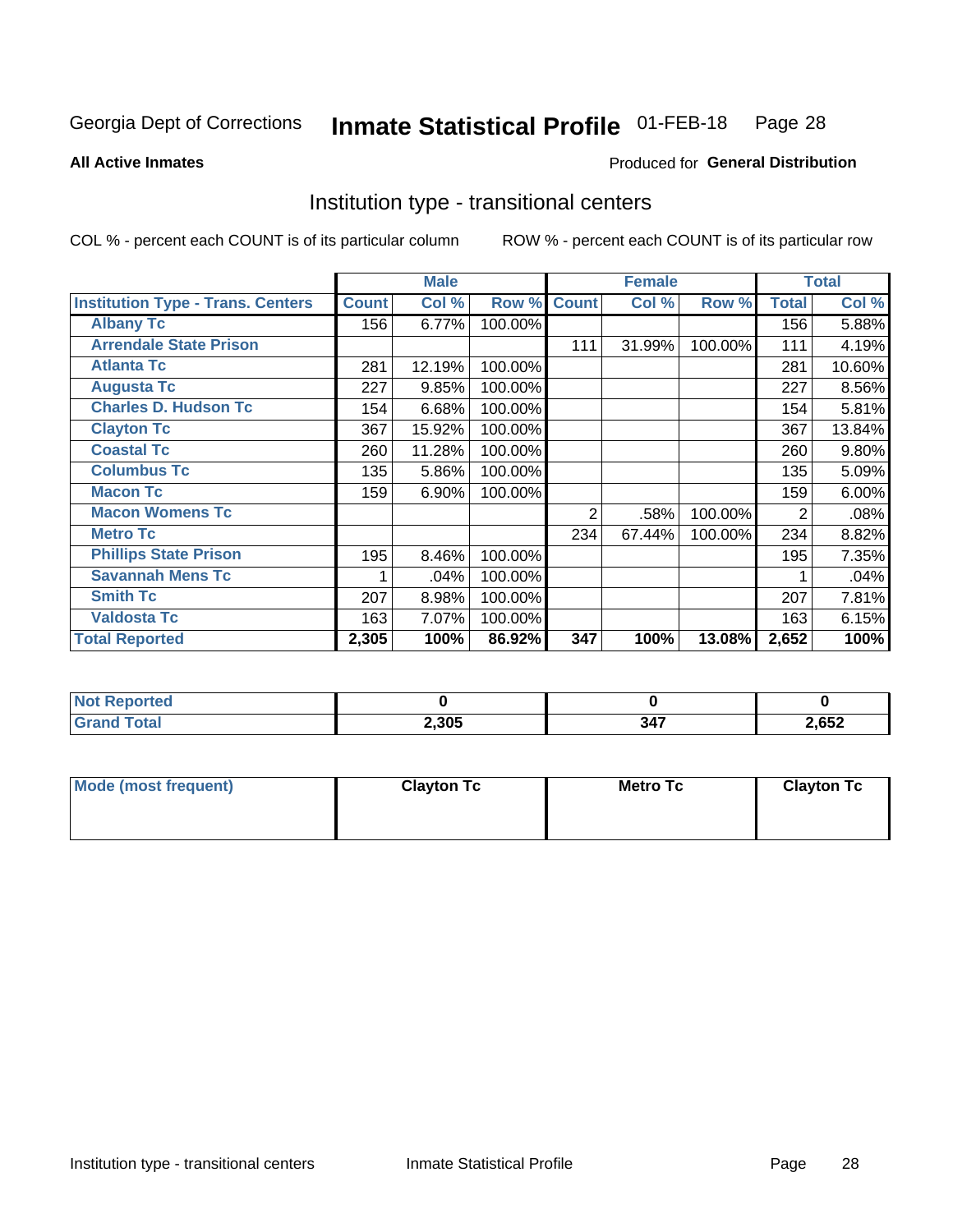#### **Inmate Statistical Profile 01-FEB-18** Page 29

#### **All Active Inmates**

### Produced for General Distribution

#### Institution type - county prisons

COL % - percent each COUNT is of its particular column

|                                          |                | <b>Male</b> |         |              | <b>Female</b> |       |                         | <b>Total</b> |
|------------------------------------------|----------------|-------------|---------|--------------|---------------|-------|-------------------------|--------------|
| <b>Institution Type - County Prisons</b> | <b>Count</b>   | Col %       | Row %   | <b>Count</b> | Col %         | Row % | <b>Total</b>            | Col %        |
| <b>Adoc</b>                              | 8              | .16%        | 100.00% |              |               |       | 8                       | .16%         |
| <b>Baldwin County Ci</b>                 | 1              | .02%        | 100.00% |              |               |       | $\mathbf 1$             | .02%         |
| <b>Bulloch County Ci</b>                 | 161            | 3.31%       | 100.00% |              |               |       | 161                     | 3.31%        |
| <b>Carroll County Ci</b>                 | 249            | 5.13%       | 100.00% |              |               |       | 249                     | 5.13%        |
| <b>Clarke County Ci</b>                  | 126            | 2.59%       | 100.00% |              |               |       | 126                     | 2.59%        |
| <b>Clayton County Ci</b>                 | 237            | 4.88%       | 100.00% |              |               |       | 237                     | 4.88%        |
| <b>Colquitt County Ci</b>                | 191            | 3.93%       | 100.00% |              |               |       | 191                     | 3.93%        |
| <b>Coweta County Ci</b>                  | 215            | 4.43%       | 100.00% |              |               |       | 215                     | 4.43%        |
| <b>Decatur County Ci</b>                 | 195            | 4.01%       | 100.00% |              |               |       | 195                     | 4.01%        |
| <b>Dougherty County Ci</b>               | 1              | .02%        | 100.00% |              |               |       | 1                       | .02%         |
| <b>Effingham County Ci</b>               | 196            | 4.04%       | 100.00% |              |               |       | 196                     | 4.03%        |
| <b>Floyd County Ci</b>                   | 432            | 8.89%       | 100.00% |              |               |       | 432                     | 8.89%        |
| <b>Fulton County Ci</b>                  | 8              | .16%        | 100.00% |              |               |       | 8                       | .16%         |
| <b>Gilmer County Ci</b>                  | 3              | .06%        | 100.00% |              |               |       | 3                       | .06%         |
| <b>Grady County Ci</b>                   | $\overline{2}$ | .04%        | 100.00% |              |               |       | $\overline{2}$          | .04%         |
| <b>Gwinnett County Ci</b>                | 220            | 4.53%       | 100.00% |              |               |       | 220                     | 4.53%        |
| <b>Hall County Ci</b>                    | 194            | 3.99%       | 100.00% |              |               |       | 194                     | 3.99%        |
| <b>Hancock County Ci</b>                 | 1              | .02%        | 100.00% |              |               |       | 1                       | .02%         |
| <b>Harris County Ci</b>                  | 154            | 3.17%       | 100.00% |              |               |       | 154                     | 3.17%        |
| <b>Hart County Ci</b>                    | 4              | .08%        | 100.00% |              |               |       | $\overline{\mathbf{4}}$ | .08%         |
| <b>Jackson County Ci</b>                 | 154            | 3.17%       | 100.00% |              |               |       | 154                     | 3.17%        |
| Jefferson County Ci                      | 147            | 3.03%       | 100.00% |              |               |       | 147                     | 3.03%        |
| <b>Meriwether County Ci</b>              | 3              | .06%        | 100.00% |              |               |       | 3                       | .06%         |
| <b>Miller County Ci</b>                  | 1              | .02%        | 100.00% |              |               |       | $\mathbf 1$             | .02%         |
| <b>Mitchell County Ci</b>                | 144            | 2.96%       | 100.00% |              |               |       | 144                     | 2.96%        |
| <b>Morgan County Ci</b>                  | 1              | .02%        | 100.00% |              |               |       | 1                       | .02%         |
| <b>Muscogee County Ci</b>                | 532            | 10.95%      | 100.00% |              |               |       | 532                     | 10.95%       |
| <b>Richmond County Ci</b>                | 238            | 4.90%       | 100.00% |              |               |       | 238                     | 4.90%        |
| <b>Screven County Ci</b>                 | 148            | 3.05%       | 100.00% |              |               |       | 148                     | 3.05%        |
| <b>Spalding County Ci</b>                | 376            | 7.74%       | 100.00% |              |               |       | 376                     | 7.74%        |
| <b>Stewart County Ci</b>                 | $\overline{c}$ | .04%        | 100.00% |              |               |       | $\overline{2}$          | .04%         |
| <b>Sumter County Ci</b>                  | 355            | 7.31%       | 100.00% |              |               |       | 355                     | 7.31%        |
| <b>Terrell County Ci</b>                 | 144            | 2.96%       | 100.00% |              |               |       | 144                     | 2.96%        |
| <b>Thomas County Ci</b>                  | 1              | .02%        | 100.00% |              |               |       | 1                       | .02%         |
| <b>Tift County Ci</b>                    | $\overline{3}$ | .06%        | 100.00% |              |               |       | $\mathbf{3}$            | .06%         |
| <b>Upson County Ci</b>                   | $\overline{2}$ | .04%        | 100.00% |              |               |       | $\overline{2}$          | .04%         |
| <b>Walker County Ci</b>                  | 3              | .06%        | 100.00% |              |               |       | 3                       | .06%         |
| <b>Walton County Ci</b>                  | 3              | .06%        | 100.00% |              |               |       | 3                       | .06%         |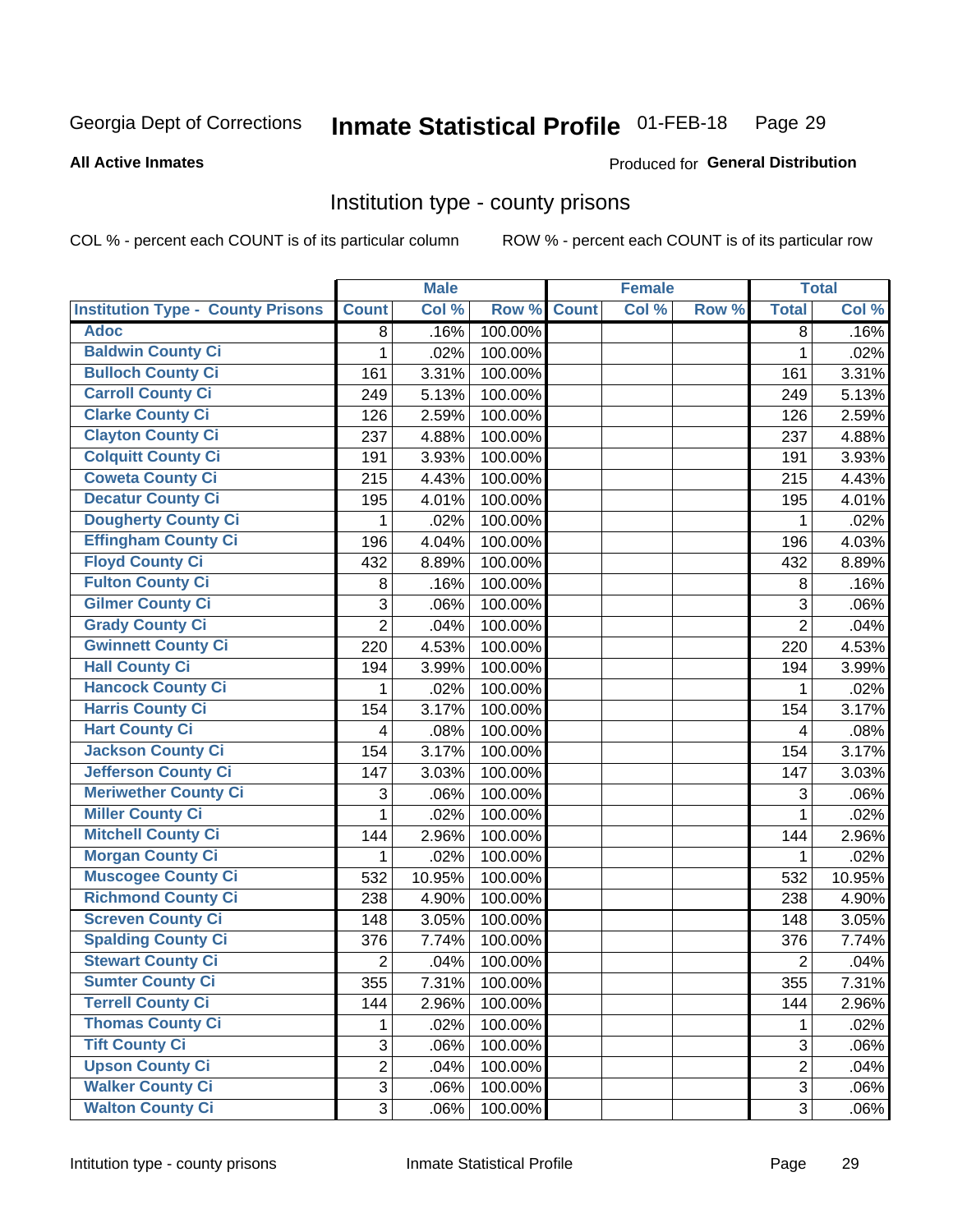#### **Inmate Statistical Profile 01-FEB-18** Page 30

**All Active Inmates** 

#### Produced for General Distribution

#### Institution type - county prisons

COL % - percent each COUNT is of its particular column

|                                          |              | <b>Male</b> |                    | <b>Female</b> |         |       | Total   |
|------------------------------------------|--------------|-------------|--------------------|---------------|---------|-------|---------|
| <b>Institution Type - County Prisons</b> | <b>Count</b> | Col%        | <b>Row % Count</b> | Col%          | Row %   | Total | Col %   |
| <b>Wilkes County Ci</b>                  |              | $.02\%$     | 100.00%            |               |         |       | $.02\%$ |
| <b>Womens Ci</b>                         |              |             |                    | $ 100.00\% $  | 100.00% |       | $.02\%$ |
| <b>Worth County Ci</b>                   |              | $.02\%$     | 100.00%            |               |         |       | .02% l  |
| <b>Total Reported</b>                    | 4.857        | 100%        | $99.98\%$          | 100%          | .02%    | 4,858 | 100%    |

| τeα                         |            |      |
|-----------------------------|------------|------|
| $\sim$ $\sim$ $\sim$ $\sim$ | <b>DET</b> | .858 |

| Mode (most frequent)<br><b>Muscogee County Ci</b> |  | <b>Womens CilMuscogee County</b> |
|---------------------------------------------------|--|----------------------------------|
|---------------------------------------------------|--|----------------------------------|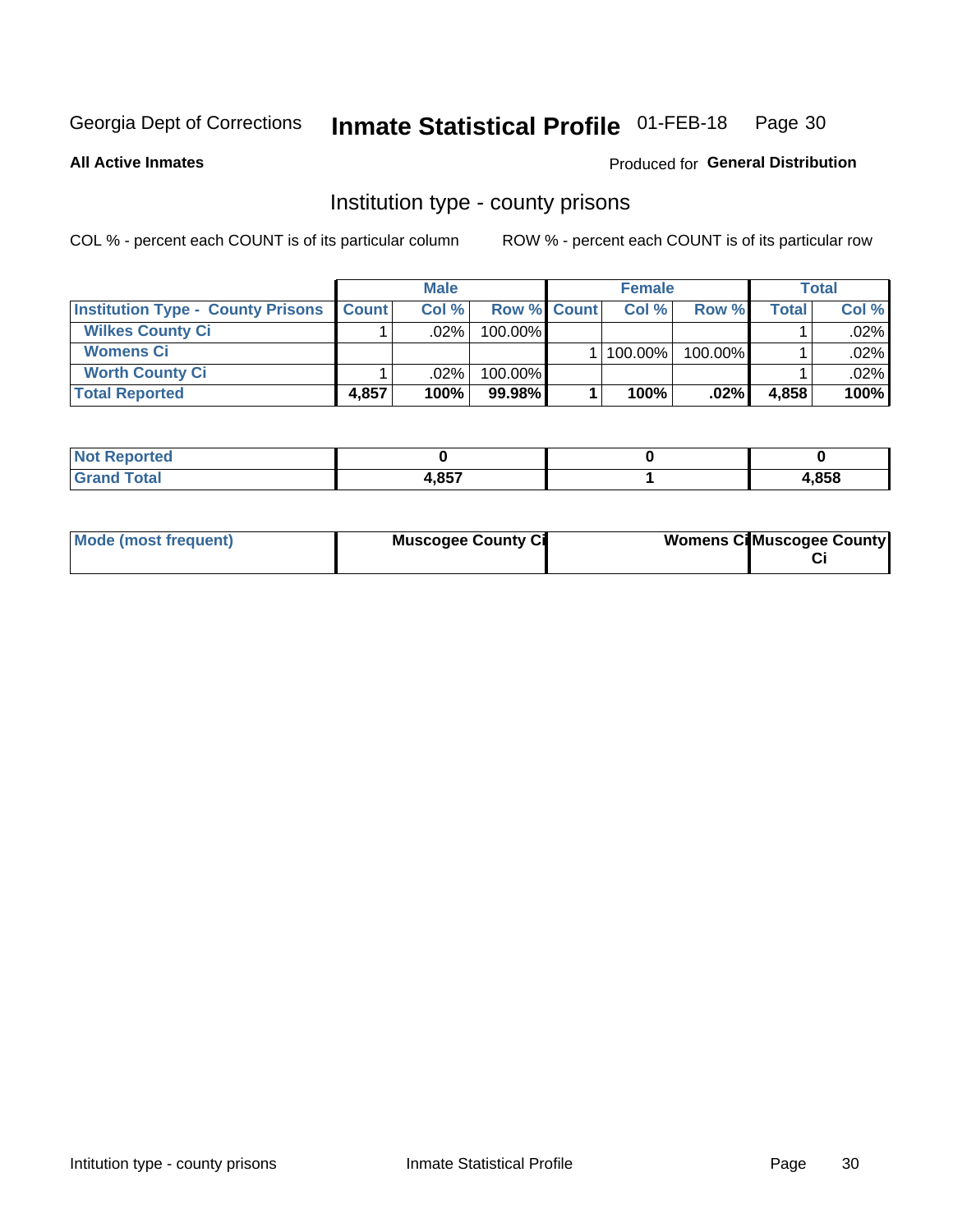#### Inmate Statistical Profile 01-FEB-18 Page 31

#### **All Active Inmates**

### Produced for General Distribution

### Institution type - state prisons

COL % - percent each COUNT is of its particular column

|                                         |              | <b>Male</b> |         |              | <b>Female</b> |         | <b>Total</b> |       |
|-----------------------------------------|--------------|-------------|---------|--------------|---------------|---------|--------------|-------|
| <b>Institution Type - State Prisons</b> | <b>Count</b> | Col %       | Row %   | <b>Count</b> | Col %         | Row %   | <b>Total</b> | Col % |
| <b>Arrendale State Prison</b>           |              |             |         | 1,543        | 43.48%        | 100.00% | 1,543        | 3.98% |
| <b>Augusta State Med. Prison</b>        | 1,134        | 3.22%       | 99.91%  | 1            | .03%          | .09%    | 1,135        | 2.93% |
| <b>Autry State Prison</b>               | 1,720        | 4.88%       | 100.00% |              |               |         | 1,720        | 4.44% |
| <b>Baldwin State Prison</b>             | 958          | 2.72%       | 100.00% |              |               |         | 958          | 2.47% |
| <b>Burruss Correctional Training</b>    | 756          | 2.15%       | 100.00% |              |               |         | 756          | 1.95% |
| <b>Ctr</b>                              |              |             |         |              |               |         |              |       |
| <b>Calhoun State Prison</b>             | 1,644        | 4.67%       | 100.00% |              |               |         | 1,644        | 4.24% |
| <b>Central State Prison</b>             | 1,130        | 3.21%       | 100.00% |              |               |         | 1,130        | 2.91% |
| <b>Chatham State Prison</b>             | 6            | .02%        | 100.00% |              |               |         | 6            | .02%  |
| <b>Coastal State Prison</b>             | 1,739        | 4.94%       | 100.00% |              |               |         | 1,739        | 4.48% |
| <b>Dodge State Prison</b>               | 1,248        | 3.54%       | 100.00% |              |               |         | 1,248        | 3.22% |
| <b>Dooly State Prison</b>               | 1,654        | 4.70%       | 100.00% |              |               |         | 1,654        | 4.27% |
| <b>Emanuel Women'S Facility</b>         |              |             |         | 400          | 11.27%        | 100.00% | 400          | 1.03% |
| <b>Ga Diag Class Prison</b>             | 3,154        | 8.95%       | 99.97%  | 1            | .03%          | .03%    | 3,155        | 8.14% |
| <b>Ga State Prison</b>                  | 1,473        | 4.18%       | 100.00% |              |               |         | 1,473        | 3.80% |
| <b>Hancock State Prison</b>             | 1,029        | 2.92%       | 100.00% |              |               |         | 1,029        | 2.65% |
| <b>Hays State Prison</b>                | 1,048        | 2.97%       | 100.00% |              |               |         | 1,048        | 2.70% |
| <b>Helms Facility</b>                   | 17           | .05%        | 65.38%  | 9            | .25%          | 34.62%  | 26           | .07%  |
| <b>Johnson State Prison</b>             | 1,458        | 4.14%       | 100.00% |              |               |         | 1,458        | 3.76% |
| <b>Lee State Prison</b>                 | 746          | 2.12%       | 100.00% |              |               |         | 746          | 1.92% |
| <b>Long Unit</b>                        | 215          | .61%        | 100.00% |              |               |         | 215          | .55%  |
| <b>Lowndes Unit</b>                     | 6            | .02%        | 100.00% |              |               |         | 6            | .02%  |
| <b>Macon State Prison</b>               | 1,688        | 4.79%       | 100.00% |              |               |         | 1,688        | 4.35% |
| <b>Metro State Prison (W)</b>           |              |             |         | 1            | .03%          | 100.00% | 1            | .01%  |
| <b>Montgomery State Prison</b>          | 423          | 1.20%       | 100.00% |              |               |         | 423          | 1.09% |
| <b>Phillips State Prison</b>            | 1,062        | 3.01%       | 100.00% |              |               |         | 1,062        | 2.74% |
| <b>Pulaski State Prison</b>             |              |             |         | 1,151        | 32.43%        | 100.00% | 1,151        | 2.97% |
| <b>Putnam State Prison</b>              | 1            | .01%        | 100.00% |              |               |         | 1            | .01%  |
| <b>Rivers State Prison</b>              | $\mathbf{1}$ | .01%        | 100.00% |              |               |         | $\mathbf{1}$ | .01%  |
| <b>Rogers State Prison</b>              | 1,400        | 3.97%       | 100.00% |              |               |         | 1,400        | 3.61% |
| <b>Rutledge State Prison</b>            | 624          | 1.77%       | 100.00% |              |               |         | 624          | 1.61% |
| <b>Smith State Prison</b>               | 1,522        | 4.32%       | 100.00% |              |               |         | 1,522        | 3.93% |
| <b>Telfair State Prison</b>             | 1,360        | $3.86\%$    | 100.00% |              |               |         | 1,360        | 3.51% |
| <b>Valdosta State Prison</b>            | 905          | 2.57%       | 100.00% |              |               |         | 905          | 2.33% |
| <b>Walker State Prison</b>              | 412          | 1.17%       | 100.00% |              |               |         | 412          | 1.06% |
| <b>Ware State Prison</b>                | 1,483        | 4.21%       | 100.00% |              |               |         | 1,483        | 3.82% |
| <b>Washington State Prison</b>          | 1,403        | 3.98%       | 100.00% |              |               |         | 1,403        | 3.62% |
| <b>Wayne State Prison</b>               | $\mathbf{1}$ | .01%        | 100.00% |              |               |         | 1            | .01%  |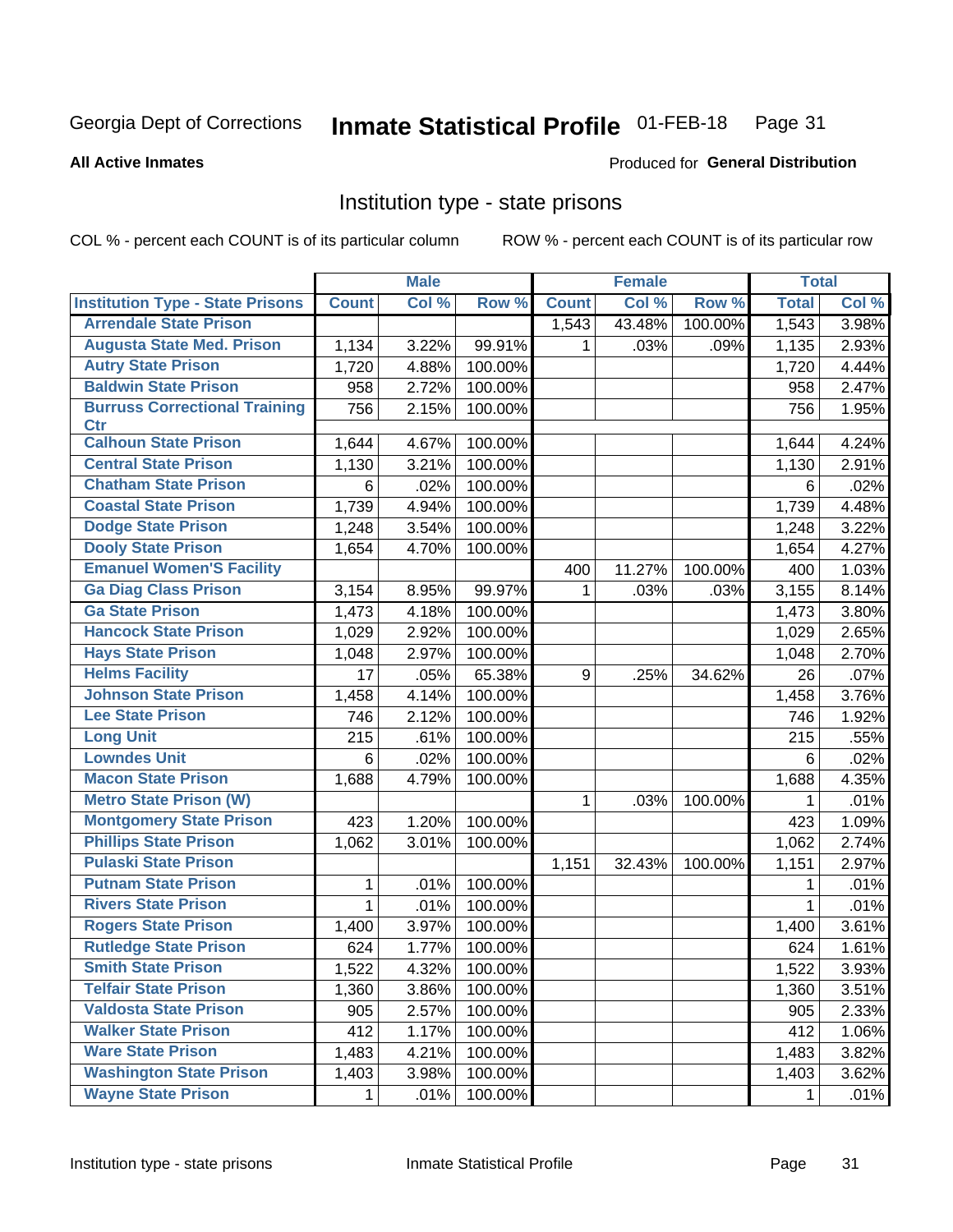## Inmate Statistical Profile 01-FEB-18 Page 32

**All Active Inmates** 

**Produced for General Distribution** 

### Institution type - state prisons

COL % - percent each COUNT is of its particular column ROW % - percent each COUNT is of its particular row

|                                         | <b>Male</b>                 |         |                               |              | <b>Female</b> |                                       | <b>Total</b> |       |
|-----------------------------------------|-----------------------------|---------|-------------------------------|--------------|---------------|---------------------------------------|--------------|-------|
| <b>Institution Type - State Prisons</b> | <b>Count</b>                | Col %   | Row %                         | <b>Count</b> | Col %         | Row %                                 | <b>Total</b> | Col % |
| <b>Whitworth Women'S Facility</b>       |                             | $.01\%$ | .23%                          | 443          | 12.48%        | 99.77%                                | 444          | 1.15% |
| <b>Wilcox State Prison</b>              | 1,806                       | 5.13%   | 100.00%                       |              |               |                                       | 1,806        | 4.66% |
| <b>Total Reported</b>                   | 35,227                      | 100%    | 90.85%                        | 3,549        | 100%          | 9.15%                                 | 38,776       | 100%  |
|                                         |                             |         |                               |              |               |                                       |              |       |
| <b>Not Reported</b>                     |                             | 0       |                               |              | 0             |                                       | 0            |       |
| <b>Grand Total</b>                      |                             | 35,227  |                               | 3,549        |               |                                       | 38,776       |       |
| <b>Mode (most frequent)</b>             | <b>Ga Diag Class Prison</b> |         | <b>Arrendale State Prison</b> |              |               | <b>Ga Diag Class</b><br><b>Prison</b> |              |       |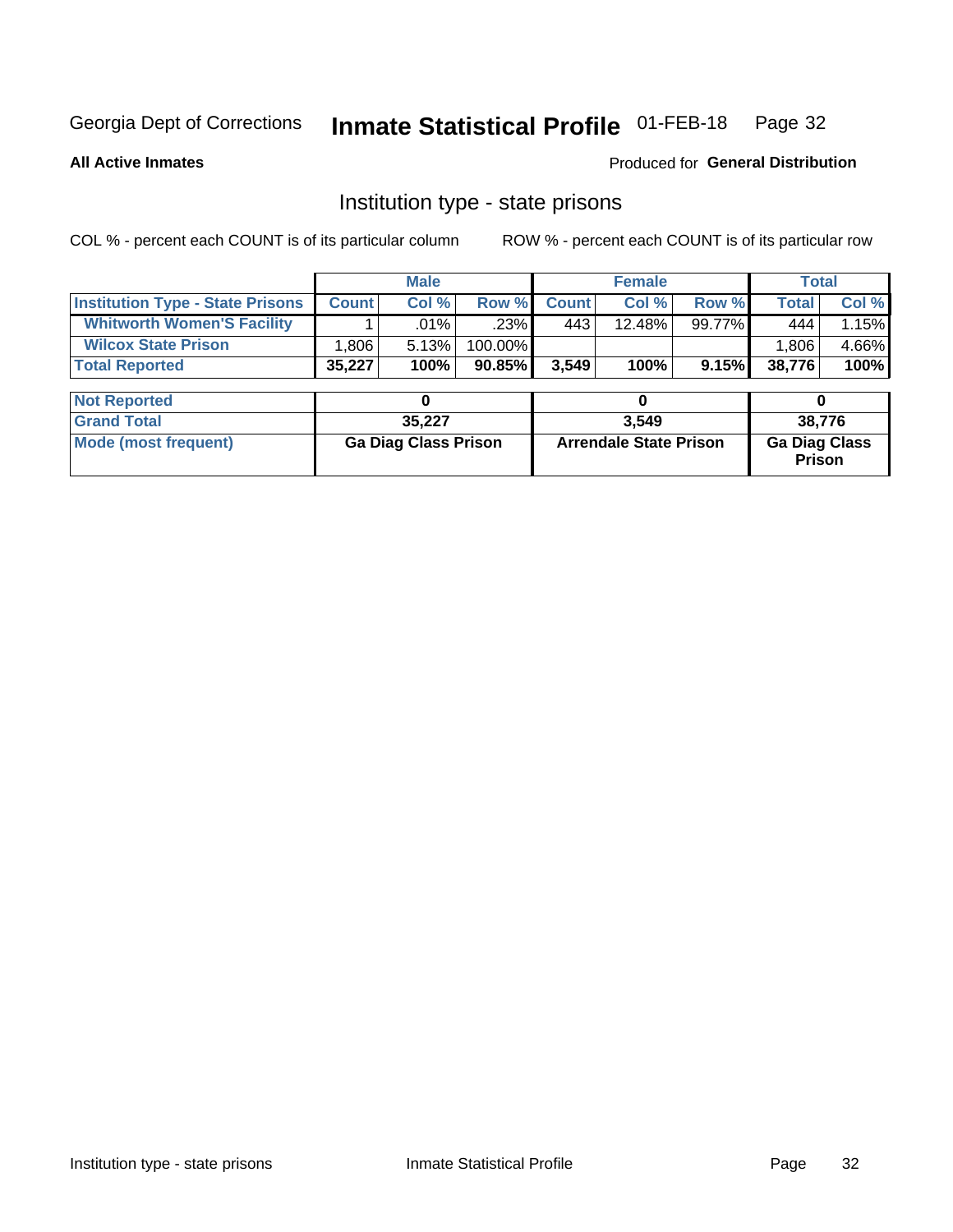#### **Inmate Statistical Profile 01-FEB-18** Page 33

**All Active Inmates** 

#### Produced for General Distribution

### Institution type - private prisons

COL % - percent each COUNT is of its particular column

|                                           |              | <b>Male</b> |                    | <b>Female</b> |       |       | <b>Total</b> |
|-------------------------------------------|--------------|-------------|--------------------|---------------|-------|-------|--------------|
| <b>Institution Type - Private Prisons</b> | <b>Count</b> | Col %       | <b>Row % Count</b> | Col %         | Row % | Total | Col %        |
| <b>Coffee Corr Facility</b>               | 2.635        | 33.39%      | 100.00%            |               |       | 2,635 | 33.39%       |
| <b>Jenkins Corr Facility</b>              | $.165+$      | 14.76%      | $100.00\%$         |               |       | 1,165 | 14.76%       |
| <b>Riverbend Corr Facility</b>            | .500         | $19.01\%$   | 100.00%            |               |       | 1,500 | 19.01%       |
| <b>Wheeler Corr Facility</b>              | 2.592        | 32.84%      | 100.00%            |               |       | 2,592 | 32.84%       |
| <b>Total Reported</b>                     | 7,892        | 100%        | 100%               |               | %     | 7,892 | 100%         |

| Reported<br>' NO). |       |       |
|--------------------|-------|-------|
| <b>cotal</b>       | 7,892 | 7,892 |

| Mode (most frequent) | <b>Coffee Corr Facility</b> | <b>Null</b> | <b>Coffee Corr</b><br><b>Facility</b> |
|----------------------|-----------------------------|-------------|---------------------------------------|
|----------------------|-----------------------------|-------------|---------------------------------------|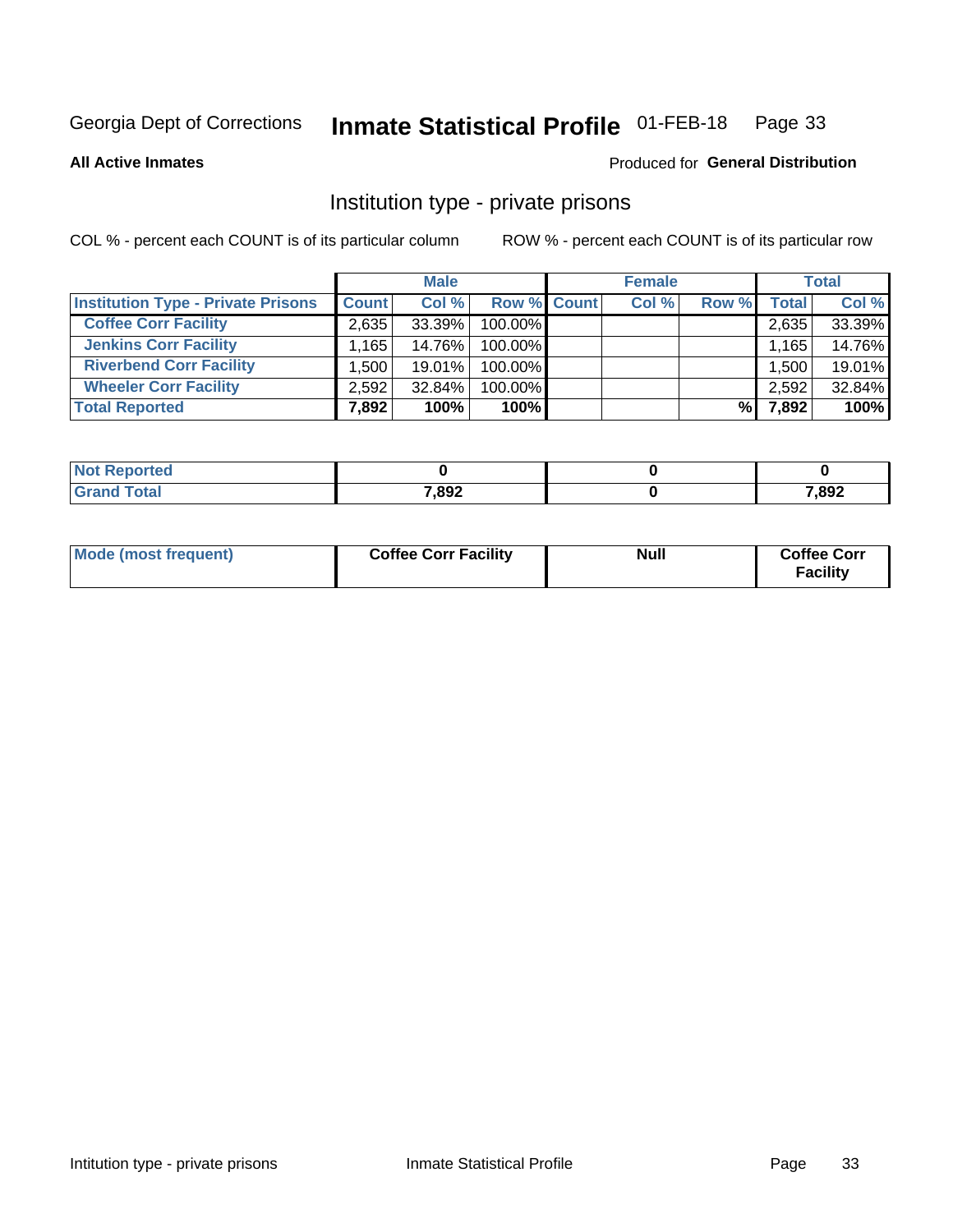#### **Inmate Statistical Profile 01-FEB-18** Page 34

**All Active Inmates** 

#### Produced for General Distribution

### Institution type - inmate boot camp

COL % - percent each COUNT is of its particular column

|                                      |                  | <b>Male</b> |              |              | <b>Female</b> |             | <b>Total</b> |
|--------------------------------------|------------------|-------------|--------------|--------------|---------------|-------------|--------------|
| <b>Institution Type - Boot Camps</b> | <b>I</b> Count I | Col %       | <b>Row %</b> | <b>Count</b> | Col %         | Row % Total | Col %        |
| <b>Total Rported</b>                 |                  |             |              |              |               |             |              |

| <b>Not Reported</b>            |  |  |
|--------------------------------|--|--|
| <b>Total</b><br>C <sub>r</sub> |  |  |

| Mod<br>uamo | Nul.<br>$- - - - - -$ | <b>Null</b> | <br>uu.<br>------ |
|-------------|-----------------------|-------------|-------------------|
|             |                       |             |                   |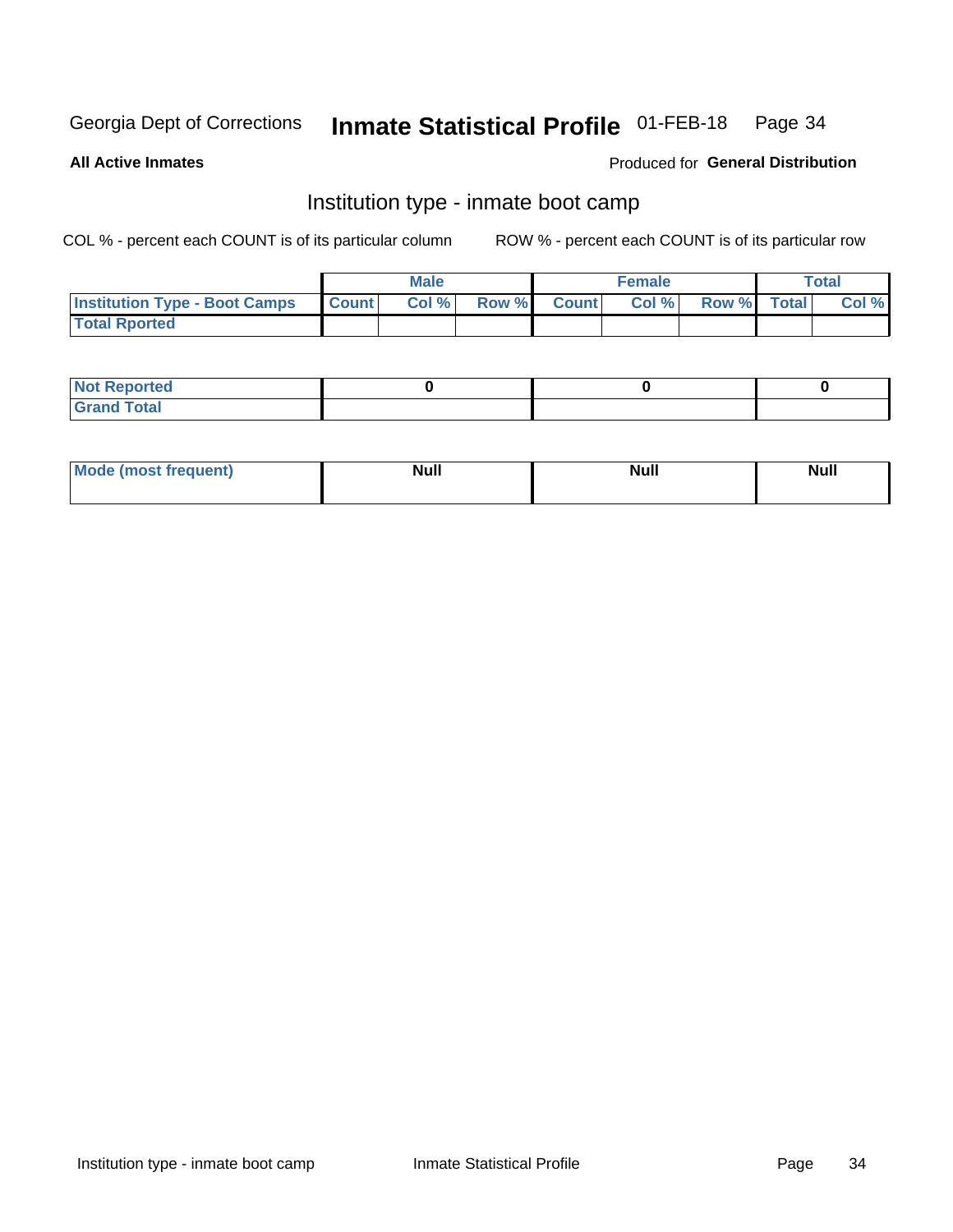#### Inmate Statistical Profile 01-FEB-18 Page 35

**All Active Inmates** 

#### Produced for General Distribution

### Number of disciplinary reports

COL % - percent each COUNT is of its particular column

|                                       |              | <b>Male</b> |             |       | <b>Female</b> |          |        | <b>Total</b> |
|---------------------------------------|--------------|-------------|-------------|-------|---------------|----------|--------|--------------|
| <b>Number of Disciplinary Reports</b> | <b>Count</b> | Col %       | Row % Count |       | Col %         | Row %    | Total  | Col %        |
| $\bf{0}$                              | 21,017       | 41.73%      | 90.22%      | 2,277 | 60.13%        | 9.78%    | 23,294 | 43.02%       |
|                                       | 6,280        | 12.47%      | 92.33%      | 522   | 13.78%        | 7.67%    | 6,802  | 12.56%       |
| $\overline{2}$                        | 3,971        | 7.89%       | 94.91%      | 213   | 5.62%         | $5.09\%$ | 4,184  | 7.73%        |
| 3                                     | 2,822        | 5.60%       | 94.73%      | 157   | 4.15%         | 5.27%    | 2,979  | 5.50%        |
|                                       | 2,105        | 4.18%       | 95.16%      | 107   | 2.83%         | 4.84%    | 2,212  | 4.09%        |
| 5                                     | .682         | 3.34%       | 95.95%      | 71    | 1.87%         | 4.05%    | 1,753  | 3.24%        |
| <b>More Than 5</b>                    | 12,482       | 24.79%      | 96.59%      | 440   | 11.62%        | 3.41%    | 12,922 | 23.87%       |
| <b>Total Reported</b>                 | 50,359       | 100%        | 93.01%      | 3,787 | 100%          | 6.99%    | 54,146 | 100.0%       |

| วrted<br>NO |        |       |            |
|-------------|--------|-------|------------|
| Total       | 50.359 | 3,787 | .146<br>54 |

| Mean (average)       | 5.36 | 2.60 | 5.16 |
|----------------------|------|------|------|
| Median (middle)      |      |      |      |
| Mode (most frequent) |      |      |      |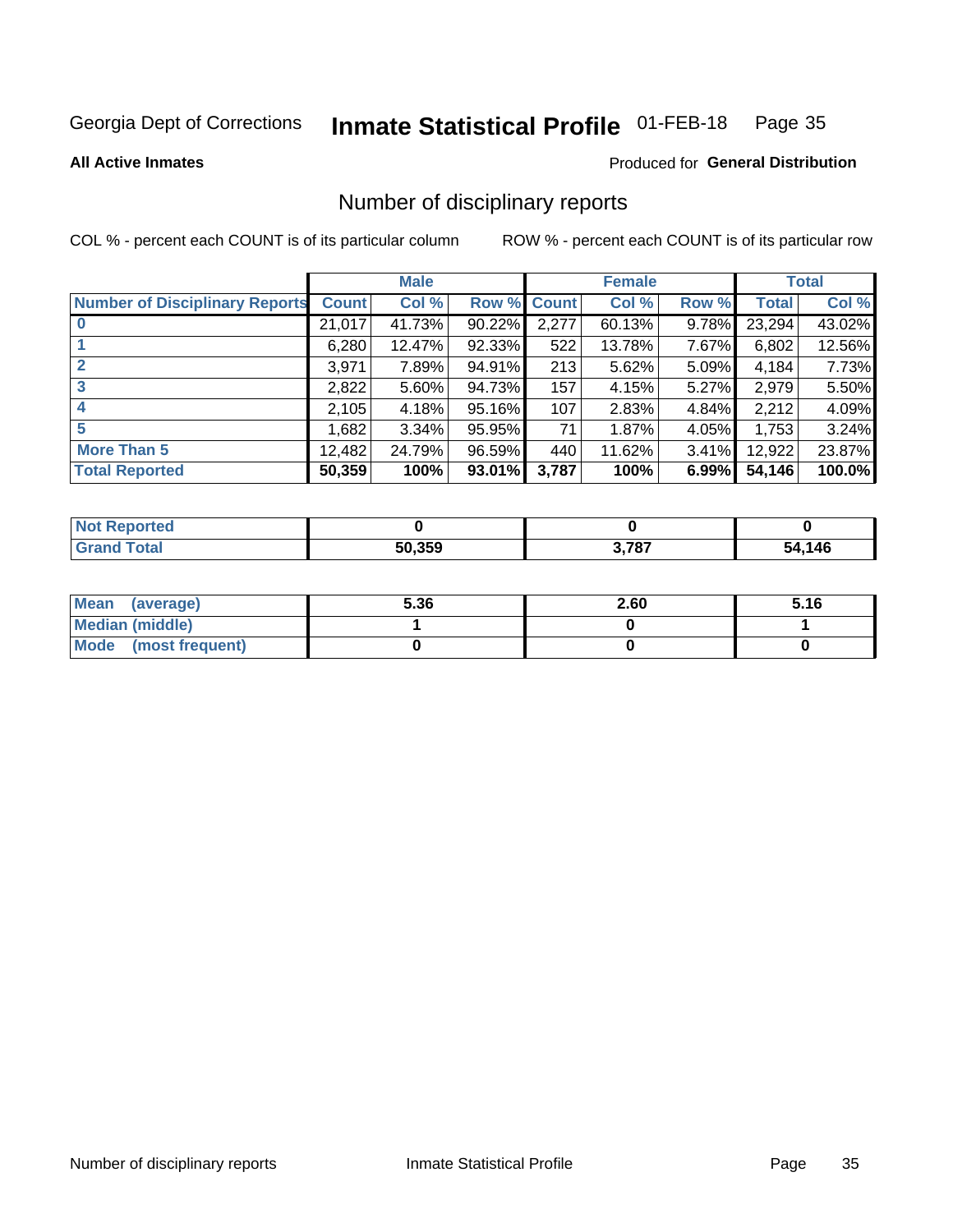#### **Inmate Statistical Profile 01-FEB-18** Page 36

#### **All Active Inmates**

#### **Produced for General Distribution**

### Number of transfers

COL % - percent each COUNT is of its particular column

|                            |              | <b>Male</b> |        |              | <b>Female</b> |          |              | <b>Total</b> |
|----------------------------|--------------|-------------|--------|--------------|---------------|----------|--------------|--------------|
| <b>Number of Transfers</b> | <b>Count</b> | Col %       | Row %  | <b>Count</b> | Col %         | Row %    | <b>Total</b> | Col %        |
|                            | 3,715        | 7.38%       | 81.61% | 837          | 22.10%        | 18.39%   | 4,552        | 8.41%        |
|                            | 15,507       | 30.79%      | 90.69% | 1,591        | 42.01%        | $9.31\%$ | 17,098       | 31.58%       |
| $\mathbf{2}$               | 8,284        | 16.45%      | 92.56% | 666          | 17.59%        | 7.44%    | 8,950        | 16.53%       |
| 3                          | 5,361        | 10.65%      | 95.04% | 280          | 7.39%         | 4.96%    | 5,641        | 10.42%       |
| 4                          | 3,473        | $6.90\%$    | 96.42% | 129          | 3.41%         | 3.58%    | 3,602        | 6.65%        |
| 5                          | 2,473        | 4.91%       | 96.23% | 97           | 2.56%         | 3.77%    | 2,570        | 4.75%        |
| <b>More Than 5</b>         | 11,546       | 22.93%      | 98.41% | 187          | 4.94%         | $1.59\%$ | 11,733       | 21.67%       |
| <b>Total Reported</b>      | 50,359       | 100%        | 93.01% | 3,787        | 100%          | 6.99%    | 54,146       | 100.0%       |

| <b>Not Reported</b> |        |       |             |
|---------------------|--------|-------|-------------|
| <b>Total</b>        | 50.359 | 3,787 | l.146<br>54 |

| Mean (average)       | 4.23 | l.68 | 4.05 |
|----------------------|------|------|------|
| Median (middle)      |      |      |      |
| Mode (most frequent) |      |      |      |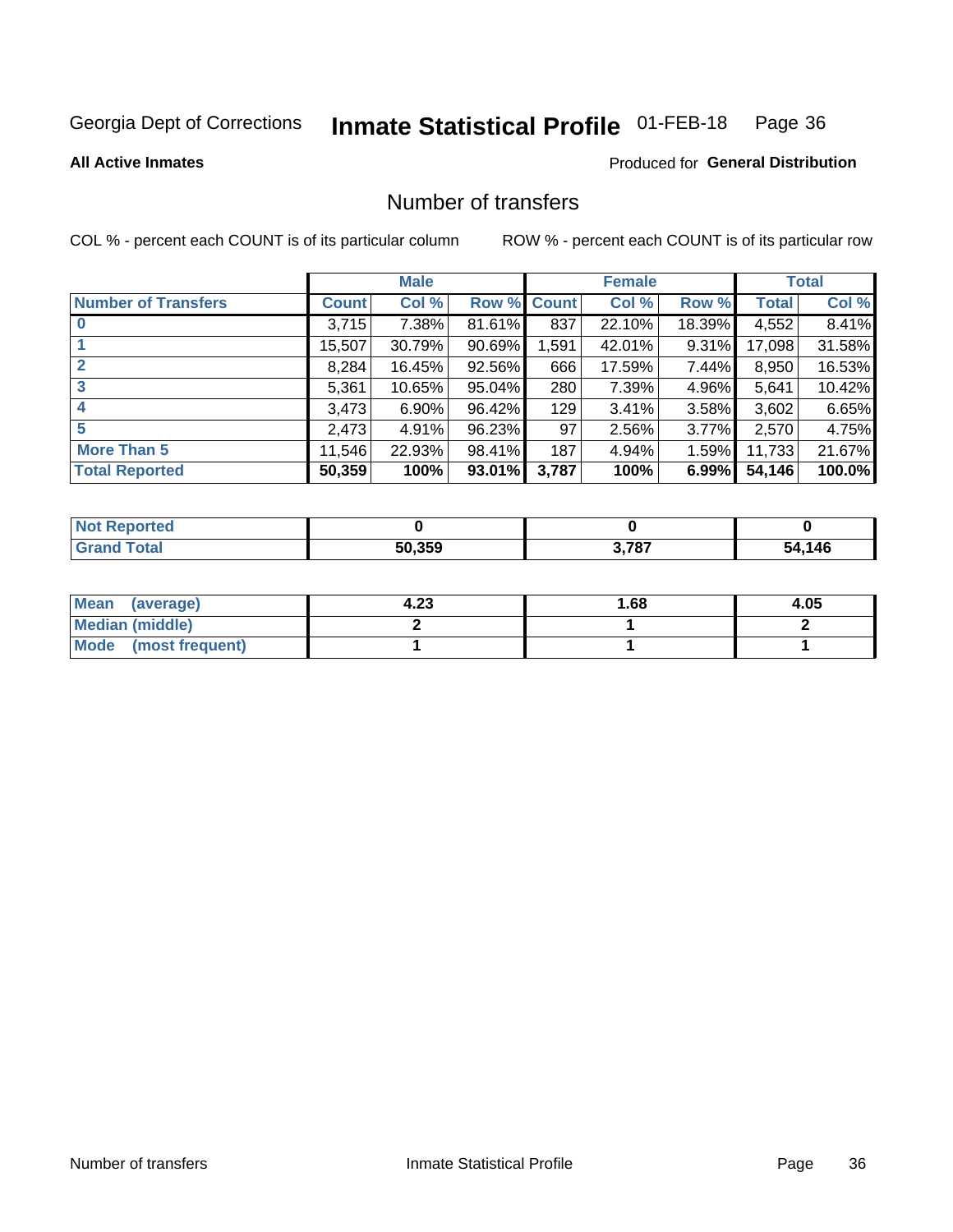#### **Inmate Statistical Profile 01-FEB-18** Page 37

**All Active Inmates** 

**Produced for General Distribution** 

### Number of escapes

COL % - percent each COUNT is of its particular column

|                          |              | <b>Male</b> |             |       | <b>Female</b> |       |        | <b>Total</b> |
|--------------------------|--------------|-------------|-------------|-------|---------------|-------|--------|--------------|
| <b>Number of Escapes</b> | <b>Count</b> | Col %       | Row % Count |       | Col %         | Row % | Total  | Col %        |
|                          | 49,823       | 98.94%      | 92.96%      | 3,776 | 99.71%        | 7.04% | 53,599 | 98.99%       |
|                          | 507          | 1.01%       | 97.88%      | 11    | 0.29%         | 2.12% | 518    | 0.96%        |
|                          | 24           | 0.05%       | 100.00%     |       |               |       | 24     | 0.04%        |
|                          |              | 0.01%       | 100.00%     |       |               |       |        | 0.01%        |
|                          |              | 0.01%       | 100.00%     |       |               |       |        | 0.01%        |
| <b>Total Reported</b>    | 50,359       | 100%        | 93.01%      | 3,787 | 100%          | 6.99% | 54,146 | 100.0%       |

| <b>Not Reported</b> |        |       |        |
|---------------------|--------|-------|--------|
| Total               | 50,359 | 3,787 | 54,146 |

| Mean (average)       |  | ו ש. |
|----------------------|--|------|
| Median (middle)      |  |      |
| Mode (most frequent) |  |      |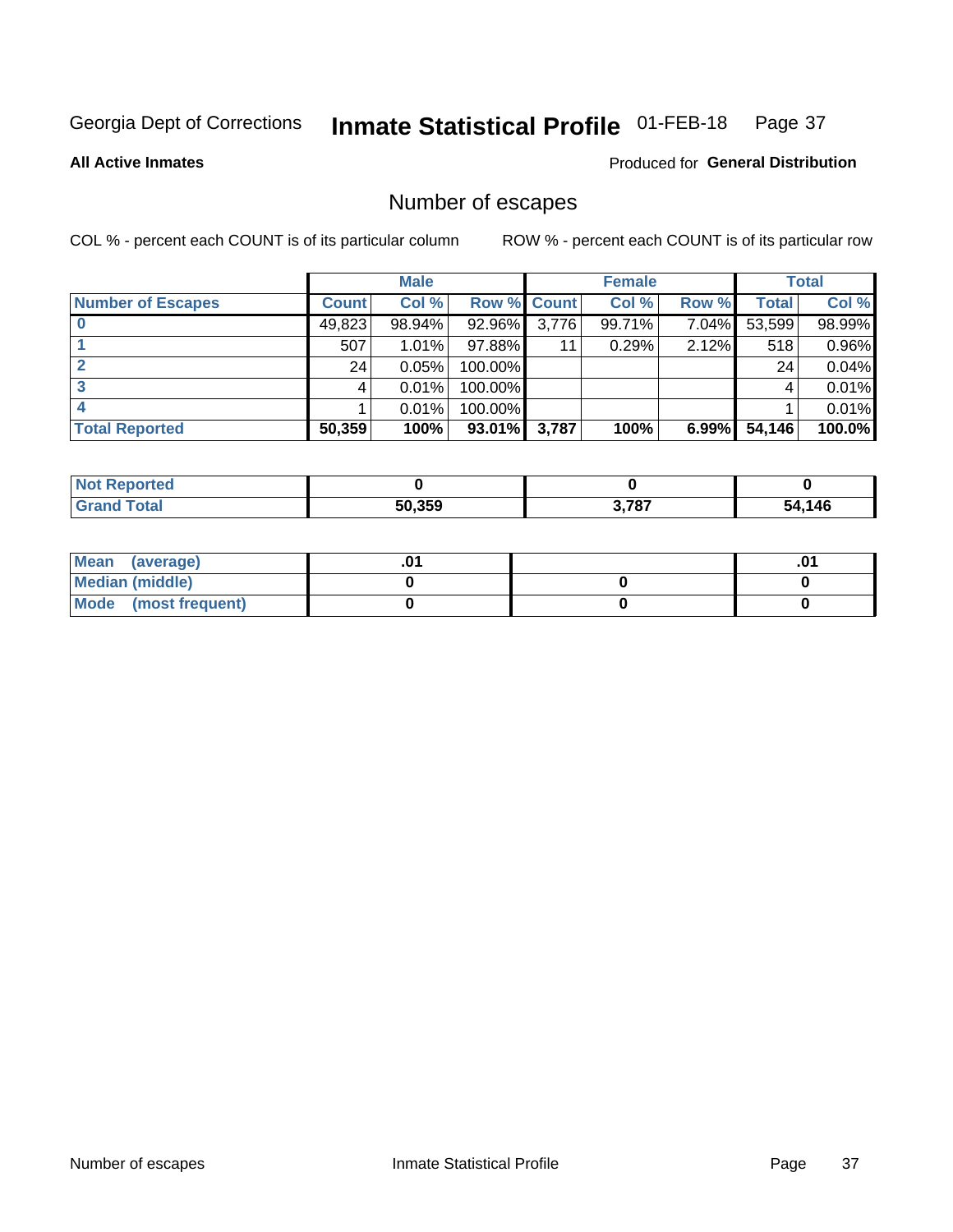#### **Inmate Statistical Profile 01-FEB-18** Page 38

**All Active Inmates** 

#### Produced for General Distribution

### Split sentences - Probation to follow

COL % - percent each COUNT is of its particular column

|                            |              | <b>Male</b> |                    |     | <b>Female</b> |          |              | <b>Total</b> |
|----------------------------|--------------|-------------|--------------------|-----|---------------|----------|--------------|--------------|
| <b>Probation to follow</b> | <b>Count</b> | Col%        | <b>Row % Count</b> |     | Col %         | Row %    | <b>Total</b> | Col %        |
| <b>Yes</b>                 | 37.386       | 74.24%      | $92.74\%$ 2.928    |     | 77.32%        | $7.26\%$ | 40,314       | 74.45%       |
| <b>No</b>                  | 12.973       | 25.76%      | 93.79%             | 859 | 22.68%        | $6.21\%$ | 13,832       | 25.55%       |
| <b>Total Reported</b>      | 50,359       | 100%        | $93.01\%$ 3,787    |     | 100%          |          | 6.99% 54,146 | 100%         |

| 50.359 | דמד י | .146<br>- מר |
|--------|-------|--------------|
|        |       |              |

| M<br>reauent)<br>/٥<br>$\sim$<br>v.,<br>.<br>$\ddotsc$<br>$\cdot$ - $\cdot$ |  |  |  |  |  |
|-----------------------------------------------------------------------------|--|--|--|--|--|
|-----------------------------------------------------------------------------|--|--|--|--|--|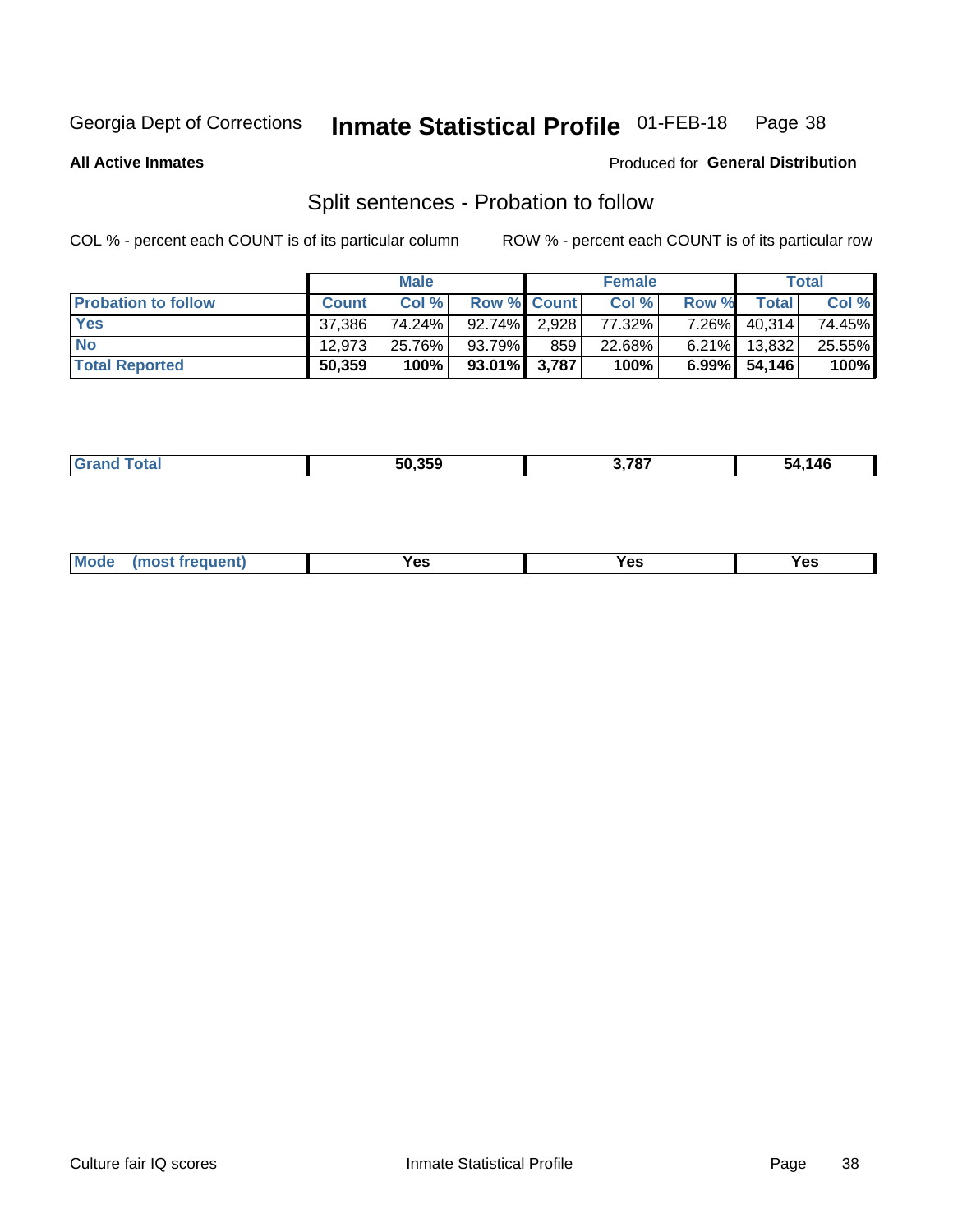#### **Inmate Statistical Profile 01-FEB-18** Page 39

**All Active Inmates** 

#### Produced for General Distribution

### Probable future release type of still active inmates

COL % - percent each COUNT is of its particular column

|                                         |              | <b>Male</b> |                    |     | <b>Female</b> |       | <b>Total</b> |        |
|-----------------------------------------|--------------|-------------|--------------------|-----|---------------|-------|--------------|--------|
| <b>Probable Future Release Type</b>     | <b>Count</b> | Col %       | <b>Row % Count</b> |     | Col %         | Row % | <b>Total</b> | Col %  |
| <b>Paroled with probation to follow</b> | 21,103       | 43.19%      | 91.38% 1.991       |     | 53.25%        | 8.62% | 23,094       | 43.90% |
| Paroled w/o probation to follow         | 6,165        | 12.62%      | $92.00\%$          | 536 | 14.34%        | 8.00% | 6,701        | 12.74% |
| <b>Maxout with probation to follow</b>  | 13,870       | 28.38%      | 94.11%             | 868 | 23.21%        | 5.89% | 14,738       | 28.02% |
| <b>Maxout w/o probation to follow</b>   | 2,305        | 4.72%       | 94.82%             | 126 | 3.37%         | 5.18% | 2,431        | 4.62%  |
| Life, LWOP or death sentence            | 5.421        | 11.09%      | 96.13%             | 218 | 5.83%         | 3.87% | 5,639        | 10.72% |
| <b>Total Reported</b>                   | 48,864       | 100%        | $92.89\%$ 3,739    |     | 100%          | 7.11% | 52,603       | 100%   |

| $f \wedge f \wedge f$ | 48,864 | ,739 | 52,603 |
|-----------------------|--------|------|--------|

| <b>Mode (most frequent)</b> | <b>PAR with PROB follow</b> | <b>PAR with PROB follow</b> | <b>PAR with PROB</b> |
|-----------------------------|-----------------------------|-----------------------------|----------------------|
|                             |                             |                             | follow               |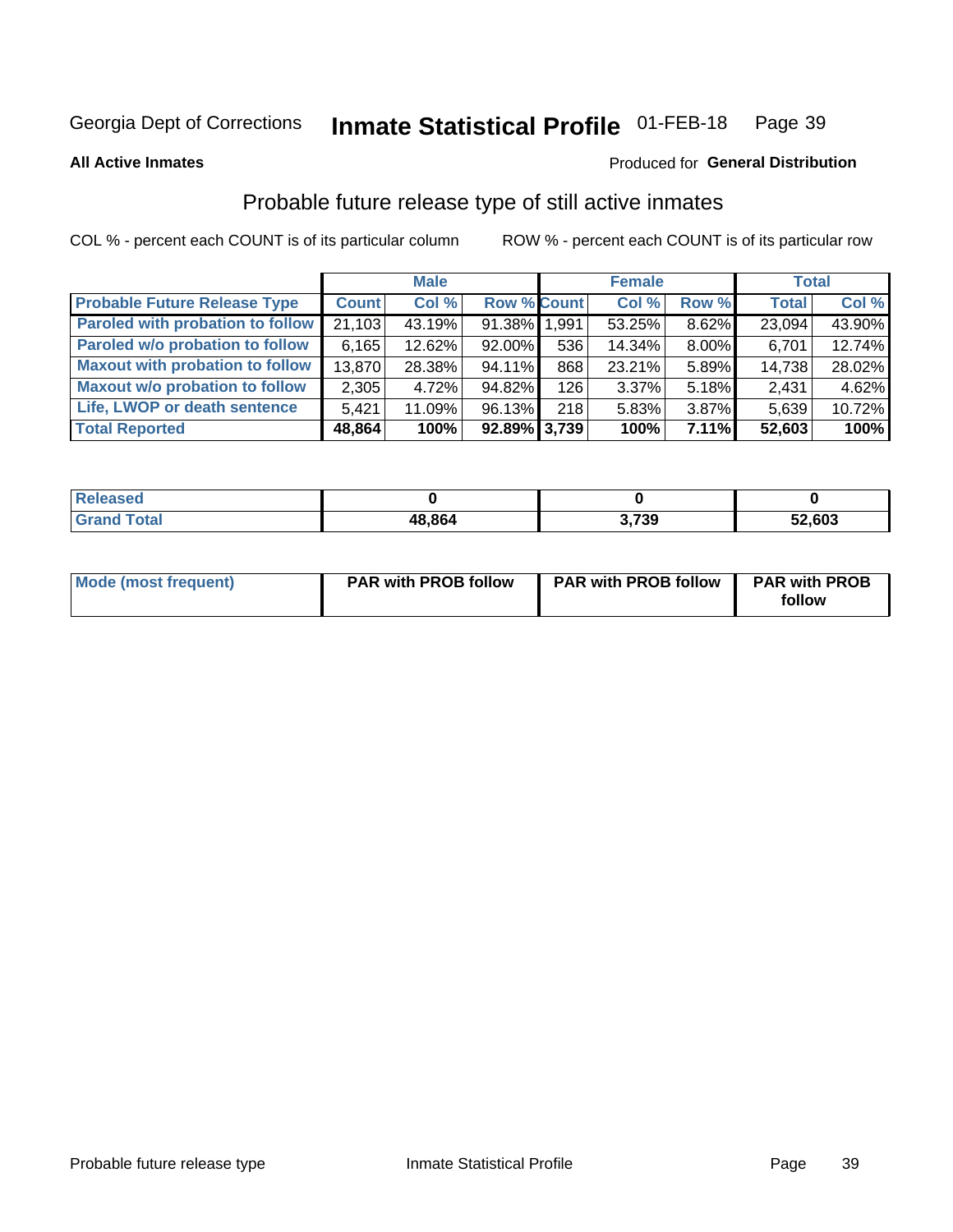## **All Active Inmates**

## **Produced for General Distribution**

## Time served in current (or last) institution

COL % - percent each COUNT is of its particular column

|                            |              | <b>Male</b> |        |              | <b>Female</b> |        |                     | <b>Total</b> |
|----------------------------|--------------|-------------|--------|--------------|---------------|--------|---------------------|--------------|
| <b>Time In Institution</b> | <b>Count</b> | Col %       | Row %  | <b>Count</b> | Col %         | Row %  | <b>Total</b>        | Col %        |
| 0 to 3 months              | 11,511       | 22.86%      | 91.44% | 1,078        | 28.47%        | 8.56%  | $\overline{12,589}$ | 23.25%       |
| 3.01 to 6 months           | 8,180        | 16.24%      | 93.92% | 530          | 14.00%        | 6.08%  | 8,710               | 16.09%       |
| 6.01 to 9 months           | 5,692        | 11.30%      | 92.98% | 430          | 11.35%        | 7.02%  | 6,122               | 11.31%       |
| 9.01 to 12 months          | 3,910        | 7.76%       | 92.70% | 308          | 8.13%         | 7.30%  | 4,218               | 7.79%        |
| 12.01 to 18 months         | 5,088        | 10.10%      | 94.17% | 315          | 8.32%         | 5.83%  | 5,403               | 9.98%        |
| <b>18.01 to 24 months</b>  | 3,482        | 6.91%       | 93.63% | 237          | 6.26%         | 6.37%  | 3,719               | 6.87%        |
| 2.01 to 3 years            | 4,735        | 9.40%       | 94.66% | 267          | 7.05%         | 5.34%  | 5,002               | 9.24%        |
| $3.01$ to 4 years          | 2,807        | 5.57%       | 94.70% | 157          | 4.15%         | 5.30%  | 2,964               | 5.47%        |
| 4.01 to 5 years            | 1,458        | 2.90%       | 92.28% | 122          | 3.22%         | 7.72%  | 1,580               | 2.92%        |
| 5.01 to 6 years            | 1,021        | 2.03%       | 92.99% | 77           | 2.03%         | 7.01%  | 1,098               | 2.03%        |
| 6.01 to 7 years            | 696          | 1.38%       | 86.35% | 110          | 2.90%         | 13.65% | 806                 | 1.49%        |
| 7.01 to 8 years            | 424          | 0.84%       | 90.79% | 43           | 1.14%         | 9.21%  | 467                 | 0.86%        |
| $8.01$ to 9 years          | 285          | 0.57%       | 91.94% | 25           | 0.66%         | 8.06%  | 310                 | 0.57%        |
| 9.01 to 10 years           | 251          | 0.50%       | 93.31% | 18           | 0.48%         | 6.69%  | 269                 | 0.50%        |
| Over 10 years              | 819          | 1.63%       | 92.13% | 70           | 1.85%         | 7.87%  | 889                 | 1.64%        |
| <b>Total Reported</b>      | 50,359       | 100%        | 93.01% | 3,787        | 100%          | 6.99%  | 54,146              | 100.0%       |

| neo<br><b>NOT</b> |        |       |        |
|-------------------|--------|-------|--------|
|                   | 50,359 | 3,787 | 54,146 |

| <b>Mean</b><br>(average) | 24 months | 20 months | 24 months |  |
|--------------------------|-----------|-----------|-----------|--|
| Median (middle)          | 9 months  | 8 months  | 9 months  |  |
| Mode<br>(most frequent)  | 0 months  | months    | months    |  |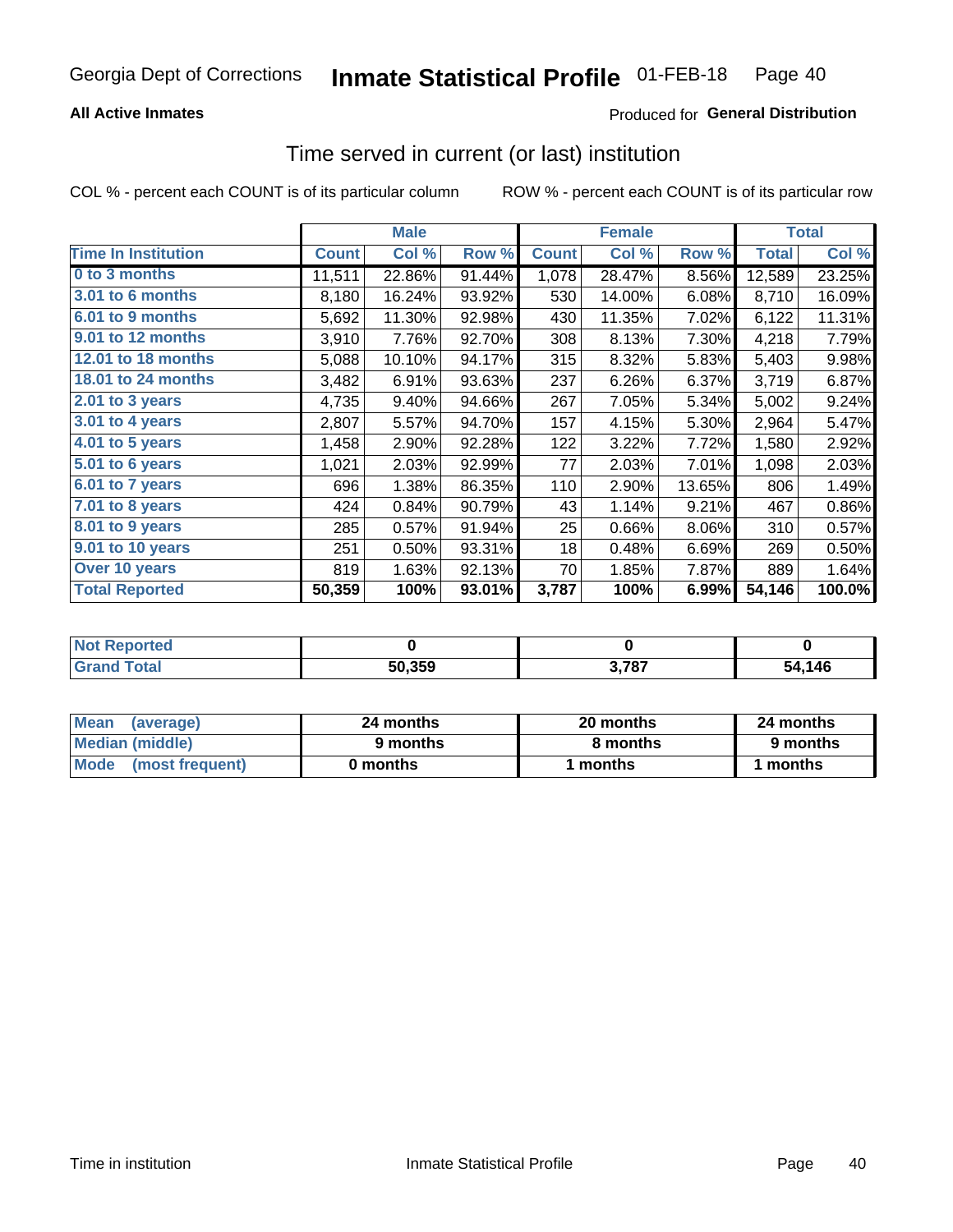### Inmate Statistical Profile 01-FEB-18 Page 41

### **All Active Inmates**

# Produced for General Distribution

# Highest grade level attained

COL % - percent each COUNT is of its particular column

|                              |                 | <b>Male</b> |         |              | <b>Female</b> |        |                 | <b>Total</b> |
|------------------------------|-----------------|-------------|---------|--------------|---------------|--------|-----------------|--------------|
| <b>Grade Level</b>           | <b>Count</b>    | Col %       | Row %   | <b>Count</b> | Col %         | Row %  | <b>Total</b>    | Col %        |
| No school at all             | $\overline{16}$ | 0.04%       | 100.00% |              |               |        | $\overline{16}$ | 0.04%        |
| <b>Grade 1</b>               | 20              | 0.05%       | 100.00% |              |               |        | 20              | 0.05%        |
| <b>Grade 2</b>               | 28              | 0.07%       | 84.85%  | 5            | 0.20%         | 15.15% | 33              | 0.08%        |
| Grade 3                      | 79              | 0.21%       | 98.75%  | 1            | 0.04%         | 1.25%  | 80              | 0.20%        |
| <b>Grade 4</b>               | 83              | 0.22%       | 96.51%  | 3            | 0.12%         | 3.49%  | 86              | 0.21%        |
| Grade 5                      | 95              | 0.25%       | 95.00%  | 5            | 0.20%         | 5.00%  | 100             | 0.25%        |
| Grade 6                      | 374             | 0.99%       | 94.92%  | 20           | 0.78%         | 5.08%  | 394             | 0.97%        |
| <b>Grade 7</b>               | 699             | 1.84%       | 93.95%  | 45           | 1.76%         | 6.05%  | 744             | 1.84%        |
| Grade 8                      | 2,545           | 6.71%       | 93.98%  | 163          | 6.37%         | 6.02%  | 2,708           | 6.68%        |
| Grade 9                      | 4,854           | 12.79%      | 95.42%  | 233          | 9.10%         | 4.58%  | 5,087           | 12.56%       |
| Grade 10                     | 6,575           | 17.32%      | 95.46%  | 313          | 12.23%        | 4.54%  | 6,888           | 17.00%       |
| Grade 11                     | 6,582           | 17.34%      | 94.95%  | 350          | 13.67%        | 5.05%  | 6,932           | 17.11%       |
| <b>Grade 12 or GED</b>       | 12,317          | 32.45%      | 93.06%  | 918          | 35.86%        | 6.94%  | 13,235          | 32.67%       |
| <b>Some tech school</b>      | 288             | 0.76%       | 85.46%  | 49           | 1.91%         | 14.54% | 337             | 0.83%        |
| <b>Completed tech school</b> | 274             | 0.72%       | 84.05%  | 52           | 2.03%         | 15.95% | 326             | 0.80%        |
| College, 1 year              | 1,029           | 2.71%       | 89.25%  | 124          | 4.84%         | 10.75% | 1,153           | 2.85%        |
| College, 2 year              | 1,251           | 3.30%       | 88.29%  | 166          | 6.48%         | 11.71% | 1,417           | 3.50%        |
| College, 3 year              | 311             | 0.82%       | 88.10%  | 42           | 1.64%         | 11.90% | 353             | 0.87%        |
| <b>Bachelor's degree</b>     | 426             | 1.12%       | 87.65%  | 60           | 2.34%         | 12.35% | 486             | 1.20%        |
| <b>Master's degree</b>       | 69              | 0.18%       | 88.46%  | 9            | 0.35%         | 11.54% | 78              | 0.19%        |
| Ph.D. degree                 | 13              | 0.03%       | 92.86%  | 1            | 0.04%         | 7.14%  | 14              | 0.03%        |
| Law degree                   | 17              | 0.04%       | 94.44%  | 1            | 0.04%         | 5.56%  | 18              | 0.04%        |
| <b>Some medical school</b>   | $\overline{2}$  | 0.01%       | 100.00% |              |               |        | $\overline{2}$  | 0.01%        |
| <b>Medical degree</b>        | 8               | 0.02%       | 100.00% |              |               |        | 8               | 0.02%        |
|                              | $\mathbf 1$     | 0.01%       | 100.00% |              |               |        | 1               | 0.01%        |
| <b>Total Reported</b>        | 37,956          | 100%        | 93.68%  | 2,560        | 100%          | 6.32%  | 40,516          | 100.0%       |

| .403            | ່າາກ<br>، عمر ا | 0.000<br>.63U |
|-----------------|-----------------|---------------|
| 50350<br>ວບ.ວວນ | 3 787           | 14F<br>מרי    |

| <b>Mean</b><br>(average) | 10.81           | 11.32           | 10.84           |
|--------------------------|-----------------|-----------------|-----------------|
| Median (middle)          | Grade 11        | Grade 12 or GED | Grade 11        |
| Mode<br>(most frequent)  | Grade 12 or GED | Grade 12 or GED | Grade 12 or GED |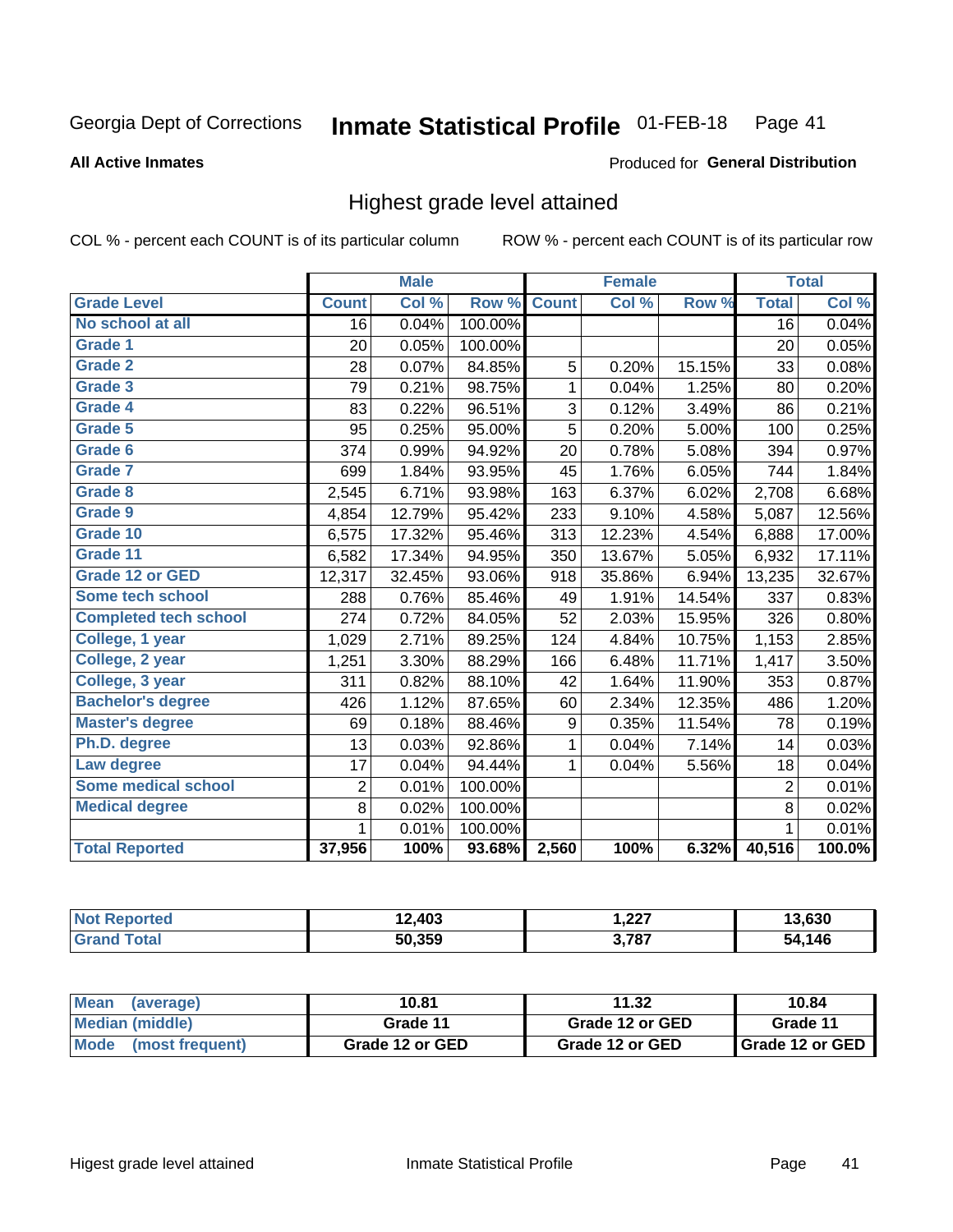### **Inmate Statistical Profile 01-FEB-18** Page 42

**All Active Inmates** 

## **Produced for General Distribution**

# Culture fair IQ scores

COL % - percent each COUNT is of its particular column

|                       |              | <b>Male</b> |        |              | <b>Female</b> |          |              | <b>Total</b> |
|-----------------------|--------------|-------------|--------|--------------|---------------|----------|--------------|--------------|
| <b>IQ Scores</b>      | <b>Count</b> | Col %       | Row %  | <b>Count</b> | Col %         | Row %    | <b>Total</b> | Col %        |
| $60 - 69$             | 921          | 2.22%       | 92.66% | 73           | 2.25%         | 7.34%    | 994          | 2.22%        |
| $70 - 79$             | 2,811        | 6.77%       | 92.93% | 214          | 6.60%         | 7.07%    | 3,025        | 6.76%        |
| $80 - 89$             | 6,333        | 15.26%      | 89.01% | 782          | 24.11%        | 10.99%   | 7,115        | 15.90%       |
| $90 - 99$             | 11,725       | 28.25%      | 90.76% | 1,193        | 36.78%        | 9.24%    | 12,918       | 28.86%       |
| $100 - 109$           | 11,475       | 27.64%      | 95.48% | 543          | 16.74%        | 4.52%    | 12,018       | 26.85%       |
| $110 - 119$           | 6,847        | 16.49%      | 96.49% | 249          | 7.68%         | $3.51\%$ | 7,096        | 15.86%       |
| $120 - 129$           | 1,333        | 3.21%       | 91.62% | 122          | 3.76%         | 8.38%    | 1,455        | 3.25%        |
| $130 - 139$           | 56           | 0.13%       | 52.34% | 51           | 1.57%         | 47.66%   | 107          | 0.24%        |
| 140 & Up              | 9            | 0.02%       | 34.62% | 17           | 0.52%         | 65.38%   | 26           | 0.06%        |
| <b>Total Reported</b> | 41,510       | 100%        | 92.75% | 3,244        | 100.0%        | 7.25%    | 44,754       | 100%         |

| <b>Not Reported</b>         | 8,038  | 398   | 8,436  |
|-----------------------------|--------|-------|--------|
| <b>Not Valid (under 60)</b> | 811    | 145   | 956    |
| <b>Grand Total</b>          | 50,359 | 3,787 | 54,146 |

| <b>Mean</b><br>(average) | 98 | 96 | 98 |
|--------------------------|----|----|----|
| Median (middle)          | 99 | 94 | 99 |
| Mode<br>(most frequent)  | 99 | 92 | 99 |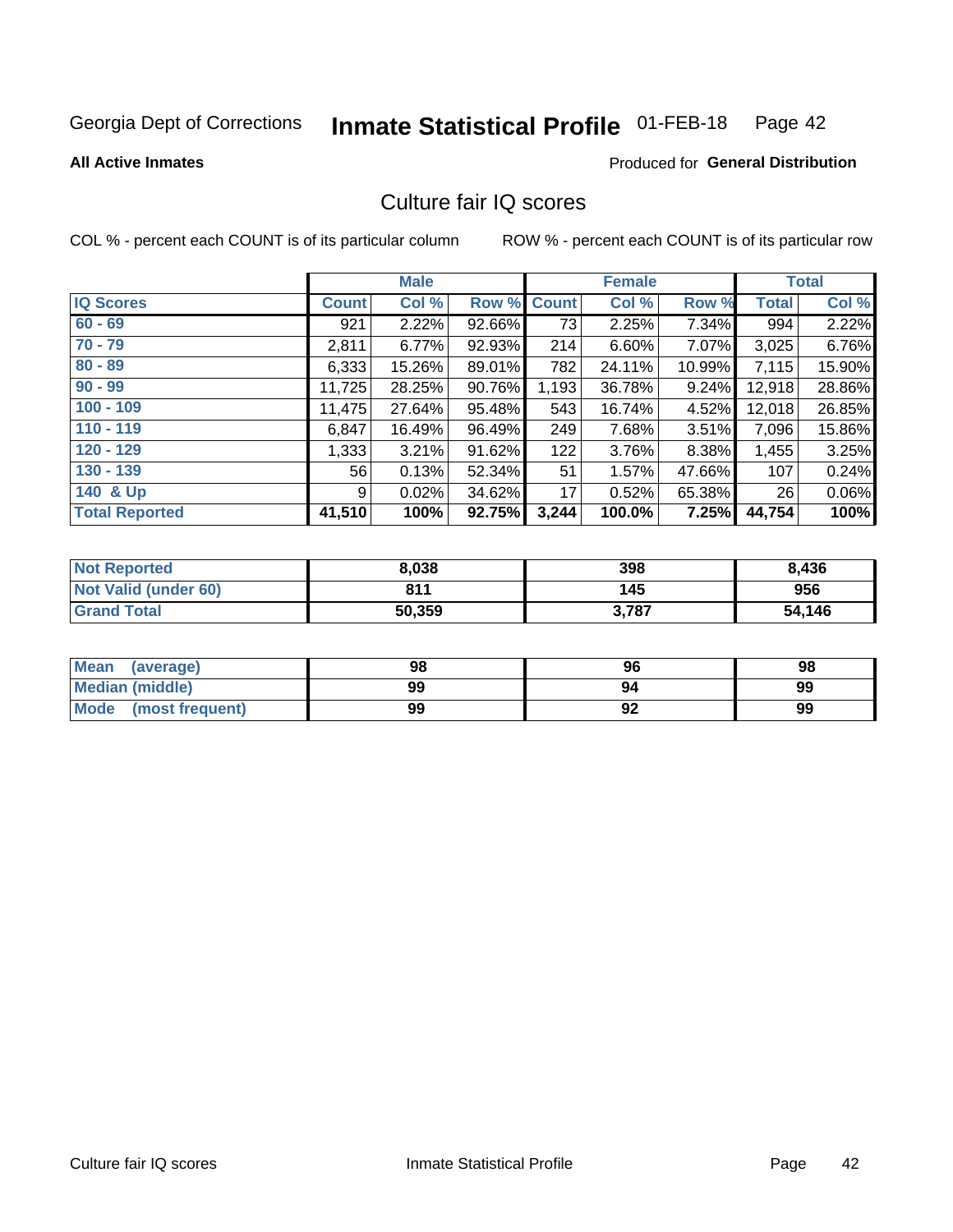### **Inmate Statistical Profile 01-FEB-18** Page 43

**All Active Inmates** 

## Produced for General Distribution

# Wide Range Achievement Test (WRAT) reading score

COL % - percent each COUNT is of its particular column

|                           |              | <b>Male</b> |        |              | <b>Female</b> |        |              | <b>Total</b> |
|---------------------------|--------------|-------------|--------|--------------|---------------|--------|--------------|--------------|
| <b>WRAT Reading Score</b> | <b>Count</b> | Col %       | Row %  | <b>Count</b> | Col %         | Row %  | <b>Total</b> | Col %        |
| 0.1 to 0.9                | 836          | 1.84%       | 99.64% | 3            | 0.09%         | 0.36%  | 839          | 1.71%        |
| 1.0 to 1.9                | 801          | 1.76%       | 98.52% | 12           | 0.35%         | 1.48%  | 813          | 1.66%        |
| 2.0 to 2.9                | 1,568        | 3.44%       | 97.94% | 33           | 0.97%         | 2.06%  | 1,601        | 3.27%        |
| 3.0 to 3.9                | 3,603        | 7.91%       | 97.46% | 94           | 2.77%         | 2.54%  | 3,697        | 7.56%        |
| 4.0 to 4.9                | 4,257        | 9.35%       | 96.01% | 177          | 5.22%         | 3.99%  | 4,434        | $9.06\%$     |
| 5.0 to 5.9                | 3,718        | 8.17%       | 96.12% | 150          | 4.42%         | 3.88%  | 3,868        | 7.91%        |
| 6.0 to 6.9                | 4,347        | 9.55%       | 95.22% | 218          | 6.43%         | 4.78%  | 4,565        | 9.33%        |
| 7.0 to 7.9                | 1,688        | 3.71%       | 94.62% | 96           | 2.83%         | 5.38%  | 1,784        | 3.65%        |
| 8.0 to 8.9                | 3,344        | 7.34%       | 94.76% | 185          | 5.45%         | 5.24%  | 3,529        | 7.21%        |
| 9.0 to 9.9                | 1,977        | 4.34%       | 94.87% | 107          | 3.15%         | 5.13%  | 2,084        | 4.26%        |
| 10.0 to 10.9              | 2,935        | 6.45%       | 93.00% | 221          | 6.52%         | 7.00%  | 3,156        | 6.45%        |
| 11.0 to 11.9              | 4,385        | 9.63%       | 91.20% | 423          | 12.47%        | 8.80%  | 4,808        | 9.83%        |
| 12.0 to 12.9              | 11,440       | 25.12%      | 87.80% | 1,589        | 46.85%        | 12.20% | 13,029       | 26.63%       |
| 13                        | 636          | 1.40%       | 88.33% | 84           | 2.48%         | 11.67% | 720          | 1.47%        |
| <b>Total Reported</b>     | 45,535       | 100%        | 93.07% | 3,392        | 100%          | 6.93%  | 48,927       | 100%         |

| -тес<br>NO | 4,824  | 395   | 5,219      |
|------------|--------|-------|------------|
|            | 50,359 | 3,787 | .146<br>54 |

| <b>Mean</b><br>(average) | 8.35 | 10.42 | 8.49 |
|--------------------------|------|-------|------|
| Median (middle)          |      | 11.9  | 8.9  |
| Mode<br>(most frequent)  | 12.9 | 12.9  | 12.9 |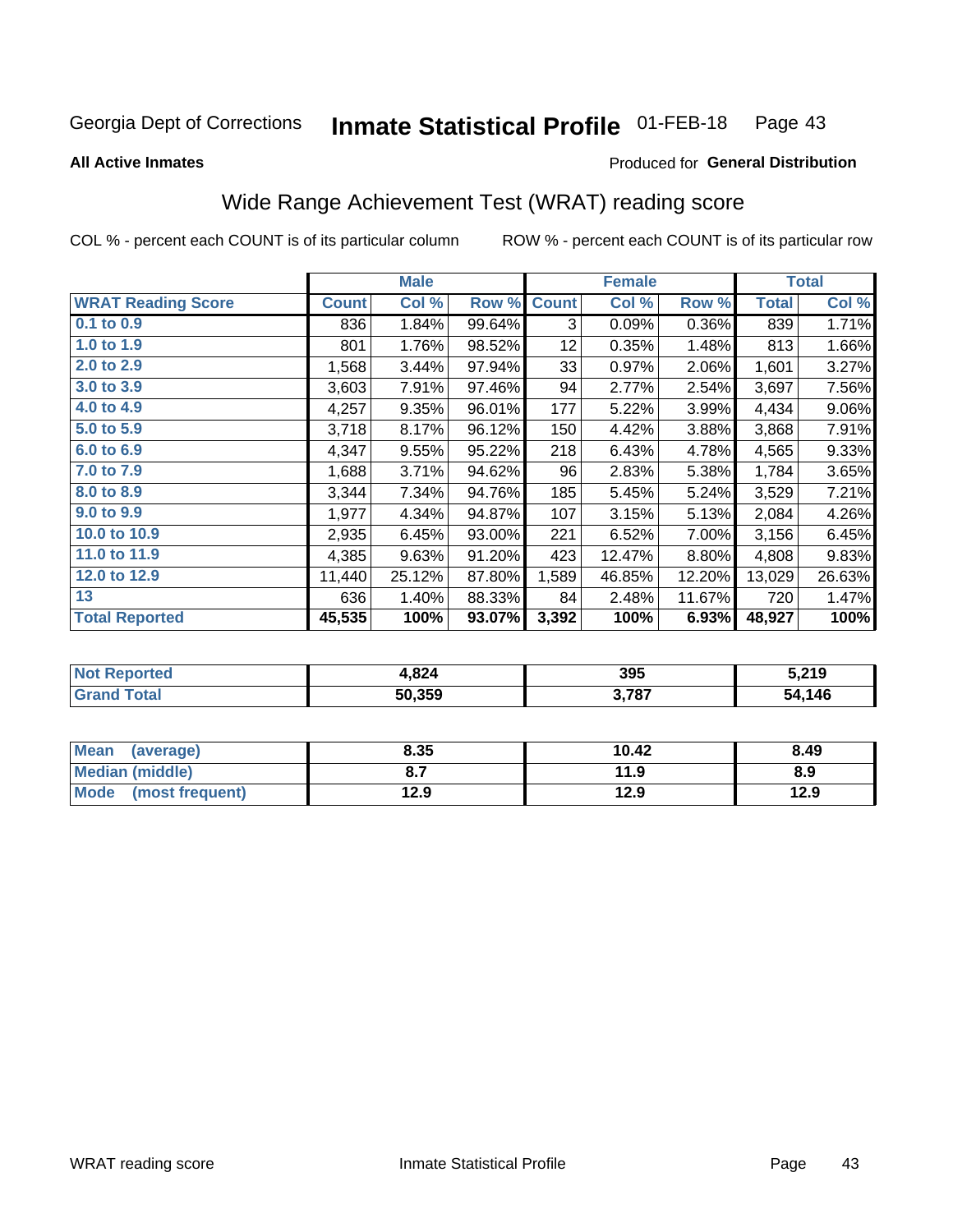### **Inmate Statistical Profile 01-FEB-18** Page 44

**All Active Inmates** 

### Produced for General Distribution

# Wide Range Achievement Test (WRAT) math score

COL % - percent each COUNT is of its particular column

|                              |              | <b>Male</b> |        |              | <b>Female</b> |        |              | <b>Total</b> |
|------------------------------|--------------|-------------|--------|--------------|---------------|--------|--------------|--------------|
| <b>WRAT Mathematic Score</b> | <b>Count</b> | Col %       | Row %  | <b>Count</b> | Col %         | Row %  | <b>Total</b> | Col %        |
| $0.1$ to $0.9$               | 98           | 0.22%       | 98.99% | 1            | 0.03%         | 1.01%  | 99           | 0.20%        |
| 1.0 to 1.9                   | 293          | 0.64%       | 97.99% | 6            | 0.18%         | 2.01%  | 299          | 0.61%        |
| 2.0 to 2.9                   | 914          | 2.01%       | 96.41% | 34           | 1.00%         | 3.59%  | 948          | 1.94%        |
| 3.0 to 3.9                   | 2,180        | 4.79%       | 95.57% | 101          | 2.98%         | 4.43%  | 2,281        | 4.66%        |
| 4.0 to 4.9                   | 5,714        | 12.55%      | 94.68% | 321          | 9.46%         | 5.32%  | 6,035        | 12.34%       |
| 5.0 to 5.9                   | 7,110        | 15.62%      | 93.22% | 517          | 15.24%        | 6.78%  | 7,627        | 15.59%       |
| 6.0 to 6.9                   | 9,331        | 20.49%      | 92.93% | 710          | 20.93%        | 7.07%  | 10,041       | 20.52%       |
| 7.0 to 7.9                   | 3,641        | 8.00%       | 93.43% | 256          | 7.54%         | 6.57%  | 3,897        | 7.97%        |
| 8.0 to 8.9                   | 4,964        | 10.90%      | 91.81% | 443          | 13.06%        | 8.19%  | 5,407        | 11.05%       |
| 9.0 to 9.9                   | 2,590        | 5.69%       | 92.27% | 217          | 6.40%         | 7.73%  | 2,807        | 5.74%        |
| 10.0 to 10.9                 | 468          | 1.03%       | 96.49% | 17           | 0.50%         | 3.51%  | 485          | 0.99%        |
| 11.0 to 11.9                 | 1,810        | 3.98%       | 92.58% | 145          | 4.27%         | 7.42%  | 1,955        | 4.00%        |
| 12.0 to 12.9                 | 6,342        | 13.93%      | 91.26% | 607          | 17.89%        | 8.74%  | 6,949        | 14.20%       |
| 13                           | 77           | 0.17%       | 81.05% | 18           | 0.53%         | 18.95% | 95           | 0.19%        |
| <b>Total Reported</b>        | 45,532       | 100%        | 93.06% | 3,393        | 100.0%        | 6.94%  | 48,925       | 100%         |

| <b>orted</b><br><b>NOT</b> | 4,827  | 394   | רמה :<br>1 <b>3.4</b> |
|----------------------------|--------|-------|-----------------------|
| <b>Total</b><br>'Grano     | 50,359 | 3,787 | 54,146                |

| <b>Mean</b><br>(average) | 7.39 | 7.91 | 7.43 |
|--------------------------|------|------|------|
| Median (middle)          | 6.9  | 6.⊾  | 6.9  |
| Mode<br>(most frequent)  | 12.9 | 12.9 | 12.9 |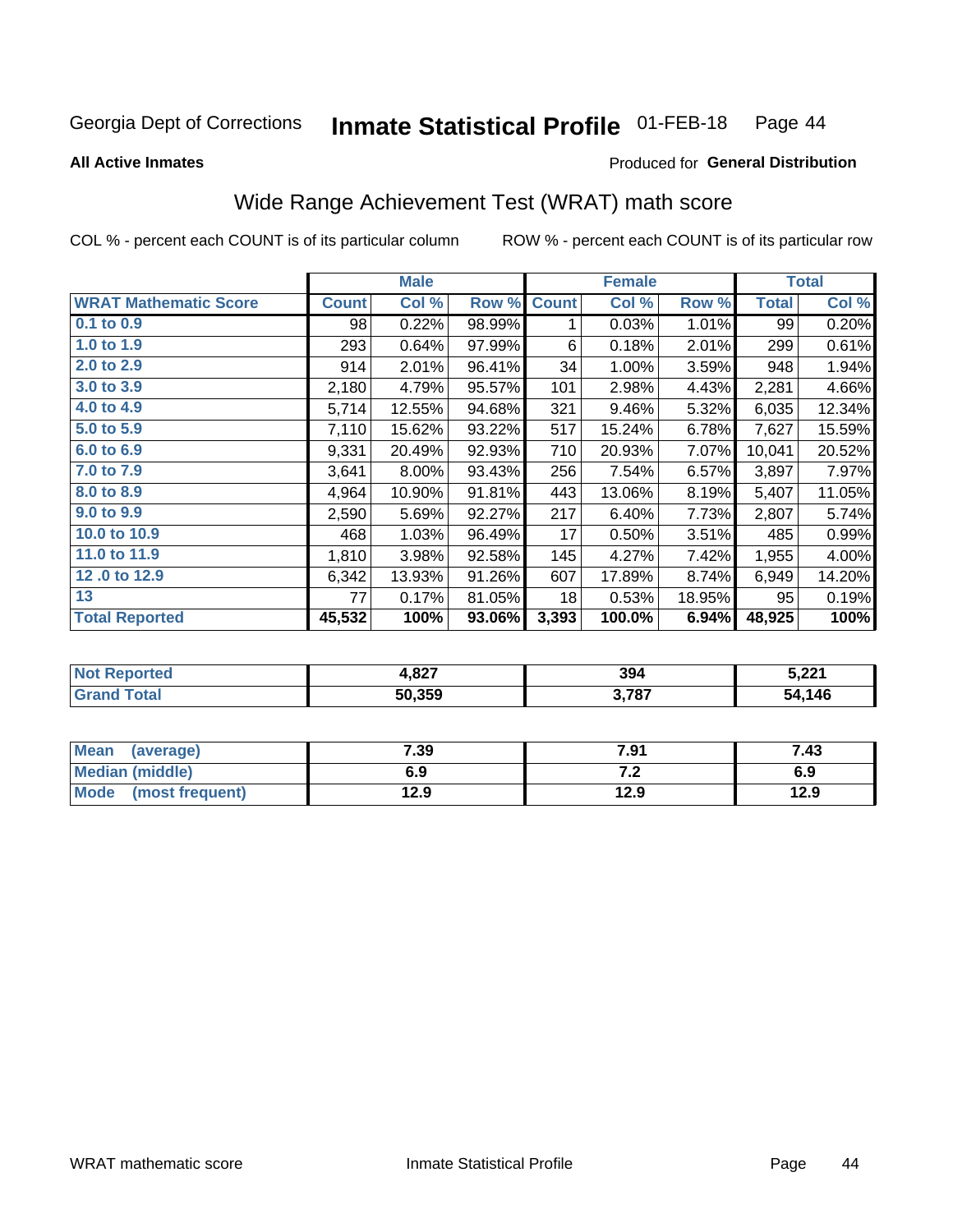### **Inmate Statistical Profile 01-FEB-18** Page 45

### **All Active Inmates**

## Produced for General Distribution

# Wide Range Achievement Test (WRAT) spelling score

COL % - percent each COUNT is of its particular column

|                            |              | <b>Male</b> |        |              | <b>Female</b> |        |              | <b>Total</b> |
|----------------------------|--------------|-------------|--------|--------------|---------------|--------|--------------|--------------|
| <b>WRAT Spelling Score</b> | <b>Count</b> | Col %       | Row %  | <b>Count</b> | Col %         | Row %  | <b>Total</b> | Col %        |
| $0.1$ to $0.9$             | 954          | 2.09%       | 99.38% | 6            | 0.18%         | 0.63%  | 960          | 1.96%        |
| 1.0 to 1.9                 | 1,199        | 2.63%       | 98.60% | 17           | 0.50%         | 1.40%  | 1,216        | 2.48%        |
| 2.0 to 2.9                 | 2,111        | 4.64%       | 98.14% | 40           | 1.18%         | 1.86%  | 2,151        | 4.40%        |
| 3.0 to 3.9                 | 3,286        | 7.22%       | 97.54% | 83           | 2.45%         | 2.46%  | 3,369        | 6.88%        |
| 4.0 to 4.9                 | 2,987        | 6.56%       | 96.76% | 100          | 2.95%         | 3.24%  | 3,087        | 6.31%        |
| 5.0 to 5.9                 | 5,220        | 11.46%      | 95.89% | 224          | 6.60%         | 4.11%  | 5,444        | 11.13%       |
| 6.0 to 6.9                 | 4,244        | 9.32%       | 94.90% | 228          | 6.72%         | 5.10%  | 4,472        | 9.14%        |
| 7.0 to 7.9                 | 3,964        | 8.70%       | 94.05% | 251          | 7.40%         | 5.95%  | 4,215        | 8.61%        |
| 8.0 to 8.9                 | 3,874        | 8.51%       | 93.78% | 257          | 7.57%         | 6.22%  | 4,131        | 8.44%        |
| 9.0 to 9.9                 | 2,194        | 4.82%       | 92.69% | 173          | 5.10%         | 7.31%  | 2,367        | 4.84%        |
| 10.0 to 10.9               | 2,124        | 4.66%       | 92.67% | 168          | 4.95%         | 7.33%  | 2,292        | 4.68%        |
| 11.0 to 11.9               | 3,474        | 7.63%       | 91.30% | 331          | 9.76%         | 8.70%  | 3,805        | 7.78%        |
| 12.0 to 12.9               | 9,611        | 21.10%      | 86.77% | 1,466        | 43.21%        | 13.23% | 11,077       | 22.64%       |
| 13                         | 299          | 0.66%       | 85.92% | 49           | 1.44%         | 14.08% | 348          | 0.71%        |
| <b>Total Reported</b>      | 45,541       | 100%        | 93.07% | 3,393        | 100.0%        | 6.93%  | 48,934       | 100%         |

| -тес<br>NO | 4,818  | 394   | ξ 919<br><u>c i a</u> |
|------------|--------|-------|-----------------------|
| int        | 50,359 | 3,787 | .146<br>54            |

| <b>Mean</b><br>(average)       | 7.90 | 10.08                | 8.05 |
|--------------------------------|------|----------------------|------|
| Median (middle)                | . .  | 11 つ<br>. . <u>.</u> |      |
| <b>Mode</b><br>(most frequent) | 12.9 | 12.9                 | 12.9 |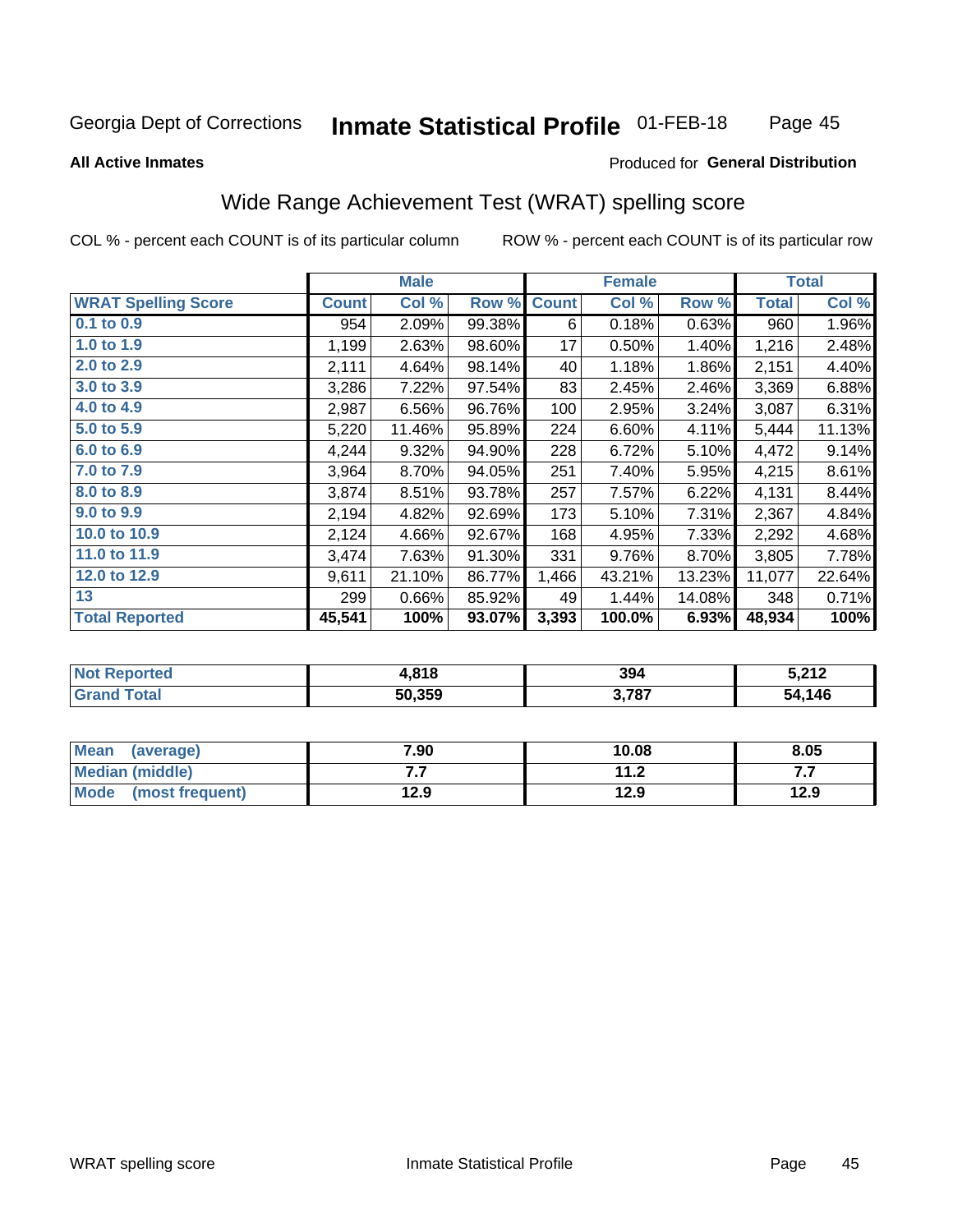### **Inmate Statistical Profile 01-FEB-18** Page 46

**All Active Inmates** 

## **Produced for General Distribution**

# Current / last mental health treatment level

COL % - percent each COUNT is of its particular column

|                                    |              | <b>Male</b> |         |              | <b>Female</b> |        |              | <b>Total</b> |
|------------------------------------|--------------|-------------|---------|--------------|---------------|--------|--------------|--------------|
| <b>Mental Health Treatment Lev</b> | <b>Count</b> | Col %       | Row %   | <b>Count</b> | Col %         | Row %  | <b>Total</b> | Col %        |
| 1 No problem at current time       | 8,659        | 52.54%      | 92.76%  | 676          | 24.40%        | 7.24%  | 9,335        | 48.49%       |
| 2 Receiving outpatient             | 6,062        | 36.78%      | 74.89%  | 2,033        | 73.37%        | 25.11% | 8,095        | 42.05%       |
| <b>Treatment</b>                   |              |             |         |              |               |        |              |              |
| 3 Inpatient, moderate              | 1,450        | 8.80%       | 96.73%  | 49           | 1.77%         | 3.27%  | 1,499        | 7.79%        |
| <b>Treatment</b>                   |              |             |         |              |               |        |              |              |
| 4 Inpatient, intensive             | 292          | 1.77%       | 95.74%  | 13           | 0.47%         | 4.26%  | 305          | 1.58%        |
| <b>Treatment</b>                   |              |             |         |              |               |        |              |              |
| <b>5 Undergoing crisis</b>         | 17           | 0.10%       | 100.00% |              |               |        | 17           | 0.09%        |
| <b>stabilization</b>               |              |             |         |              |               |        |              |              |
| <b>6 Hospital for criminally</b>   |              | 0.01%       | 100.00% |              |               |        |              | 0.01%        |
| <b>Tinsane</b>                     |              |             |         |              |               |        |              |              |
| <b>Total Evaluated</b>             | 16,481       | 100%        | 85.61%  | 2,771        | 100%          | 14.39% | 19,252       | 100.0%       |

| <b>Never had MH evaluation</b> | 33.878 | .016  | 34,894 |
|--------------------------------|--------|-------|--------|
| Total                          | 50,359 | 3,787 | 54,146 |

| Median (middle) | No problem at current time | <b>Receiving outpatient</b><br>treatment | <b>Receiving</b><br>outpatient<br>treatment |
|-----------------|----------------------------|------------------------------------------|---------------------------------------------|
| <b>Mode</b>     | No problem at current time | <b>Receiving outpatient</b>              | No problem at                               |
| (most frequent) |                            | treatment                                | current time                                |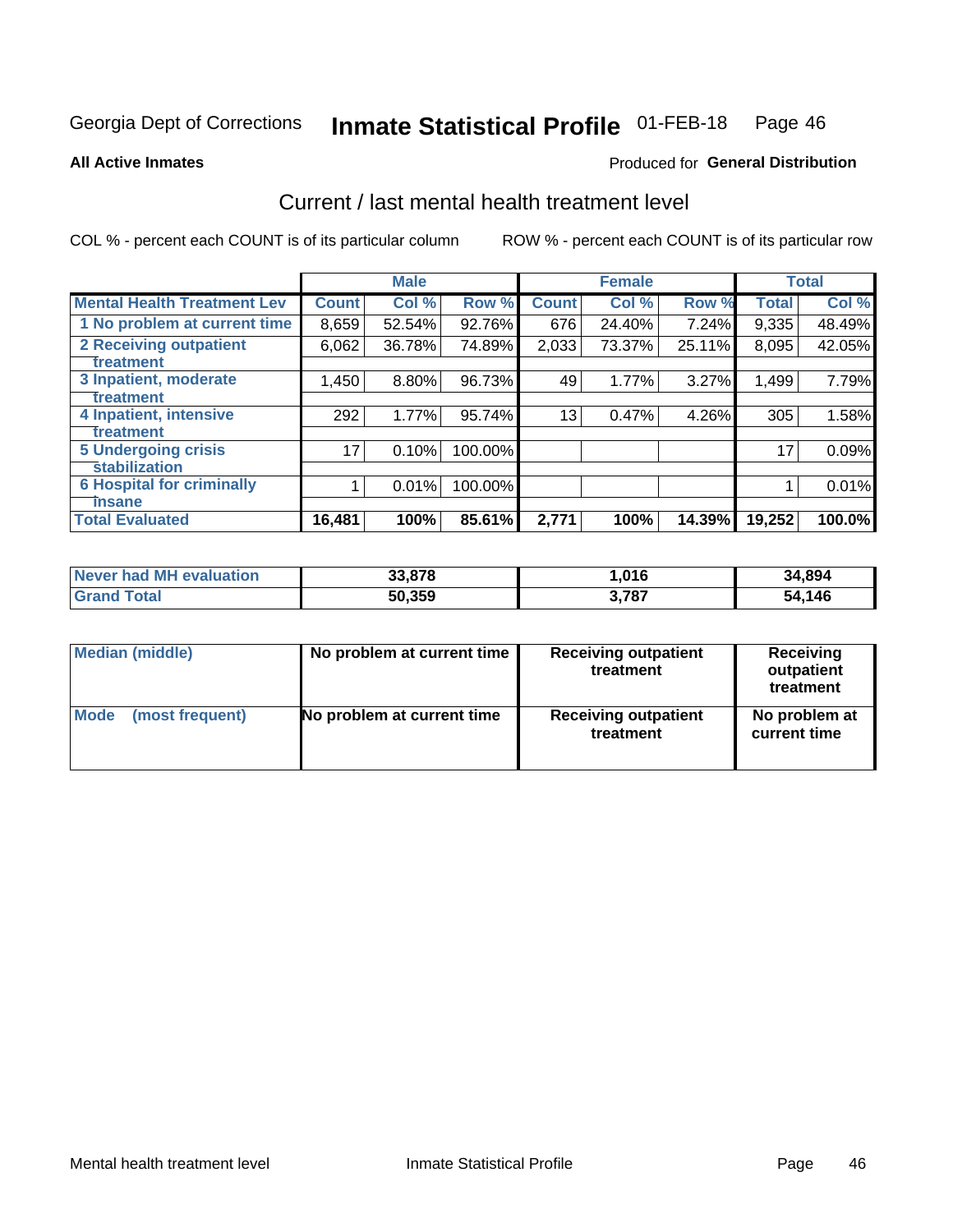## **All Active Inmates**

## Produced for General Distribution

# PULHESDWIT medical scale - 'P' overall condition ('P'hysical)

COL % - percent each COUNT is of its particular column

|                                  |              | <b>Male</b> |         |              | <b>Female</b> |         |              | <b>Total</b> |
|----------------------------------|--------------|-------------|---------|--------------|---------------|---------|--------------|--------------|
| <b>'P' Overall Condition</b>     | <b>Count</b> | Col %       | Row %   | <b>Count</b> | Col %         | Row %   | <b>Total</b> | Col %        |
| 1 No medical illness             | 34,838       | 75.39%      | 94.25%  | 2,125        | 63.38%        | 5.75%   | 36,963       | 74.57%       |
| 2 Well-controlled chronic        | 10,471       | 22.66%      | 90.21%  | 1,136        | 33.88%        | 9.79%   | 11,607       | 23.42%       |
| <b>lillness</b>                  |              |             |         |              |               |         |              |              |
| 3 Poorly-controlled chronic      | 812          | 1.76%       | 93.55%  | 56           | 1.67%         | 6.45%   | 868          | 1.75%        |
| <b>illness</b>                   |              |             |         |              |               |         |              |              |
| 4 Significant problems requiring | 85           | 0.18%       | 80.95%  | 20           | 0.60%         | 19.05%  | 105          | 0.21%        |
| special housing                  |              |             |         |              |               |         |              |              |
| 5 Terminal illness, < 6 months   | 6            | 0.01%       | 100.00% |              |               |         | 6            | 0.01%        |
| to live                          |              |             |         |              |               |         |              |              |
| Inmate is pregnant<br>6          |              |             |         | 16           | 0.48%         | 100.00% | 16           | 0.03%        |
| <b>Total Reported</b>            | 46,212       | 100%        | 93.24%  | 3,353        | 100%          | 6.76%   | 49,565       | 100%         |

| rteo | A7<br>т. |     | .581   |
|------|----------|-----|--------|
|      | 50.359   | 707 | 54,146 |

| Mode | (most frequent) | 1 No medical illness | 1 No medical illness | 1 No medical<br>illness |
|------|-----------------|----------------------|----------------------|-------------------------|
|------|-----------------|----------------------|----------------------|-------------------------|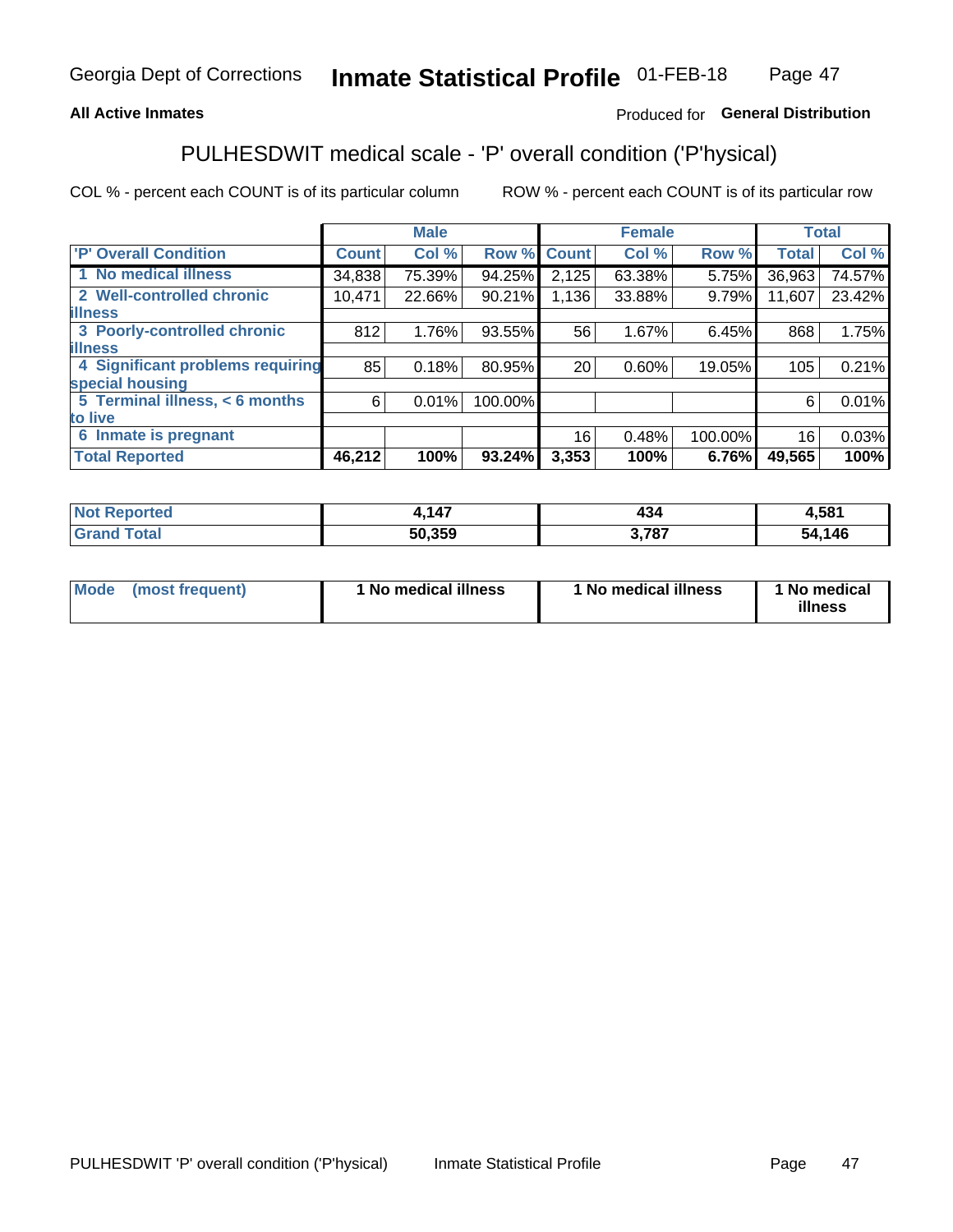## **All Active Inmates**

## Produced for General Distribution

# PULHESDWIT medical scale - 'U' upper body

COL % - percent each COUNT is of its particular column

|                              |              | <b>Male</b> |        |                | <b>Female</b> |        |              | <b>Total</b> |
|------------------------------|--------------|-------------|--------|----------------|---------------|--------|--------------|--------------|
| <b>U' Upper Body</b>         | <b>Count</b> | Col %       | Row %  | <b>Count</b>   | Col %         | Row %  | <b>Total</b> | Col %        |
| 1 Upper bones, joints,       | 44,228       | 95.87%      | 93.36% | 3,148          | 93.86%        | 6.64%  | 47,376       | 95.73%       |
| muscles all OK               |              |             |        |                |               |        |              |              |
| 2 One or both arms minimally | 1,618        | 3.51%       | 89.99% | 180            | 5.37%         | 10.01% | 1,798        | 3.63%        |
| limited                      |              |             |        |                |               |        |              |              |
| 3 One or both arms           | 241          | 0.52%       | 91.29% | 23             | 0.69%         | 8.71%  | 264          | 0.53%        |
| <b>moderately limited</b>    |              |             |        |                |               |        |              |              |
| 4 One arm disabled,          | 45           | 0.10%       | 95.74% | $\overline{2}$ | 0.06%         | 4.26%  | 47           | 0.09%        |
| paralyzed, or amputated      |              |             |        |                |               |        |              |              |
| 5 Both arms disabled,        | 3            | 0.01%       | 75.00% |                | 0.03%         | 25.00% | 4            | 0.01%        |
| paralyzed, or amputated      |              |             |        |                |               |        |              |              |
| <b>Total Reported</b>        | 46,135       | 100%        | 93.22% | 3,354          | 100%          | 6.78%  | 49,489       | 100%         |

| <b>Not Reported</b>          | 4,224  | 433   | 4,657  |
|------------------------------|--------|-------|--------|
| <b>Total</b><br><b>Grand</b> | 50,359 | 3,787 | 54,146 |

| Mode (most frequent) | 1 Upper bones, joints,<br>muscles all OK | 1 Upper bones, joints,<br>muscles all OK | 1 Upper bones,<br>joints, muscles all<br>ΟK |
|----------------------|------------------------------------------|------------------------------------------|---------------------------------------------|
|----------------------|------------------------------------------|------------------------------------------|---------------------------------------------|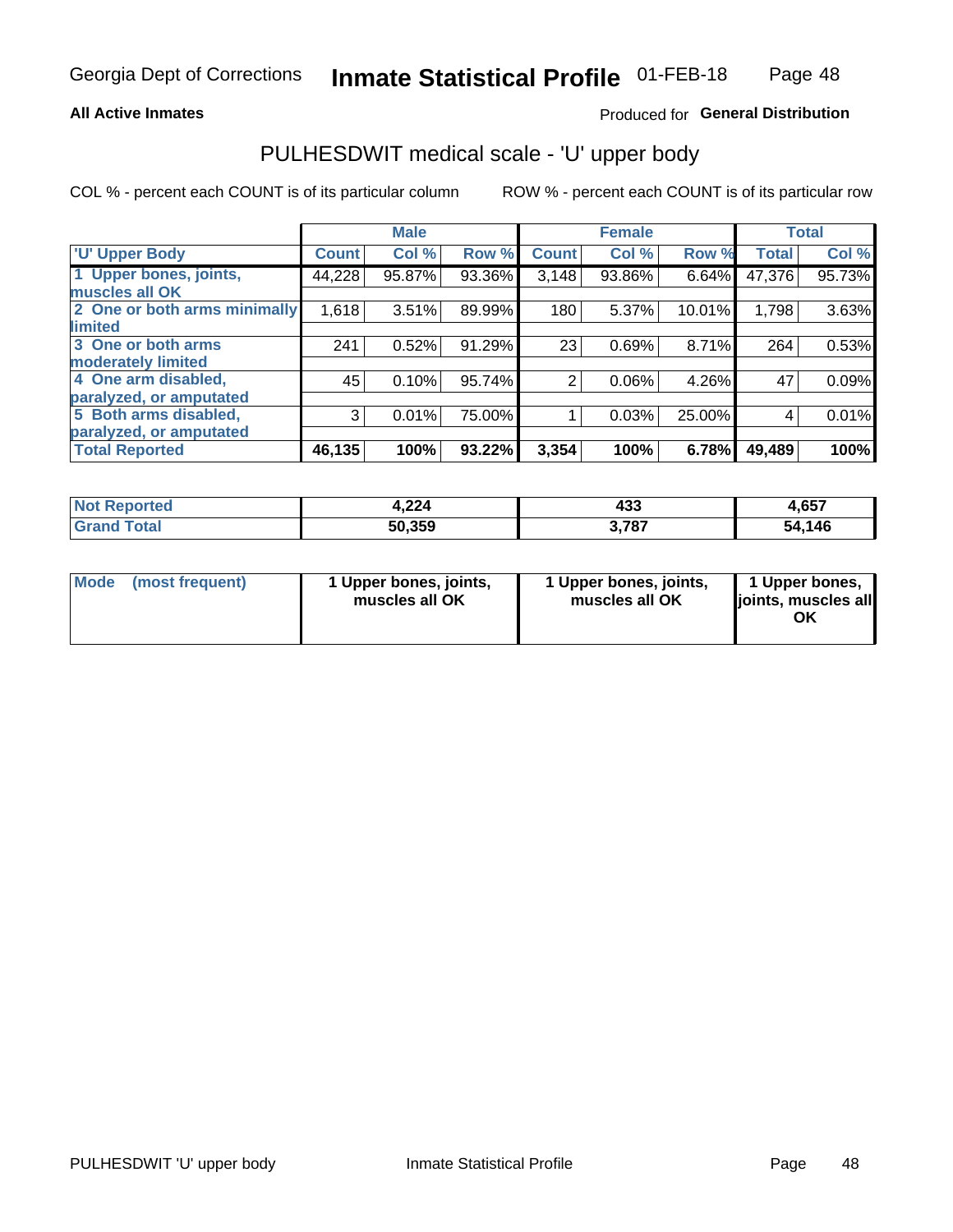## **All Active Inmates**

## Produced for General Distribution

# PULHESDWIT medical scale - 'L' lower body

COL % - percent each COUNT is of its particular column

|                                |              | <b>Male</b> |         |              | <b>Female</b> |       |              | <b>Total</b> |
|--------------------------------|--------------|-------------|---------|--------------|---------------|-------|--------------|--------------|
| 'L' Lower Body                 | <b>Count</b> | Col %       | Row %   | <b>Count</b> | Col %         | Row % | <b>Total</b> | Col %        |
| 1 Lower bones, joints,         | 41,664       | 90.33%      | 93.40%  | 2,943        | 87.80%        | 6.60% | 44,607       | 90.16%       |
| muscles all OK                 |              |             |         |              |               |       |              |              |
| 2 One or both legs minimally   | 3,734        | 8.10%       | 91.07%  | 366          | 10.92%        | 8.93% | 4,100        | 8.29%        |
| limited                        |              |             |         |              |               |       |              |              |
| 3 One or both legs             | 599          | 1.30%       | 94.93%  | 32           | 0.95%         | 5.07% | 631          | 1.28%        |
| moderately limited             |              |             |         |              |               |       |              |              |
| 4 One leg disabled, paralyzed, | 114          | 0.25%       | 91.20%  | 11           | 0.33%         | 8.80% | 125          | 0.25%        |
| or amputated                   |              |             |         |              |               |       |              |              |
| 5 Both legs disabled,          | 14           | 0.03%       | 100.00% |              |               |       | 14           | 0.03%        |
| paralyzed, or amputated        |              |             |         |              |               |       |              |              |
| <b>Total Reported</b>          | 46,125       | 100%        | 93.23%  | 3,352        | 100%          | 6.77% | 49,477       | 100.0%       |

| <b>Not Reported</b>   | າາທ<br>4.ZJ4 | 435              | 4,669  |
|-----------------------|--------------|------------------|--------|
| Total<br><b>Grand</b> | 50,359       | 1707<br>J. 1 0 1 | 54,146 |

| Mode | (most frequent) | 1 Lower bones, joints,<br>muscles all OK | I Lower bones, joints,<br>muscles all OK | 1 Lower bones,<br>joints, muscles all<br>ΟK |
|------|-----------------|------------------------------------------|------------------------------------------|---------------------------------------------|
|------|-----------------|------------------------------------------|------------------------------------------|---------------------------------------------|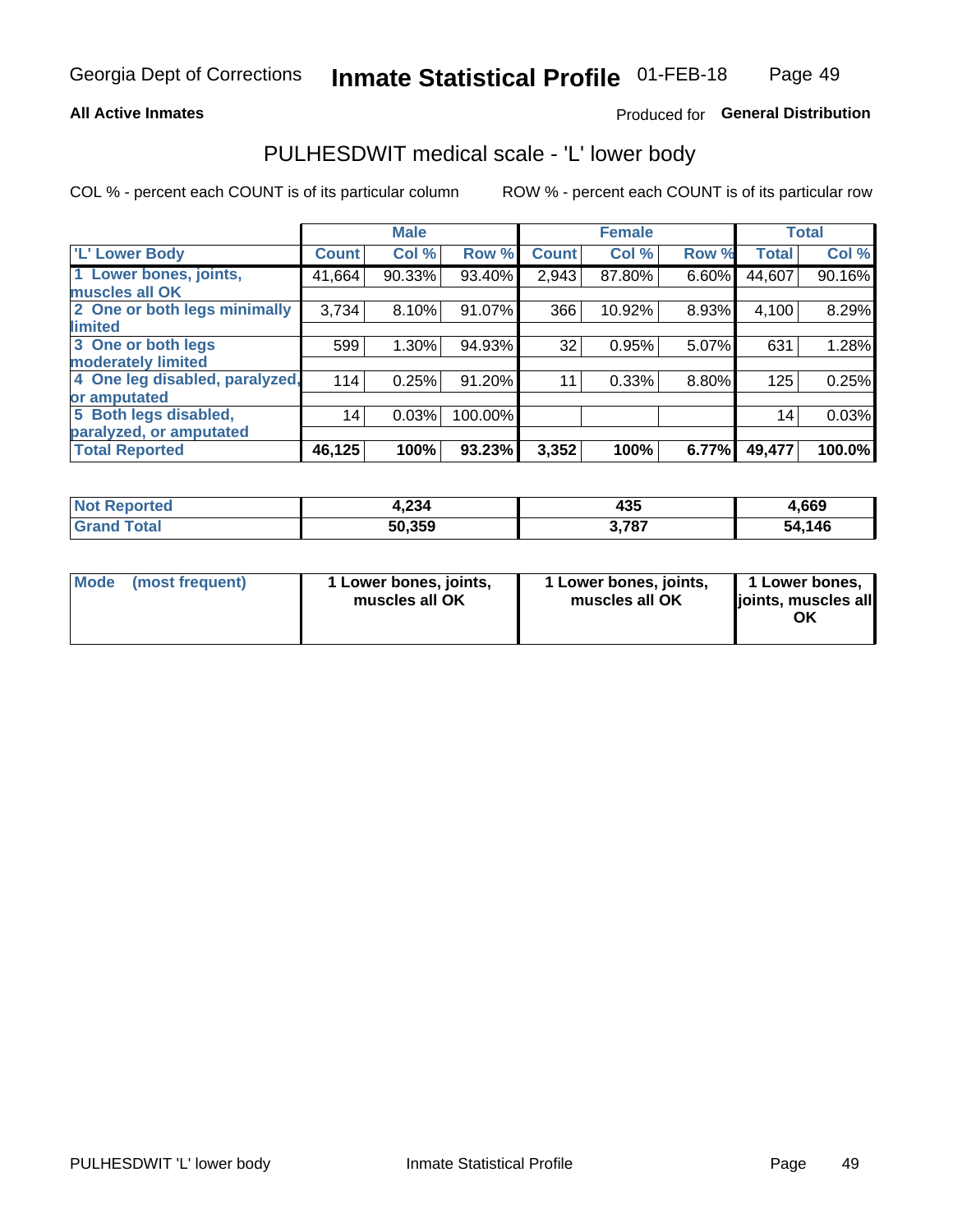## **All Active Inmates**

## Produced for General Distribution

## PULHESDWIT medical scale - 'H' hearing

COL % - percent each COUNT is of its particular column

|                                |                 | <b>Male</b> |        |             | <b>Female</b> |          | <b>Total</b> |        |
|--------------------------------|-----------------|-------------|--------|-------------|---------------|----------|--------------|--------|
| <b>'H' Hearing</b>             | <b>Count</b>    | Col %       |        | Row % Count | Col %         | Row %    | <b>Total</b> | Col %  |
| 1 Normal hearing both ears     | 45,545          | 98.77%      | 93.24% | 3,302       | 98.54%        | 6.76%    | 48,847       | 98.76% |
| 2 Some loss in one ear with    | 434             | 0.94%       | 90.61% | 45          | 1.34%         | 9.39%    | 479          | 0.97%  |
| other OK, or mild loss in both |                 |             |        |             |               |          |              |        |
| 3 Total loss in one ear with   | 89              | 0.19%       | 98.89% |             | 0.03%         | 1.11%    | 90           | 0.18%  |
| mild loss in other             |                 |             |        |             |               |          |              |        |
| 4 Severe loss in both ears     | 27              | 0.06%       | 96.43% |             | 0.03%         | $3.57\%$ | 28           | 0.06%  |
| 5 Total loss in both ears,     | 15 <sub>2</sub> | 0.03%       | 88.24% | 2           | $0.06\%$      | 11.76%   | 17           | 0.03%  |
| requiring special housing      |                 |             |        |             |               |          |              |        |
| <b>Total Reported</b>          | 46,110          | 100%        | 93.22% | 3,351       | 100%          | 6.78%    | 49,461       | 100%   |

| <b>Not Reno</b><br>ాorted | 4,249  | 490   | 1,685  |
|---------------------------|--------|-------|--------|
| Total                     | 50,359 | 3,787 | 54,146 |

| Mode (most frequent) | 1 Normal hearing both ears 1 Normal hearing both ears 1 Normal hearing | both ears |
|----------------------|------------------------------------------------------------------------|-----------|
|                      |                                                                        |           |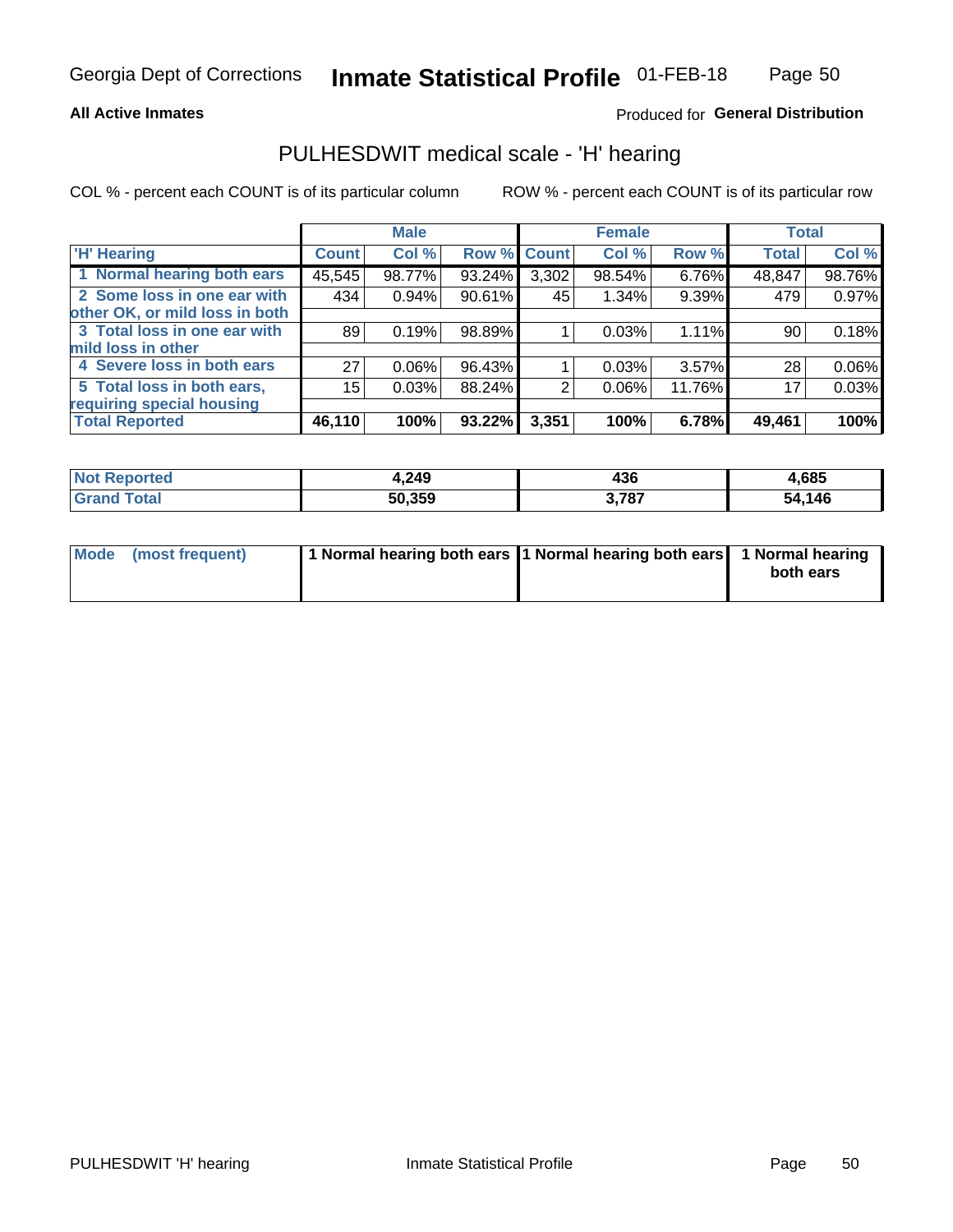## **All Active Inmates**

## Produced for General Distribution

# PULHESDWIT medical scale - 'E' vision

COL % - percent each COUNT is of its particular column

|                                 |              | <b>Male</b> |        |              | <b>Female</b> |        |              | <b>Total</b> |
|---------------------------------|--------------|-------------|--------|--------------|---------------|--------|--------------|--------------|
| <b>E' Vision</b>                | <b>Count</b> | Col %       | Row %  | <b>Count</b> | Col %         | Row %  | <b>Total</b> | Col %        |
| 1 Correctable to 20/40 in both  | 35,034       | 76.64%      | 95.27% | ا 738. ا     | 52.79%        | 4.73%  | 36,772       | 75.03%       |
| eyes                            |              |             |        |              |               |        |              |              |
| 2 Correctable to 20/70 in one   | 9,665        | 21.14%      | 87.22% | 1,416        | 43.01%        | 12.78% | 11,081       | 22.61%       |
| eye, may be blind in other      |              |             |        |              |               |        |              |              |
| 3 Correctable to 20/200 in one  | 844          | 1.85%       | 86.74% | 129          | 3.92%         | 13.26% | 973          | 1.99%        |
| eye, may be blind in other      |              |             |        |              |               |        |              |              |
| 4 One eye not correctable to    | 155          | 0.34%       | 95.09% | 8            | 0.24%         | 4.91%  | 163          | 0.33%        |
| 20/200, other may be blind      |              |             |        |              |               |        |              |              |
| 5 Blind in both eyes, requiring | 17           | 0.04%       | 94.44% |              | 0.03%         | 5.56%  | 18           | 0.04%        |
| special housing                 |              |             |        |              |               |        |              |              |
| <b>Total Reported</b>           | 45,715       | 100%        | 93.28% | 3,292        | 100%          | 6.72%  | 49,007       | 100%         |

| <b>Not Reported</b>     | 1,644  | 495   | 5,139  |
|-------------------------|--------|-------|--------|
| <b>Total</b><br>' Grand | 50,359 | 3,787 | 54,146 |

| Mode (most frequent) | 1 Correctable to 20/40 in both<br>eves | 1 Correctable to 20/40 in   1 Correctable to  <br>both eves | 20/40 in both eyes |
|----------------------|----------------------------------------|-------------------------------------------------------------|--------------------|
|                      |                                        |                                                             |                    |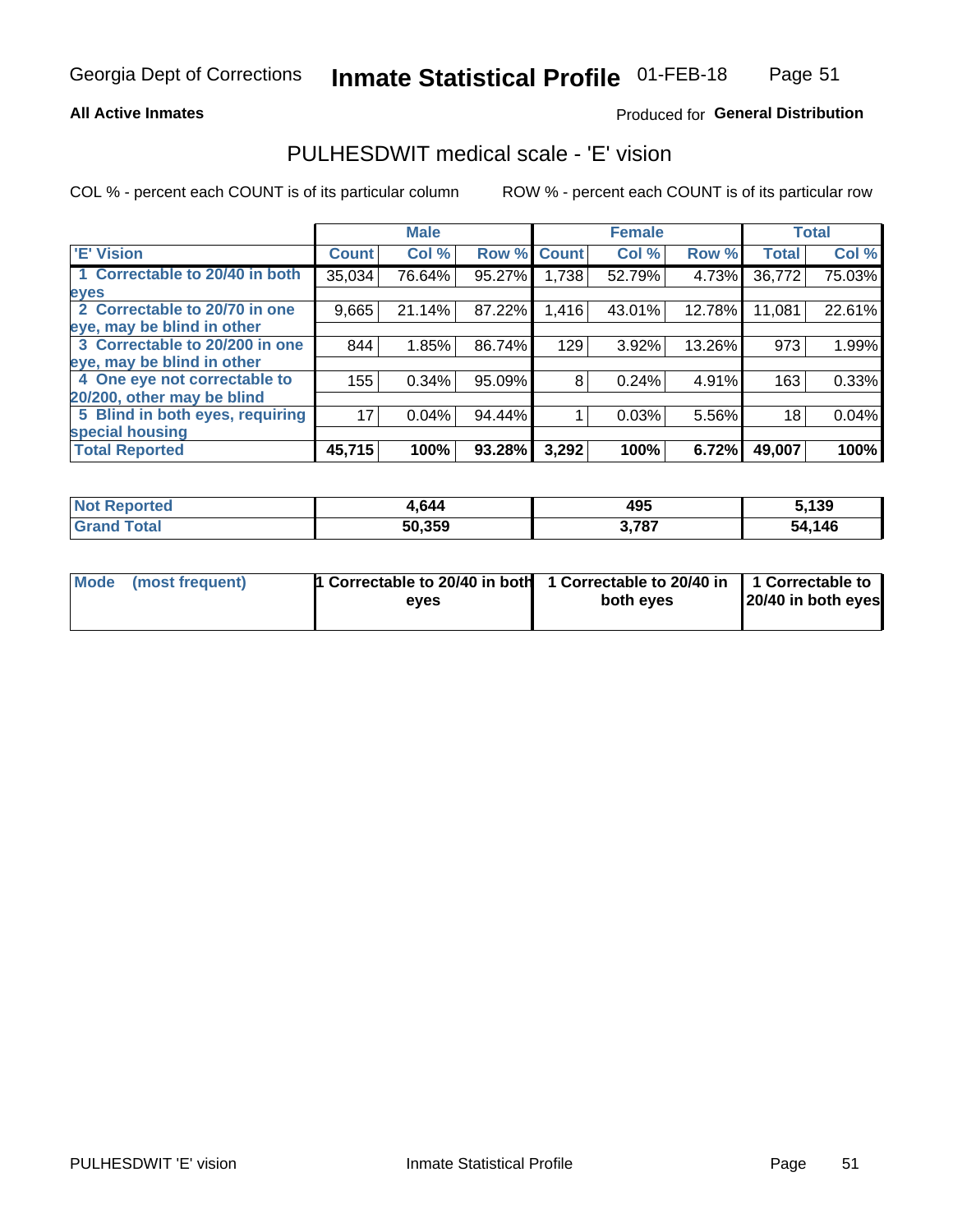## **All Active Inmates**

## Produced for General Distribution

# PULHESDWIT medical scale - 'S' pSychiatric

COL % - percent each COUNT is of its particular column

|                                        |              | <b>Male</b> |             |       | <b>Female</b> |        |              | <b>Total</b> |
|----------------------------------------|--------------|-------------|-------------|-------|---------------|--------|--------------|--------------|
| 'S' pSychiatric                        | <b>Count</b> | Col %       | Row % Count |       | Col %         | Row %  | <b>Total</b> | Col %        |
| 1 No impairment or disorders           | 40,507       | 88.14%      | 97.16%      | 1,186 | 40.09%        | 2.84%  | 41,693       | 85.24%       |
| 2 Stable, or in remission, or          | 4,330        | 9.42%       | 71.24%      | 1,748 | 59.09%        | 28.76% | 6,078        | 12.43%       |
| mild impairment or retardation         |              |             |             |       |               |        |              |              |
| 3 Requires moderate inpatient          | 933          | 2.03%       | 98.11%      | 18    | 0.61%         | 1.89%  | 951          | 1.94%        |
| treatment                              |              |             |             |       |               |        |              |              |
| 4 Requires intensive inpatient         | 176          | 0.38%       | 97.24%      | 5     | 0.17%         | 2.76%  | 181          | 0.37%        |
| treatment                              |              |             |             |       |               |        |              |              |
| <b>5 Requires Crisis Stabilization</b> | 9            | 0.02%       | 90.00%      |       | 0.03%         | 10.00% | 10           | 0.02%        |
| Unit (CSU) inpatient care              |              |             |             |       |               |        |              |              |
| <b>Total Reported</b>                  | 45,955       | 100%        | 93.95%      | 2,958 | 100%          | 6.05%  | 48,913       | 100%         |

| <b>Not Reported</b> | .404   | 829   | 5,233       |
|---------------------|--------|-------|-------------|
| Total               | 50,359 | 3,787 | ,146<br>54. |

| Mode (most frequent) | <b>1 No impairment or disorders 2 Stable, or in remission, 1 No impairment or</b> |                       |           |
|----------------------|-----------------------------------------------------------------------------------|-----------------------|-----------|
|                      |                                                                                   | or mild impairment or | disorders |
|                      |                                                                                   | retardation           |           |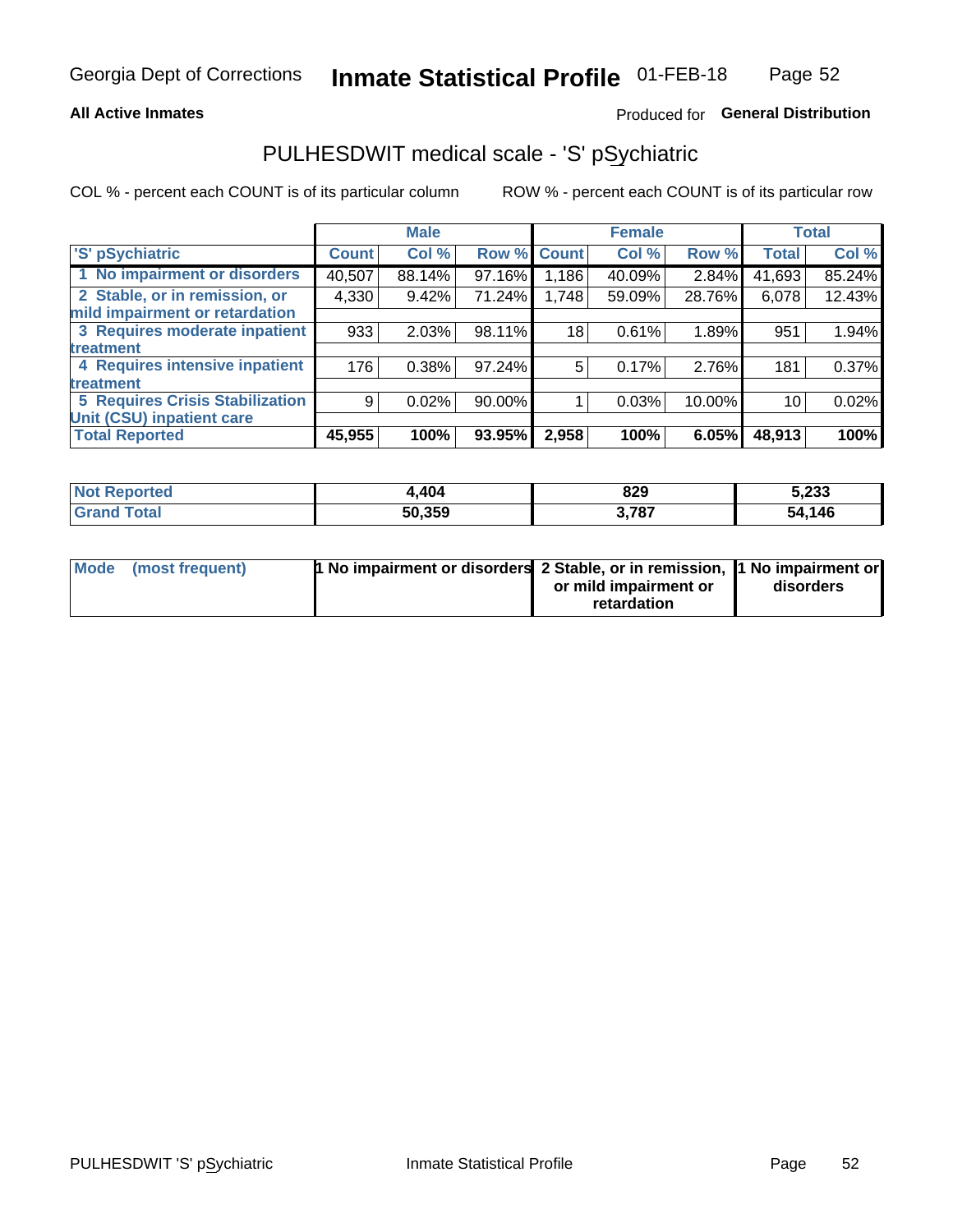## **All Active Inmates**

## Produced for General Distribution

# PULHESDWIT medical scale - 'D' dental

COL % - percent each COUNT is of its particular column

|                                 |              | <b>Male</b> |         |              | <b>Female</b> |       |              | <b>Total</b> |
|---------------------------------|--------------|-------------|---------|--------------|---------------|-------|--------------|--------------|
| <b>D'</b> Dental                | <b>Count</b> | Col %       | Row %   | <b>Count</b> | Col %         | Row % | <b>Total</b> | Col %        |
| 1 Minimal routine dental health | 26,133       | 59.57%      | 92.61%  | 2,085        | 68.38%        | 7.39% | 28,218       | 60.14%       |
| <b>needs</b>                    |              |             |         |              |               |       |              |              |
| 2 Moderate cavities and/or gum  | 14,673       | 33.45%      | 95.65%  | 667          | 21.88%        | 4.35% | 15,340       | 32.70%       |
| disease                         |              |             |         |              |               |       |              |              |
| 3 Extensive gum disease         | 2,983        | 6.80%       | 90.95%  | 297          | 9.74%         | 9.05% | 3,280        | 6.99%        |
| and/or widespread decay         |              |             |         |              |               |       |              |              |
| 4 Urgent need for dental        | 781          | 0.18%       | 100.00% |              |               |       | 78           | 0.17%        |
| <b>services</b>                 |              |             |         |              |               |       |              |              |
| 5 Life-threatening disease or   |              | 0.01%       | 100.00% |              |               |       |              | 0.01%        |
| extreme pain or infection       |              |             |         |              |               |       |              |              |
| <b>Total Reported</b>           | 43,868       | 100%        | 93.50%  | 3,049        | 100%          | 6.50% | 46,917       | 100.0%       |

| <b>Not Reported</b> | 6,491  | 738   | 7,229  |
|---------------------|--------|-------|--------|
| Total<br>' Grand    | 50,359 | 3,787 | 54,146 |

| 1 Minimal routine dental<br>Mode<br>(most frequent)<br>health needs | 1 Minimal routine dental 1 Minimal routine<br>health needs | dental health<br>needs |
|---------------------------------------------------------------------|------------------------------------------------------------|------------------------|
|---------------------------------------------------------------------|------------------------------------------------------------|------------------------|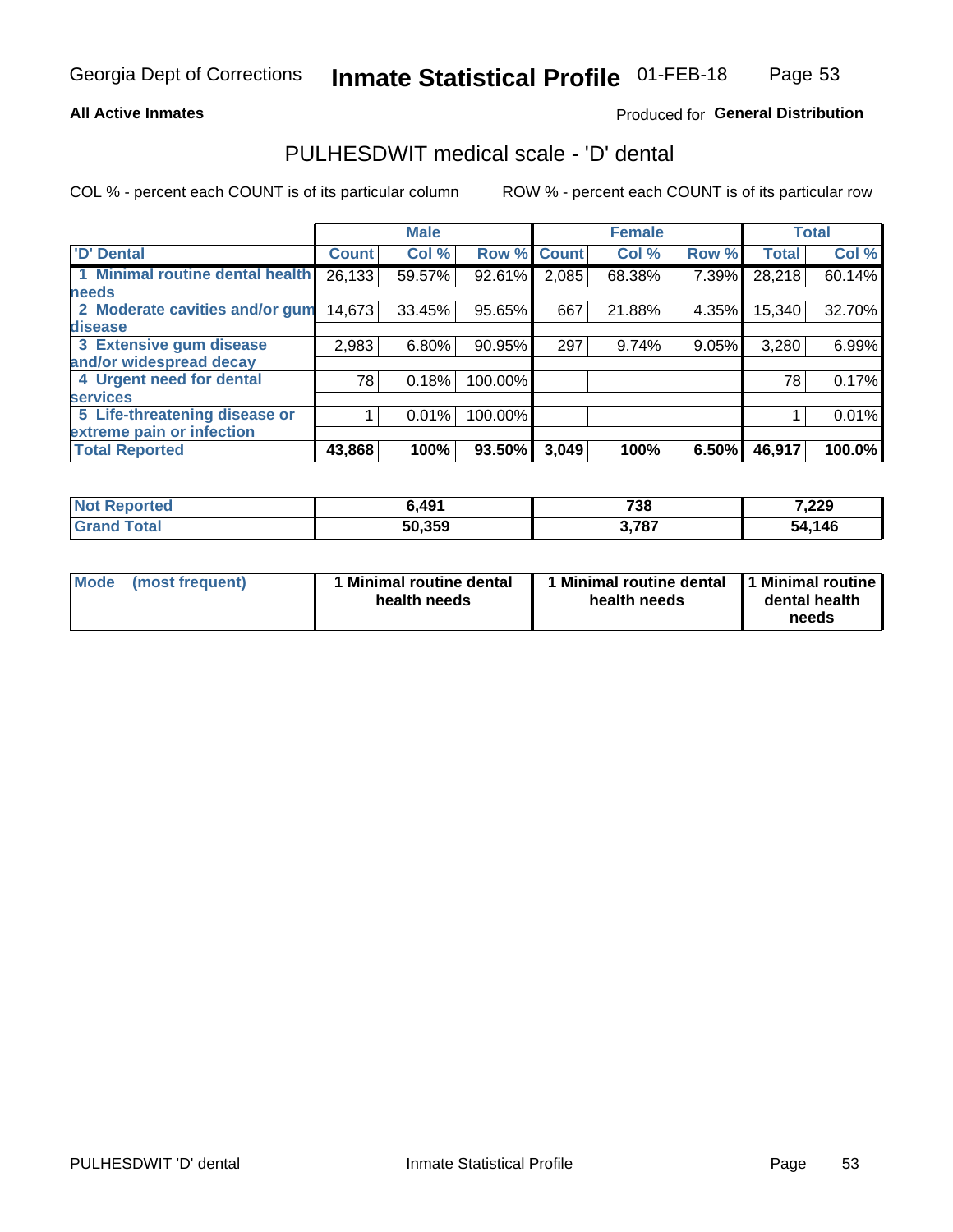## **All Active Inmates**

## Produced for General Distribution

# PULHESDWIT medical scale - 'W' work ability

COL % - percent each COUNT is of its particular column

|                                 |              | <b>Male</b> |        |             | <b>Female</b> |        |              | <b>Total</b> |
|---------------------------------|--------------|-------------|--------|-------------|---------------|--------|--------------|--------------|
| <b>W' work ability</b>          | <b>Count</b> | Col %       |        | Row % Count | Col %         | Row %  | <b>Total</b> | Col %        |
| 1 Unrestricted work or activity | 39,484       | 85.60%      | 93.97% | 2,535       | 75.67%        | 6.03%  | 42,019       | 84.92%       |
| 2 Minor restrictions on type of | 5,194        | 11.26%      | 87.91% | 714         | 21.31%        | 12.09% | 5,908        | 11.94%       |
| <b>work</b>                     |              |             |        |             |               |        |              |              |
| 3 Moderate restrictions on type | 962          | 2.09%       | 95.44% | 46          | 1.37%         | 4.56%  | 1,008        | 2.04%        |
| lof work                        |              |             |        |             |               |        |              |              |
| 4 Major restrictions on type of | 335          | 0.73%       | 91.03% | 33          | 0.99%         | 8.97%  | 368          | 0.74%        |
| <b>work</b>                     |              |             |        |             |               |        |              |              |
| 5 Cannot work under any         | 153          | 0.33%       | 87.43% | 22          | 0.66%         | 12.57% | 175          | 0.35%        |
| <b>circumstances</b>            |              |             |        |             |               |        |              |              |
| <b>Total Reported</b>           | 46,128       | 100%        | 93.23% | 3,350       | 100%          | 6.77%  | 49,478       | 100%         |

| <b>Not Reported</b> | ີດລະ<br>9, ZJ . | 107<br>7J.      | ,668   |
|---------------------|-----------------|-----------------|--------|
| Total<br>Grand      | 50,359          | 2707<br>.J. 10. | 54,146 |

| Mode            | 1 Unrestricted work or | 1 Unrestricted work or | 1 Unrestricted   |
|-----------------|------------------------|------------------------|------------------|
| (most frequent) | activity               | activity               | work or activity |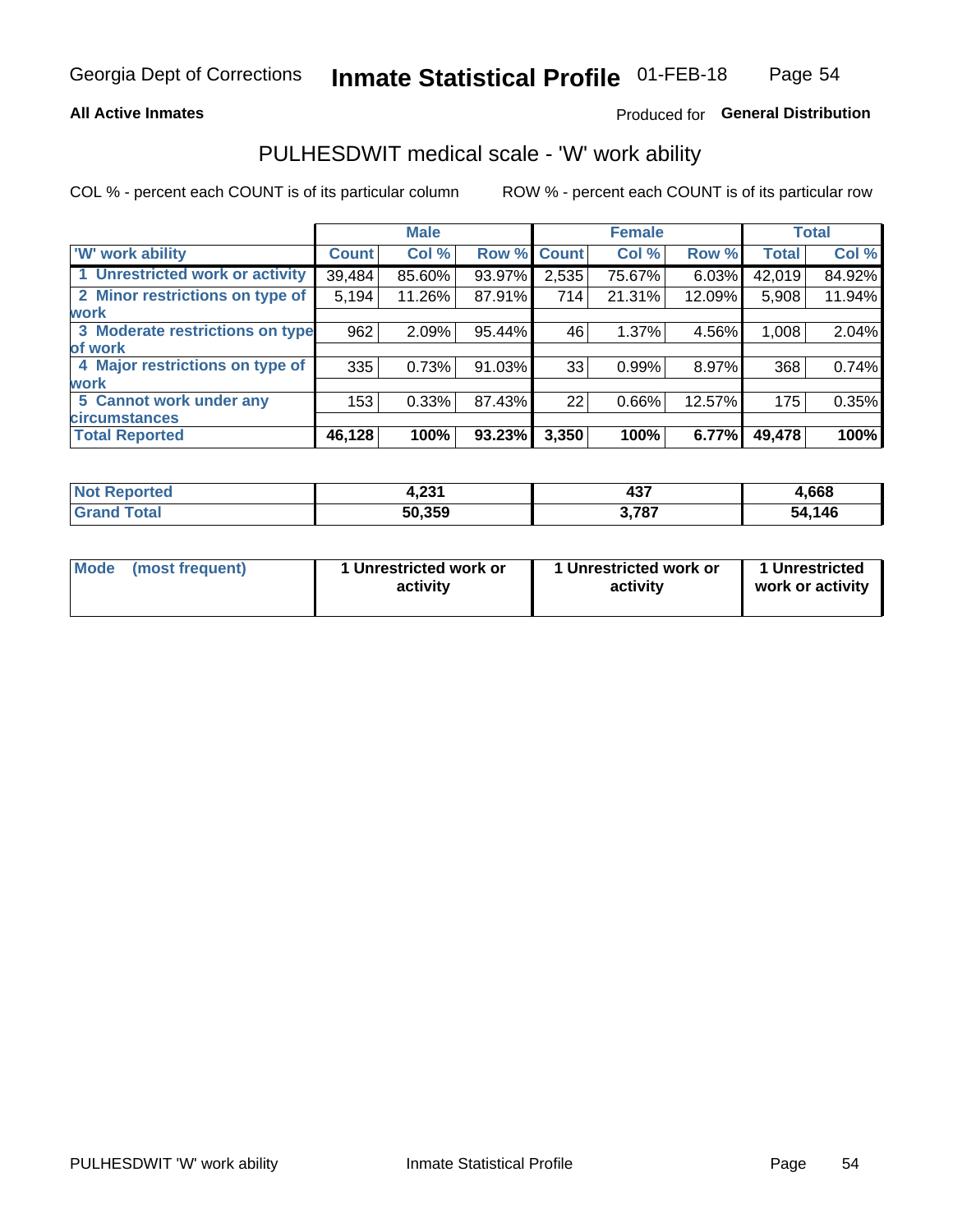## **All Active Inmates**

## Produced for General Distribution

# PULHESDWIT medical scale - 'I' impairment

COL % - percent each COUNT is of its particular column

|                                   |              | <b>Male</b> |             |       | <b>Female</b> |        |              | <b>Total</b> |
|-----------------------------------|--------------|-------------|-------------|-------|---------------|--------|--------------|--------------|
| <b>T' Impairment</b>              | <b>Count</b> | Col %       | Row % Count |       | Col %         | Row %  | <b>Total</b> | Col %        |
| 1 No impairments or               | 45,738       | 99.17%      | 93.23%      | 3,321 | 99.13%        | 6.77%  | 49,059       | 99.17%       |
| disabilities                      |              |             |             |       |               |        |              |              |
| 2 Wheelchair-bound but            | 231          | 0.50%       | 92.40%      | 19    | 0.57%         | 7.60%  | 250          | 0.51%        |
| otherwise OK                      |              |             |             |       |               |        |              |              |
| <b>3 Needs low-level Assisted</b> | 49           | 0.11%       | 87.50%      | 7     | 0.21%         | 12.50% | 56           | 0.11%        |
| Living (level I)                  |              |             |             |       |               |        |              |              |
| <b>4 Needs moderate Assisted</b>  | 34           | 0.07%       | 100.00%     |       |               |        | 34           | 0.07%        |
| <b>Living (level II)</b>          |              |             |             |       |               |        |              |              |
| <b>5 Needs maximal Assisted</b>   | 70           | 0.15%       | 95.89%      | 3     | 0.09%         | 4.11%  | 73           | 0.15%        |
| Living (level III)                |              |             |             |       |               |        |              |              |
| <b>Total Reported</b>             | 46,122       | 100%        | 93.23%      | 3,350 | 100%          | 6.77%  | 49,472       | 100.0%       |

| orted | $\sim$<br>4.ZJ1 | ィっフ<br>497 | 4,674       |
|-------|-----------------|------------|-------------|
|       | 50.359          | 707        | ,146<br>-54 |

| Mode | (most frequent) | 1 No impairments or<br>disabilities | 1 No impairments or<br>disabilities | 1 No impairments<br>or disabilities |
|------|-----------------|-------------------------------------|-------------------------------------|-------------------------------------|
|------|-----------------|-------------------------------------|-------------------------------------|-------------------------------------|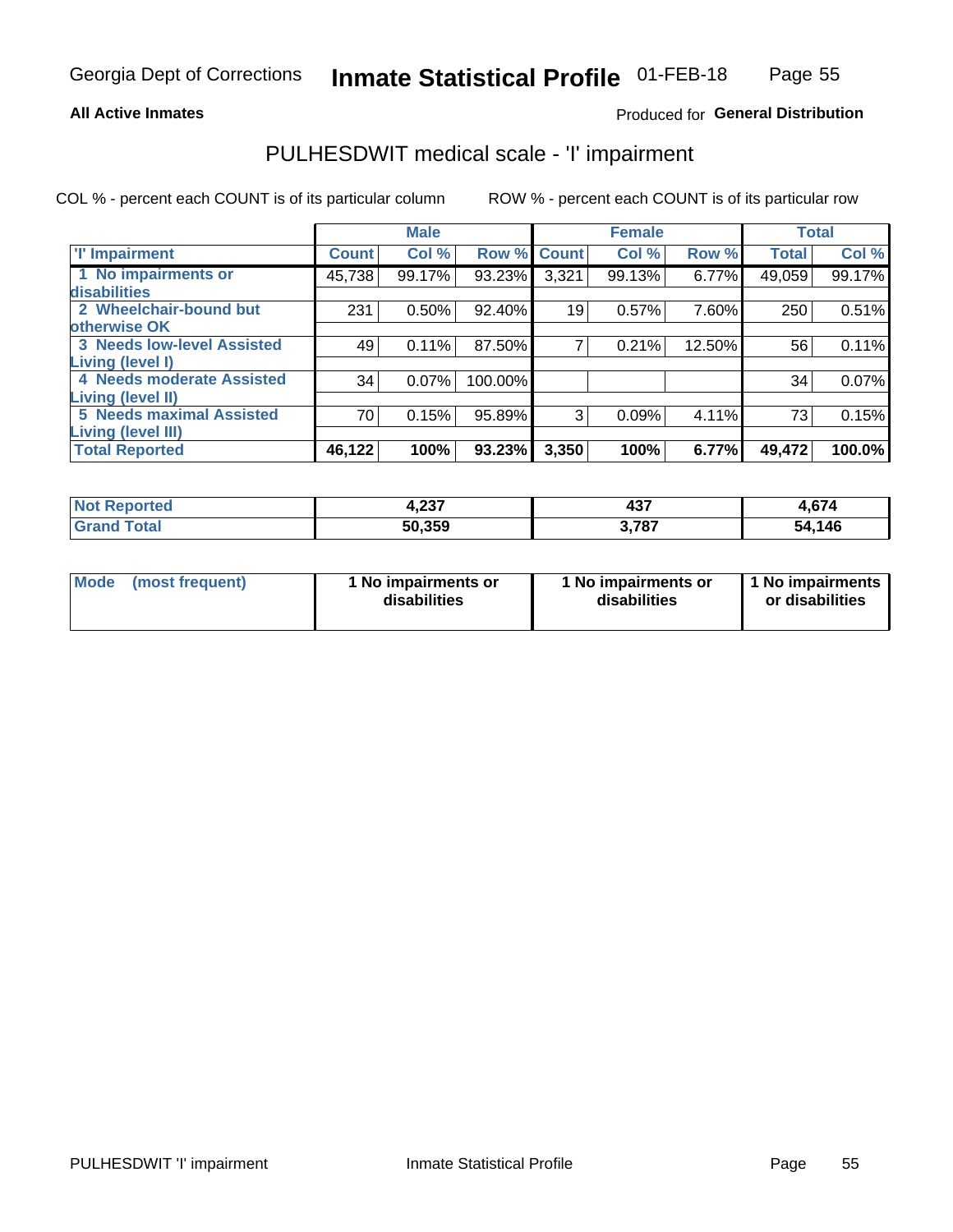## **All Active Inmates**

## Produced fo General Distribution

# PULHESDWIT medical scale - 'T' transportability

COL % - percent each COUNT is of its particular column

|                              |              | <b>Male</b> |         |              | <b>Female</b> |        |              | <b>Total</b> |
|------------------------------|--------------|-------------|---------|--------------|---------------|--------|--------------|--------------|
| <b>T' Transportability</b>   | <b>Count</b> | Col %       | Row %   | <b>Count</b> | Col %         | Row %  | <b>Total</b> | Col %        |
| 1 Can be transported in any  | 45,858       | 99.38%      | 93.25%  | 3,322        | 99.40%        | 6.75%  | 49,180       | 99.38%       |
| ordinary approved vehicle    |              |             |         |              |               |        |              |              |
| 2 Wheelchair-bound, not      | 45           | 0.10%       | 88.24%  | 6            | 0.18%         | 11.76% | 51           | 0.10%        |
| needing special vehicle      |              |             |         |              |               |        |              |              |
| 3 Wheelchair-bound, requires | 12           | 0.03%       | 100.00% |              |               |        | 12           | 0.02%        |
| special vehicle              |              |             |         |              |               |        |              |              |
| 4 Needs specially-equipped   | 6            | 0.01%       | 100.00% |              |               |        | 6            | 0.01%        |
| medical vehicle              |              |             |         |              |               |        |              |              |
| <b>5 Requires ambulance</b>  | 224          | 0.49%       | 94.12%  | 14           | 0.42%         | 5.88%  | 238          | 0.48%        |
| transport                    |              |             |         |              |               |        |              |              |
| <b>Total Reported</b>        | 46,145       | 100%        | 93.25%  | 3,342        | 100%          | 6.75%  | 49,487       | 100%         |

| N <sub>of</sub><br>Reported | . ചെ   | 445    | 4,659       |
|-----------------------------|--------|--------|-------------|
| īota.                       | 50,359 | $-70-$ | ,146<br>-54 |

|  | Mode (most frequent) | 1 Can be transported in any 1 Can be transported in any<br>ordinary approved vehicle   ordinary approved vehicle   transported in any |  | 1 Can be<br>  ordinary approved  <br>vehicle |
|--|----------------------|---------------------------------------------------------------------------------------------------------------------------------------|--|----------------------------------------------|
|--|----------------------|---------------------------------------------------------------------------------------------------------------------------------------|--|----------------------------------------------|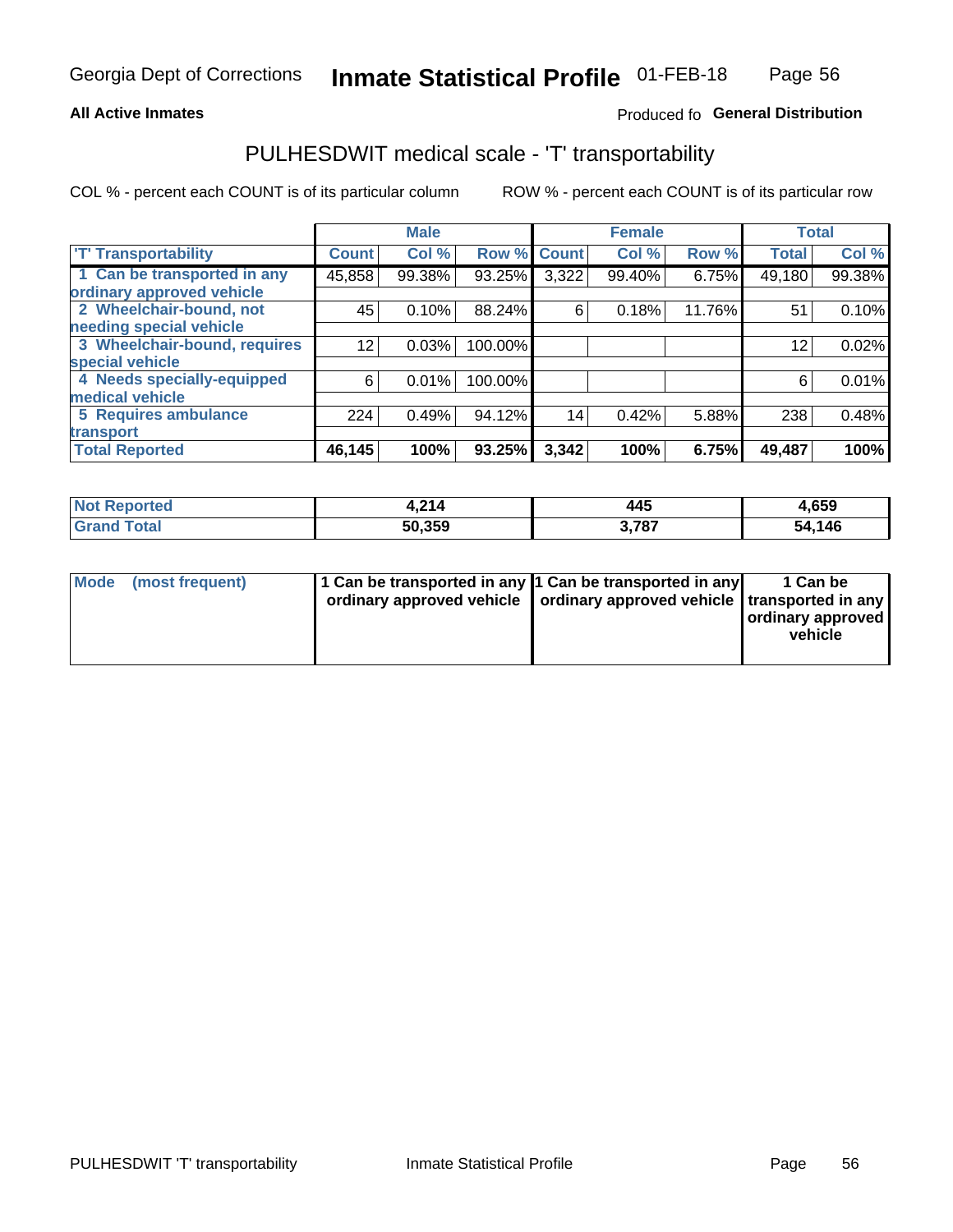#### Inmate Statistical Profile 01-FEB-18 Page 57

**All Active Inmates** 

### Produced for General Distribution

# Number of prior Georgia incarcerations

COL % - percent each COUNT is of its particular column

|                                       |              | <b>Male</b> |             |       | <b>Female</b> |       |        | <b>Total</b> |
|---------------------------------------|--------------|-------------|-------------|-------|---------------|-------|--------|--------------|
| <b>Num of Prior GA Incarcerations</b> | <b>Count</b> | Col %       | Row % Count |       | Col %         | Row % | Total  | Col %        |
|                                       | 28,121       | 55.84%      | 91.13%      | 2,738 | 72.30%        | 8.87% | 30,859 | 56.99%       |
|                                       | 9,342        | 18.55%      | 94.33%      | 562   | 14.84%        | 5.67% | 9,904  | 18.29%       |
| $\overline{2}$                        | 5,325        | 10.57%      | 95.86%      | 230   | 6.07%         | 4.14% | 5,555  | 10.26%       |
| 3                                     | 3,189        | 6.33%       | 96.72%      | 108   | 2.85%         | 3.28% | 3,297  | 6.09%        |
| $\boldsymbol{4}$                      | 1,803        | 3.58%       | $97.46\%$   | 47    | 1.24%         | 2.54% | 1,850  | 3.42%        |
| 5                                     | 1,055        | 2.09%       | 96.52%      | 38    | 1.00%         | 3.48% | 1,093  | 2.02%        |
| <b>More Than 5</b>                    | 1,524        | 3.03%       | 95.97%      | 64    | 1.69%         | 4.03% | 1,588  | 2.93%        |
| <b>Total Reported</b>                 | 50,359       | 100%        | 93.01%      | 3,787 | 100%          | 6.99% | 54,146 | 100%         |

| orted<br>NO. |        |       |            |
|--------------|--------|-------|------------|
|              | 50,359 | 3,787 | 146<br>-51 |

| Mean (average)         | .06 | .58 | 1.02 |
|------------------------|-----|-----|------|
| <b>Median (middle)</b> |     |     |      |
| Mode (most frequent)   |     |     |      |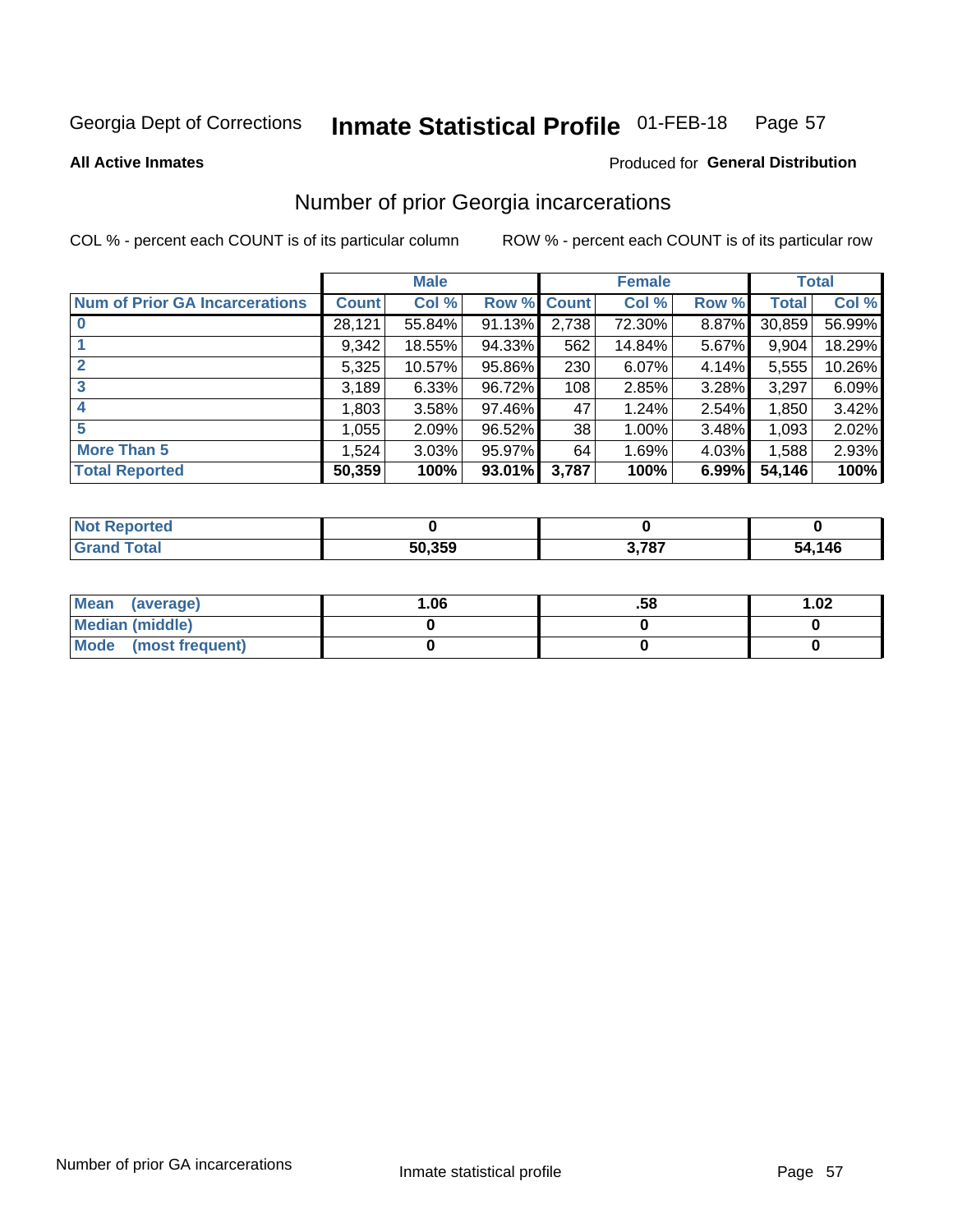#### **Inmate Statistical Profile 01-FEB-18** Page 58

### **All Active Inmates**

## Produced for General Distribution

## Prison sentence in years

COL % - percent each COUNT is of its particular column

ROW % - percent each COUNT is of its particular row

|                                 |              | <b>Male</b> |           |              | <b>Female</b> |        |              | <b>Total</b> |
|---------------------------------|--------------|-------------|-----------|--------------|---------------|--------|--------------|--------------|
| <b>Prison Sentence In Years</b> | <b>Count</b> | Col %       | Row %     | <b>Count</b> | Col %         | Row %  | <b>Total</b> | Col %        |
| $0 - 1$                         | 450          | 0.89%       | 91.65%    | 41           | 1.08%         | 8.35%  | 491          | 0.91%        |
| $1.1 - 2$                       | 696          | 1.38%       | 91.10%    | 68           | 1.80%         | 8.90%  | 764          | 1.41%        |
| $2.1 - 3$                       | 949          | 1.88%       | 86.12%    | 153          | 4.04%         | 13.88% | 1,102        | 2.04%        |
| $3.1 - 4$                       | 819          | 1.63%       | 90.30%    | 88           | 2.32%         | 9.70%  | 907          | 1.68%        |
| $4.1 - 5$                       | 1,944        | 3.86%       | 89.67%    | 224          | 5.91%         | 10.33% | 2,168        | 4.00%        |
| $5.1 - 6$                       | 1,044        | 2.07%       | 90.47%    | 110          | 2.90%         | 9.53%  | 1,154        | 2.13%        |
| $6.1 - 7$                       | 1,152        | 2.29%       | 91.14%    | 112          | 2.96%         | 8.86%  | 1,264        | 2.33%        |
| $7.1 - 8$                       | 1,156        | 2.30%       | 91.38%    | 109          | 2.88%         | 8.62%  | 1,265        | 2.34%        |
| $8.1 - 9$                       | 1,269        | 2.52%       | 93.72%    | 85           | 2.24%         | 6.28%  | 1,354        | 2.50%        |
| $9.1 - 10$                      | 3,859        | 7.66%       | 90.25%    | 417          | 11.01%        | 9.75%  | 4,276        | 7.90%        |
| $10.1 - 12$                     | 2,329        | 4.62%       | 90.91%    | 233          | 6.15%         | 9.09%  | 2,562        | 4.73%        |
| $12.1 - 15$                     | 5,216        | 10.36%      | 92.27%    | 437          | 11.54%        | 7.73%  | 5,653        | 10.44%       |
| $15.1 - 20$                     | 9,561        | 18.99%      | 93.63%    | 650          | 17.16%        | 6.37%  | 10,211       | 18.86%       |
| 20.1 - Over                     | 11,049       | 21.94%      | 94.57%    | 635          | 16.77%        | 5.43%  | 11,684       | 21.58%       |
| <b>Life</b>                     | 7,326        | 14.55%      | 95.14%    | 374          | 9.88%         | 4.86%  | 7,700        | 14.22%       |
| <b>Life Without Parole</b>      | 1,333        | 2.65%       | 96.52%    | 48           | 1.27%         | 3.48%  | 1,381        | 2.55%        |
| <b>Death</b>                    | 119          | 0.24%       | 100.00%   |              |               |        | 119          | 0.22%        |
| <b>Youthful Offenders</b>       | 88           | 0.17%       | 96.70%    | 3            | 0.08%         | 3.30%  | 91           | 0.17%        |
| <b>Total Reported</b>           | 50,359       | 100%        | $93.01\%$ | 3,787        | 100%          | 6.99%  | 54,146       | 100.0%       |

| ported<br>I NOT |        |     |        |
|-----------------|--------|-----|--------|
| n!              | 50.359 | 707 | 54,146 |

### **Determinate (numeric) sentences only**

| <b>Mean</b> | 40.د∠ | ום כפ<br>-2.J | 23.38 |
|-------------|-------|---------------|-------|
|             |       |               |       |

All sentences (including determinate), with life, life without parole, and death sentences figured at 45 years

| $M_{\odot}$<br>--<br>- -<br>^^<br>າາ<br>34.<br>34<br>5h<br>.<br>7.LL |  |  |  |
|----------------------------------------------------------------------|--|--|--|
|                                                                      |  |  |  |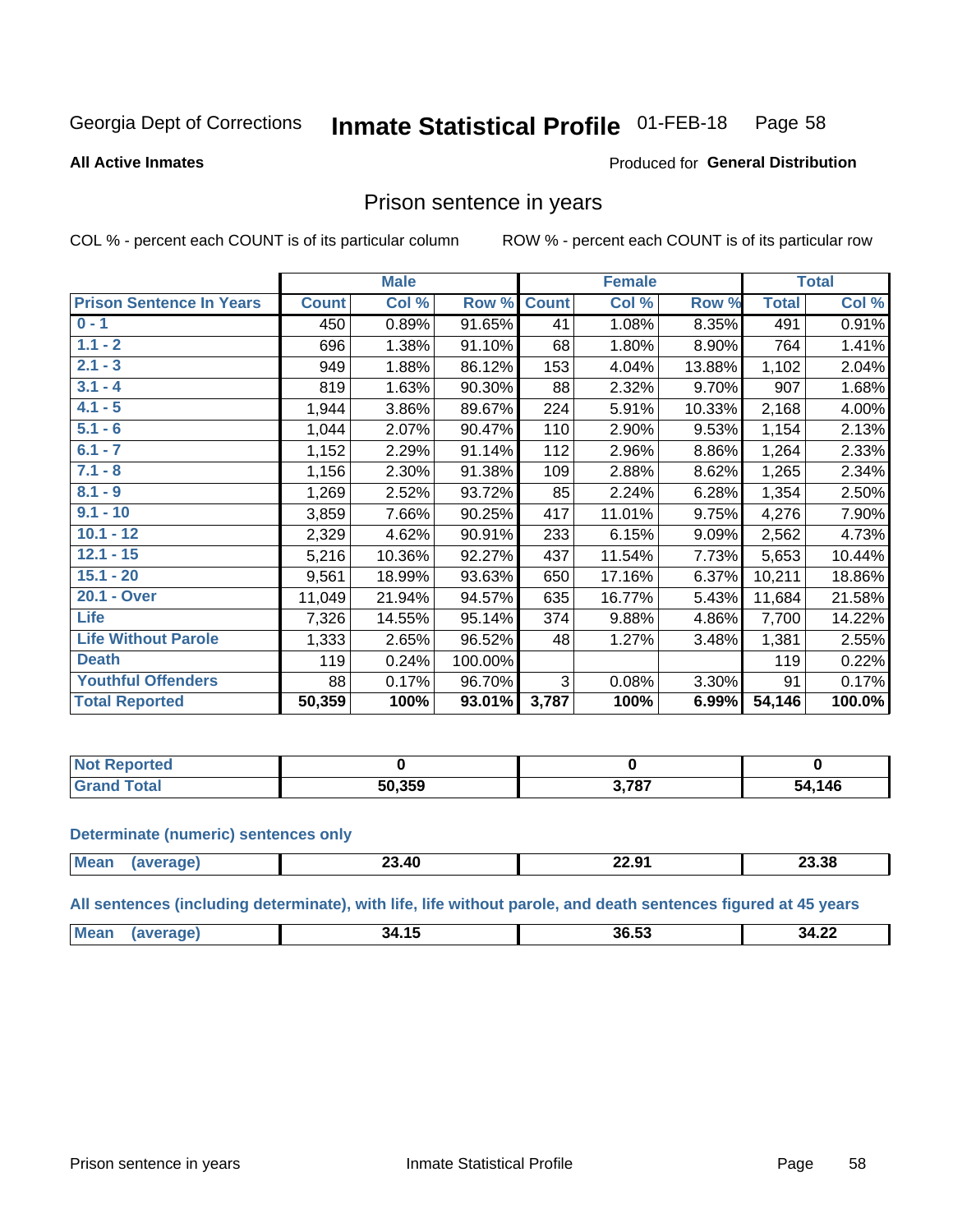#### **Inmate Statistical Profile 01-FEB-18** Page 59

## **All Active Inmates**

## Produced for General Distribution

# Primary offense, broken out into felonies vs misdemeanors

COL % - percent each COUNT is of its particular column

|                                  |              | <b>Male</b> |        |                    | <b>Female</b> |          | Total        |        |
|----------------------------------|--------------|-------------|--------|--------------------|---------------|----------|--------------|--------|
| <b>Felonies and Misdemeanors</b> | <b>Count</b> | Col%        |        | <b>Row % Count</b> | Col%          | Row %    | <b>Total</b> | Col %  |
| <b>Felonies</b>                  | 50,135       | 99.80%      | 93.00% | 3.776              | 99.89%        | $7.00\%$ | 53,911       | 99.81% |
| <b>Misdemeanors</b>              | 98           | .20%        | 96.08% |                    | $.11\%$       | $3.92\%$ | 102          | .19%   |
| <b>Total Reported</b>            | 50,233       | 100%        | 93%    | 3,780              | 100%          | $7\%$    | 54,013       | 100%   |

| <b>Not</b>            | 1つに    |        | ה הו   |
|-----------------------|--------|--------|--------|
| rted                  | IZU    |        | נט ו   |
| <b>Grand</b><br>⊺otai | EN AEN | 50,240 | 54,146 |

| Mo | ____ | 11 C.S<br>. | onies<br>. |
|----|------|-------------|------------|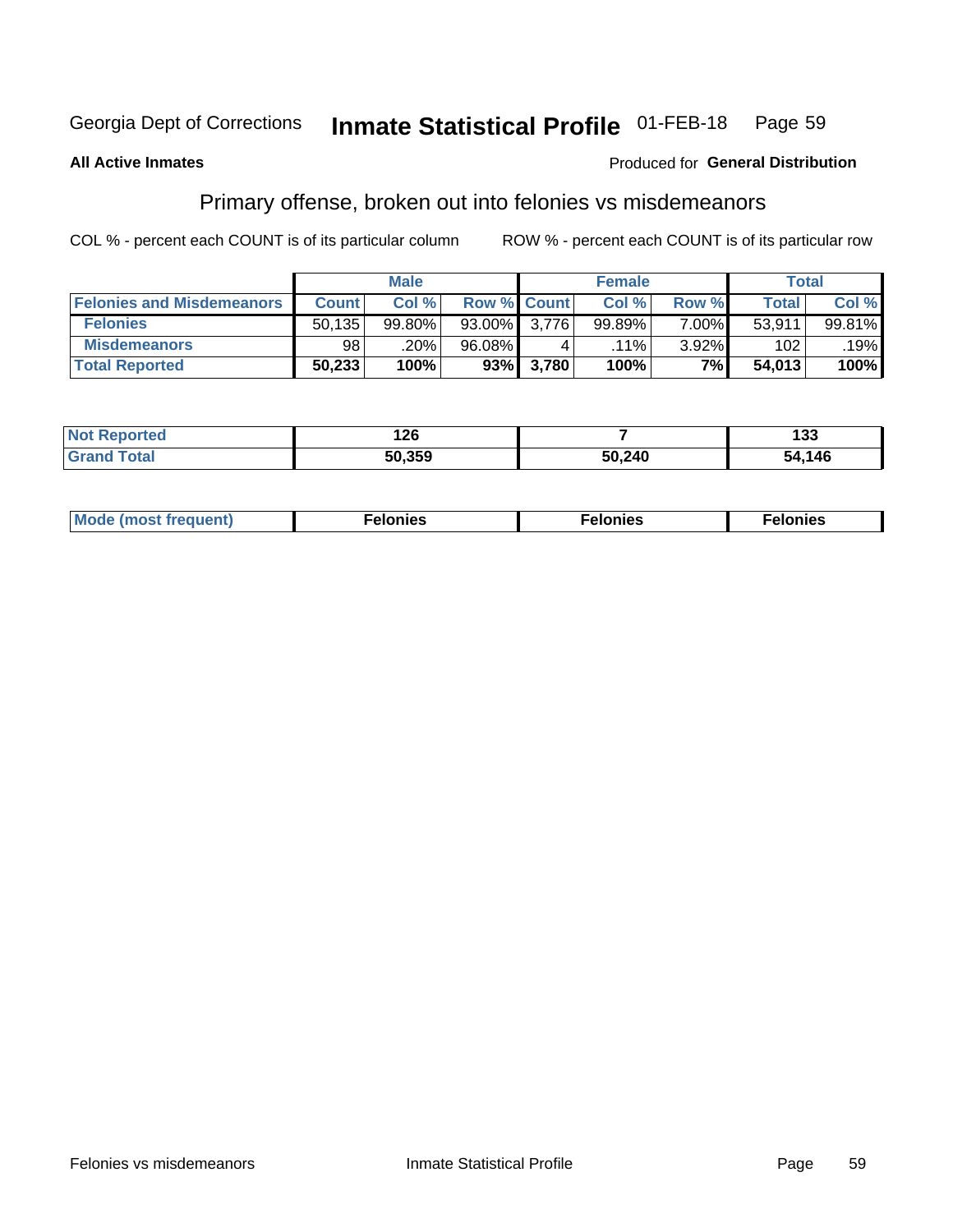#### **Inmate Statistical Profile 01-FEB-18** Page 60

### **All Active Inmates**

## Produced for General Distribution

# Primary offense, broken out into six broad crime categories

COL % - percent each COUNT is of its particular column

|                         |              | <b>Male</b> |        |             | <b>Female</b> |          |              | <b>Total</b> |
|-------------------------|--------------|-------------|--------|-------------|---------------|----------|--------------|--------------|
| <b>Crime Categories</b> | <b>Count</b> | Col %       |        | Row % Count | Col %         | Row %    | <b>Total</b> | Col %        |
| <b>Violent</b>          | 26,352       | 52.41%      | 93.95% | 1,698       | 44.85%        | 6.05%    | 28,050       | 51.88%       |
| <b>Sex Crime</b><br>2   | 8,360        | 16.63%      | 98.48% | 129         | 3.41%         | 1.52%    | 8,489        | 15.70%       |
| 3<br><b>Property</b>    | 7,771        | 15.46%      | 89.03% | 958         | 25.30%        | 10.97%   | 8,729        | 16.15%       |
| <b>Drug</b><br>4        | 5,230        | 10.40%      | 86.68% | 804         | 21.24%        | 13.32%   | 6,034        | 11.16%       |
| <b>Habit/DUI</b><br>5   | 91           | .18%        | 91.00% | 9           | .24%          | $9.00\%$ | 100          | .18%         |
| <b>Other</b><br>6       | 2,474        | 4.92%       | 92.94% | 188         | 4.97%         | 7.06%    | 2,662        | 4.92%        |
| <b>Total Reported</b>   | 50,278       | 100%        | 93%    | 3,786       | 100%          | 7%       | 54,064       | 100%         |

| rted<br>NO |        |            | n,<br>0Z   |
|------------|--------|------------|------------|
|            | 50.359 | 707<br>. ט | .146<br>54 |

| Mo<br>uent)<br>nos | .<br>/iolent | <br>Violent | - --<br><b>Tiolent</b> |
|--------------------|--------------|-------------|------------------------|
|                    |              |             |                        |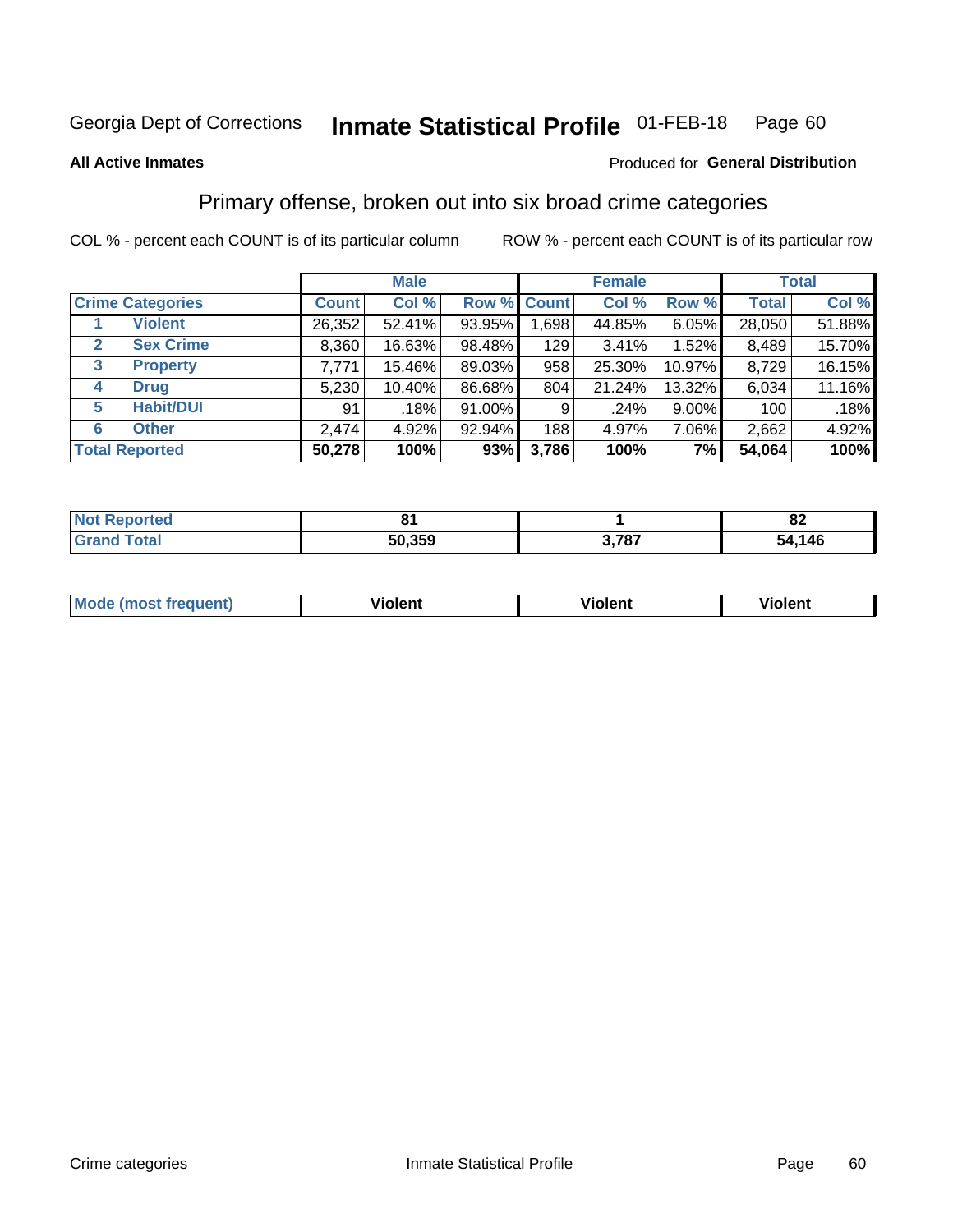### **Inmate Statistical Profile 01-FEB-18** Page 61

**All Active Inmates** 

### Produced for General Distribution

# Primary offense, detailed offense code

COL % - percent each COUNT is of its particular column

|                                            |                | <b>Male</b> |         |                | <b>Female</b> |         |                  | <b>Total</b> |
|--------------------------------------------|----------------|-------------|---------|----------------|---------------|---------|------------------|--------------|
| <b>Primary Offense</b>                     | <b>Count</b>   | Col %       | Row %   | <b>Count</b>   | Col %         | Row %   | <b>Total</b>     | Col %        |
| <b>Abuse Neglect Elder/Disab (2812)</b>    | 47             | .09%        | 65.28%  | 25             | .66%          | 34.72%  | 72               | .13%         |
| Agg Aslt W Intnt To Rape (2095)            | 68             | .14%        | 100.00% |                |               |         | 68               | .13%         |
| <b>Agg Sex Battery Atmpt (2099)</b>        | $\overline{2}$ | .01%        | 100.00% |                |               |         | $\overline{2}$   | .01%         |
| <b>Aggrav Assault (1302)</b>               | 5,154          | 10.25%      | 94.53%  | 298            | 7.87%         | 5.47%   | 5,452            | 10.08%       |
| <b>Aggrav Assault Peace Ofcr</b><br>(1314) | 312            | .62%        | 93.69%  | 21             | .55%          | 6.31%   | 333              | .62%         |
| <b>Aggrav Battery (1305)</b>               | 1,347          | 2.68%       | 93.87%  | 88             | 2.32%         | 6.13%   | 1,435            | 2.65%        |
| <b>Aggrav Battery Peace Ofcr</b><br>(1315) | 29             | .06%        | 100.00% |                |               |         | 29               | .05%         |
| <b>Aggrav Ch Molest Atmpt (2096)</b>       | 3              | .01%        | 100.00% |                |               |         | 3                | .01%         |
| <b>Aggrav Child Molestation (2021)</b>     | 1,254          | 2.49%       | 98.43%  | 20             | .53%          | 1.57%   | 1,274            | 2.36%        |
| <b>Aggrav Cruelty To Animals</b><br>(2972) | 12             | .02%        | 92.31%  | 1              | .03%          | 7.69%   | 13               | .02%         |
| <b>Aggrav Sexual Battery (2009)</b>        | 220            | .44%        | 99.55%  | 1              | .03%          | .45%    | 221              | .41%         |
| <b>Aggrav Sodomy (2003)</b>                | 212            | .42%        | 98.60%  | 3              | .08%          | 1.40%   | 215              | .40%         |
| <b>Aggrav Stalking (1321)</b>              | 312            | .62%        | 96.30%  | 12             | .32%          | 3.70%   | 324              | .60%         |
| <b>Aggravated Assault On 65+</b>           | 4              | .01%        | 66.67%  | $\overline{2}$ | .05%          | 33.33%  | 6                | .01%         |
| (1304)                                     |                |             |         |                |               |         |                  |              |
| <b>Alter Id (1506)</b>                     | 1              | .01%        | 100.00% |                |               |         | 1                | .01%         |
| <b>Armed Robbery (1902)</b>                | 5,901          | 11.74%      | 96.47%  | 216            | 5.71%         | 3.53%   | 6,117            | 11.31%       |
| Arson 1st Degree (1401)                    | 56             | .11%        | 86.15%  | 9              | .24%          | 13.85%  | 65               | .12%         |
| <b>Arson 2nd Degree (1402)</b>             | 8              | .02%        | 88.89%  | 1              | .03%          | 11.11%  | 9                | .02%         |
| <b>Arson 3rd Degree (1403)</b>             | 7              | .01%        | 87.50%  | 1              | .03%          | 12.50%  | 8                | .01%         |
| Ass W/ Int Transmit Hiv (1313)             | 1              | .01%        | 50.00%  | 1              | .03%          | 50.00%  | $\overline{2}$   | .01%         |
| <b>Atmpt Aggrav Assault (1303)</b>         | 8              | .02%        | 88.89%  | 1              | .03%          | 11.11%  | 9                | .02%         |
| <b>Atmpt Aggrav Sodomy (2093)</b>          | 4              | .01%        | 100.00% |                |               |         | 4                | .01%         |
| <b>Atmpt Armed Robbery (1992)</b>          | 91             | .18%        | 91.00%  | 9              | .24%          | 9.00%   | 100              | .18%         |
| <b>Atmpt Burglary (1690)</b>               | 30             | .06%        | 100.00% |                |               |         | 30               | .06%         |
| <b>Atmpt Child Molestation (2094)</b>      | 45             | .09%        | 100.00% |                |               |         | 45               | .08%         |
| <b>Atmpt Escape (2590)</b>                 | 1              | .01%        | 100.00% |                |               |         | 1                | .01%         |
| <b>Atmpt Finan Ident Frd (7014)</b>        |                |             |         | 1              | .03%          | 100.00% | 1                | .01%         |
| <b>Atmpt Kidnap (1390)</b>                 | 2              | .01%        | 100.00% |                |               |         | $\overline{2}$   | .01%         |
| <b>Atmpt Murder (1190)</b>                 | 117            | .23%        | 92.13%  | 10             | .26%          | 7.87%   | $\overline{127}$ | .23%         |
| Atmpt Rape (2091)                          | 48             | .10%        | 97.96%  | 1              | .03%          | 2.04%   | 49               | .09%         |
| <b>Atmpt Robbery (1991)</b>                | 33             | .07%        | 97.06%  | 1.             | .03%          | 2.94%   | 34               | .06%         |
| <b>Atmpt Sodomy (2092)</b>                 | 4              | .01%        | 100.00% |                |               |         | 4                | .01%         |
| <b>Atmpt Theft By Taking (1812)</b>        | $\overline{3}$ | .01%        | 100.00% |                |               |         | $\overline{3}$   | .01%         |
| <b>Atmpt Viol Substance Act (4090)</b>     | 15             | .03%        | 78.95%  | 4              | .11%          | 21.05%  | 19               | .04%         |
| <b>Att/Consprcy Commt C/S/Of</b><br>(4134) | 41             | .08%        | 83.67%  | 8 <sup>1</sup> | .21%          | 16.33%  | 49               | .09%         |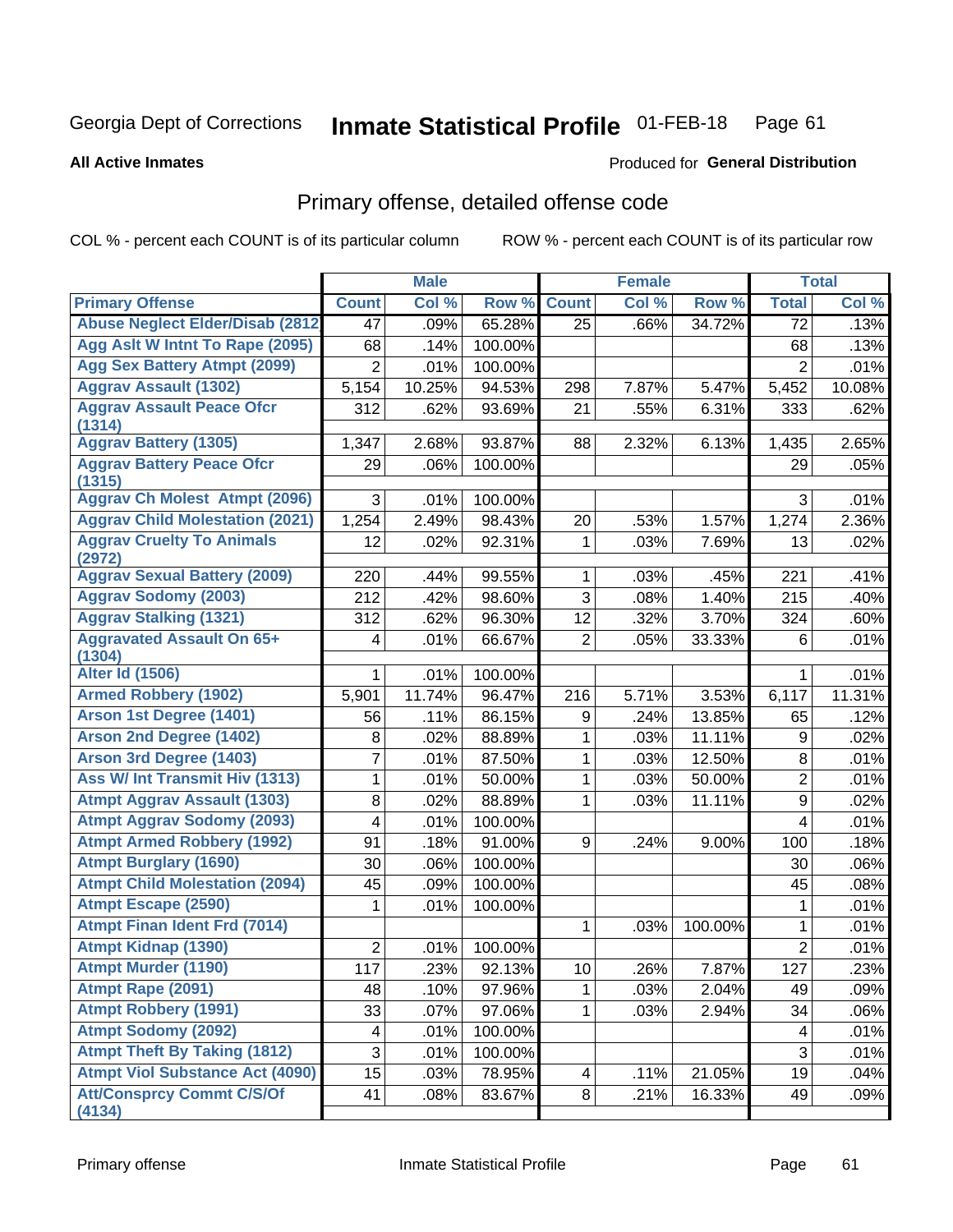### **Inmate Statistical Profile 01-FEB-18** Page 62

**All Active Inmates** 

### Produced for General Distribution

# Primary offense, detailed offense code

COL % - percent each COUNT is of its particular column

|                                          |                | <b>Male</b> |         |                         | <b>Female</b> |         |                | <b>Total</b> |
|------------------------------------------|----------------|-------------|---------|-------------------------|---------------|---------|----------------|--------------|
| <b>Primary Offense</b>                   | <b>Count</b>   | Col %       | Row %   | <b>Count</b>            | Col %         | Row %   | <b>Total</b>   | Col %        |
| <b>Bad Checks (1704)</b>                 | 1              | .01%        | 50.00%  | $\mathbf{1}$            | .03%          | 50.00%  | $\overline{2}$ | .01%         |
| <b>Bail Jumping (2511)</b>               | 6              | .01%        | 85.71%  | 1                       | .03%          | 14.29%  | $\overline{7}$ | .01%         |
| <b>Bigamy (2007)</b>                     | 1              | .01%        | 100.00% |                         |               |         | 1              | .01%         |
| <b>Bribery Govt Officer (2301)</b>       |                |             |         | 1                       | .03%          | 100.00% | $\mathbf{1}$   | .01%         |
| Burg 1st Aft 6/30/12 (1611)              | 1,896          | 3.77%       | 93.54%  | 131                     | 3.46%         | 6.46%   | 2,027          | 3.75%        |
| Burg 2nd Aft 6/30/12 (1612)              | 620            | 1.23%       | 94.80%  | 34                      | .90%          | 5.20%   | 654            | 1.21%        |
| <b>Burg Bef 7/1/12 (1601)</b>            | 2,478          | 4.93%       | 96.61%  | 87                      | 2.30%         | 3.39%   | 2,565          | 4.74%        |
| <b>Buy/Sell Alt Mtr Veh Part (7016)</b>  | 1              | .01%        | 100.00% |                         |               |         | 1              | .01%         |
| <b>Carry Pistl Without Licns (2903)</b>  | 1              | .01%        | 100.00% |                         |               |         | 1              | .01%         |
| <b>Carry Weapon At School (2915)</b>     |                |             |         | 1                       | .03%          | 100.00% | 1              | .01%         |
| <b>Child Molestation (2019)</b>          | 2,601          | 5.17%       | 98.04%  | 52                      | 1.37%         | 1.96%   | 2,653          | 4.91%        |
| <b>Chop Shop Violation (5003)</b>        | 1              | .01%        | 100.00% |                         |               |         | 1              | .01%         |
| <b>Cnspire Traffic Cntrl Sub (4130)</b>  | 6              | .01%        | 100.00% |                         |               |         | 6              | .01%         |
| <b>Computer Pornography (1760)</b>       | 93             | .18%        | 97.89%  | $\overline{c}$          | .05%          | 2.11%   | 95             | .18%         |
| <b>Computer Theft (1761)</b>             | 3              | .01%        | 30.00%  | $\overline{7}$          | .18%          | 70.00%  | 10             | .02%         |
| <b>Computer Trespass (1762)</b>          |                |             |         | $\overline{2}$          | .05%          | 100.00% | $\overline{2}$ | .01%         |
| <b>Conceal Death Of Another (1125)</b>   | 16             | .03%        | 69.57%  | $\overline{7}$          | .18%          | 30.43%  | 23             | .04%         |
| <b>Conspiracy (9901)</b>                 | 30             | .06%        | 88.24%  | $\overline{\mathbf{4}}$ | .11%          | 11.76%  | 34             | .06%         |
| Crmnl Atmpt (9905)                       | 1              | .01%        | 100.00% |                         |               |         | 1              | .01%         |
| <b>Crmnl Damage 1st Degree (1501)</b>    | 27             | .05%        | 100.00% |                         |               |         | 27             | .05%         |
| <b>Crmnl Damage 2nd Degree</b><br>(1502) | 70             | .14%        | 85.37%  | 12                      | .32%          | 14.63%  | 82             | .15%         |
| <b>Crmnl Interfere Govt Prop (2613)</b>  | 19             | .04%        | 95.00%  | $\mathbf{1}$            | .03%          | 5.00%   | 20             | .04%         |
| <b>Crmnl Poss Explosives (1404)</b>      | 1              | .01%        | 100.00% |                         |               |         | $\mathbf{1}$   | .01%         |
| <b>Crmnl Solicitation (9910)</b>         | 1              | .01%        | 100.00% |                         |               |         | 1              | .01%         |
| <b>Cruelty To Animals (2971)</b>         | $\overline{2}$ | .01%        | 100.00% |                         |               |         | $\overline{2}$ | .01%         |
| <b>Cruelty To Children (2801)</b>        | 287            | .57%        | 74.74%  | 97                      | 2.56%         | 25.26%  | 384            | .71%         |
| <b>Cruelty To Elder Person (2811)</b>    | 26             | .05%        | 68.42%  | 12                      | .32%          | 31.58%  | 38             | .07%         |
| <b>Damage Destroy Secr Prop</b>          | $\overline{2}$ | .01%        | 100.00% |                         |               |         | $\overline{2}$ | .01%         |
| (1504)                                   |                |             |         |                         |               |         |                |              |
| Drv W/ Improp Veh Reg (7013)             |                |             |         | $\overline{2}$          | .05%          | 100.00% | 2              | .01%         |
| <b>Drvng Habtl Violator (5004)</b>       | 6              | $.01\%$     | 100.00% |                         |               |         | $6\phantom{a}$ | .01%         |
| <b>Embracery (2407)</b>                  | 1              | .01%        | 100.00% |                         |               |         | $\mathbf 1$    | .01%         |
| <b>Entering Vehicle (1880)</b>           | 114            | .23%        | 99.13%  | $\mathbf{1}$            | .03%          | .87%    | 115            | .21%         |
| <b>Entice Child Attempted (2090)</b>     | 3              | .01%        | 100.00% |                         |               |         | 3              | .01%         |
| <b>Enticing Child-Indec Purp (2020)</b>  | 79             | .16%        | 94.05%  | 5                       | .13%          | 5.95%   | 84             | .16%         |
| <b>Escape (2501)</b>                     | 26             | .05%        | 89.66%  | 3 <sup>1</sup>          | .08%          | 10.34%  | 29             | .05%         |
| <b>False Certificates (2311)</b>         | 3              | .01%        | 100.00% |                         |               |         | $\mathbf{3}$   | .01%         |
| <b>False Imprisonment (1308)</b>         | 189            | .38%        | 95.45%  | 9                       | .24%          | 4.55%   | 198            | .37%         |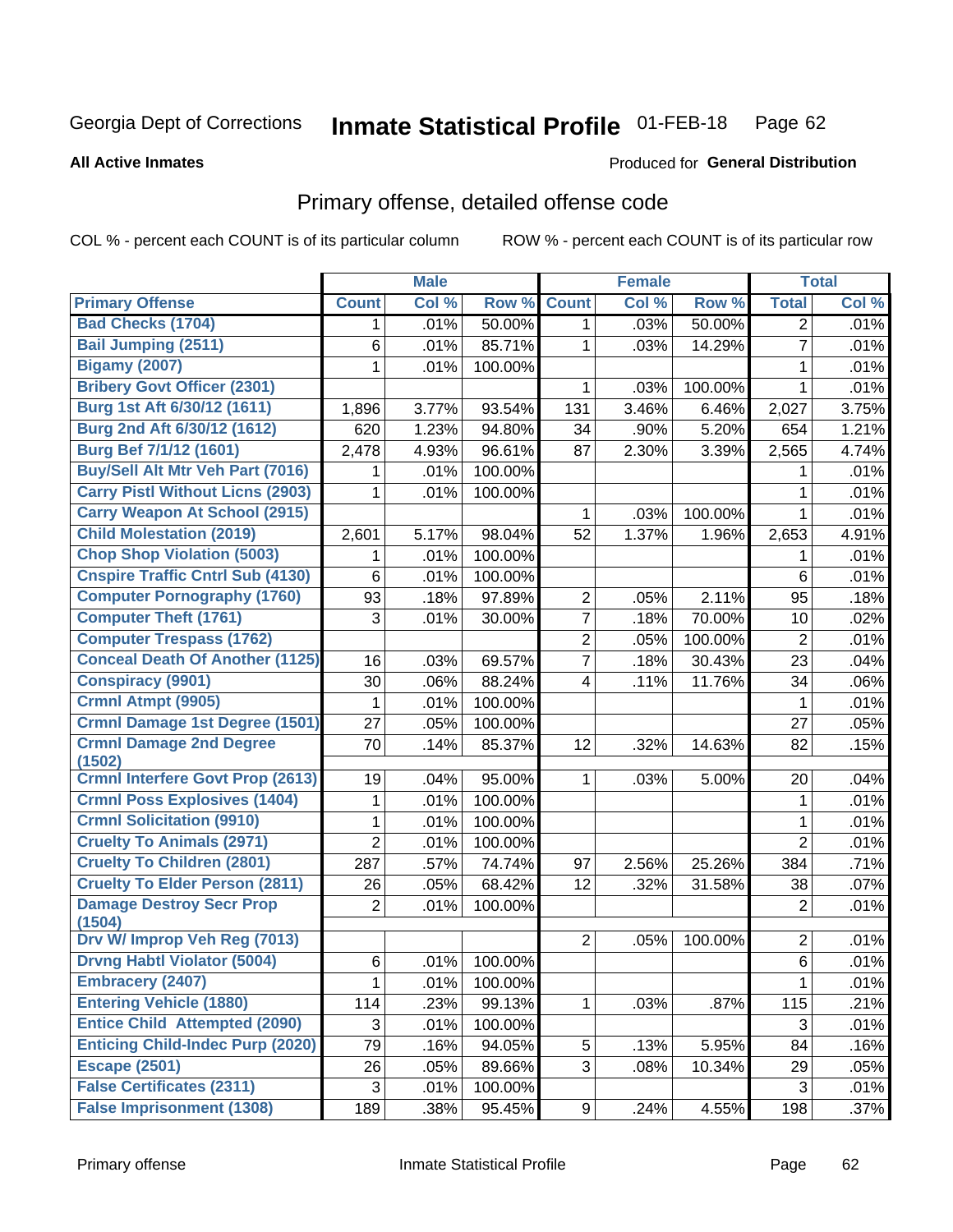### **Inmate Statistical Profile 01-FEB-18** Page 63

### **All Active Inmates**

### Produced for General Distribution

# Primary offense, detailed offense code

COL % - percent each COUNT is of its particular column

|                                                  |                 | <b>Male</b>  |                  |                                  | <b>Female</b> |                 |                         | <b>Total</b> |
|--------------------------------------------------|-----------------|--------------|------------------|----------------------------------|---------------|-----------------|-------------------------|--------------|
| <b>Primary Offense</b>                           | <b>Count</b>    | Col %        | Row %            | <b>Count</b>                     | Col %         | Row %           | <b>Total</b>            | Col %        |
| <b>False Statements Govt (2408)</b>              | 25              | .05%         | 86.21%           | 4                                | .11%          | 13.79%          | 29                      | .05%         |
| <b>False Swearing (2402)</b>                     | 3               | .01%         | 100.00%          |                                  |               |                 | 3                       | .01%         |
| <b>False Swearng Writtn Stmt</b><br>(2205)       | 1               | .01%         | 100.00%          |                                  |               |                 | $\mathbf{1}$            | .01%         |
| <b>Family Violence Battery (1301)</b>            | 155             | .31%         | 93.94%           | 10 <sup>°</sup>                  | .26%          | 6.06%           | 165                     | .31%         |
| <b>Feticide (1121)</b>                           | 1               | .01%         | 100.00%          |                                  |               |                 | 1                       | .01%         |
| <b>Feticide By Vehicle (1118)</b>                | 4               | .01%         | 100.00%          |                                  |               |                 | 4                       | .01%         |
| <b>Financial Identity Fraud (1756)</b>           | 61              | .12%         | 64.89%           | 33                               | .87%          | 35.11%          | 94                      | .17%         |
| <b>Fleeing/Eluding Police (2316)</b>             | 419             | .83%         | 96.10%           | 17                               | .45%          | 3.90%           | 436                     | .81%         |
| Forg 1st Aft 6/30/12 (1711)                      | 105             | .21%         | 68.18%           | 49                               | 1.29%         | 31.82%          | 154                     | .28%         |
| Forg 1st Bef 7/1/12 (1701)                       | 250             | .50%         | 72.05%           | 97                               | 2.56%         | 27.95%          | 347                     | .64%         |
| Forg 2nd Aft 6/30/12 (1712)                      | 28              | .06%         | 70.00%           | 12                               | .32%          | 30.00%          | 40                      | .07%         |
| Forg 2nd Bef 7/1/12 (1702)                       | $\,6$           | .01%         | 100.00%          |                                  |               |                 | $\,6$                   | .01%         |
| Forg 3rd Aft 6/30/12 (1713)                      | 58              | .12%         | 82.86%           | 12                               | .32%          | 17.14%          | 70                      | .13%         |
| Forg 4th Aft 6/30/12 (1714)                      | 11              | .02%         | 64.71%           | 6                                | .16%          | 35.29%          | 17                      | .03%         |
| <b>Forgery Credit Card (1752)</b>                | 4               | .01%         | 100.00%          |                                  |               |                 | 4                       | .01%         |
| <b>Fraudulent Access Compute</b><br>(1796)       | 4               | .01%         | 80.00%           | 1                                | .03%          | 20.00%          | 5                       | .01%         |
| <b>Fraudulent Checks (1750)</b>                  | $\overline{2}$  | .01%         | 66.67%           | 1                                | .03%          | 33.33%          | $\mathbf{3}$            | .01%         |
| <b>Fraudulent Credit Card (1753)</b>             | $\overline{50}$ | .10%         | 63.29%           | 29                               | .77%          | 36.71%          | 79                      | .15%         |
| <b>Gang Participation (9914)</b>                 | 30              | .06%         | 100.00%          |                                  |               |                 | 30                      | .06%         |
| <b>Guard Line W/Weapon/Drugs</b>                 | 25              | .05%         | 75.76%           | 8                                | .21%          | 24.24%          | 33                      | .06%         |
| (2963)<br><b>Habit Traf Viol/Impaired (5005)</b> | 8               | .02%         | 88.89%           | 1                                | .03%          | 11.11%          | 9                       | .02%         |
| <b>Habit Traf Viol/Other (5006)</b>              | 9               | .02%         | 100.00%          |                                  |               |                 | 9                       | .02%         |
| <b>Hijacking Motor Vehicle (1911)</b>            | 37              | .07%         |                  |                                  | .05%          |                 |                         | .07%         |
| <b>Hindering Appreh Or Pun (2503)</b>            | 5               |              | 94.87%<br>71.43% | $\overline{2}$<br>$\overline{2}$ | .05%          | 5.13%<br>28.57% | 39<br>$\overline{7}$    | .01%         |
| Hit-Run W/Injury/Fatality (5007)                 | 28              | .01%<br>.06% | 84.85%           | 5                                | .13%          | 15.15%          | 33                      | .06%         |
| Home Invasion 1st Degree (7007)                  | 12              | .02%         | 85.71%           | $\overline{2}$                   | .05%          | 14.29%          | 14                      | .03%         |
| <b>Homicide By Vessel (1124)</b>                 | 52              | .10%         | 91.23%           | $\overline{5}$                   | .13%          | 8.77%           | 57                      | .11%         |
| <b>Illegal Attm To Obt Drugs (4011)</b>          | $\overline{2}$  | .01%         | 50.00%           | $\overline{2}$                   | .05%          | 50.00%          | 4                       | .01%         |
| <b>Impersonating Officer (2405)</b>              | $\overline{2}$  | .01%         | 100.00%          |                                  |               |                 | $\overline{2}$          | .01%         |
| <b>Impersonation (2404)</b>                      | $\overline{2}$  | .01%         | 50.00%           | $\mathbf{2}$                     | .05%          | 50.00%          | $\overline{\mathbf{4}}$ | .01%         |
| <b>Incest (2006)</b>                             | 208             | .41%         | 99.52%           | 1                                | .03%          | .48%            | 209                     | .39%         |
| <b>Incest Atmpt (2098)</b>                       | 1.              | .01%         | 100.00%          |                                  |               |                 | 1                       | .01%         |
| <b>Inciting To Insurrection (2203)</b>           | 3               | .01%         | 100.00%          |                                  |               |                 | 3                       | .01%         |
| <b>Influencing Witness (2313)</b>                | $6\phantom{a}$  | .01%         | 85.71%           | $\mathbf{1}$                     | .03%          | 14.29%          | 7                       | .01%         |
| <b>Injury By Vehicle (1318)</b>                  | 92              | .18%         | 80.00%           | 23                               | .61%          | 20.00%          | 115                     | .21%         |
| <b>Insurrection (2202)</b>                       | 3               | .01%         | 100.00%          |                                  |               |                 | 3                       | .01%         |
|                                                  |                 |              |                  |                                  |               |                 |                         |              |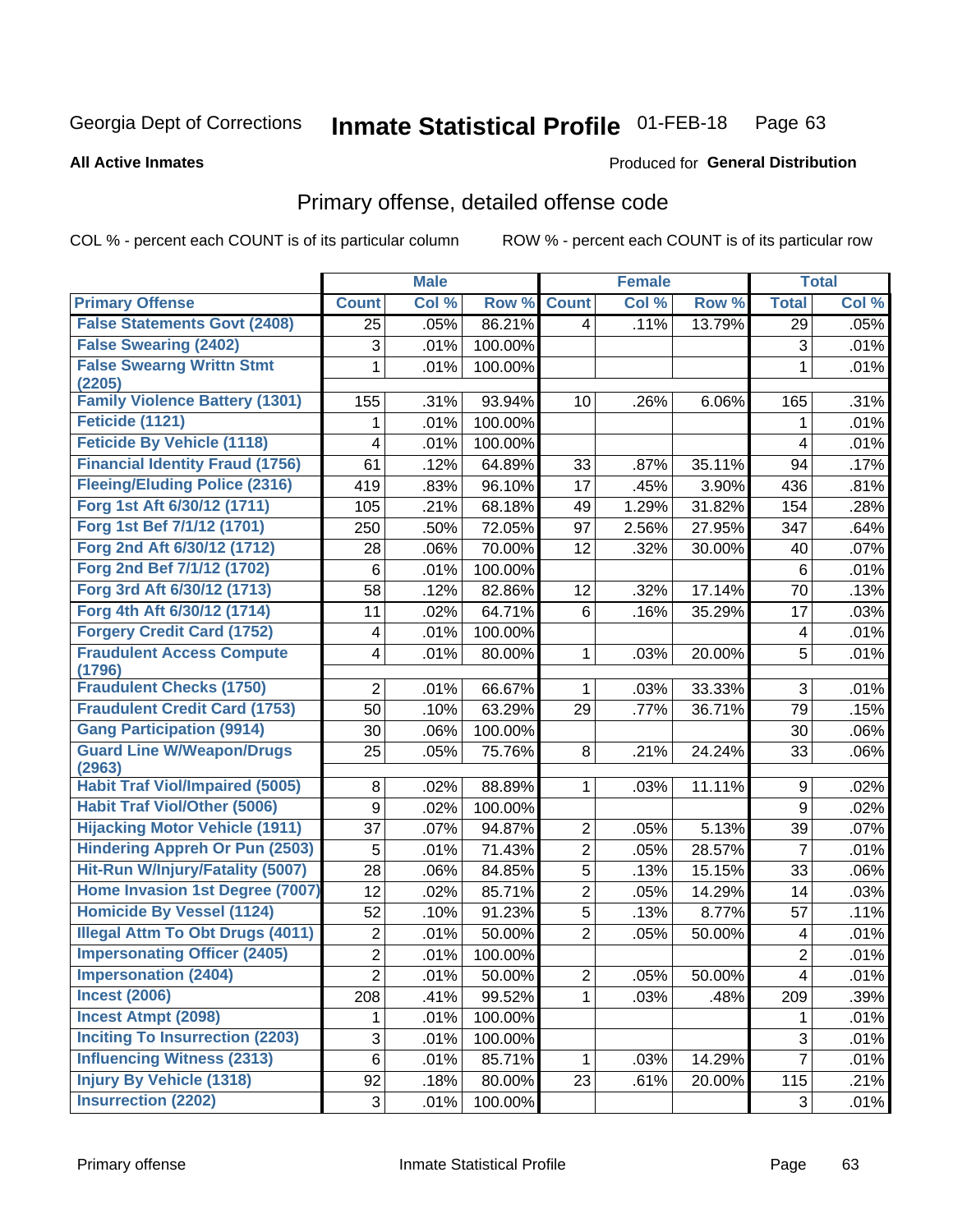### **Inmate Statistical Profile 01-FEB-18** Page 64

**All Active Inmates** 

## Produced for General Distribution

# Primary offense, detailed offense code

COL % - percent each COUNT is of its particular column

|                                            |                | <b>Male</b> |         |                | <b>Female</b> |        |                           | <b>Total</b> |
|--------------------------------------------|----------------|-------------|---------|----------------|---------------|--------|---------------------------|--------------|
| <b>Primary Offense</b>                     | <b>Count</b>   | Col %       | Row %   | <b>Count</b>   | Col %         | Row %  | <b>Total</b>              | Col %        |
| <b>Interference With Custody (1312)</b>    | 14             | .03%        | 93.33%  | 1 <sup>1</sup> | .03%          | 6.67%  | $\overline{15}$           | .03%         |
| <b>Involuntary Manslaughter (1103)</b>     | 171            | .34%        | 87.24%  | 25             | .66%          | 12.76% | 196                       | .36%         |
| Kidnapping (1311)                          | 1,466          | 2.92%       | 97.34%  | 40             | 1.06%         | 2.66%  | 1,506                     | 2.79%        |
| <b>Livestock Theft (1817)</b>              | 4              | .01%        | 100.00% |                |               |        | 4                         | .01%         |
| <b>Lottery Violation (2730)</b>            | 3              | .01%        | 100.00% |                |               |        | 3                         | .01%         |
| <b>Machine Gun Activities (2906)</b>       | 1              | .01%        | 100.00% |                |               |        | 1                         | .01%         |
| Manf Methamph 200-399 Gm<br>(4144)         | 6              | .01%        | 100.00% |                |               |        | 6                         | .01%         |
| <b>Manf Methamph 28-199 Gm</b><br>(4143)   | 15             | .03%        | 93.75%  | 1              | .03%          | 6.25%  | 16                        | .03%         |
| Manf Methamph 400+ Gm (4145)               | 1              | .01%        | 100.00% |                |               |        | 1                         | .01%         |
| <b>Manf Methamph Unspec Amt</b><br>(4147)  | 118            | .23%        | 90.08%  | 13             | .34%          | 9.92%  | 131                       | .24%         |
| <b>Manufac Marijuana (7012)</b>            | 13             | .03%        | 92.86%  | $\mathbf{1}$   | .03%          | 7.14%  | 14                        | .03%         |
| <b>Manufact Meth Near Child (2803)</b>     | 12             | .02%        | 85.71%  | $\overline{2}$ | .05%          | 14.29% | 14                        | .03%         |
| <b>Misc Assault/Battery (1300)</b>         | 12             | .02%        | 100.00% |                |               |        | 12                        | .02%         |
| <b>Misc Correctionl Inst Off (6200)</b>    | 5              | .01%        | 83.33%  | $\mathbf 1$    | .03%          | 16.67% | 6                         | .01%         |
| <b>Misc Drugs Trafficking (4100)</b>       | 7              | .01%        | 100.00% |                |               |        | $\overline{7}$            | .01%         |
| <b>Misc Family Violence (1306)</b>         | 1              | .01%        | 100.00% |                |               |        | 1                         | .01%         |
| <b>Misc Forgery (1700)</b>                 | $\overline{2}$ | .01%        | 66.67%  | 1              | .03%          | 33.33% | $\ensuremath{\mathsf{3}}$ | .01%         |
| <b>Misc Fraud (1799)</b>                   | 13             | .03%        | 68.42%  | 6              | .16%          | 31.58% | 19                        | .04%         |
| <b>Misc Homicide Offense (1100)</b>        | 8              | .02%        | 88.89%  | $\mathbf{1}$   | .03%          | 11.11% | 9                         | .02%         |
| <b>Misc Invasion Of Privacy (3000)</b>     | 5              | .01%        | 100.00% |                |               |        | 5                         | .01%         |
| <b>Misc Obscenity (2100)</b>               | 3              | .01%        | 100.00% |                |               |        | $\mathsf 3$               | .01%         |
| <b>Misc Public Order (2200)</b>            | 3              | .01%        | 100.00% |                |               |        | 3                         | .01%         |
| <b>Misc Sexual Offense (2000)</b>          | 24             | .05%        | 96.00%  | 1              | .03%          | 4.00%  | 25                        | .05%         |
| <b>Misc Weapon/Explosive Off</b><br>(2900) | $\overline{2}$ | .01%        | 100.00% |                |               |        | $\overline{2}$            | .01%         |
| <b>Murder (1101)</b>                       | 6,021          | 11.98%      | 93.74%  | 402            | 10.62%        | 6.26%  | 6,423                     | 11.88%       |
| <b>Murder Conspire To Commit</b><br>(1191) | 15             | .03%        | 100.00% |                |               |        | 15                        | .03%         |
| Mutiny In Penal Inst (2507)                | 5              | .01%        | 83.33%  | 1              | .03%          | 16.67% | 6                         | .01%         |
| Necrophilia (2022)                         | $\mathbf{1}$   | .01%        | 100.00% |                |               |        | $\mathbf 1$               | .01%         |
| <b>Obstr Of Law Enf Officer (2314)</b>     | 396            | .79%        | 89.39%  | 47             | 1.24%         | 10.61% | 443                       | .82%         |
| <b>Pandering By Compulsion (2017)</b>      |                | .01%        | 100.00% |                |               |        | 1                         | .01%         |
| Peeping Tom (3002)                         | 15             | .03%        | 100.00% |                |               |        | 15                        | .03%         |
| Perjury (2401)                             | 4              | .01%        | 80.00%  | 1              | .03%          | 20.00% | 5                         | .01%         |
| <b>Pimping A Minor Under 18 (2016)</b>     | 8              | .02%        | 100.00% |                |               |        | 8                         | .01%         |
| Poss Alprazolam (7003)                     | 7              | .01%        | 87.50%  | $\mathbf{1}$   | .03%          | 12.50% | 8                         | .01%         |
| Poss By Inm Proh Items (7015)              | 4              | .01%        | 100.00% |                |               |        | 4                         | .01%         |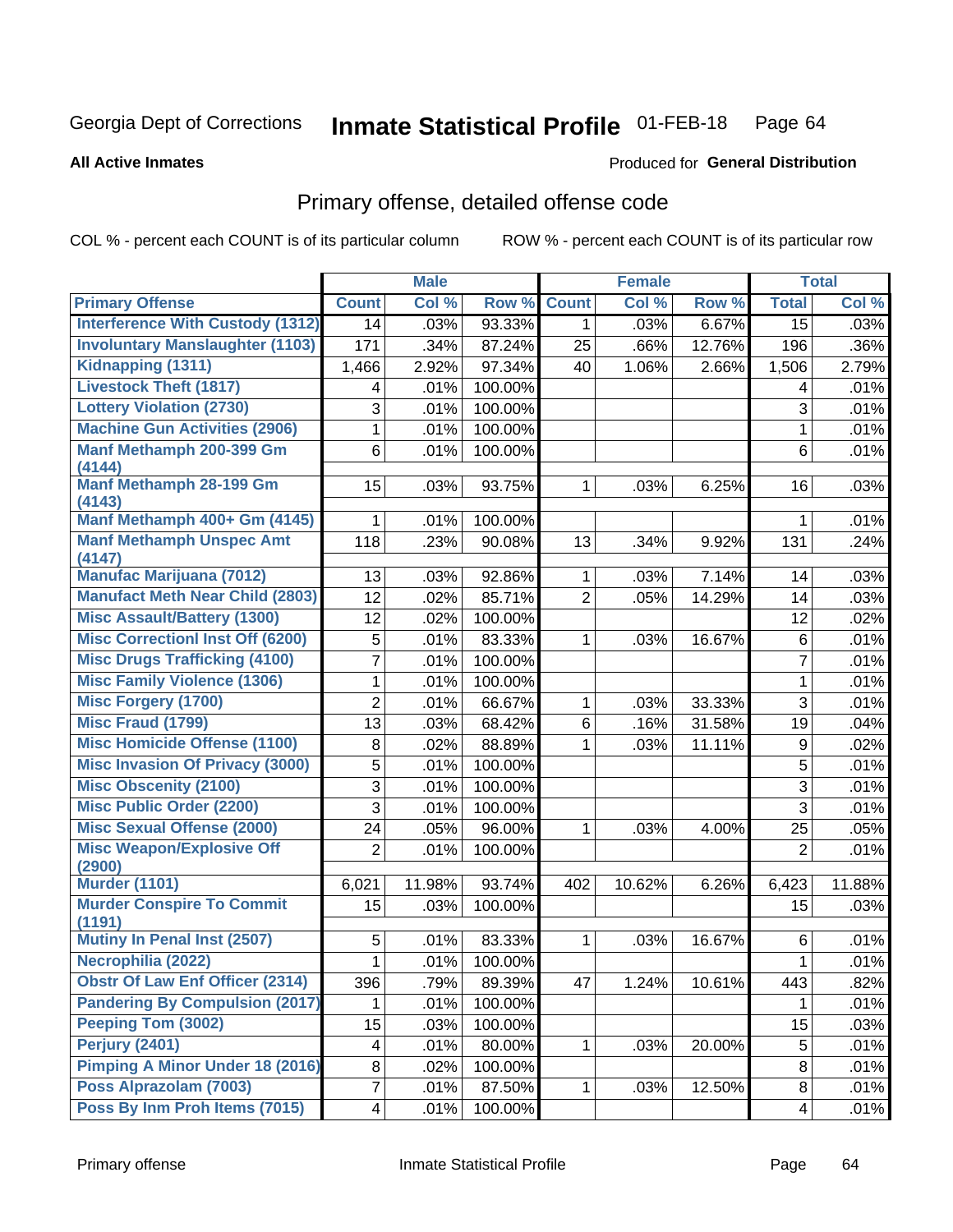### **Inmate Statistical Profile 01-FEB-18** Page 65

### **All Active Inmates**

## **Produced for General Distribution**

# Primary offense, detailed offense code

COL % - percent each COUNT is of its particular column

|                                            |                | <b>Male</b> |         |                | <b>Female</b> |        |                | <b>Total</b> |
|--------------------------------------------|----------------|-------------|---------|----------------|---------------|--------|----------------|--------------|
| <b>Primary Offense</b>                     | <b>Count</b>   | Col %       | Row %   | <b>Count</b>   | Col %         | Row %  | <b>Total</b>   | Col %        |
| <b>Poss Contraband Articles (5171)</b>     | $\overline{4}$ | .01%        | 100.00% |                |               |        | $\overline{4}$ | .01%         |
| <b>Poss Dep Stim Cntrf Drugs</b><br>(4007) | 63             | .13%        | 72.41%  | 24             | .63%          | 27.59% | 87             | .16%         |
| <b>Poss Drug Related Matri (4016)</b>      | 22             | .04%        | 81.48%  | 5              | .13%          | 18.52% | 27             | .05%         |
| Poss Ephedrine (4030)                      | $\overline{2}$ | .01%        | 66.67%  | $\mathbf{1}$   | .03%          | 33.33% | 3              | .01%         |
| Poss Firearm 1st Offender (2913)           | 106            | .21%        | 94.64%  | 6              | .16%          | 5.36%  | 112            | .21%         |
| <b>Poss Firearm Convct Felon</b><br>(2914) | 1,119          | 2.23%       | 96.55%  | 40             | 1.06%         | 3.45%  | 1,159          | 2.14%        |
| Poss Hydrocodone (7004)                    | 12             | .02%        | 80.00%  | 3              | .08%          | 20.00% | 15             | .03%         |
| <b>Poss Knife During Crime (2911)</b>      | 3              | .01%        | 100.00% |                |               |        | 3              | .01%         |
| Poss Mda/Extsy (4033)                      | $\overline{2}$ | .01%        | 100.00% |                |               |        | $\overline{2}$ | .01%         |
| Poss Methamphetamine (4031)                | 439            | .87%        | 75.30%  | 144            | 3.80%         | 24.70% | 583            | 1.08%        |
| <b>Poss Narcotics Opiates (4006)</b>       | 73             | .15%        | 74.49%  | 25             | .66%          | 25.51% | 98             | .18%         |
| <b>Poss Of Certain Weapons (2912)</b>      | 21             | .04%        | 91.30%  | $\overline{2}$ | .05%          | 8.70%  | 23             | .04%         |
| Poss Of Cocaine (4022)                     | 367            | .73%        | 89.51%  | 43             | 1.14%         | 10.49% | 410            | .76%         |
| <b>Poss Of Firearm Dur Crime</b>           | 768            | 1.53%       | 95.76%  | 34             | .90%          | 4.24%  | 802            | 1.48%        |
| (2910)                                     |                |             |         |                |               |        |                |              |
| Poss Of Marijuana (4009)                   | 55             | .11%        | 94.83%  | 3              | .08%          | 5.17%  | 58             | .11%         |
| <b>Poss Tools Commit Crime (1602)</b>      | 25             | .05%        | 96.15%  | $\mathbf{1}$   | .03%          | 3.85%  | 26             | .05%         |
| Poss W Int Dis Other Drug (4053)           | 113            | .22%        | 88.28%  | 15             | .40%          | 11.72% | 128            | .24%         |
| Poss W Int Dist Cocaine (4050)             | 283            | .56%        | 94.02%  | 18             | .48%          | 5.98%  | 301            | .56%         |
| Poss W Int Dist Marijuana (4051)           | 620            | 1.23%       | 93.94%  | 40             | 1.06%         | 6.06%  | 660            | 1.22%        |
| Poss W Int Dist Meth (4052)                | 454            | .90%        | 80.21%  | 112            | 2.96%         | 19.79% | 566            | 1.05%        |
| Poss Within 1000 Hous Pjt (7009)           |                | .01%        | 50.00%  | 1              | .03%          | 50.00% | $\overline{2}$ | .01%         |
| <b>Poss Wpn Drugs By Prisnr</b><br>(2965)  | 40             | .08%        | 86.96%  | 6              | .16%          | 13.04% | 46             | .09%         |
| <b>Racketeering (3404)</b>                 | 98             | .19%        | 72.59%  | 37             | .98%          | 27.41% | 135            | .25%         |
| Rape (2001)                                | 1,779          | 3.54%       | 99.50%  | 9              | .24%          | .50%   | 1,788          | 3.31%        |
| <b>Reck Cond Infected Person</b><br>(1317) | 12             | .02%        | 85.71%  | $\overline{2}$ | .05%          | 14.29% | 14             | .03%         |
| <b>Recv Gds Srvs Fraud Obtnd</b><br>(1755) | $\mathbf{1}$   | .01%        | 100.00% |                |               |        | 1              | .01%         |
| <b>Removal Baggage Cargo Etc</b><br>(2761) | $\overline{2}$ | .01%        | 66.67%  | 1              | .03%          | 33.33% | 3              | .01%         |
| <b>Robbery (1901)</b>                      | 1,278          | 2.54%       | 93.56%  | 88             | 2.32%         | 6.44%  | 1,366          | 2.53%        |
| <b>Robbery By Force (1903)</b>             | 230            | .46%        | 95.44%  | 11             | .29%          | 4.56%  | 241            | .45%         |
| <b>Robbery By Intimidation (1904)</b>      | 255            | .51%        | 94.44%  | 15             | .40%          | 5.56%  | 270            | .50%         |
| <b>Robbery By Sudden Snatch</b>            | 124            | .25%        | 96.88%  | 4              | .11%          | 3.13%  | 128            | .24%         |
| (1905)                                     |                |             |         |                |               |        |                |              |
| S/D Cocaine (4021)                         | 399            | .79%        | 95.45%  | 19             | .50%          | 4.55%  | 418            | .77%         |
| S/D Cont Sub Public (4017)                 | 28             | .06%        | 100.00% |                |               |        | 28             | .05%         |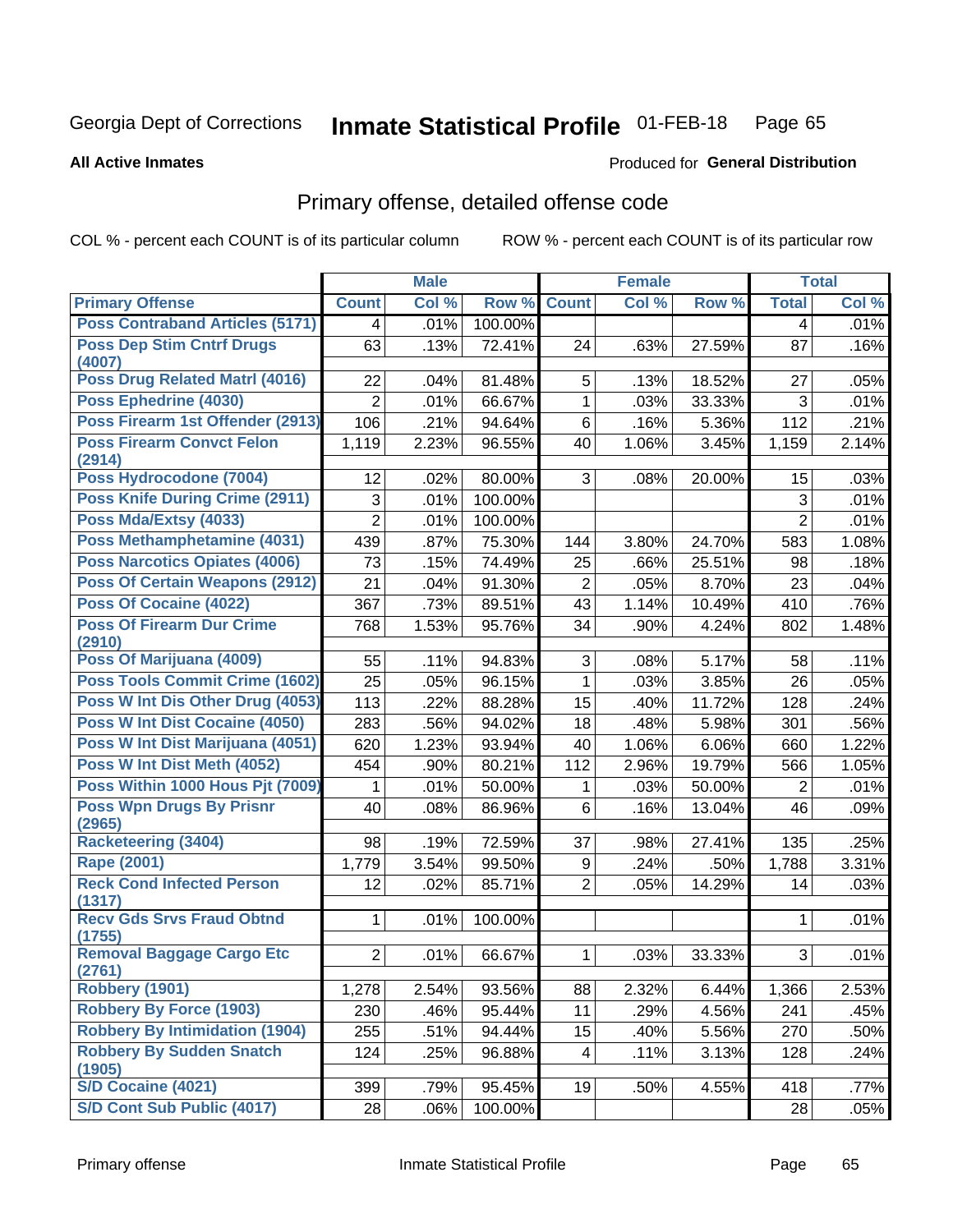### **Inmate Statistical Profile 01-FEB-18** Page 66

**All Active Inmates** 

### Produced for General Distribution

# Primary offense, detailed offense code

COL % - percent each COUNT is of its particular column

|                                                                            |                | <b>Male</b> |                  |                     | <b>Female</b> |                  |                         | <b>Total</b> |
|----------------------------------------------------------------------------|----------------|-------------|------------------|---------------------|---------------|------------------|-------------------------|--------------|
| <b>Primary Offense</b>                                                     | <b>Count</b>   | Col %       | Row %            | <b>Count</b>        | Col %         | Row %            | <b>Total</b>            | Col %        |
| S/D Cont Sub School (4018)                                                 | 26             | .05%        | 96.30%           | 1                   | .03%          | 3.70%            | 27                      | .05%         |
| S/D Dep Stim Cntrf Drugs (4002)                                            | 59             | .12%        | 81.94%           | 13                  | .34%          | 18.06%           | 72                      | .13%         |
| <b>S/D Narcotics Opiates (4001)</b>                                        | 19             | .04%        | 76.00%           | 6                   | .16%          | 24.00%           | 25                      | .05%         |
| S/D Of Marijuana (4004)                                                    | 226            | .45%        | 95.76%           | 10                  | .26%          | 4.24%            | 236                     | .44%         |
| Sale Mda/Extsy (4034)                                                      | 3              | .01%        | 100.00%          |                     |               |                  | 3                       | .01%         |
| Sale Methamphetamine (4032)                                                | 239            | .48%        | 82.13%           | 52                  | 1.37%         | 17.87%           | 291                     | .54%         |
| <b>Sex Exploitation Child (2843)</b>                                       | 211            | .42%        | 99.06%           | $\overline{2}$      | .05%          | .94%             | 213                     | .39%         |
| <b>Sex Offender Fail Registr (2026)</b>                                    | 487            | .97%        | 98.19%           | 9                   | .24%          | 1.81%            | 496                     | .92%         |
| <b>Sex Offender Fail To Move (2028)</b>                                    | $\,6$          | .01%        | 100.00%          |                     |               |                  | 6                       | .01%         |
| Sexl/Asslt/Agn/Pers/Cstdy (2023)                                           | 16             | .03%        | 100.00%          |                     |               |                  | 16                      | .03%         |
| <b>Sexual Aslt By Therapist (2024)</b>                                     |                |             |                  | 1                   | .03%          | 100.00%          | 1                       | .01%         |
| <b>Sexual Battery (2011)</b>                                               | 189            | .38%        | 98.95%           | $\overline{2}$      | .05%          | 1.05%            | 191                     | .35%         |
| <b>Simple Battery (1316)</b>                                               | 10             | .02%        | 100.00%          |                     |               |                  | 10                      | .02%         |
| <b>Sodomy (2002)</b>                                                       | 10             | .02%        | 100.00%          |                     |               |                  | 10                      | .02%         |
| <b>Solicit Sodomy From Minor</b>                                           | 7              | .01%        | 100.00%          |                     |               |                  | $\overline{7}$          | .01%         |
| (2025)                                                                     |                |             |                  |                     |               |                  |                         |              |
| <b>Solicit/Accepting Bribe (2712)</b>                                      |                | .01%        | 100.00%          |                     |               |                  | 1                       | .01%         |
| <b>Stalking (1320)</b>                                                     | 6              | .01%        | 100.00%          |                     |               |                  | 6                       | .01%         |
| <b>Statutory Rape (2018)</b>                                               | 755            | 1.50%       | 97.55%           | 19                  | .50%          | 2.45%            | 774                     | 1.43%        |
| <b>Tampering With Evidence (2315)</b>                                      | 7              | .01%        | 70.00%           | 3                   | .08%          | 30.00%           | 10                      | .02%         |
| <b>Telecommunications Fraud</b>                                            | 1              | .01%        | 100.00%          |                     |               |                  | 1                       | .01%         |
| (1759)<br><b>Terrorist Threats &amp; Acts (1307)</b>                       | 355            | .71%        | 93.92%           | 23                  | .61%          | 6.08%            | 378                     | .70%         |
| <b>Theft Bring Prop In State (1815)</b>                                    | 7              | .01%        | 87.50%           |                     | .03%          | 12.50%           | 8                       | .01%         |
| <b>Theft By Conversion (1808)</b>                                          | 16             | .03%        |                  | 1<br>$\overline{2}$ | .05%          |                  |                         |              |
| <b>Theft By Deception (1803)</b>                                           | 28             | .06%        | 88.89%<br>73.68% | 10                  | .26%          | 11.11%<br>26.32% | 18<br>38                | .03%<br>.07% |
| <b>Theft By Extortion (1804)</b>                                           |                |             |                  | $\overline{2}$      |               |                  | $\overline{2}$          |              |
| Theft By Rec Stolen Prop (1806)                                            |                |             |                  |                     | .05%          | 100.00%          |                         | .01%         |
| <b>Theft By Shoplifting (1821)</b>                                         | 495            | .98%        | 90.16%           | 54                  | 1.43%         | 9.84%            | 549                     | 1.02%        |
| <b>Theft By Taking (1802)</b>                                              | 412            | .82%        | 71.78%           | 162                 | 4.28%         | 28.22%           | 574                     | 1.06%        |
| <b>Theft Credit Card (1751)</b>                                            | 663            | 1.32%       | 83.08%           | 135                 | 3.57%         | 16.92%           | 798                     | 1.48%        |
| <b>Theft Motorveh Or Part (1813)</b>                                       | 12             | .02%        | 52.17%           | 11                  | .29%          | 47.83%           | 23                      | .04%         |
|                                                                            | 36             | .07%        | 94.74%           | $\overline{2}$      | .05%          | 5.26%            | 38                      | .07%         |
| <b>Theft Of Lost Property (1805)</b>                                       | $\overline{2}$ | .01%        | 50.00%           | $\overline{2}$      | .05%          | 50.00%           | $\overline{\mathbf{4}}$ | .01%         |
| <b>Theft Of Services (1807)</b><br><b>Theft Recv Prop Out State (1816)</b> | $\overline{2}$ | .01%        | 100.00%          |                     |               |                  | $\overline{2}$          | .01%         |
|                                                                            | $\overline{3}$ | .01%        | 100.00%          |                     |               |                  | 3                       | .01%         |
| <b>Traf Amphtmine 200-399 Gm</b><br>(4127)                                 | $\overline{2}$ | .01%        | 66.67%           | 1                   | .03%          | 33.33%           | 3                       | .01%         |
| <b>Traf Amphtmine 28-199 Gm</b>                                            | 6              | .01%        | 75.00%           | $\overline{2}$      | .05%          | 25.00%           | 8                       | .01%         |
| (4126)                                                                     |                |             |                  |                     |               |                  |                         |              |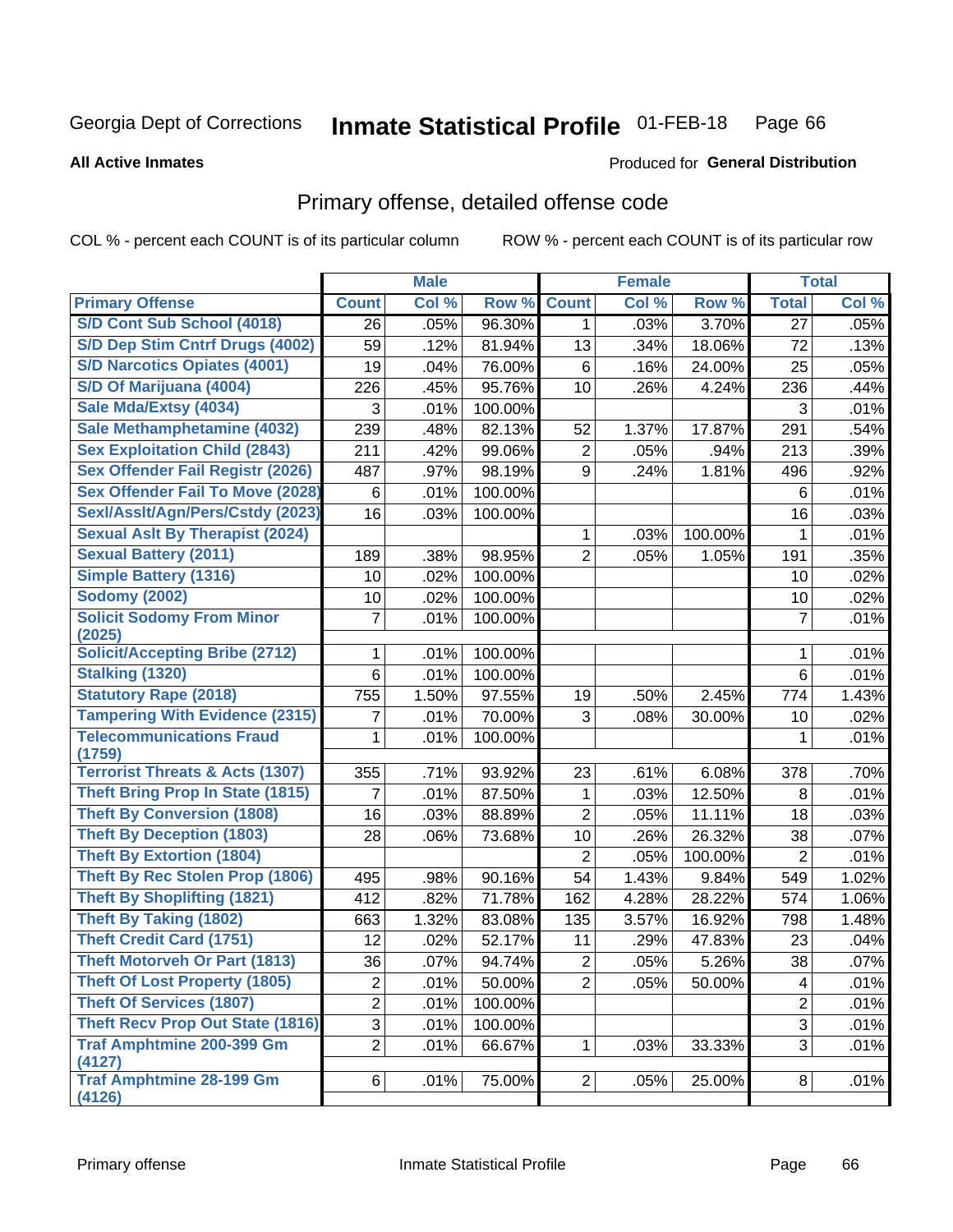### **Inmate Statistical Profile 01-FEB-18** Page 67

**All Active Inmates** 

## Produced for General Distribution

# Primary offense, detailed offense code

COL % - percent each COUNT is of its particular column

|                                            |                         | <b>Male</b> |         |                | <b>Female</b> |        |                | <b>Total</b> |
|--------------------------------------------|-------------------------|-------------|---------|----------------|---------------|--------|----------------|--------------|
| <b>Primary Offense</b>                     | <b>Count</b>            | Col %       | Row %   | <b>Count</b>   | Col %         | Row %  | <b>Total</b>   | Col %        |
| Traf Amphtmine 400+ Gm (4128)              | 3                       | .01%        | 100.00% |                |               |        | 3              | .01%         |
| <b>Traf Cocaine 201-400 Gm (4102)</b>      | 94                      | .19%        | 96.91%  | 3              | .08%          | 3.09%  | 97             | .18%         |
| <b>Traf Cocaine 401+ Gm (4103)</b>         | 94                      | .19%        | 96.91%  | $\overline{3}$ | .08%          | 3.09%  | 97             | .18%         |
| Traf Cocaine Less 200 Gm (4101)            | 216                     | .43%        | 97.74%  | 5              | .13%          | 2.26%  | 221            | .41%         |
| <b>Traf Marijna 10-2000 Lb (4121)</b>      | 57                      | .11%        | 86.36%  | 9              | .24%          | 13.64% | 66             | .12%         |
| <b>Traf Marijna 10001+ Lb (4123)</b>       | 1                       | .01%        | 100.00% |                |               |        | 1              | .01%         |
| <b>Traf Marijna 2001-10k Lb (4122)</b>     | $\overline{2}$          | .01%        | 100.00% |                |               |        | $\overline{2}$ | .01%         |
| <b>Traf Mda/Extsy 200-399gm</b><br>(4151)  | $\overline{3}$          | .01%        | 100.00% |                |               |        | 3              | .01%         |
| <b>Traf Mda/Extsy 28-199gm (4150)</b>      | 13                      | .03%        | 81.25%  | 3              | .08%          | 18.75% | 16             | .03%         |
| Traf Mda/Extsy 400+Gm (4152)               | 3                       | .01%        | 100.00% |                |               |        | $\mathbf{3}$   | .01%         |
| Traf Methamph 200-399 Gm                   | 113                     | .22%        | 85.61%  | 19             | .50%          | 14.39% | 132            | .24%         |
| (4141)                                     |                         |             |         |                |               |        |                |              |
| <b>Traf Methamph 28-199 Gm</b><br>(4140)   | 369                     | .73%        | 79.87%  | 93             | 2.46%         | 20.13% | 462            | .85%         |
| Traf Methamph 400+ Gm (4142)               | 68                      | .14%        | 88.31%  | 9              | .24%          | 11.69% | 77             | .14%         |
| <b>Traf Methamph Unspec Amt</b>            | 107                     | .21%        | 77.54%  | 31             | .82%          | 22.46% | 138            | .26%         |
| (4146)                                     |                         |             |         |                |               |        |                |              |
| <b>Traf Methaqualone&lt; 400 Gm</b>        | $\overline{2}$          | .01%        | 100.00% |                |               |        | $\overline{2}$ | .01%         |
| (4124)                                     |                         |             |         |                |               |        |                |              |
| <b>Traf Narcotic 15-28 Gm (4112)</b>       | 31                      | .06%        | 91.18%  | 3              | .08%          | 8.82%  | 34             | .06%         |
| Traf Narcotic 29+ Gm (4113)                | 35                      | .07%        | 94.59%  | $\overline{2}$ | .05%          | 5.41%  | 37             | .07%         |
| <b>Traf Narcotic Less 14 Gm (4111)</b>     | 38                      | .08%        | 86.36%  | 6              | .16%          | 13.64% | 44             | .08%         |
| <b>Traffick Sexual Servitude (1331)</b>    | 15                      | .03%        | 88.24%  | $\overline{2}$ | .05%          | 11.76% | 17             | .03%         |
| <b>Unauth Dist Recrd Devices</b><br>(9907) | $\overline{2}$          | .01%        | 100.00% |                |               |        | $\overline{2}$ | .01%         |
| <b>Unknown Offense (9999)</b>              | 16                      | .03%        | 84.21%  | 3              | .08%          | 15.79% | 19             | .04%         |
| Uniwfl Mfg/Del/Dist N-C S (4014)           | 7                       | .01%        | 100.00% |                |               |        | $\overline{7}$ | .01%         |
| <b>Use Comm Facity Vio C Sub</b>           | 6                       | .01%        | 85.71%  | $\mathbf 1$    | .03%          | 14.29% | 7              | .01%         |
| (4133)                                     |                         |             |         |                |               |        |                |              |
| <b>Vehicular Homicide (1123)</b>           | 277                     | .55%        | 77.16%  | 82             | 2.17%         | 22.84% | 359            | .66%         |
| <b>Viol Dngrous Drgs Act (4013)</b>        | 198                     | .39%        | 82.16%  | 43             | 1.14%         | 17.84% | 241            | .45%         |
| Viol Ga Cntrl Sbst Act (4012)              | 11                      | .02%        | 78.57%  | 3              | .08%          | 21.43% | 14             | .03%         |
| <b>Viol Ga Securities Act (1800)</b>       | $\mathbf 1$             | .01%        | 100.00% |                |               |        | $\overline{1}$ | .01%         |
| <b>Viol Motor Vehicle Laws (5001)</b>      | 32                      | .06%        | 91.43%  | 3              | .08%          | 8.57%  | 35             | .06%         |
| <b>Viol Oath Public Offer (2302)</b>       | 4                       | .01%        | 100.00% |                |               |        | 4              | .01%         |
| <b>Violatn Othr States Law (8001)</b>      | 38                      | .08%        | 82.61%  | 8 <sup>1</sup> | .21%          | 17.39% | 46             | .09%         |
| <b>Vol Manslaughter Of Fetus</b>           | 2                       | .01%        | 100.00% |                |               |        | $\overline{2}$ | .01%         |
| (1119)                                     |                         |             |         |                |               |        |                |              |
| <b>Voluntary Manslaughter (1102)</b>       | 1,104                   | 2.20%       | 88.67%  | 141            | 3.72%         | 11.33% | 1,245          | 2.30%        |
| <b>Abandonment Of Dep Child (11)</b>       | $\overline{\mathbf{4}}$ | .01%        | 100.00% |                |               |        | 4              | .01%         |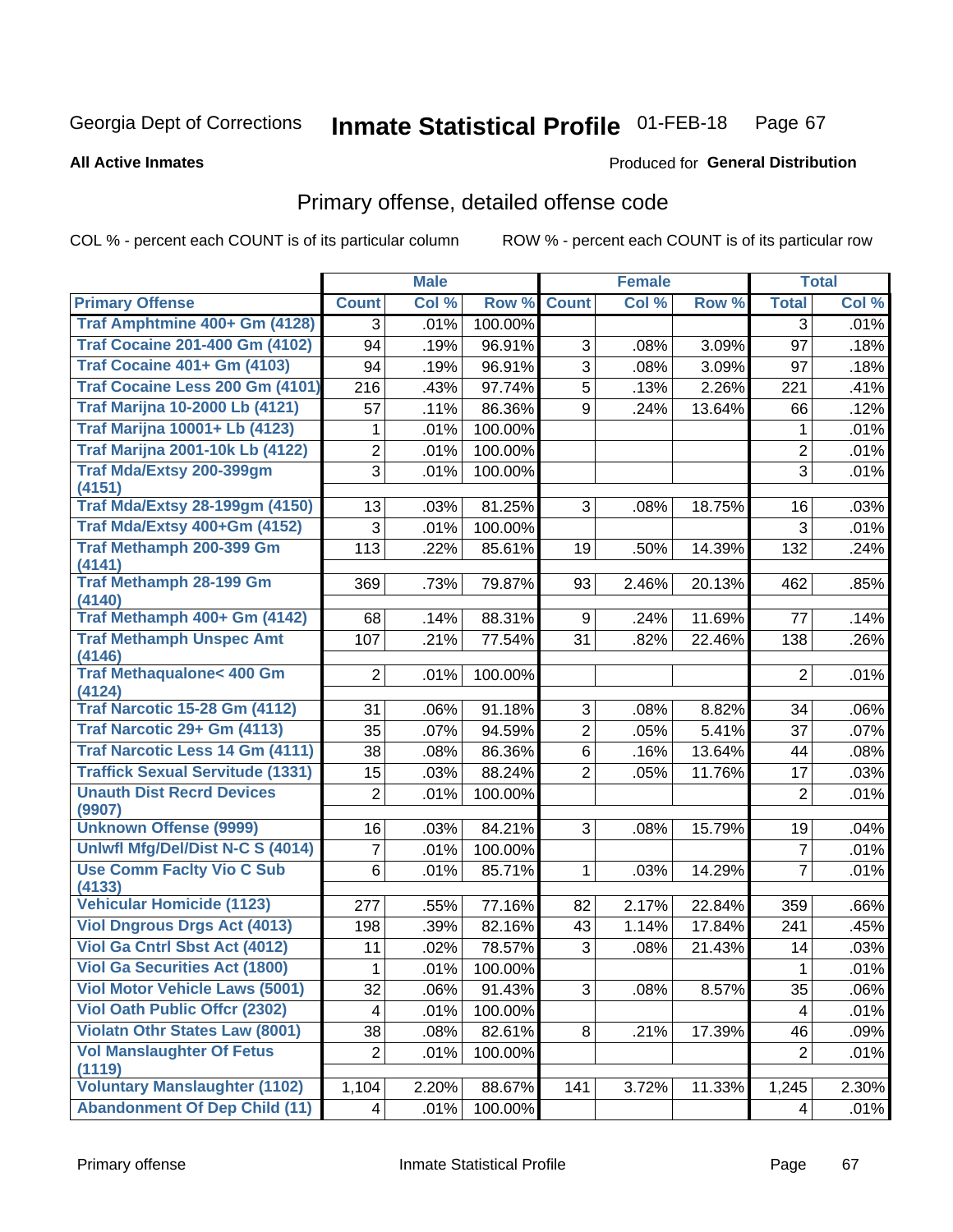### **Inmate Statistical Profile 01-FEB-18** Page 68

**All Active Inmates** 

## Produced for General Distribution

# Primary offense, detailed offense code

COL % - percent each COUNT is of its particular column

|                                         |                | <b>Male</b> |         |              | <b>Female</b> |         |                | <b>Total</b> |
|-----------------------------------------|----------------|-------------|---------|--------------|---------------|---------|----------------|--------------|
| <b>Primary Offense</b>                  | <b>Count</b>   | Col %       | Row %   | <b>Count</b> | Col %         | Row %   | <b>Total</b>   | Col %        |
| <b>Agg Assault With Firearm (27)</b>    | 1              | .01%        | 100.00% |              |               |         | 1              | .01%         |
| <b>Assault &amp; Battery (21)</b>       | 6              | .01%        | 100.00% |              |               |         | 6              | .01%         |
| <b>Bad Checks (52)</b>                  | $\overline{c}$ | .01%        | 66.67%  | 1            | .03%          | 33.33%  | $\overline{3}$ | .01%         |
| <b>Burglary (45)</b>                    | $\overline{7}$ | .01%        | 100.00% |              |               |         | $\overline{7}$ | .01%         |
| <b>Cheating &amp; Swindling (51)</b>    | 2              | .01%        | 100.00% |              |               |         | $\overline{2}$ | .01%         |
| <b>Cpwl &amp; Concealed Weapon (93)</b> | 5              | .01%        | 100.00% |              |               |         | 5              | .01%         |
| <b>Crmnl Attempt (98)</b>               | $\overline{2}$ | .01%        | 100.00% |              |               |         | $\overline{2}$ | .01%         |
| <b>Dui</b> (72)                         | 8              | .02%        | 100.00% |              |               |         | 8              | .01%         |
| Escape (92)                             | 3              | .01%        | 100.00% |              |               |         | 3              | .01%         |
| Forgery (55)                            | 3              | .01%        | 100.00% |              |               |         | 3              | .01%         |
| <b>Misc Misdemeanor (500)</b>           | 3              | .01%        | 100.00% |              |               |         | 3              | .01%         |
| <b>Other Misdemeanor (99)</b>           | 10             | .02%        | 100.00% |              |               |         | 10             | .02%         |
| <b>Pointing Gun At Another (96)</b>     | 1              | .01%        | 100.00% |              |               |         | 1              | .01%         |
| Poss Ntp Whiskey (64)                   | 2              | .01%        | 100.00% |              |               |         | $\overline{2}$ | .01%         |
| Poss Of Marijuana (70)                  | 1              | .01%        | 100.00% |              |               |         | $\mathbf{1}$   | .01%         |
| <b>Prostitution (81)</b>                |                |             |         | 1            | .03%          | 100.00% | $\mathbf{1}$   | .01%         |
| <b>Public Drunkenness (61)</b>          | 3              | .01%        | 100.00% |              |               |         | 3              | .01%         |
| <b>Public Indecency (83)</b>            | 3              | .01%        | 100.00% |              |               |         | $\overline{3}$ | .01%         |
| <b>S/D Dep Stim Cntrf Drugs (62)</b>    | 1              | .01%        | 100.00% |              |               |         | $\mathbf{1}$   | .01%         |
| <b>Shoplifting (94)</b>                 | 1              | .01%        | 100.00% |              |               |         | 1              | .01%         |
| <b>Simple Assault (24)</b>              | 1              | .01%        | 100.00% |              |               |         | 1              | .01%         |
| <b>Simple Battery (25)</b>              | 1              | .01%        | 100.00% |              |               |         | 1              | .01%         |
| <b>Theft By Taking - Larceny (41)</b>   | 24             | .05%        | 100.00% |              |               |         | 24             | .04%         |
| <b>Viol Dangerous Drugs Act (167)</b>   | 1              | .01%        | 50.00%  | 1            | .03%          | 50.00%  | $\overline{2}$ | .01%         |
| Viol Income Taxs Prov/Reg (407)         |                |             |         | 1            | .03%          | 100.00% | $\mathbf{1}$   | .01%         |
| <b>Viol Motor Veh Law (71)</b>          | 3              | .01%        | 100.00% |              |               |         | $\overline{3}$ | .01%         |
| <b>Wife Beating (28)</b>                | $\overline{2}$ | .01%        | 100.00% |              |               |         | $\overline{2}$ | .01%         |
| <b>Total Rported</b>                    | 50,278         | 101%        | 93%     | 3,786        | 100%          | 7%      | 54,064         | 101%         |

| <b>Not</b><br><b>Reported</b> |               |              | o-<br>OZ. |
|-------------------------------|---------------|--------------|-----------|
| ™ota⊫                         | 50.359<br>וור | , 707<br>۰ο. | .146      |

| Mode (most frequent) | 1101 Murder | 1101 Murder | 1101 Murder |
|----------------------|-------------|-------------|-------------|
|                      |             |             |             |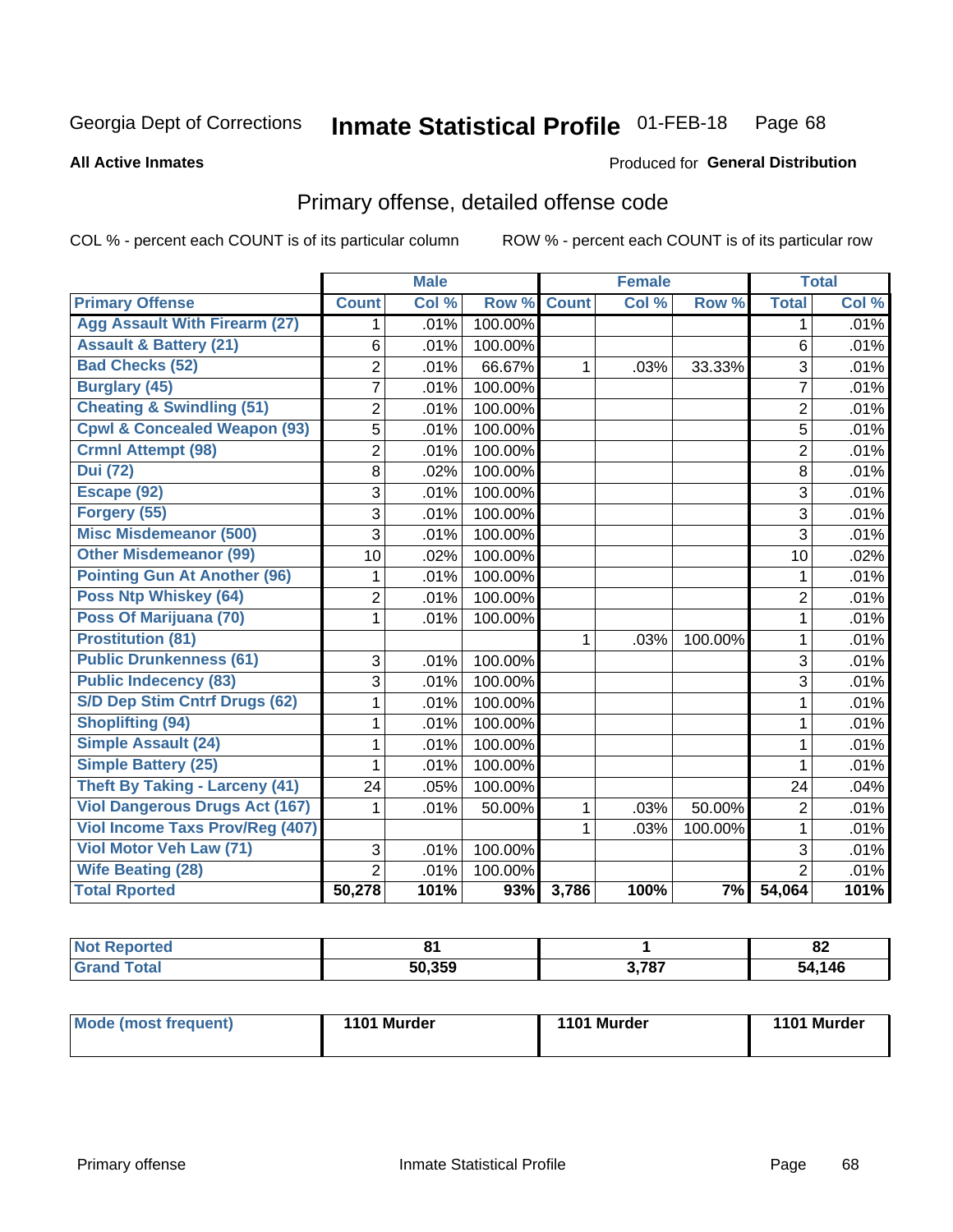#### **Inmate Statistical Profile 01-FEB-18** Page 69

**All Active Inmates** 

## Produced for General Distribution

# County of conviction of primary offense

COL % - percent each COUNT is of its particular column

|     |                             |              | <b>Male</b> |         |                | <b>Female</b> |        |              | <b>Total</b> |
|-----|-----------------------------|--------------|-------------|---------|----------------|---------------|--------|--------------|--------------|
|     | <b>County of Conviction</b> | <b>Count</b> | Col %       | Row %   | <b>Count</b>   | Col %         | Row %  | <b>Total</b> | Col %        |
| 000 | <b>Unknown</b>              | 182          | .36%        | 94.30%  | 11             | .29%          | 5.70%  | 193          | .36%         |
| 001 | <b>Appling County</b>       | 104          | .21%        | 96.30%  | 4              | .11%          | 3.70%  | 108          | .20%         |
| 002 | <b>Atkinson County</b>      | 47           | .09%        | 88.68%  | 6              | .16%          | 11.32% | 53           | .10%         |
| 003 | <b>Bacon County</b>         | 73           | .14%        | 92.41%  | 6              | .16%          | 7.59%  | 79           | .15%         |
| 004 | <b>Baker County</b>         | 8            | .02%        | 100.00% |                |               |        | 8            | .01%         |
| 005 | <b>Baldwin County</b>       | 307          | .61%        | 91.10%  | 30             | .79%          | 8.90%  | 337          | .62%         |
| 006 | <b>Banks County</b>         | 61           | .12%        | 92.42%  | 5              | .13%          | 7.58%  | 66           | .12%         |
| 007 | <b>Barrow County</b>        | 313          | .62%        | 92.06%  | 27             | .71%          | 7.94%  | 340          | .63%         |
| 008 | <b>Bartow County</b>        | 635          | 1.26%       | 86.87%  | 96             | 2.53%         | 13.13% | 731          | 1.35%        |
| 009 | <b>Ben Hill County</b>      | 266          | .53%        | 91.41%  | 25             | .66%          | 8.59%  | 291          | .54%         |
| 010 | <b>Berrien County</b>       | 87           | .17%        | 98.86%  | 1              | .03%          | 1.14%  | 88           | .16%         |
| 011 | <b>Bibb County</b>          | 1,122        | 2.23%       | 94.21%  | 69             | 1.82%         | 5.79%  | 1,191        | 2.20%        |
| 012 | <b>Bleckley County</b>      | 70           | .14%        | 92.11%  | 6              | .16%          | 7.89%  | 76           | .14%         |
| 013 | <b>Brantley County</b>      | 62           | .12%        | 89.86%  | $\overline{7}$ | .18%          | 10.14% | 69           | .13%         |
| 014 | <b>Brooks County</b>        | 53           | .11%        | 96.36%  | $\overline{2}$ | .05%          | 3.64%  | 55           | .10%         |
| 015 | <b>Bryan County</b>         | 68           | .14%        | 97.14%  | $\overline{2}$ | .05%          | 2.86%  | 70           | .13%         |
| 016 | <b>Bulloch County</b>       | 559          | 1.11%       | 93.32%  | 40             | 1.06%         | 6.68%  | 599          | 1.11%        |
| 017 | <b>Burke County</b>         | 214          | .42%        | 96.40%  | 8              | .21%          | 3.60%  | 222          | .41%         |
| 018 | <b>Butts County</b>         | 106          | .21%        | 94.64%  | 6              | .16%          | 5.36%  | 112          | .21%         |
| 019 | <b>Calhoun County</b>       | 31           | .06%        | 96.88%  | $\mathbf{1}$   | .03%          | 3.13%  | 32           | .06%         |
| 020 | <b>Camden County</b>        | 188          | .37%        | 94.00%  | 12             | .32%          | 6.00%  | 200          | .37%         |
| 021 | <b>Candler County</b>       | 109          | .22%        | 90.83%  | 11             | .29%          | 9.17%  | 120          | .22%         |
| 022 | <b>Carroll County</b>       | 619          | 1.23%       | 92.25%  | 52             | 1.37%         | 7.75%  | 671          | 1.24%        |
| 023 | <b>Catoosa County</b>       | 377          | .75%        | 88.92%  | 47             | 1.24%         | 11.08% | 424          | .78%         |
| 024 | <b>Charlton County</b>      | 62           | .12%        | 88.57%  | 8              | .21%          | 11.43% | 70           | .13%         |
| 025 | <b>Chatham County</b>       | 1,908        | 3.79%       | 95.50%  | 90             | 2.38%         | 4.50%  | 1,998        | 3.69%        |
| 026 | <b>Chattahoochee County</b> | 28           | .06%        | 100.00% |                |               |        | 28           | .05%         |
| 027 | <b>Chattooga County</b>     | 240          | .48%        | 91.95%  | 21             | .55%          | 8.05%  | 261          | .48%         |
| 028 | <b>Cherokee County</b>      | 550          | 1.09%       | 89.14%  | 67             | 1.77%         | 10.86% | 617          | 1.14%        |
| 029 | <b>Clarke County</b>        | 562          | 1.12%       | 93.20%  | 41             | 1.08%         | 6.80%  | 603          | 1.11%        |
| 030 | <b>Clay County</b>          | 17           | .03%        | 77.27%  | 5              | .13%          | 22.73% | 22           | .04%         |
| 031 | <b>Clayton County</b>       | 1,390        | 2.76%       | 93.23%  | 101            | 2.67%         | 6.77%  | 1,491        | 2.75%        |
| 032 | <b>Clinch County</b>        | 49           | .10%        | 94.23%  | 3              | .08%          | 5.77%  | 52           | .10%         |
| 033 | <b>Cobb County</b>          | 2,462        | 4.89%       | 92.14%  | 210            | 5.55%         | 7.86%  | 2,672        | 4.93%        |
| 034 | <b>Coffee County</b>        | 242          | .48%        | 94.16%  | 15             | .40%          | 5.84%  | 257          | .47%         |
| 035 | <b>Colquitt County</b>      | 200          | .40%        | 94.79%  | 11             | .29%          | 5.21%  | 211          | .39%         |
| 036 | <b>Columbia County</b>      | 415          | .82%        | 91.81%  | 37             | .98%          | 8.19%  | 452          | .83%         |
| 037 | <b>Cook County</b>          | 113          | .22%        | 89.68%  | 13             | .34%          | 10.32% | 126          | .23%         |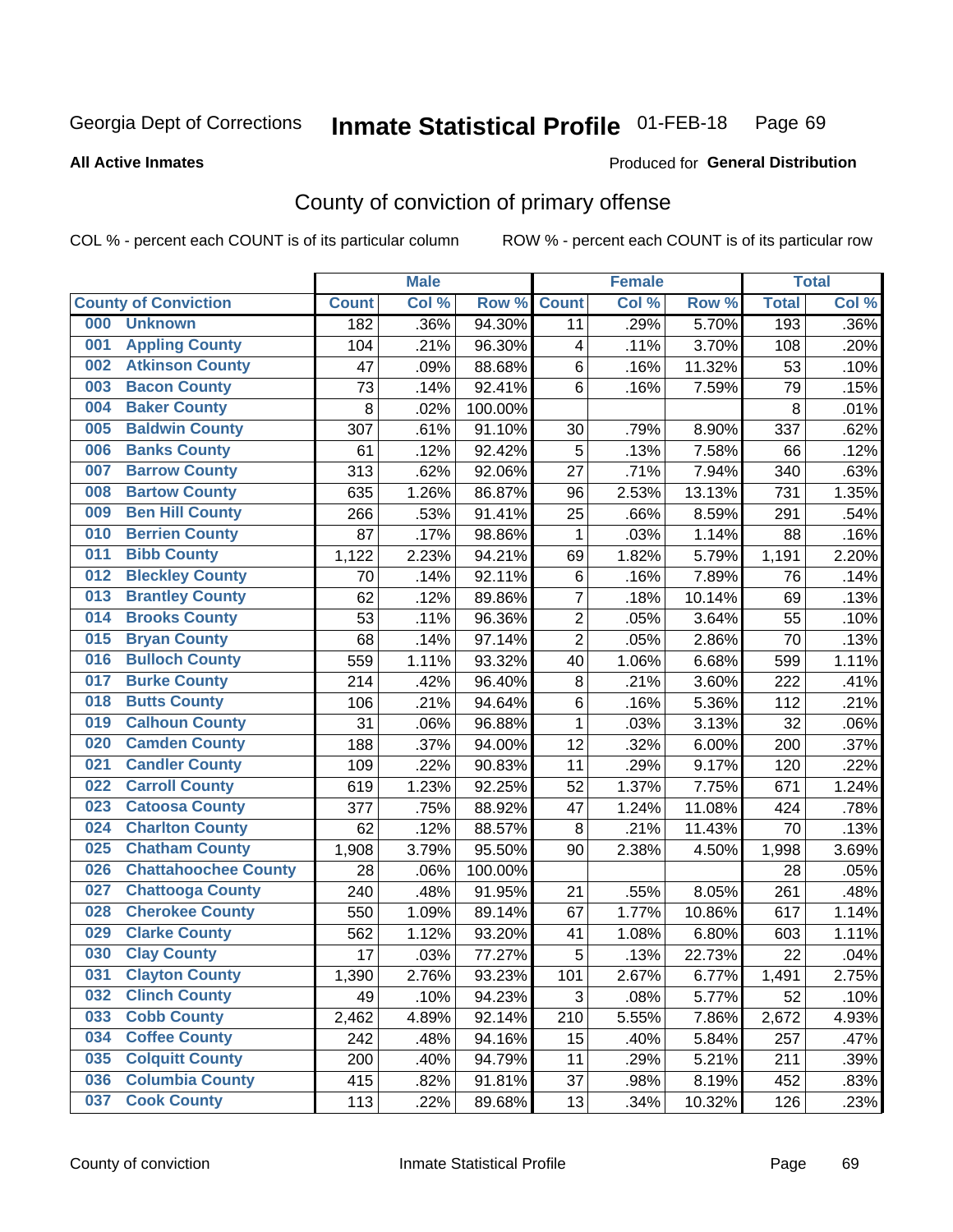### **Inmate Statistical Profile 01-FEB-18** Page 70

Produced for General Distribution

### **All Active Inmates**

# County of conviction of primary offense

COL % - percent each COUNT is of its particular column

|     |                             |              | <b>Male</b> |         |                  | <b>Female</b> |        |              | <b>Total</b> |
|-----|-----------------------------|--------------|-------------|---------|------------------|---------------|--------|--------------|--------------|
|     | <b>County of Conviction</b> | <b>Count</b> | Col %       | Row %   | <b>Count</b>     | Col%          | Row %  | <b>Total</b> | Col %        |
| 038 | <b>Coweta County</b>        | 642          | 1.27%       | 93.04%  | 48               | 1.27%         | 6.96%  | 690          | 1.27%        |
| 039 | <b>Crawford County</b>      | 22           | .04%        | 84.62%  | 4                | .11%          | 15.38% | 26           | .05%         |
| 040 | <b>Crisp County</b>         | 299          | .59%        | 92.86%  | 23               | .61%          | 7.14%  | 322          | .59%         |
| 041 | <b>Dade County</b>          | 99           | .20%        | 90.83%  | 10               | .26%          | 9.17%  | 109          | .20%         |
| 042 | <b>Dawson County</b>        | 90           | .18%        | 83.33%  | 18               | .48%          | 16.67% | 108          | .20%         |
| 043 | <b>Decatur County</b>       | 225          | .45%        | 94.54%  | 13               | .34%          | 5.46%  | 238          | .44%         |
| 044 | <b>Dekalb County</b>        | 3,084        | 6.12%       | 95.24%  | 154              | 4.07%         | 4.76%  | 3,238        | 5.98%        |
| 045 | <b>Dodge County</b>         | 163          | .32%        | 93.14%  | 12               | .32%          | 6.86%  | 175          | .32%         |
| 046 | <b>Dooly County</b>         | 111          | .22%        | 95.69%  | 5                | .13%          | 4.31%  | 116          | .21%         |
| 047 | <b>Dougherty County</b>     | 954          | 1.89%       | 94.64%  | 54               | 1.43%         | 5.36%  | 1,008        | 1.86%        |
| 048 | <b>Douglas County</b>       | 1,029        | 2.04%       | 89.95%  | 115              | 3.04%         | 10.05% | 1,144        | 2.11%        |
| 049 | <b>Early County</b>         | 86           | .17%        | 90.53%  | 9                | .24%          | 9.47%  | 95           | .18%         |
| 050 | <b>Echols County</b>        | 12           | .02%        | 100.00% |                  |               |        | 12           | .02%         |
| 051 | <b>Effingham County</b>     | 248          | .49%        | 92.88%  | 19               | .50%          | 7.12%  | 267          | .49%         |
| 052 | <b>Elbert County</b>        | 158          | .31%        | 93.49%  | 11               | .29%          | 6.51%  | 169          | .31%         |
| 053 | <b>Emanuel County</b>       | 167          | .33%        | 91.26%  | 16               | .42%          | 8.74%  | 183          | .34%         |
| 054 | <b>Evans County</b>         | 78           | .15%        | 93.98%  | $\mathbf 5$      | .13%          | 6.02%  | 83           | .15%         |
| 055 | <b>Fannin County</b>        | 93           | .18%        | 91.18%  | $\boldsymbol{9}$ | .24%          | 8.82%  | 102          | .19%         |
| 056 | <b>Fayette County</b>       | 334          | .66%        | 91.01%  | 33               | .87%          | 8.99%  | 367          | .68%         |
| 057 | <b>Floyd County</b>         | 901          | 1.79%       | 89.03%  | 111              | 2.93%         | 10.97% | 1,012        | 1.87%        |
| 058 | <b>Forsyth County</b>       | 368          | .73%        | 91.54%  | 34               | .90%          | 8.46%  | 402          | .74%         |
| 059 | <b>Franklin County</b>      | 160          | .32%        | 91.95%  | 14               | .37%          | 8.05%  | 174          | .32%         |
| 060 | <b>Fulton County</b>        | 5,092        | 10.11%      | 96.15%  | 204              | 5.39%         | 3.85%  | 5,296        | 9.78%        |
| 061 | <b>Gilmer County</b>        | 89           | .18%        | 90.82%  | 9                | .24%          | 9.18%  | 98           | .18%         |
| 062 | <b>Glascock County</b>      | 6            | .01%        | 100.00% |                  |               |        | 6            | .01%         |
| 063 | <b>Glynn County</b>         | 525          | 1.04%       | 93.92%  | 34               | .90%          | 6.08%  | 559          | 1.03%        |
| 064 | <b>Gordon County</b>        | 376          | .75%        | 87.85%  | 52               | 1.37%         | 12.15% | 428          | .79%         |
| 065 | <b>Grady County</b>         | 143          | .28%        | 95.97%  | 6                | .16%          | 4.03%  | 149          | .28%         |
| 066 | <b>Greene County</b>        | 107          | .21%        | 92.24%  | 9                | .24%          | 7.76%  | 116          | .21%         |
| 067 | <b>Gwinnett County</b>      | 2,654        | 5.27%       | 93.06%  | 198              | 5.23%         | 6.94%  | 2,852        | 5.27%        |
| 068 | <b>Habersham County</b>     | 113          | .22%        | 92.62%  | $\boldsymbol{9}$ | .24%          | 7.38%  | 122          | .23%         |
| 069 | <b>Hall County</b>          | 721          | 1.43%       | 92.32%  | 60               | 1.58%         | 7.68%  | 781          | 1.44%        |
| 070 | <b>Hancock County</b>       | 33           | .07%        | 100.00% |                  |               |        | 33           | .06%         |
| 071 | <b>Haralson County</b>      | 117          | .23%        | 95.12%  | 6                | .16%          | 4.88%  | 123          | .23%         |
| 072 | <b>Harris County</b>        | 117          | .23%        | 91.41%  | 11               | .29%          | 8.59%  | 128          | .24%         |
| 073 | <b>Hart County</b>          | 156          | .31%        | 91.23%  | 15               | .40%          | 8.77%  | 171          | .32%         |
| 074 | <b>Heard County</b>         | 50           | .10%        | 92.59%  | 4                | .11%          | 7.41%  | 54           | .10%         |
| 075 | <b>Henry County</b>         | 521          | 1.03%       | 89.67%  | 60               | 1.58%         | 10.33% | 581          | 1.07%        |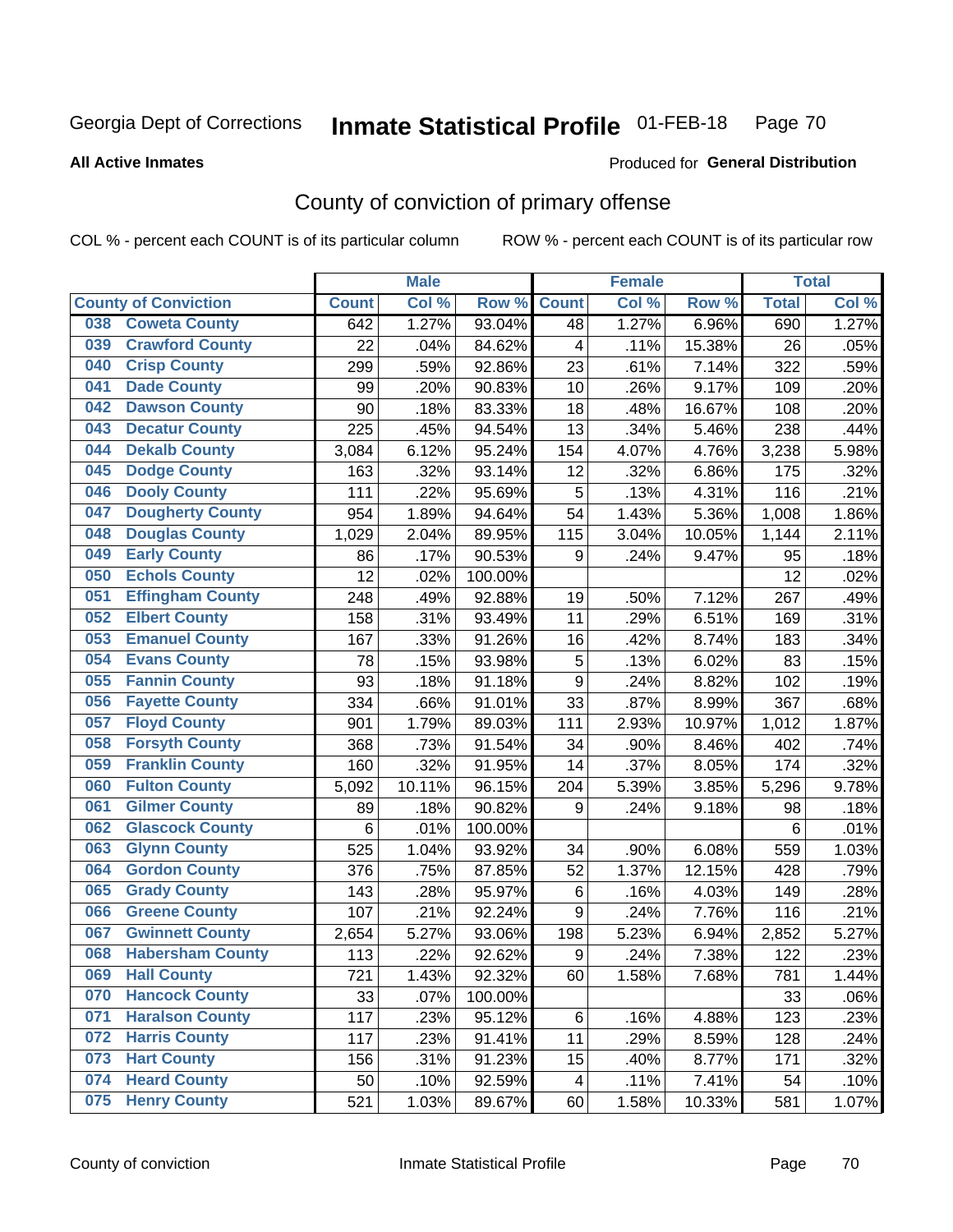### **Inmate Statistical Profile 01-FEB-18** Page 71

### **All Active Inmates**

### Produced for General Distribution

# County of conviction of primary offense

COL % - percent each COUNT is of its particular column

|       |                             |              | <b>Male</b> |         |                | <b>Female</b> |        |              | <b>Total</b> |
|-------|-----------------------------|--------------|-------------|---------|----------------|---------------|--------|--------------|--------------|
|       | <b>County of Conviction</b> | <b>Count</b> | Col %       | Row %   | <b>Count</b>   | Col %         | Row %  | <b>Total</b> | Col %        |
| 076   | <b>Houston County</b>       | 619          | 1.23%       | 93.79%  | 41             | 1.08%         | 6.21%  | 660          | 1.22%        |
| 077   | <b>Irwin County</b>         | 76           | .15%        | 98.70%  | 1              | .03%          | 1.30%  | 77           | .14%         |
| 078   | <b>Jackson County</b>       | 273          | .54%        | 91.61%  | 25             | .66%          | 8.39%  | 298          | .55%         |
| 079   | <b>Jasper County</b>        | 54           | .11%        | 96.43%  | $\overline{2}$ | .05%          | 3.57%  | 56           | .10%         |
| 080   | <b>Jeff Davis County</b>    | 92           | .18%        | 96.84%  | 3              | .08%          | 3.16%  | 95           | .18%         |
| 081   | <b>Jefferson County</b>     | 155          | .31%        | 96.88%  | 5              | .13%          | 3.13%  | 160          | .30%         |
| 082   | <b>Jenkins County</b>       | 75           | .15%        | 96.15%  | 3              | .08%          | 3.85%  | 78           | .14%         |
| 083   | <b>Johnson County</b>       | 32           | .06%        | 94.12%  | $\overline{2}$ | .05%          | 5.88%  | 34           | .06%         |
| 084   | <b>Jones County</b>         | 217          | .43%        | 86.45%  | 34             | .90%          | 13.55% | 251          | .46%         |
| 085   | <b>Lamar County</b>         | 81           | .16%        | 88.04%  | 11             | .29%          | 11.96% | 92           | .17%         |
| 086   | <b>Lanier County</b>        | 42           | .08%        | 97.67%  | 1              | .03%          | 2.33%  | 43           | .08%         |
| 087   | <b>Laurens County</b>       | 256          | .51%        | 95.17%  | 13             | .34%          | 4.83%  | 269          | .50%         |
| 088   | <b>Lee County</b>           | 70           | .14%        | 93.33%  | 5              | .13%          | 6.67%  | 75           | .14%         |
| 089   | <b>Liberty County</b>       | 260          | .52%        | 94.55%  | 15             | .40%          | 5.45%  | 275          | .51%         |
| 090   | <b>Lincoln County</b>       | 40           | .08%        | 88.89%  | $\mathbf 5$    | .13%          | 11.11% | 45           | .08%         |
| 091   | <b>Long County</b>          | 70           | .14%        | 92.11%  | 6              | .16%          | 7.89%  | 76           | .14%         |
| 092   | <b>Lowndes County</b>       | 477          | .95%        | 95.78%  | 21             | .55%          | 4.22%  | 498          | .92%         |
| 093   | <b>Lumpkin County</b>       | 90           | .18%        | 93.75%  | 6              | .16%          | 6.25%  | 96           | .18%         |
| 094   | <b>Macon County</b>         | 48           | .10%        | 96.00%  | $\overline{2}$ | .05%          | 4.00%  | 50           | .09%         |
| 095   | <b>Madison County</b>       | 151          | .30%        | 90.96%  | 15             | .40%          | 9.04%  | 166          | .31%         |
| 096   | <b>Marion County</b>        | 25           | .05%        | 96.15%  | $\mathbf 1$    | .03%          | 3.85%  | 26           | .05%         |
| 097   | <b>Mcduffie County</b>      | 194          | .39%        | 94.63%  | 11             | .29%          | 5.37%  | 205          | .38%         |
| 098   | <b>Mcintosh County</b>      | 46           | .09%        | 100.00% |                |               |        | 46           | .08%         |
| 099   | <b>Meriwether County</b>    | 191          | .38%        | 91.83%  | 17             | .45%          | 8.17%  | 208          | .38%         |
| 100   | <b>Miller County</b>        | 37           | .07%        | 88.10%  | $\mathbf 5$    | .13%          | 11.90% | 42           | .08%         |
| 101   | <b>Mitchell County</b>      | 158          | .31%        | 93.49%  | 11             | .29%          | 6.51%  | 169          | .31%         |
| 102   | <b>Monroe County</b>        | 129          | .26%        | 92.81%  | 10             | .26%          | 7.19%  | 139          | .26%         |
| 103   | <b>Montgomery County</b>    | 35           | .07%        | 87.50%  | 5              | .13%          | 12.50% | 40           | .07%         |
| 104   | <b>Morgan County</b>        | 129          | .26%        | 94.16%  | 8              | .21%          | 5.84%  | 137          | .25%         |
| 105   | <b>Murray County</b>        | 211          | .42%        | 91.34%  | 20             | .53%          | 8.66%  | 231          | .43%         |
| 106   | <b>Muscogee County</b>      | 1,196        | 2.37%       | 95.00%  | 63             | 1.66%         | 5.00%  | 1,259        | 2.33%        |
| 107   | <b>Newton County</b>        | 732          | 1.45%       | 90.82%  | 74             | 1.95%         | 9.18%  | 806          | 1.49%        |
| 108   | <b>Oconee County</b>        | 53           | .11%        | 96.36%  | $\overline{2}$ | .05%          | 3.64%  | 55           | .10%         |
| 109   | <b>Oglethorpe County</b>    | 68           | .14%        | 90.67%  | $\overline{7}$ | .18%          | 9.33%  | 75           | .14%         |
| 110   | <b>Paulding County</b>      | 225          | .45%        | 90.73%  | 23             | .61%          | 9.27%  | 248          | .46%         |
| 111   | <b>Peach County</b>         | 109          | .22%        | 93.16%  | 8              | .21%          | 6.84%  | 117          | .22%         |
| 112   | <b>Pickens County</b>       | 101          | .20%        | 90.99%  | 10             | .26%          | 9.01%  | 111          | .21%         |
| $113$ | <b>Pierce County</b>        | 112          | .22%        | 92.56%  | 9              | .24%          | 7.44%  | 121          | .22%         |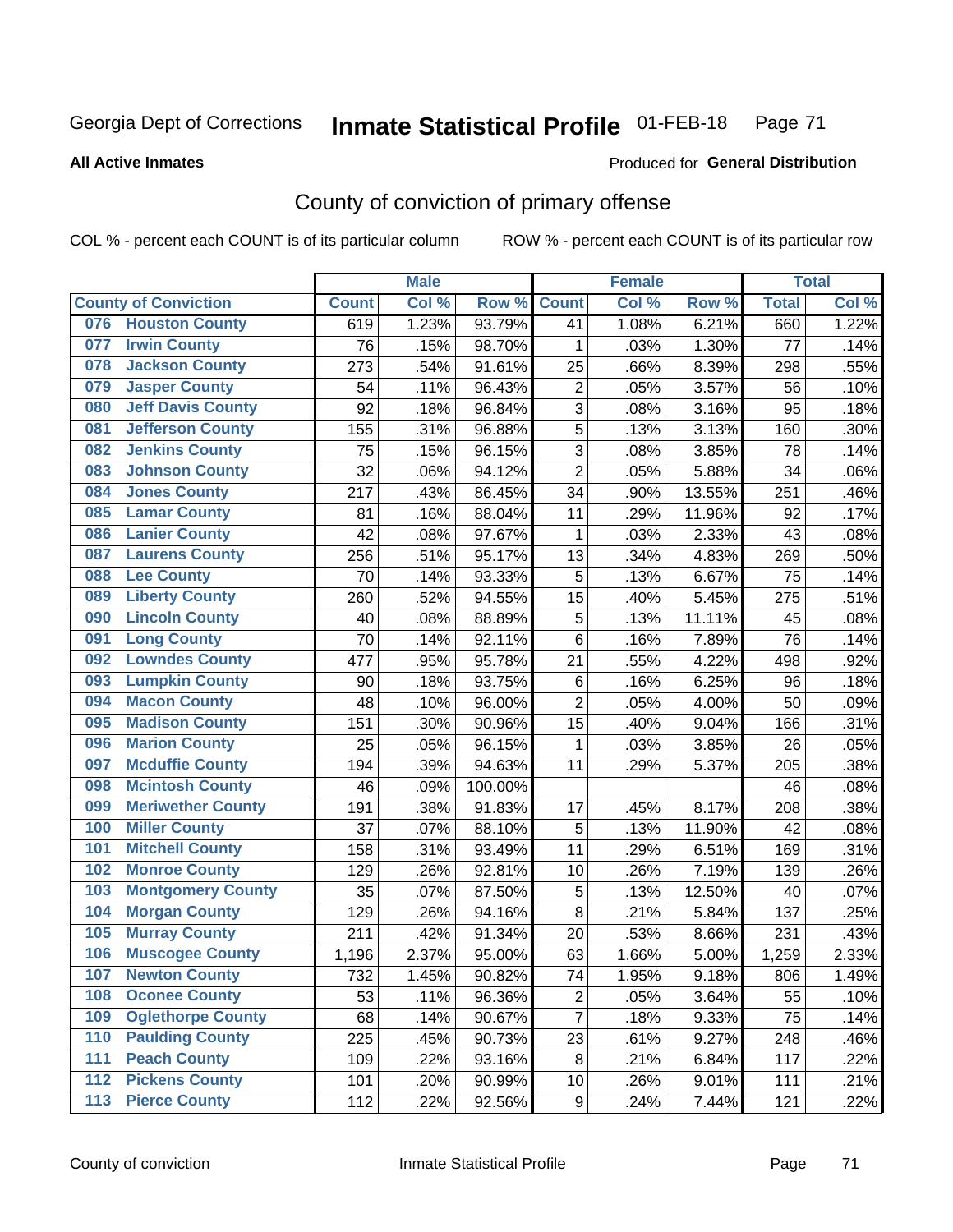### **Inmate Statistical Profile 01-FEB-18** Page 72

Produced for General Distribution

### **All Active Inmates**

# County of conviction of primary offense

COL % - percent each COUNT is of its particular column

|                                          |              | <b>Male</b> |         |                          | <b>Female</b> |        | <b>Total</b> |       |
|------------------------------------------|--------------|-------------|---------|--------------------------|---------------|--------|--------------|-------|
| <b>County of Conviction</b>              | <b>Count</b> | Col %       | Row %   | <b>Count</b>             | Col %         | Row %  | <b>Total</b> | Col % |
| 114 Pike County                          | 42           | .08%        | 91.30%  | $\overline{4}$           | .11%          | 8.70%  | 46           | .08%  |
| <b>Polk County</b><br>$\overline{115}$   | 198          | .39%        | 93.84%  | 13                       | .34%          | 6.16%  | 211          | .39%  |
| <b>Pulaski County</b><br>116             | 54           | .11%        | 96.43%  | $\overline{2}$           | .05%          | 3.57%  | 56           | .10%  |
| <b>Putnam County</b><br>117              | 157          | .31%        | 91.28%  | 15                       | .40%          | 8.72%  | 172          | .32%  |
| <b>Quitman County</b><br>118             | 17           | .03%        | 100.00% |                          |               |        | 17           | .03%  |
| <b>Rabun County</b><br>119               | 50           | .10%        | 89.29%  | 6                        | .16%          | 10.71% | 56           | .10%  |
| <b>Randolph County</b><br>120            | 63           | .13%        | 96.92%  | $\overline{2}$           | .05%          | 3.08%  | 65           | .12%  |
| <b>Richmond County</b><br>121            | 1,939        | 3.85%       | 93.58%  | 133                      | 3.51%         | 6.42%  | 2,072        | 3.83% |
| <b>Rockdale County</b><br>122            | 482          | .96%        | 92.34%  | 40                       | 1.06%         | 7.66%  | 522          | .96%  |
| <b>Schley County</b><br>123              | 12           | .02%        | 80.00%  | 3                        | .08%          | 20.00% | 15           | .03%  |
| <b>Screven County</b><br>124             | 117          | .23%        | 95.90%  | 5                        | .13%          | 4.10%  | 122          | .23%  |
| <b>Seminole County</b><br>125            | 73           | .14%        | 84.88%  | 13                       | .34%          | 15.12% | 86           | .16%  |
| 126<br><b>Spalding County</b>            | 497          | .99%        | 93.42%  | 35                       | .92%          | 6.58%  | 532          | .98%  |
| <b>Stephens County</b><br>127            | 165          | .33%        | 86.39%  | 26                       | .69%          | 13.61% | 191          | .35%  |
| <b>Stewart County</b><br>128             | 35           | .07%        | 97.22%  | $\mathbf{1}$             | .03%          | 2.78%  | 36           | .07%  |
| <b>Sumter County</b><br>129              | 185          | .37%        | 95.36%  | 9                        | .24%          | 4.64%  | 194          | .36%  |
| <b>Talbot County</b><br>130              | 37           | .07%        | 90.24%  | $\overline{\mathbf{4}}$  | .11%          | 9.76%  | 41           | .08%  |
| <b>Taliaferro County</b><br>131          | 18           | .04%        | 94.74%  | $\mathbf{1}$             | .03%          | 5.26%  | 19           | .04%  |
| <b>Tattnall County</b><br>132            | 184          | .37%        | 93.88%  | 12                       | .32%          | 6.12%  | 196          | .36%  |
| <b>Taylor County</b><br>133              | 65           | .13%        | 90.28%  | $\overline{7}$           | .18%          | 9.72%  | 72           | .13%  |
| <b>Telfair County</b><br>134             | 103          | .20%        | 96.26%  | $\overline{\mathbf{4}}$  | .11%          | 3.74%  | 107          | .20%  |
| <b>Terrell County</b><br>135             | 89           | .18%        | 94.68%  | 5                        | .13%          | 5.32%  | 94           | .17%  |
| <b>Thomas County</b><br>136              | 207          | .41%        | 96.73%  | $\overline{7}$           | .18%          | 3.27%  | 214          | .40%  |
| <b>Tift County</b><br>137                | 327          | .65%        | 94.51%  | 19                       | .50%          | 5.49%  | 346          | .64%  |
| <b>Toombs County</b><br>138              | 324          | .64%        | 91.01%  | 32                       | .84%          | 8.99%  | 356          | .66%  |
| <b>Towns County</b><br>139               | 51           | .10%        | 77.27%  | 15                       | .40%          | 22.73% | 66           | .12%  |
| <b>Treutlen County</b><br>140            | 80           | .16%        | 95.24%  | $\overline{\mathcal{A}}$ | .11%          | 4.76%  | 84           | .16%  |
| <b>Troup County</b><br>141               | 629          | 1.25%       | 90.63%  | 65                       | 1.72%         | 9.37%  | 694          | 1.28% |
| <b>Turner County</b><br>142              | 62           | .12%        | 95.38%  | 3                        | .08%          | 4.62%  | 65           | .12%  |
| <b>Twiggs County</b><br>$\overline{143}$ | 46           | .09%        | 93.88%  | 3                        | .08%          | 6.12%  | 49           | .09%  |
| <b>Union County</b><br>144               | 95           | .19%        | 84.82%  | 17                       | .45%          | 15.18% | 112          | .21%  |
| 145<br><b>Upson County</b>               | 175          | .35%        | 93.58%  | 12                       | .32%          | 6.42%  | 187          | .35%  |
| <b>Walker County</b><br>146              | 414          | .82%        | 90.59%  | 43                       | 1.14%         | 9.41%  | 457          | .84%  |
| <b>Walton County</b><br>147              | 538          | 1.07%       | 91.19%  | 52                       | 1.37%         | 8.81%  | 590          | 1.09% |
| <b>Ware County</b><br>148                | 326          | .65%        | 93.14%  | 24                       | .63%          | 6.86%  | 350          | .65%  |
| <b>Warren County</b><br>149              | 37           | .07%        | 94.87%  | $\overline{2}$           | .05%          | 5.13%  | 39           | .07%  |
| <b>Washington County</b><br>150          | 186          | .37%        | 90.73%  | 19                       | .50%          | 9.27%  | 205          | .38%  |
| <b>Wayne County</b><br>151               | 161          | .32%        | 93.06%  | 12                       | .32%          | 6.94%  | 173          | .32%  |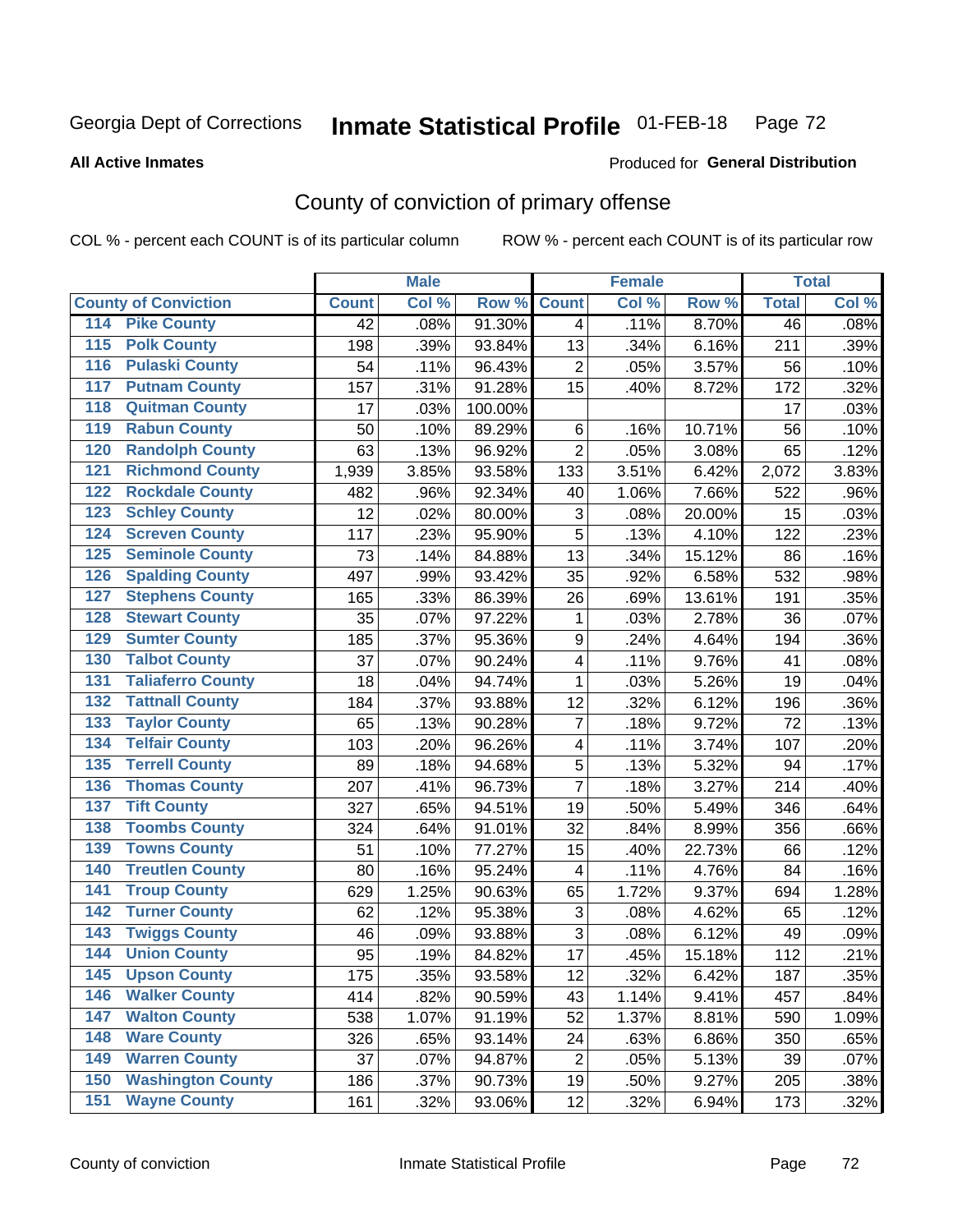### **Inmate Statistical Profile 01-FEB-18** Page 73

**All Active Inmates** 

## Produced for General Distribution

# County of conviction of primary offense

COL % - percent each COUNT is of its particular column

|                                |              | <b>Male</b> |             |       | <b>Female</b> |          |              | <b>Total</b> |
|--------------------------------|--------------|-------------|-------------|-------|---------------|----------|--------------|--------------|
| <b>County of Conviction</b>    | <b>Count</b> | Col %       | Row % Count |       | Col %         | Row %    | <b>Total</b> | Col %        |
| <b>Webster County</b><br>152   | 6            | .01%        | 85.71%      |       | .03%          | 14.29%   |              | .01%         |
| <b>Wheeler County</b><br>153   | 27           | $.05\%$     | 93.10%      | 2     | .05%          | $6.90\%$ | 29           | .05%         |
| <b>White County</b><br>154     | 93           | .18%        | 87.74%      | 13    | .34%          | 12.26%   | 106          | .20%         |
| <b>Whitfield County</b><br>155 | 725          | 1.44%       | 89.18%      | 88    | 2.32%         | 10.82%   | 813          | 1.50%        |
| <b>Wilcox County</b><br>156    | 46           | $.09\%$     | 95.83%      | 2     | .05%          | 4.17%    | 48           | .09%         |
| <b>Wilkes County</b><br>157    | 79           | .16%        | 91.86%      |       | .18%          | 8.14%    | 86           | .16%         |
| <b>Wilkinson County</b><br>158 | 47           | .09%        | 94.00%      | 3     | .08%          | 6.00%    | 50           | .09%         |
| <b>Worth County</b><br>159     | 125          | .25%        | 91.24%      | 12    | .32%          | 8.76%    | 137          | .25%         |
| <b>Total Rported</b>           | 50,359       | 100%        | 93.01%      | 3,787 | 100%          | 6.99%    | 54,146       | 100%         |

| <b>Not Reported</b> |        |       |        |
|---------------------|--------|-------|--------|
| <b>Grand Total</b>  | 50,359 | 3,787 | 54,146 |

| Mode (most frequent) | <b>Fulton County</b> | <b>Cobb County</b> | <b>Fulton County</b> |
|----------------------|----------------------|--------------------|----------------------|
|                      |                      |                    |                      |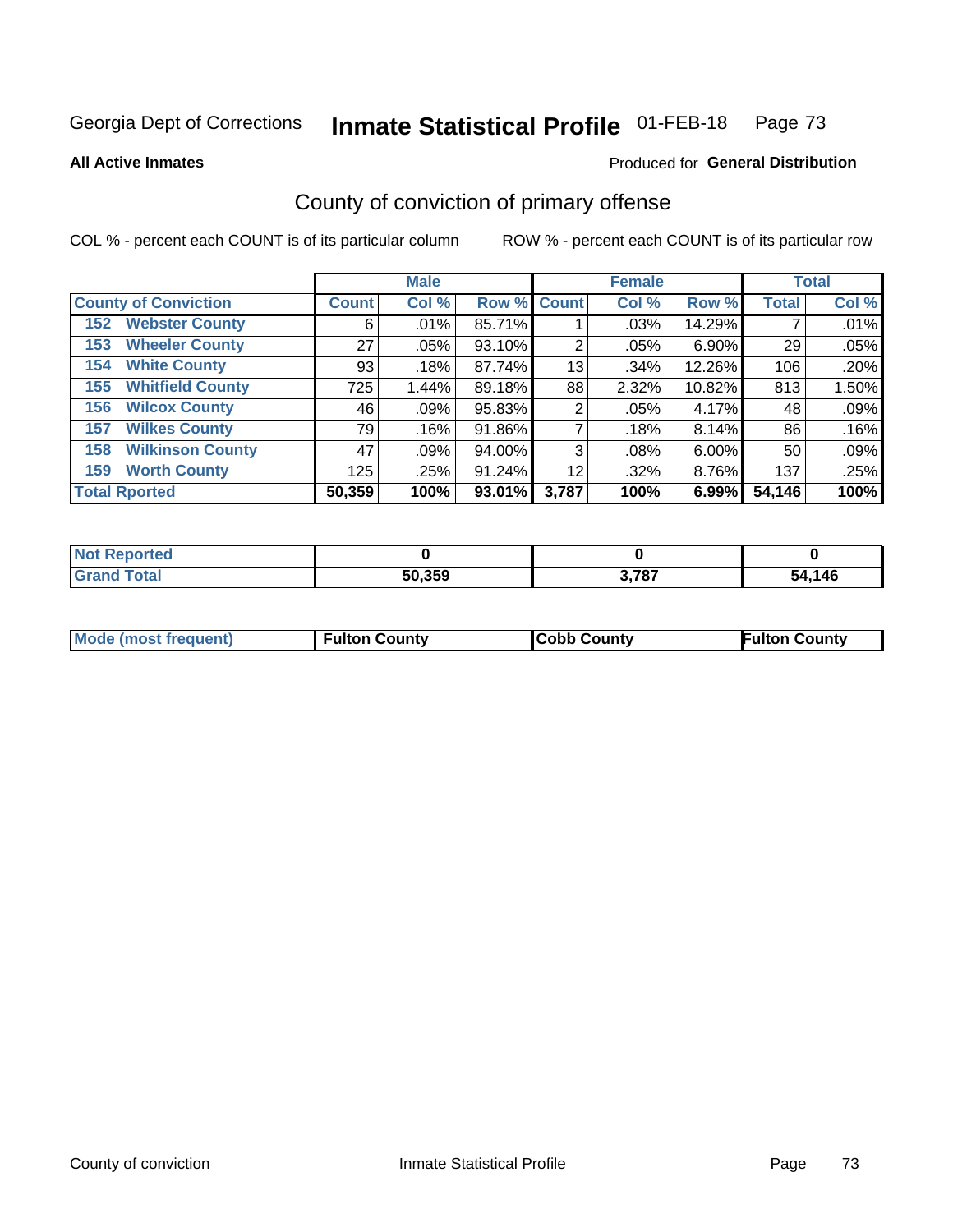## Georgia Dept of Corrections **All Active Inmates**

### Inmate Statistical Profile 01-FEB-18 Page 74

Produced for General Distribution

# Circuit of conviction of primary offense

COL % - percent each COUNT is of its particular column ROW % - percent each COUNT is of its particular row

|                         |                                 |              | <b>Male</b> |        |              | <b>Female</b> |        |              | <b>Total</b> |
|-------------------------|---------------------------------|--------------|-------------|--------|--------------|---------------|--------|--------------|--------------|
|                         | <b>Circuit of Conviction</b>    | <b>Count</b> | Col %       | Row %  | <b>Count</b> | Col %         | Row %  | <b>Total</b> | Col %        |
| 1                       | <b>Alapaha Circuit</b>          | 338          | .67%        | 93.37% | 24           | .64%          | 6.63%  | 362          | .67%         |
| $\overline{2}$          | <b>Alcovy Circuit</b>           | 1,270        | 2.53%       | 90.97% | 126          | 3.34%         | 9.03%  | 1,396        | 2.59%        |
| $\overline{\mathbf{3}}$ | <b>Atlanta Circuit</b>          | 5,092        | 10.15%      | 96.15% | 204          | 5.40%         | 3.85%  | 5,296        | 9.82%        |
| 4                       | <b>Atlantic Circuit</b>         | 706          | 1.41%       | 94.64% | 40           | 1.06%         | 5.36%  | 746          | 1.38%        |
| 5                       | <b>Augusta Circuit</b>          | 2,568        | 5.12%       | 93.52% | 178          | 4.71%         | 6.48%  | 2,746        | 5.09%        |
| $\overline{6}$          | <b>Blue Ridge Circuit</b>       | 550          | 1.10%       | 89.14% | 67           | 1.77%         | 10.86% | 617          | 1.14%        |
| $\overline{\mathbf{7}}$ | <b>Brunswick Circuit</b>        | 1,070        | 2.13%       | 94.27% | 65           | 1.72%         | 5.73%  | 1,135        | 2.10%        |
| $\overline{\mathbf{8}}$ | <b>Chattahoochee Circuit</b>    | 1,468        | 2.93%       | 94.47% | 86           | 2.28%         | 5.53%  | 1,554        | 2.88%        |
| $\overline{9}$          | <b>Cherokee Circuit</b>         | 1,011        | 2.01%       | 87.23% | 148          | 3.92%         | 12.77% | 1,159        | 2.15%        |
| 10                      | <b>Clayton Circuit</b>          | 1,390        | 2.77%       | 93.23% | 101          | 2.67%         | 6.77%  | 1,491        | 2.76%        |
| $\overline{11}$         | <b>Cobb Circuit</b>             | 2,462        | 4.91%       | 92.14% | 210          | 5.56%         | 7.86%  | 2,672        | 4.95%        |
| $\overline{12}$         | <b>Conasauga Circuit</b>        | 936          | 1.87%       | 89.66% | 108          | 2.86%         | 10.34% | 1,044        | 1.94%        |
| 13                      | <b>Cordele Circuit</b>          | 722          | 1.44%       | 92.92% | 55           | 1.46%         | 7.08%  | 777          | 1.44%        |
| 14                      | <b>Coweta Circuit</b>           | 2,131        | 4.25%       | 91.97% | 186          | 4.93%         | 8.03%  | 2,317        | 4.29%        |
| 15                      | <b>Dougherty Circuit</b>        | 954          | 1.90%       | 94.64% | 54           | 1.43%         | 5.36%  | 1,008        | 1.87%        |
| 16                      | <b>Dublin Circuit</b>           | 414          | .83%        | 94.95% | 22           | .58%          | 5.05%  | 436          | .81%         |
| 17                      | <b>Eastern Circuit</b>          | 1,908        | 3.80%       | 95.50% | 90           | 2.38%         | 4.50%  | 1,998        | 3.70%        |
| 18                      | <b>Flint Circuit</b>            | 521          | 1.04%       | 89.67% | 60           | 1.59%         | 10.33% | 581          | 1.08%        |
| 19                      | <b>Griffin Circuit</b>          | 1,048        | 2.09%       | 92.58% | 84           | 2.22%         | 7.42%  | 1,132        | 2.10%        |
| $\overline{20}$         | <b>Gwinnett Circuit</b>         | 2,654        | 5.29%       | 93.06% | 198          | 5.24%         | 6.94%  | 2,852        | 5.29%        |
| $\overline{21}$         | <b>Houston Circuit</b>          | 619          | 1.23%       | 93.79% | 41           | 1.09%         | 6.21%  | 660          | 1.22%        |
| $\overline{22}$         | <b>Lookout Mountain Circuit</b> | 1,130        | 2.25%       | 90.33% | 121          | 3.20%         | 9.67%  | 1,251        | 2.32%        |
| 23                      | <b>Macon Circuit</b>            | 1,253        | 2.50%       | 93.93% | 81           | 2.15%         | 6.07%  | 1,334        | 2.47%        |
| $\overline{24}$         | <b>Middle Circuit</b>           | 941          | 1.88%       | 91.89% | 83           | 2.20%         | 8.11%  | 1,024        | 1.90%        |
| 25                      | <b>Mountain Circuit</b>         | 328          | .65%        | 88.89% | 41           | 1.09%         | 11.11% | 369          | .68%         |
| 26                      | <b>Northeastern Circuit</b>     | 811          | 1.62%       | 91.23% | 78           | 2.07%         | 8.77%  | 889          | 1.65%        |
| $\overline{27}$         | <b>Northern Circuit</b>         | 693          | 1.38%       | 91.79% | 62           | 1.64%         | 8.21%  | 755          | 1.40%        |
| 28                      | <b>Ocmulgee Circuit</b>         | 1,051        | 2.09%       | 91.23% | 101          | 2.67%         | 8.77%  | 1,152        | 2.14%        |
| 29                      | <b>Oconee Circuit</b>           | 452          | .90%        | 93.58% | 31           | .82%          | 6.42%  | 483          | .90%         |
| 30                      | <b>Ogeechee Circuit</b>         | 999          | 1.99%       | 93.71% | 67           | 1.77%         | 6.29%  | 1,066        | 1.98%        |
| $\overline{31}$         | <b>Pataula Circuit</b>          | 382          | .76%        | 90.74% | 39           | 1.03%         | 9.26%  | 421          | .78%         |
| 32                      | <b>Piedmont Circuit</b>         | 647          | 1.29%       | 91.90% | 57           | 1.51%         | 8.10%  | 704          | 1.30%        |
| 33                      | <b>Rome Circuit</b>             | 901          | 1.80%       | 89.03% | 111          | 2.94%         | 10.97% | 1,012        | 1.88%        |
| 34                      | <b>South Georgia Circuit</b>    | 565          | 1.13%       | 94.80% | 31           | .82%          | 5.20%  | 596          | 1.10%        |
| 35                      | <b>Southern Circuit</b>         | 949          | 1.89%       | 95.86% | 41           | 1.09%         | 4.14%  | 990          | 1.83%        |
| 36                      | <b>Southwestern Circuit</b>     | 356          | .71%        | 94.43% | 21           | .56%          | 5.57%  | 377          | .70%         |
| 37                      | <b>Stone Mountain Circuit</b>   | 3,084        | 6.15%       | 95.24% | 154          | 4.08%         | 4.76%  | 3,238        | 6.00%        |
| 38                      | <b>Tallapoosa Circuit</b>       | 315          | .63%        | 94.31% | 19           | .50%          | 5.69%  | 334          | .62%         |
| 39                      | <b>Tifton Circuit</b>           | 590          | 1.18%       | 94.40% | 35           | .93%          | 5.60%  | 625          | 1.16%        |
| 40                      | <b>Toombs Circuit</b>           | 374          | .75%        | 93.50% | 26           | .69%          | 6.50%  | 400          | .74%         |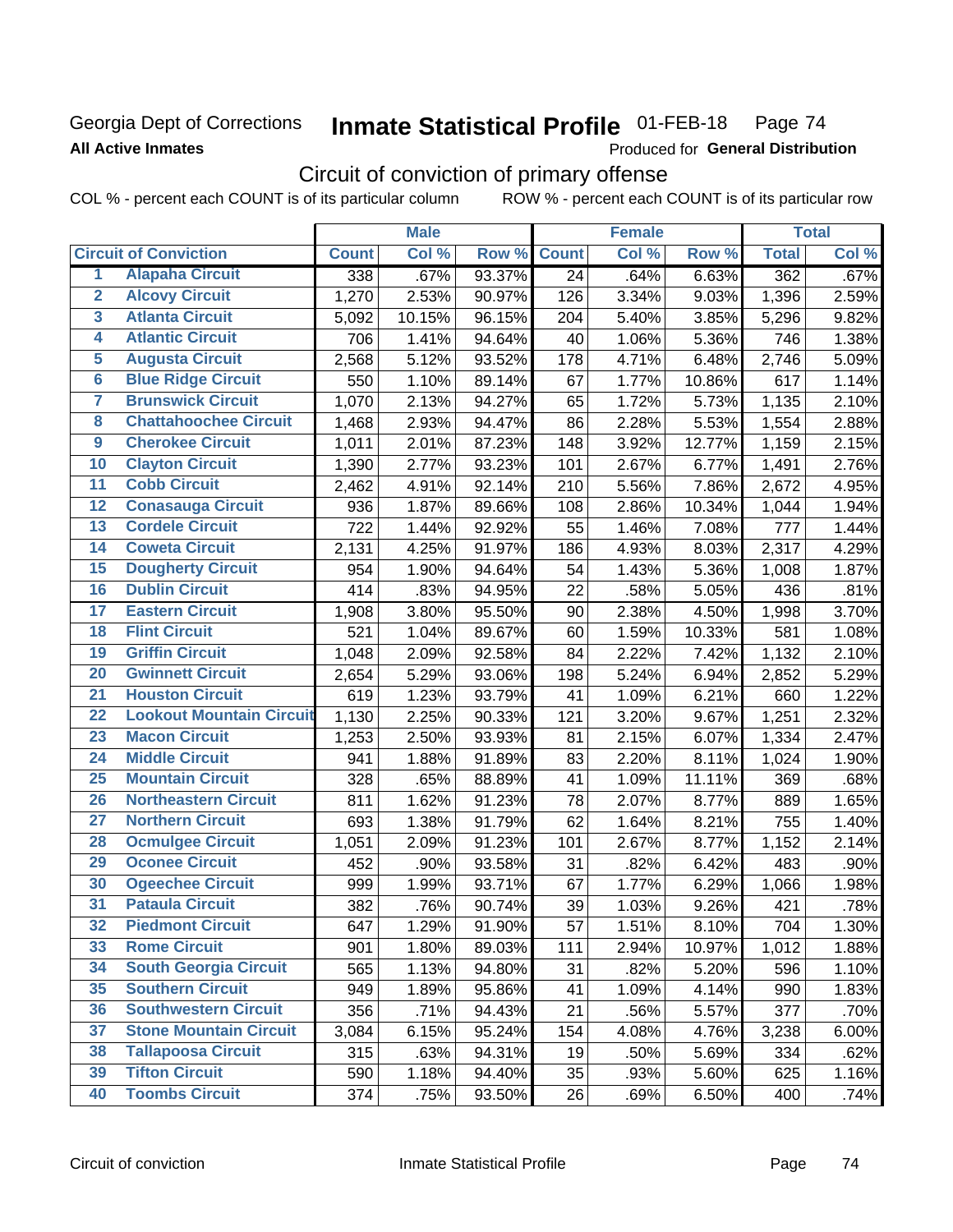# Georgia Dept of Corrections **All Active Inmates**

### Inmate Statistical Profile 01-FEB-18 Page 75

Produced for General Distribution

# Circuit of conviction of primary offense

COL % - percent each COUNT is of its particular column ROW % - percent each COUNT is of its particular row

|                                       |                                  |        | <b>Male</b> |        |              | <b>Female</b> |          |              | <b>Total</b> |
|---------------------------------------|----------------------------------|--------|-------------|--------|--------------|---------------|----------|--------------|--------------|
|                                       | <b>Circuit of Conviction</b>     |        | Col %       | Row %  | <b>Count</b> | Col %         | Row %    | <b>Total</b> | Col %        |
| 41                                    | <b>Waycross Circuit</b>          | 877    | 1.75%       | 92.71% | 69           | 1.83%         | 7.29%    | 946          | 1.75%        |
| 42                                    | <b>Western Circuit</b>           | 615    | 1.23%       | 93.47% | 43           | 1.14%         | 6.53%    | 658          | 1.22%        |
| 43                                    | <b>Rockdale Circuit</b>          | 482    | .96%        | 92.34% | 40           | 1.06%         | 7.66%    | 522          | .97%         |
| 44                                    | <b>Douglas Circuit</b>           | 1,029  | 2.05%       | 89.95% | 115          | 3.05%         | 10.05%   | 1,144        | 2.12%        |
| 45                                    | <b>Appalachian Circuit</b>       | 283    | .56%        | 91.00% | 28           | .74%          | $9.00\%$ | 311          | .58%         |
| 46                                    | <b>Enotah Circuit</b>            | 329    | .66%        | 86.58% | 51           | 1.35%         | 13.42%   | 380          | .70%         |
| 47                                    | <b>Bell-Forsyth J.C.</b>         | 368    | .73%        | 91.54% | 34           | .90%          | $8.46\%$ | 402          | .75%         |
| 48                                    | <b>Towaliga Judicial Circuit</b> | 316    | .63%        | 92.13% | 27           | .72%          | 7.87%    | 343          | .64%         |
| 49                                    | <b>Paulding Circuit</b>          | 225    | .45%        | 90.73% | 23           | .61%          | 9.27%    | 248          | .46%         |
|                                       | <b>Total Rported</b>             | 50,177 | 100%        | 93%    | 3,776        | 100%          | 7%       | 53,953       | 100%         |
|                                       | <b>Not Reported</b>              |        | 182         |        |              | 11            |          |              | 193          |
|                                       |                                  |        |             |        |              |               |          |              | 54,146       |
| <b>Grand Total</b><br>50,359<br>3,787 |                                  |        |             |        |              |               |          |              |              |

| Mode (most f<br>frequent) | <b>Atlanta</b> | <b>Copp</b> | Atlanta |
|---------------------------|----------------|-------------|---------|
|                           |                |             |         |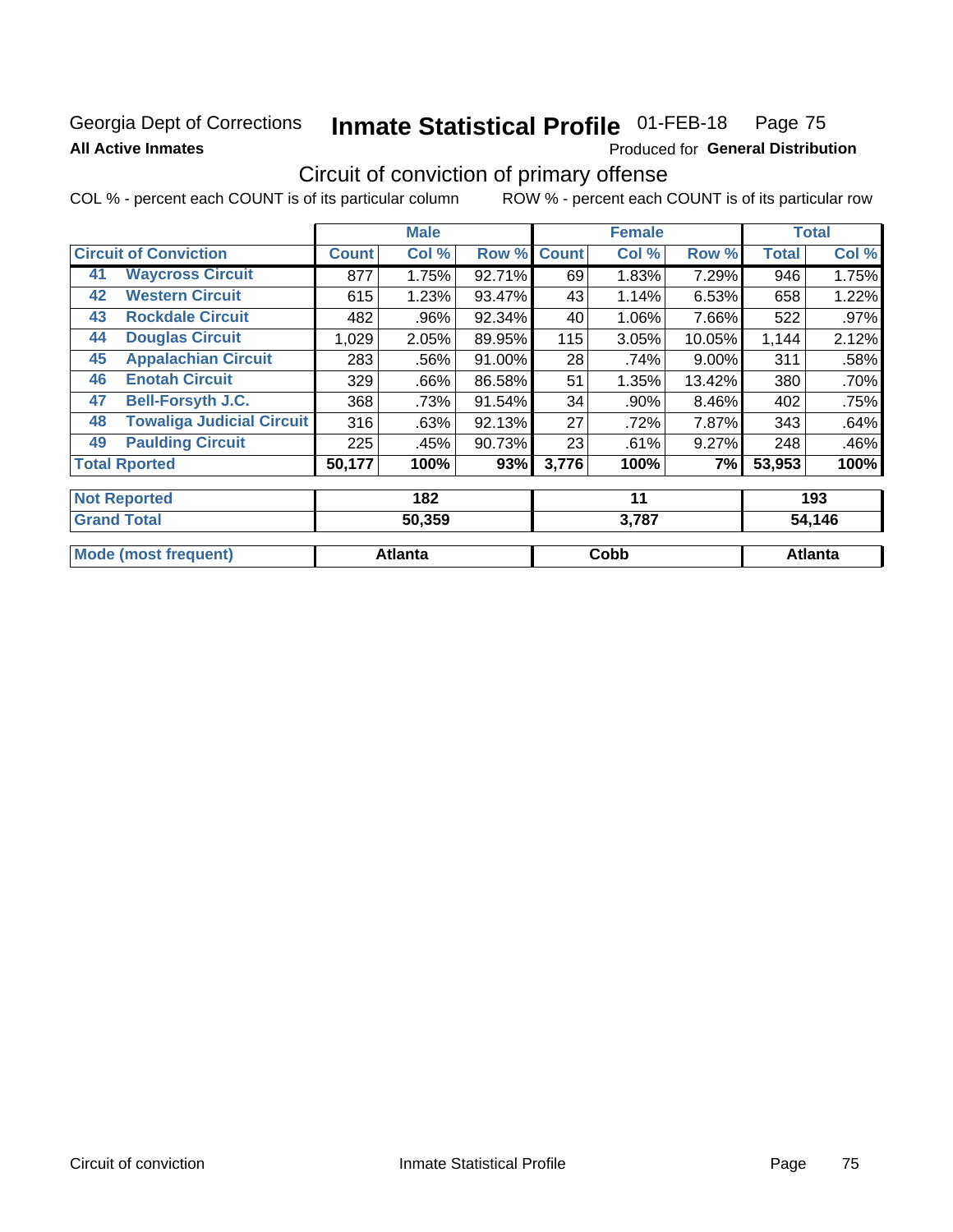#### **All Active Inmates**

#### Produced for **General Distribution**

### Years served (jail + prison) in this incarceration

|                       |              | <b>Male</b> |         |              | <b>Female</b> |                  |              | <b>Total</b> |
|-----------------------|--------------|-------------|---------|--------------|---------------|------------------|--------------|--------------|
| <b>Years Served</b>   | <b>Count</b> | Col %       | Row %   | <b>Count</b> | Col %         | Row <sub>%</sub> | <b>Total</b> | Col %        |
| Less than one year    | 9,463        | 18.81%      | 90.66%  | 975          | 25.75%        | 9.34%            | 10,438       | 19.29%       |
| 1 to 1.99 years       | 7,372        | 14.65%      | 91.86%  | 653          | 17.25%        | 8.14%            | 8,025        | 14.83%       |
| 2 to 2.99 years       | 5,297        | 10.53%      | 91.31%  | 504          | 13.31%        | 8.69%            | 5,801        | 10.72%       |
| 3 to 3.99 years       | 4,187        | 8.32%       | 92.29%  | 350          | 9.24%         | 7.71%            | 4,537        | 8.39%        |
| 4 to 4.99 years       | 3,368        | 6.69%       | 92.48%  | 274          | 7.24%         | 7.52%            | 3,642        | 6.73%        |
| 5 to 5.99 years       | 2,777        | 5.52%       | 92.88%  | 213          | 5.63%         | 7.12%            | 2,990        | 5.53%        |
| 6 to 6.99 years       | 2,446        | 4.86%       | 94.19%  | 151          | 3.99%         | 5.81%            | 2,597        | 4.80%        |
| 7 to 7.99 years       | 1,859        | 3.70%       | 94.22%  | 114          | 3.01%         | 5.78%            | 1,973        | 3.65%        |
| 8 to 8.99 years       | 1,752        | 3.48%       | 94.96%  | 93           | 2.46%         | 5.04%            | 1,845        | 3.41%        |
| 9 to 9.99 years       | 1,393        | 2.77%       | 95.48%  | 66           | 1.74%         | 4.52%            | 1,459        | 2.70%        |
| 10 to 10.99 years     | 1,261        | 2.51%       | 95.68%  | 57           | 1.51%         | 4.32%            | 1,318        | 2.44%        |
| 11 to 11.99 years     | 1,000        | 1.99%       | 95.79%  | 44           | 1.16%         | 4.21%            | 1,044        | 1.93%        |
| 12 to 12.99 years     | 773          | 1.54%       | 94.96%  | 41           | 1.08%         | 5.04%            | 814          | 1.50%        |
| 13 to 13.99 years     | 674          | 1.34%       | 96.15%  | 27           | 0.71%         | 3.85%            | 701          | 1.30%        |
| 14 to 14.99 years     | 672          | 1.34%       | 96.00%  | 28           | 0.74%         | 4.00%            | 700          | 1.29%        |
| 15 to 15.99 years     | 543          | 1.08%       | 95.10%  | 28           | 0.74%         | 4.90%            | 571          | 1.06%        |
| 16 to 16.99 years     | 522          | 1.04%       | 96.13%  | 21           | 0.55%         | 3.87%            | 543          | 1.00%        |
| 17 to 17.99 years     | 495          | 0.98%       | 96.87%  | 16           | 0.42%         | 3.13%            | 511          | 0.94%        |
| 18 to 18.99 years     | 466          | 0.93%       | 94.52%  | 27           | 0.71%         | 5.48%            | 493          | 0.91%        |
| 19 to 19.99 years     | 430          | 0.85%       | 95.13%  | 22           | 0.58%         | 4.87%            | 452          | 0.84%        |
| 20 to 20.99 years     | 421          | 0.84%       | 97.68%  | 10           | 0.26%         | 2.32%            | 431          | 0.80%        |
| 21 to 21.99 years     | 373          | 0.74%       | 98.16%  | 7            | 0.18%         | 1.84%            | 380          | 0.70%        |
| 22 to 22.99 years     | 356          | 0.71%       | 96.48%  | 13           | 0.34%         | 3.52%            | 369          | 0.68%        |
| 23 to 23.99 years     | 320          | 0.64%       | 96.97%  | 10           | 0.26%         | 3.03%            | 330          | 0.61%        |
| 24 to 24.99 years     | 292          | 0.58%       | 97.33%  | $\bf 8$      | 0.21%         | 2.67%            | 300          | 0.55%        |
| 25 to 25.99 years     | 221          | 0.44%       | 97.36%  | 6            | 0.16%         | 2.64%            | 227          | 0.42%        |
| 26 to 26.99 years     | 219          | 0.44%       | 96.48%  | $\bf 8$      | 0.21%         | 3.52%            | 227          | 0.42%        |
| 27 to 27.99 years     | 155          | 0.31%       | 96.27%  | $\,6$        | 0.16%         | 3.73%            | 161          | 0.30%        |
| 28 to 28.99 years     | 118          | 0.23%       | 97.52%  | 3            | 0.08%         | 2.48%            | 121          | 0.22%        |
| 29 to 29.99 years     | 135          | 0.27%       | 100.00% |              |               |                  | 135          | 0.25%        |
| Thirty + years        | 951          | 1.89%       | 98.86%  | 11           | 0.29%         | 1.14%            | 962          | 1.78%        |
| <b>Total Reported</b> | 50,311       | 100%        | 93.00%  | 3,786        | 100%          | 7.00%            | 54,097       | 100%         |

| тч     |             | 49        |
|--------|-------------|-----------|
| 50.359 | 2.707<br>וש | 146<br>54 |

| <b>Mean</b><br>(average) | 6.67               | 4.24               | 6.5           |
|--------------------------|--------------------|--------------------|---------------|
| Median (middle)          | 3.72               | 2.485              | 3.62          |
| Mode (most frequent)     | Less than one year | Less than one year | Less than one |
|                          |                    |                    | vear          |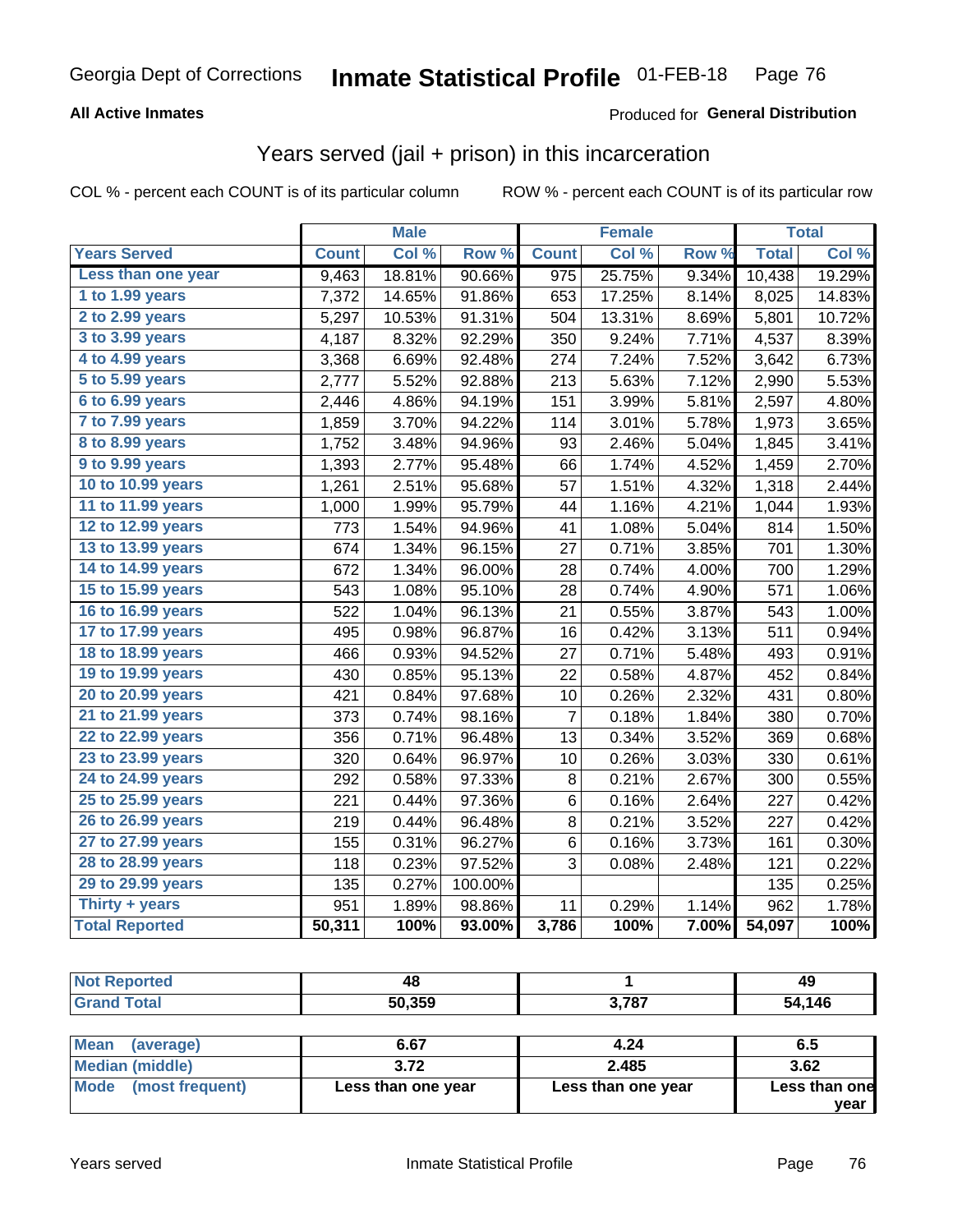#### **All Active Inmates**

Produced for **General Distribution**

### Results of most recent HIV tests

|                         |              | <b>Male</b> |         |              | <b>Female</b> |          |        | Total  |
|-------------------------|--------------|-------------|---------|--------------|---------------|----------|--------|--------|
| <b>HIV Test Results</b> | <b>Count</b> | Col %       | Row %I  | <b>Count</b> | Col %         | Row %    | Total  | Col %  |
| <b>Positive</b>         | 682          | 1.49%       | 92.66%  | 54           | 1.59%         | 7.34%    | 736    | 1.50%  |
| <b>Negative</b>         | 44,968       | $98.50\%$   | 93.06%  | 3,352        | $98.41\%$     | $6.94\%$ | 48,320 | 98.49% |
| Indeterminate           | າ            | 0.01%       | 100.00% |              |               |          |        | 0.01%  |
| <b>Total Reported</b>   | 45,653       | 100%        | 93.06%  | 3,406        | 100%          | $6.94\%$ | 49,059 | 100%   |

| <b>Not Reported</b> | 4,706  | 381   | 5,087       |
|---------------------|--------|-------|-------------|
| ™otai               | 50,359 | 3,787 | ,146<br>-54 |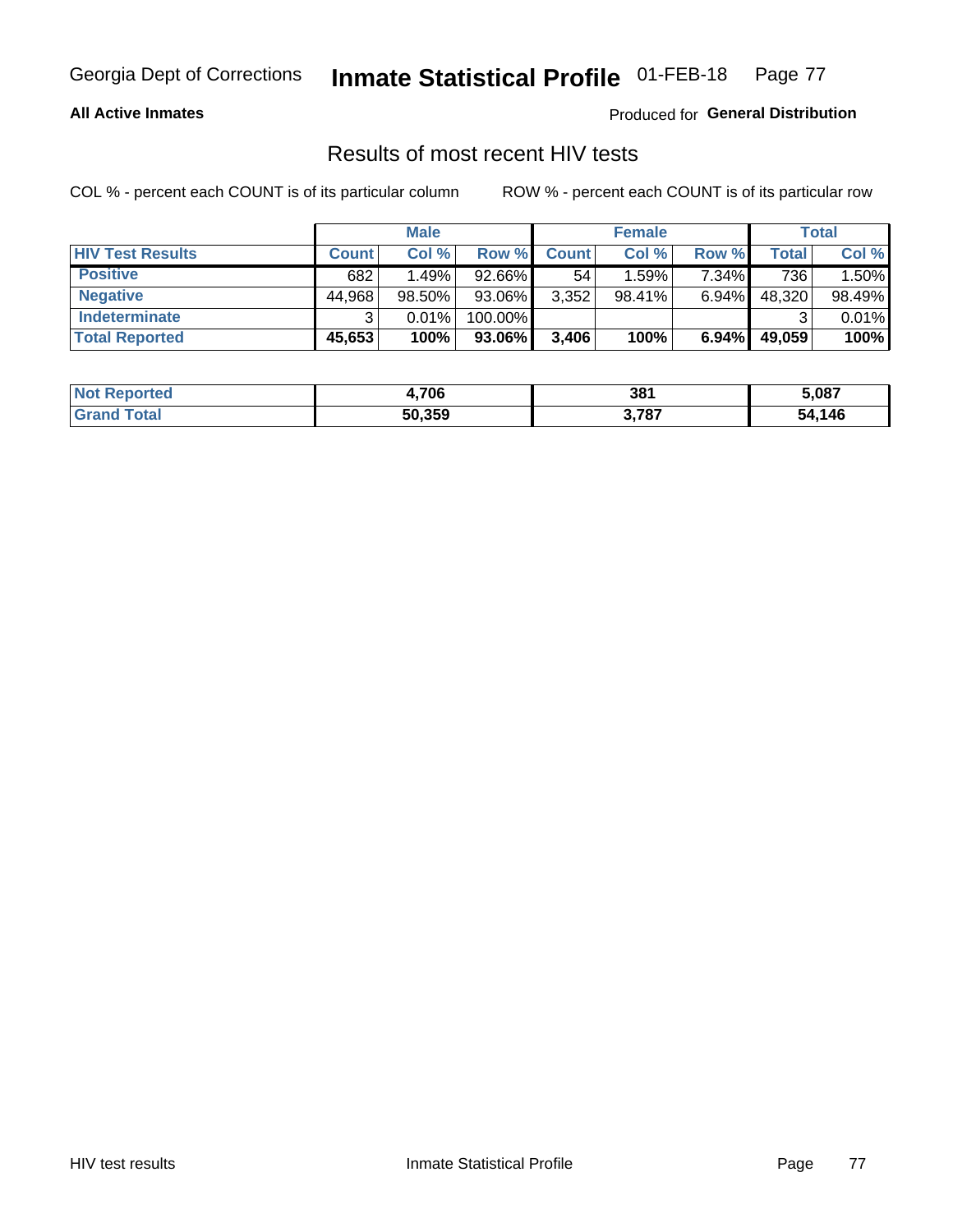#### **All Active Inmates**

#### Produced for **General Distribution**

### Results of most recent tuberculosis test

|                                  |              | <b>Male</b> |           |              | <b>Female</b> |          |        | Total  |
|----------------------------------|--------------|-------------|-----------|--------------|---------------|----------|--------|--------|
| <b>Tuberculosis Test Results</b> | <b>Count</b> | Col%        | Row %I    | <b>Count</b> | Col%          | Row %    | Total  | Col %  |
| <b>Positive on current test</b>  | 6.812        | 14.40%      | $97.66\%$ | 163          | 4.39%         | $2.34\%$ | 6,975  | 13.67% |
| <b>Positive on previous test</b> | ົ            | $0.01\%$    | 100.00%   |              |               |          |        | 0.01%  |
| <b>Negative</b>                  | 40.507       | 85.60%      | 91.95%    | 3,548        | $95.61\%$     | $8.05\%$ | 44,055 | 86.33% |
| <b>Total Reported</b>            | 47,321       | 100%        | 92.73%    | 3,711        | 100%          | $7.27\%$ | 51,032 | 100.0% |

| <b>Not Reported</b> | 3,038  | 76    | 3.114  |
|---------------------|--------|-------|--------|
| <b>Total</b>        | 50,359 | 3,787 | 54,146 |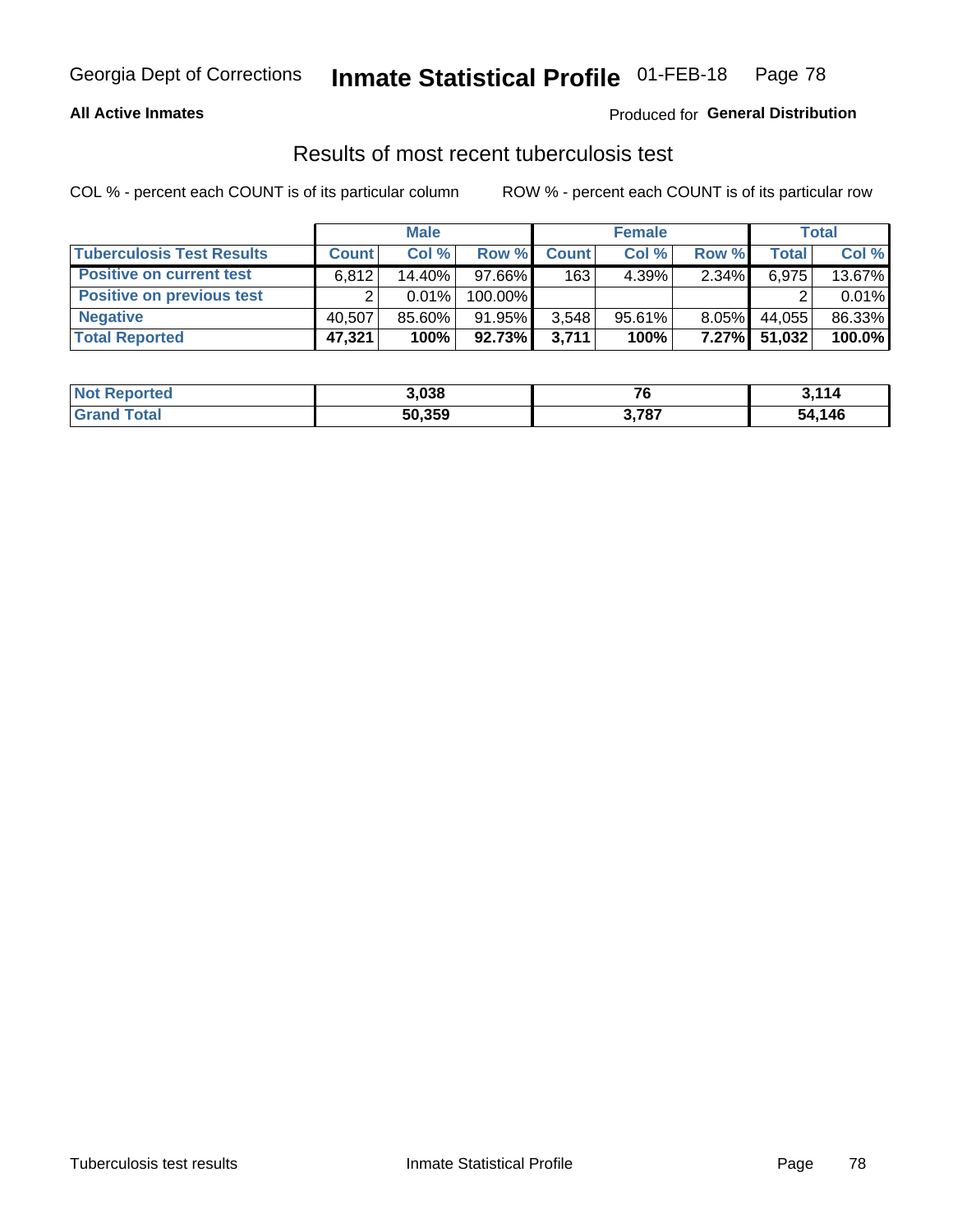#### **All Active Inmates**

Produced for **General Distribution**

### Results of most recent syphilis test

|                                 |              | <b>Male</b> |           |              | <b>Female</b> |          |        | Total  |
|---------------------------------|--------------|-------------|-----------|--------------|---------------|----------|--------|--------|
| <b>Syphilis Test Results</b>    | <b>Count</b> | Col %       | Row %     | <b>Count</b> | Col %         | Row %    | Total  | Col %  |
| <b>Positive on current test</b> | 184          | $1.34\%$    | $95.34\%$ |              | 1.78%         | $4.66\%$ | 193    | 1.36%  |
| <b>Negative</b>                 | 13.509       | $98.66\%$   | 96.46%    | 496          | 98.22%        | $3.54\%$ | 14.005 | 98.64% |
| <b>Total Reported</b>           | 13,693       | 100%        | 96.44%    | 505          | 100%          | $3.56\%$ | 14,198 | 100%   |

| <b>Not Reported</b> | 36,666 | 3,282 | 39,948 |
|---------------------|--------|-------|--------|
| <b>Grand Total</b>  | 50,359 | 3,787 | 54,146 |